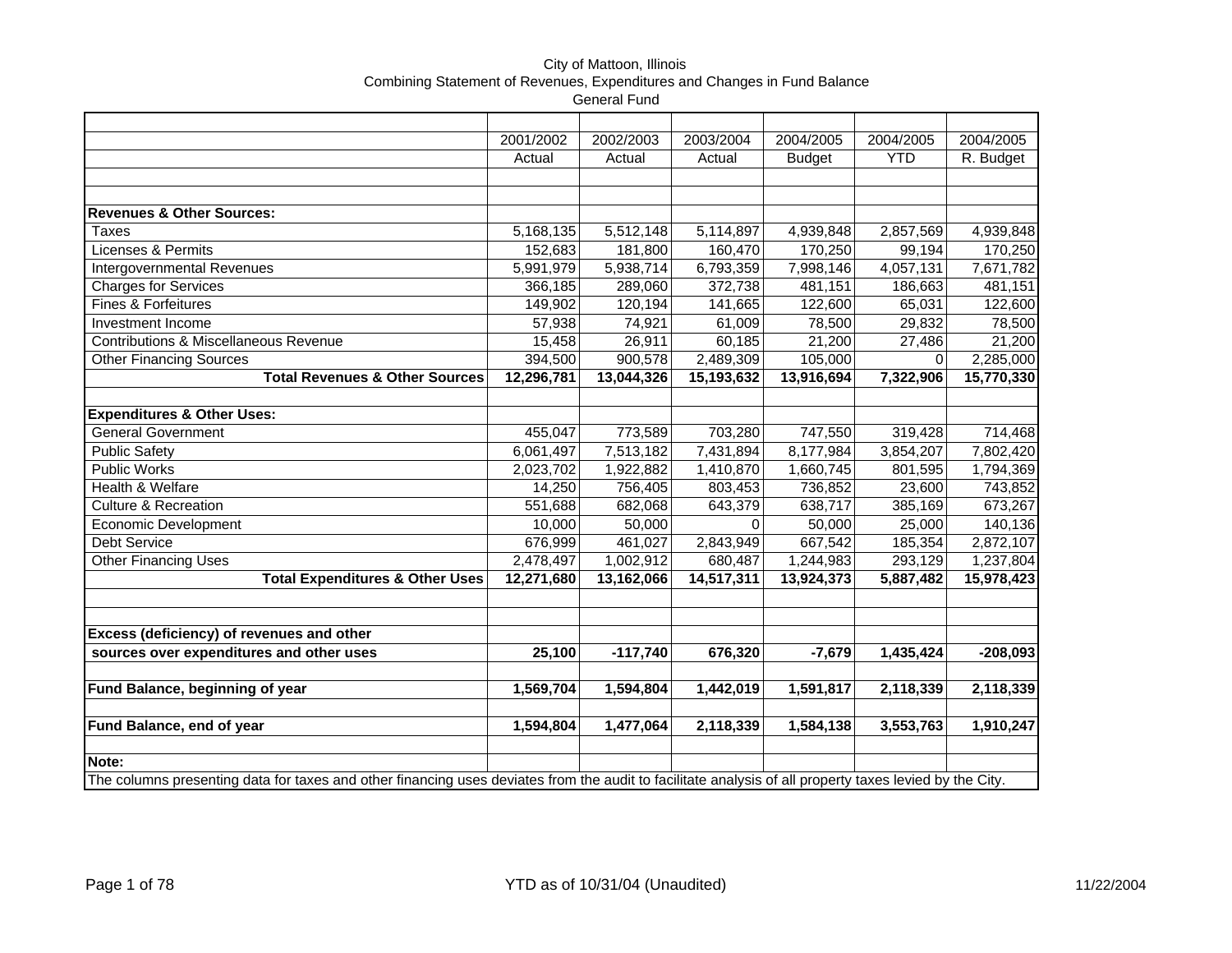## City of Mattoon, Illinois Combining Statement of Revenues, Expenditures and Changes in Fund Balance Special Revenue Funds

|                                            | 2001/2002    | 2002/2003 | 2003/2004 | 2004/2005     | 2004/2005  | 2004/2005    |
|--------------------------------------------|--------------|-----------|-----------|---------------|------------|--------------|
|                                            | Actual       | Actual    | Actual    | <b>Budget</b> | <b>YTD</b> | R. Budget    |
|                                            |              |           |           |               |            |              |
|                                            |              |           |           |               |            |              |
| <b>Revenues &amp; Other Sources:</b>       |              |           |           |               |            |              |
| Taxes                                      | 607,295      | 646,035   | 610,974   | 438,000       | 145,545    | 456,000      |
| <b>Licenses &amp; Permits</b>              | 0            | 0         | 0         | $\Omega$      | 0          |              |
| Intergovernmental Revenues                 | 512,036      | 877,438   | 654,046   | 2,340,800     | 457,624    | 903,875      |
| <b>Charges for Services</b>                | 0            | 436,837   | 604,830   | 908,521       | 8,116      | 908,626      |
| <b>Fines &amp; Forfeitures</b>             | 0            | $\Omega$  | $\Omega$  | 0             | $\Omega$   |              |
| <b>Investment Income</b>                   | 109,910      | 19,162    | 36,505    | 40,751        | 19,622     | 40,851       |
| Contributions & Miscellaneous Revenue      | 23,171       | 241,127   | 43,861    | 294,550       | 22,303     | 350,155      |
| <b>Other Financing Sources</b>             | 423,857      | 31,500    | 453,415   | 608,967       | 67,233     | 74,967       |
| <b>Total Revenues &amp; Other Sources</b>  | 1,676,269    | 2,252,098 | 2,403,630 | 4,631,589     | 720,444    | 2,734,474    |
|                                            |              |           |           |               |            |              |
| <b>Expenditures &amp; Other Uses:</b>      |              |           |           |               |            |              |
| <b>General Government</b>                  | 528,733      | 534,578   | 688,691   | 934,176       | 199,462    | 937,588      |
| <b>Public Safety</b>                       | $\Omega$     | 0         | $\Omega$  | $\Omega$      | $\Omega$   |              |
| <b>Public Works</b>                        | 446,225      | 1,316,538 | 425,302   | 3,304,300     | 470,483    | 1,685,763    |
| Health & Welfare                           | <sup>0</sup> | 0         | 0         | 0             | $\Omega$   |              |
| <b>Culture &amp; Recreation</b>            | 376,462      | 324,818   | 447,503   | 407,065       | 226,337    | 414,956      |
| Economic Development                       | 26,195       | 71,671    | 197,871   | 1,540,997     | 112,998    | 852,814      |
| <b>Debt Service</b>                        | $\Omega$     | 0         | $\Omega$  | $\Omega$      | $\Omega$   |              |
| <b>Other Financing Uses</b>                | 52,678       | 31,500    | 74,892    | 74,967        | 67,233     | 134,967      |
| <b>Total Expenditures &amp; Other Uses</b> | 1,430,293    | 2,279,104 | 1,834,259 | 6,261,505     | 1,076,514  | 4,026,088    |
|                                            |              |           |           |               |            |              |
|                                            |              |           |           |               |            |              |
| Excess (deficiency) of revenues and other  |              |           |           |               |            |              |
| sources over expenditures and other uses   | 245,976      | $-27,006$ | 569,371   | $-1,629,916$  | $-356,071$ | $-1,291,614$ |
|                                            |              |           |           |               |            |              |
| Fund Balance, beginning of year            | 2,331,272    | 2,577,248 | 2,550,242 | 2,366,783     | 2,934,428  | 2,934,428    |
|                                            |              |           |           |               |            |              |
| Fund Balance, end of year                  | 2,577,248    | 2,550,242 | 3,120,428 | 934,575       | 2,522,936  | 1,839,499    |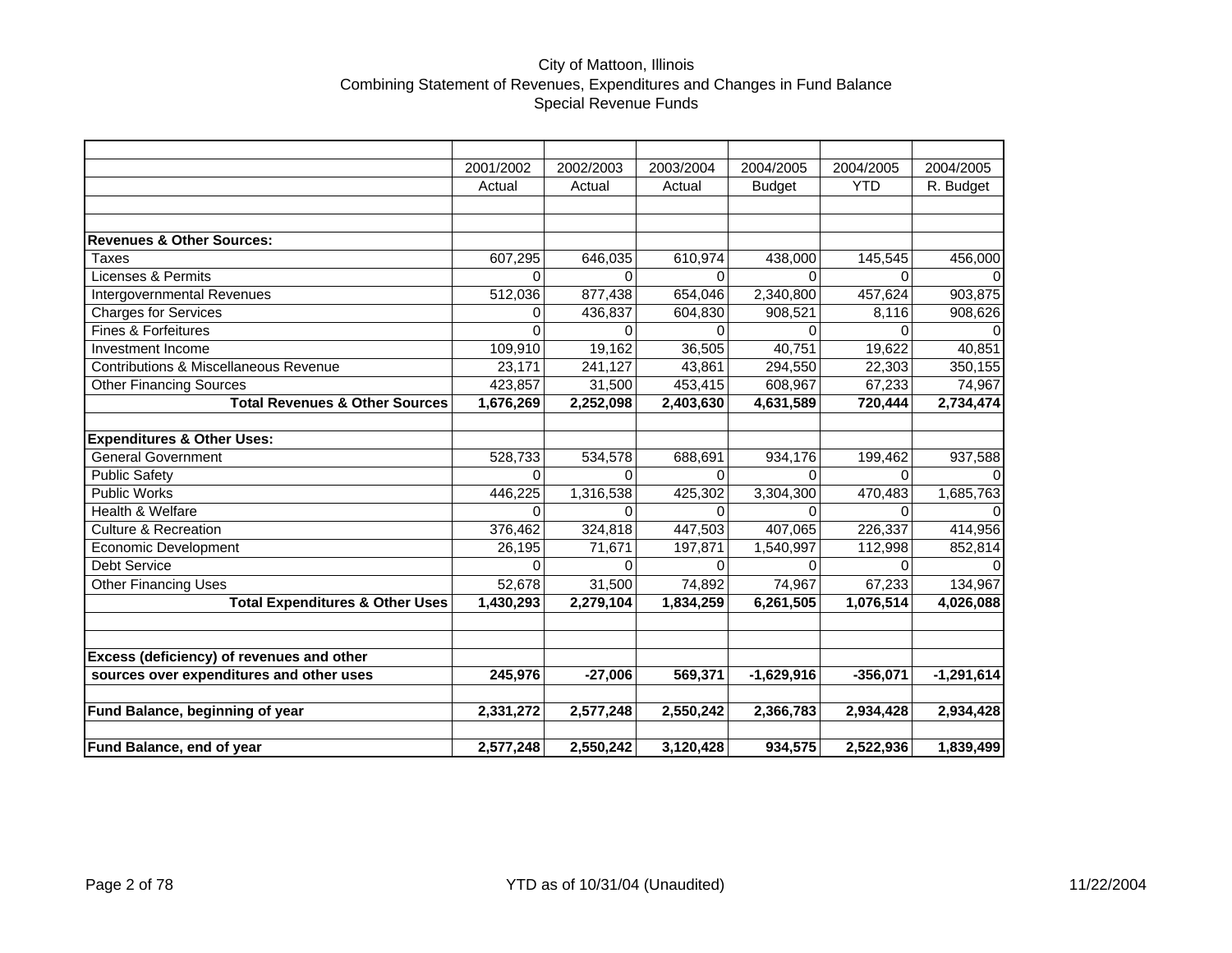# City of Mattoon, Illinois Combining Statement of Revenues, Expenditures and Changes in Fund Balance Capital Project Fund

|                                            | 2001/2002 | 2002/2003 | 2003/2004  | 2004/2005     | 2004/2005  | 2004/2005  |
|--------------------------------------------|-----------|-----------|------------|---------------|------------|------------|
|                                            | Actual    | Actual    | Actual     | <b>Budget</b> | <b>YTD</b> | R. Budget  |
|                                            |           |           |            |               |            |            |
|                                            |           |           |            |               |            |            |
| <b>Revenues &amp; Other Sources:</b>       |           |           |            |               |            |            |
| Taxes                                      | 0         | 0         | 0          | 0             | 0          | 0          |
| Licenses & Permits                         | $\Omega$  | $\Omega$  | $\Omega$   | 0             | $\Omega$   | 0          |
| Intergovernmental Revenues                 | 36,626    | 257,375   | 0          | 0             | $\Omega$   | 0          |
| Charges for Services                       | 0         | $\Omega$  | $\Omega$   | 0             | $\Omega$   | 0          |
| Fines & Forfeitures                        | 0         | $\Omega$  | $\Omega$   | 0             | $\Omega$   | $\Omega$   |
| Investment Income                          | $\Omega$  | 3,428     | 2,748      | 5,000         | 2,850      | 5,000      |
| Contributions & Miscellaneous Revenue      | 57,500    | 24,194    | 25,950     | 0             | 0          | 0          |
| <b>Other Financing Sources</b>             | 0         | 501,378   | 193,856    | 650,000       | 9,575      | 650,000    |
| <b>Total Revenues &amp; Other Sources</b>  | 94,126    | 786,375   | 222,554    | 655,000       | 12,425     | 655,000    |
|                                            |           |           |            |               |            |            |
| <b>Expenditures &amp; Other Uses:</b>      |           |           |            |               |            |            |
| <b>General Government</b>                  | 0         | 85,760    | 100,971    | 0             | $\Omega$   | U          |
| <b>Public Works</b>                        | 0         | 610,351   | 220,518    | 744,000       | 78,808     | 685,307    |
| Health & Welfare                           | 0         | $\Omega$  |            | 0             | 0          | 0          |
| <b>Culture &amp; Recreation</b>            | 0         | $\Omega$  | 0          | $\Omega$      | $\Omega$   | $\Omega$   |
| <b>Economic Development</b>                | 0         | 70,946    | 105,973    | 92,000        | 55,977     | 100,000    |
| <b>Debt Service</b>                        | 0         | 0         | 0          | 0             | 0          | 0          |
| Other Financing Uses                       | 0         | $\Omega$  | $\Omega$   | 0             | $\Omega$   | $\Omega$   |
| <b>Total Expenditures &amp; Other Uses</b> | 0         | 767,057   | 428,758    | 836,000       | 134,785    | 817,307    |
|                                            |           |           |            |               |            |            |
|                                            |           |           |            |               |            |            |
| Excess (deficiency) of revenues and other  |           |           |            |               |            |            |
| sources over expenditures and other uses   | 94,126    | 19,318    | $-206,204$ | $-181,000$    | $-122,360$ | $-162,307$ |
|                                            |           |           |            |               |            |            |
| Fund Balance, beginning of year            | 541,831   | 635,956   | 655,274    | 399,816       | 449,070    | 449,070    |
|                                            |           |           |            |               |            |            |
| Fund Balance, end of year                  | 635,956   | 655,274   | 449,070    | 218,816       | 326,710    | 286,762    |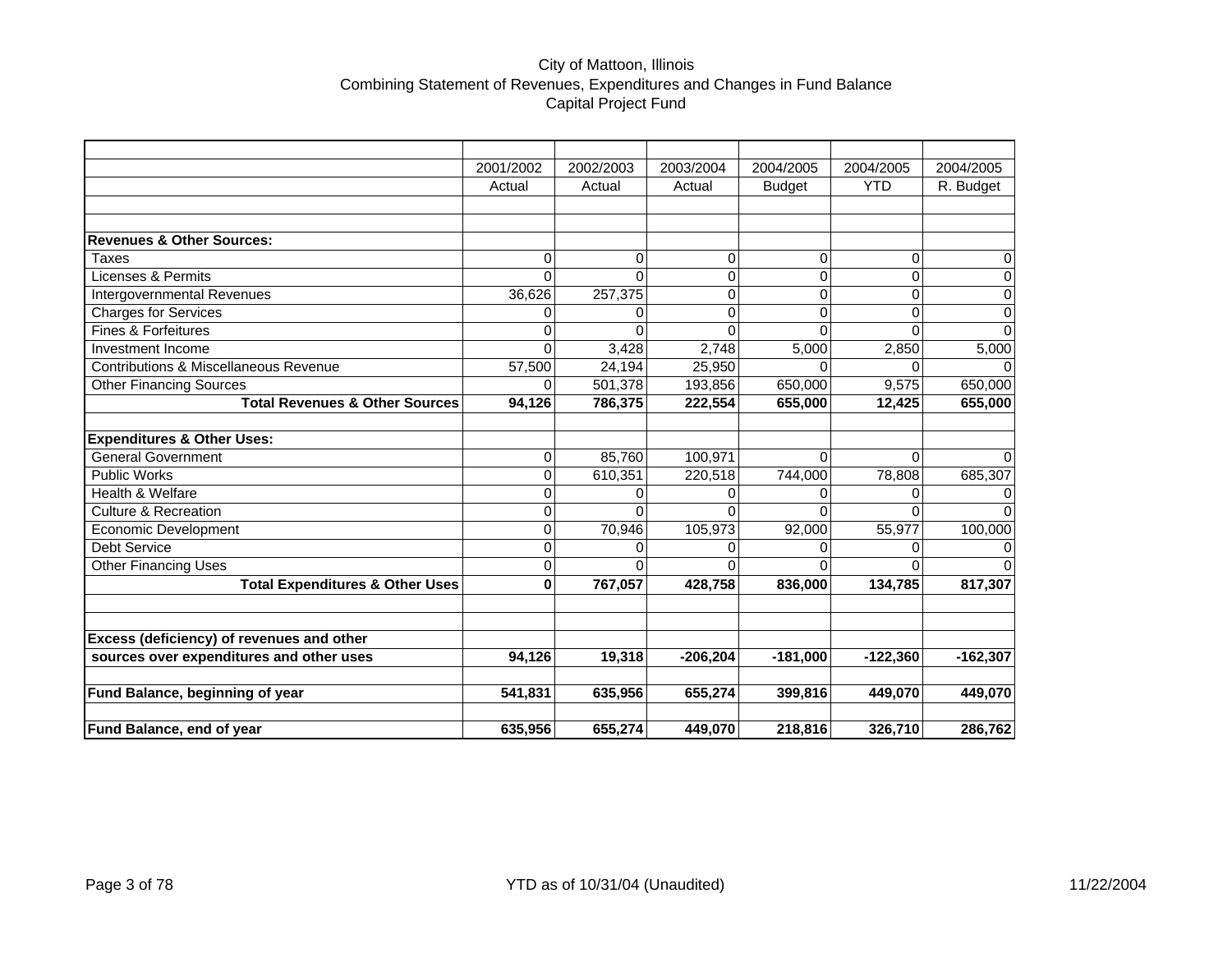#### Statement of Revenues, Expenditures and Changes in Fund Balance Mattoon Public Library Fund

|                                                   | Account      | 2001/2002 | 2002/2003   | 2003/2004 | 2004/2005     | 2004/2005      | 2004/2005      |
|---------------------------------------------------|--------------|-----------|-------------|-----------|---------------|----------------|----------------|
|                                                   | Code         | Actual    | Actual      | Actual    | <b>Budget</b> | <b>YTD</b>     | R. Budget      |
| <b>Revenues and Other Sources</b>                 |              |           |             |           |               |                |                |
|                                                   |              |           |             |           |               |                |                |
| <b>Revenues:</b>                                  |              |           |             |           |               |                |                |
| <b>Property Taxes</b>                             | 171-4118-010 | 338,836   | 358,199     | 371,941   | 389,332       | 293,128        | 389,332        |
| <b>State Operating Categorical (LSTA) Grants</b>  | 171-4321-022 |           |             |           |               | $\mathbf{0}$   | 16,592         |
| State Operating Noncategorial (Per Capita) Grants | 171-4322-022 | 49,719    | 25,031      | 22,864    | 21,429        | 0              | 21,429         |
| State Capital (LSCA) Grants                       | 171-4323-023 | 21,429    | 22,864      | $\Omega$  | $\Omega$      | $\Omega$       | 0              |
| Interfund Charges - Technology Services           | 171-4418-010 |           |             | 12,000    | $\Omega$      | $\Omega$       | $\Omega$       |
| Misc. Charges (Rental Fees, Etc.)                 | 171-4419-010 | 7,920     | $\mathbf 0$ | 4,157     | 3,000         | 1,582          | 3,000          |
| Fines & Forfeits                                  | 171-4520-010 | 6,322     | 14,511      | 7,817     | 7,000         | 3,936          | 7,000          |
| <b>Interest Earnings</b>                          | 171-4610-010 | 3,284     | 1,320       | 882       |               | $\Omega$       | <sup>0</sup>   |
| Contributions & Other Misc. Revenue               | 171-4805-010 | 10,890    | 10,891      | 5,011     | 9,300         | 2,769          | 9,300          |
| <b>Subtotal Revenues</b>                          |              | 99,563    | 432,815     | 424,671   | 430,061       | 301,415        | 446,653        |
|                                                   |              |           |             |           |               |                |                |
| <b>Other Sources:</b>                             |              |           |             |           |               |                |                |
| <b>Transfer of Replacement Taxes</b>              | 171-4901-010 | 26,840    | 21,931      | 24,359    | 27,804        | $\overline{0}$ | 27,804         |
| Compensation for Loss of Capital Assets           | 171-4932-010 |           |             | 0         |               | 0              | 0              |
| Proceeds from Capital Leases                      | 171-4947-010 |           |             | $\Omega$  |               | $\Omega$       | $\Omega$       |
| <b>Subtotal Other Financing Sources</b>           |              | 26,840    | 21,931      | 24,359    | 27,804        | 0              | 27,804         |
|                                                   |              |           |             |           |               |                |                |
| <b>Total Revenues &amp; Other Sources</b>         |              | 126,403   | 454,746     | 449,030   | 457,865       | 301,415        | 474,457        |
|                                                   |              |           |             |           |               |                |                |
| <b>Expenditures &amp; Other Financing Uses</b>    |              |           |             |           |               |                |                |
|                                                   |              |           |             |           |               |                |                |
| <b>Personal Services</b>                          |              |           |             |           |               |                |                |
| Salaries of Regular Employees                     | 171-5507-111 | 214,480   | 187,118     | 240,309   | 171,531       | 77,559         | 171,531        |
| Salaries of Temporary Employees                   | 171-5507-112 |           |             |           | 13,000        | 6,715          | 13,000         |
| Overtime                                          | 171-5507-113 |           |             |           |               | 0              | $\overline{0}$ |
| <b>Compensated Absences</b>                       | 171-5507-114 |           |             |           |               | $\Omega$       | $\overline{0}$ |
| <b>Personal Services</b>                          |              | 214,480   | 187,118     | 240,309   | 184,531       | 84,274         | 184,531        |
|                                                   |              |           |             |           |               |                |                |
| <b>Benefits</b>                                   |              |           |             |           |               |                |                |
| Group Health Insurance                            | 171-5507-211 | 7,979     | 7,783       | 36,353    | 35,719        | 13,954         | 35,719         |
| Group Life Insurance                              | 171-5507-212 |           |             |           | 850           | 404            | 850            |
| <b>FICA</b>                                       | 171-5507-221 | 15,633    | 16,718      | 13,995    | 11,775        | 5,225          | 11,775         |
| Medicare                                          | 171-5507-222 |           |             |           | 2,500         | 1,222          | 2,500          |
| <b>IMRF Contributions</b>                         | 171-5507-231 |           |             |           | 18,697        | 10,610         | 18,697         |
| <b>Unemployment Contributions</b>                 | 171-5507-240 |           |             |           | 800           | 394            | 800            |
| <b>Worker's Compensation</b>                      | 171-5507-250 |           |             |           | 6,251         | 3,125          | 6,251          |
| <b>Benefits</b>                                   |              | 23,611    | 24,501      | 50,347    | 76,592        | 34,934         | 76,592         |
|                                                   |              |           |             |           |               |                |                |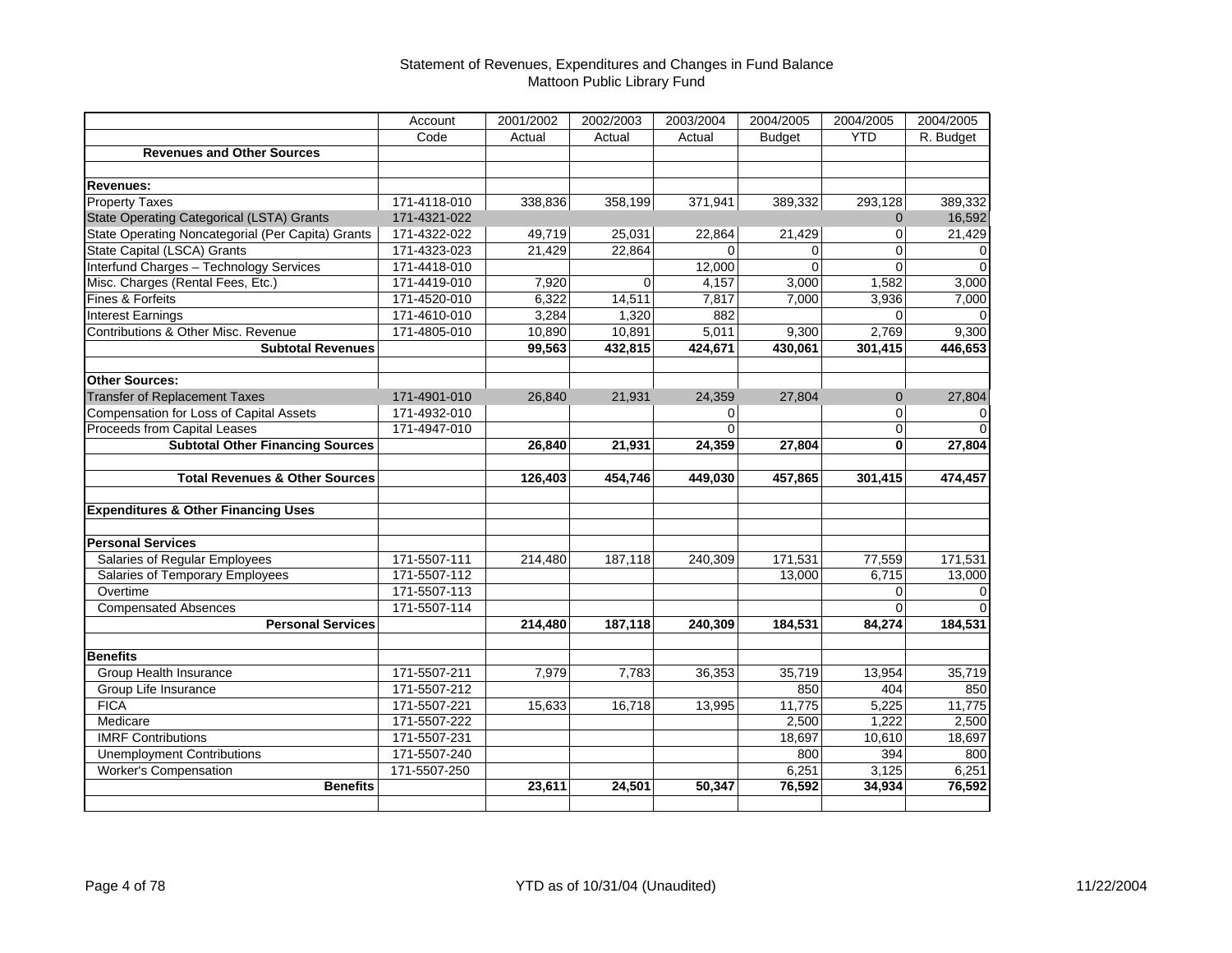#### Statement of Revenues, Expenditures and Changes in Fund Balance Mattoon Public Library Fund

|                                      | Account      | 2001/2002 | 2002/2003 | 2003/2004 | 2004/2005     | 2004/2005  | 2004/2005 |
|--------------------------------------|--------------|-----------|-----------|-----------|---------------|------------|-----------|
|                                      | Code         | Actual    | Actual    | Actual    | <b>Budget</b> | <b>YTD</b> | R. Budget |
| <b>Supplies</b>                      |              |           |           |           |               |            |           |
| <b>Office Supplies</b>               | 171-5507-311 | 5,201     | 6,949     | 4,580     | 3,515         | 1,812      | 3,515     |
| <b>Cleaning Supplies</b>             | 171-5507-312 |           |           |           | 2,000         | 826        | 2,000     |
| Natural Gas & Electrictity           | 171-5507-321 | 47,898    | 43,324    | 42,285    | 45,500        | 18,442     | 45,500    |
| <b>Books</b>                         | 171-5507-340 | 41,163    | 31,146    | 32,322    | 41,200        | 19,590     | 41,200    |
| <b>Supplies</b>                      |              | 94,261    | 81,418    | 79,187    | 92,215        | 40,670     | 92,215    |
|                                      |              |           |           |           |               |            |           |
| <b>Property Maintenance Services</b> |              |           |           |           |               |            |           |
| Water & Sewer                        | 171-5507-410 |           |           |           | 1,500         | 994        | 2,000     |
| Lawn Care                            | 171-5507-424 |           |           |           | 135           | 243        | 300       |
| <b>Repair of Structures</b>          | 171-5507-432 | 6,585     | 6,843     | 9,543     | 8,000         | 778        | 8,000     |
| <b>Elevator Service Agreement</b>    | 171-5507-435 |           |           |           | 2,000         | 1,049      | 2,000     |
| <b>Pest Control Services</b>         | 171-5507-436 |           |           |           | 150           | 150        | 150       |
| <b>Security Monitoring Services</b>  | 171-5507-437 |           |           |           | 1,000         | 432        | 1,000     |
| <b>Equipment Rental</b>              | 171-5507-440 |           |           |           | 3,123         | 1,769      | 3,123     |
| <b>Property Maintenance Services</b> |              | 6,585     | 6,843     | 9,543     | 15,908        | 5,415      | 16,573    |
|                                      |              |           |           |           |               |            |           |
| <b>Other Purchased Services</b>      |              |           |           |           |               |            |           |
| <b>Auditing Services</b>             | 171-5507-513 | 1,390     | $\Omega$  |           | 1,000         | $\Omega$   | 1,000     |
| <b>Technology Support Services</b>   | 171-5507-516 | 19,222    | 17,008    | 16,365    | 10,877        | 5,439      | 10,877    |
| <b>Public Official Bonds</b>         | 171-5507-521 |           |           |           | 1,200         | 1,025      | 1,200     |
| Property & Casualty Insurance        | 171-5507-523 | 1,675     | 2,826     | 1,025     | 12,976        | 6,488      | 12,976    |
| Postage                              | 171-5507-531 |           |           |           | 600           | 248        | 600       |
| Telephone                            | 171-5507-532 |           |           |           | 5,500         | 2,626      | 5,500     |
| <b>Travel and Training</b>           | 171-5507-562 |           | 50        | 1,721     | 1,423         | 600        | 1,423     |
| <b>Tuition Reimbursement</b>         | 171-5507-563 |           | 620       |           | $\Omega$      | $\Omega$   | $\Omega$  |
| Dues & Memberships                   | 171-5507-571 | $\Omega$  | 537       |           | 1,300         | 649        | 1,300     |
| <b>Community Promotions</b>          | 171-5507-572 |           | 1,035     |           | 2,252         | 1,257      | 2,252     |
| Miscellaneous Purchased Services     | 171-5507-579 | 5,398     | 1,355     |           | 10,800        | 4,369      | 10,800    |
| <b>Other Purchased Services</b>      |              | 27,685    | 23,432    | 19,111    | 47,928        | 22,701     | 47,928    |
|                                      |              |           |           |           |               |            |           |
| <b>Total Operating Expenses</b>      |              | 366,622   | 323,311   | 398,498   | 417,174       | 187,994    | 417,839   |
|                                      |              |           |           |           |               |            |           |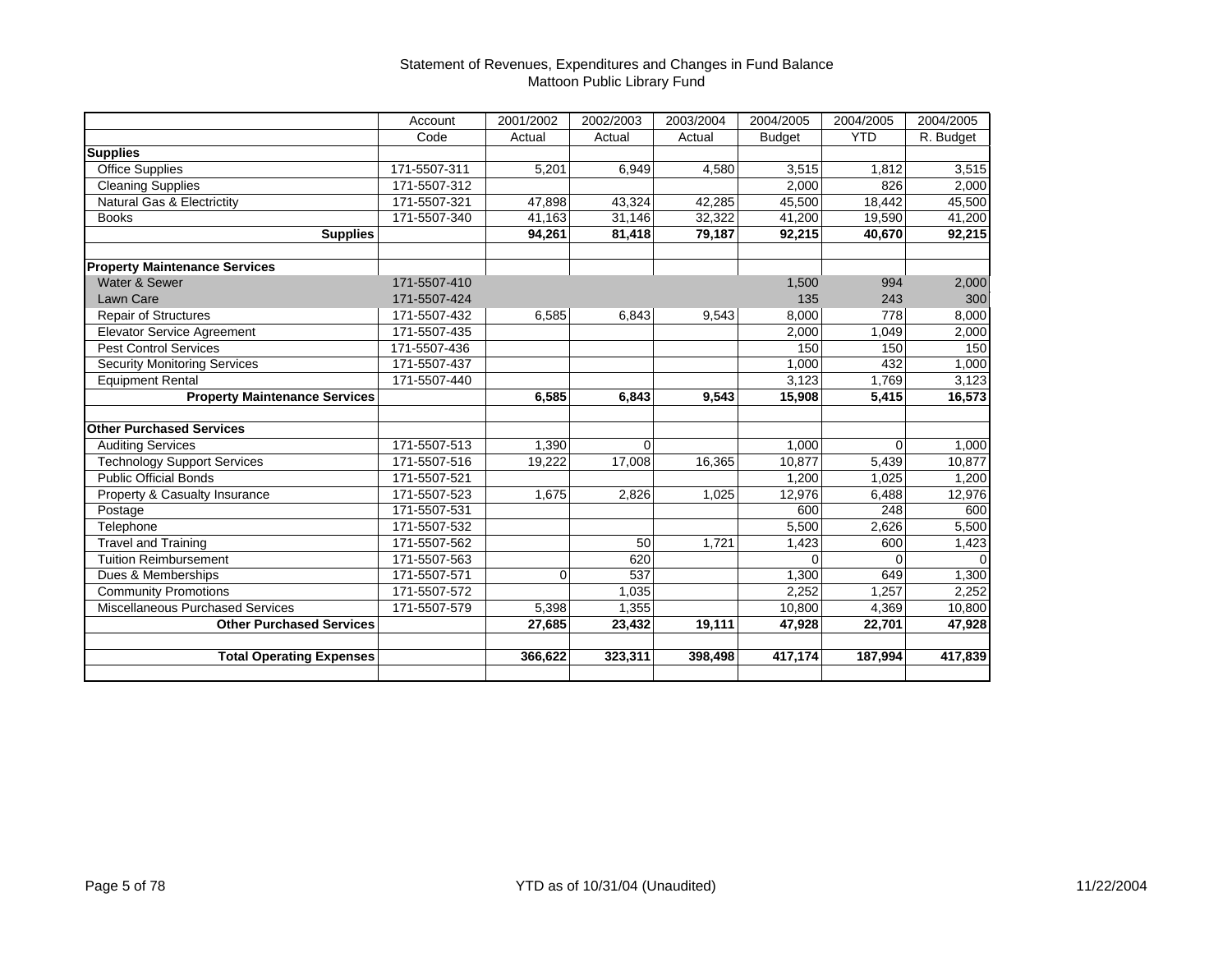#### Statement of Revenues, Expenditures and Changes in Fund Balance Mattoon Public Library Fund

|                                          | Account      | 2001/2002   | 2002/2003  | 2003/2004    | 2004/2005     | 2004/2005   | 2004/2005   |
|------------------------------------------|--------------|-------------|------------|--------------|---------------|-------------|-------------|
|                                          | Code         | Actual      | Actual     | Actual       | <b>Budget</b> | <b>YTD</b>  | R. Budget   |
| <b>Other Financing Uses</b>              |              |             |            |              |               |             |             |
|                                          |              |             |            |              |               |             |             |
| <b>Other Uses (From Grant Resources)</b> |              |             |            |              |               |             |             |
| Per Capita Grant Expenditures            | 171-5507-825 | $\mathbf 0$ | 6,100      |              | 0             | 0           | $\Omega$    |
| <b>LSTA Grant Expenditures</b>           | 171-5507-826 |             |            |              |               | $\Omega$    | 16,592      |
| Wide Area Network Software               | 171-5507-841 |             |            |              | 1,000         | 110         | 1,000       |
| New Desktop PC Workstations              | 171-5507-863 |             |            |              | 4,500         | $\Omega$    | 4,500       |
| Printers                                 | 171-5507-865 |             |            |              | 1,000         | $\Omega$    | 1,000       |
| <b>Other Uses</b>                        |              | $\bf{0}$    | 6,100      | $\mathbf{0}$ | 6,500         | 110         | 23,092      |
| <b>Property (Capital Outlay)</b>         |              |             |            |              |               |             |             |
| Land                                     | 171-5507-710 |             |            |              | 0             | $\Omega$    | $\mathbf 0$ |
| <b>Buildings</b>                         | 171-5507-730 |             |            |              | 0             | $\Omega$    | $\pmb{0}$   |
| <b>Improvements Other Than Buildings</b> | 171-5507-730 |             |            |              | 0             | $\Omega$    | 0           |
| Machinery & Equipment                    | 171-5507-740 | 19.058      | 34,795     |              | $\mathbf 0$   | $\Omega$    | $\pmb{0}$   |
| <b>Property</b>                          |              | 19,058      | 34,795     | 0            | $\bf{0}$      | 0           | $\mathbf 0$ |
| <b>Debt Service</b>                      |              |             |            |              |               |             |             |
| Transfer to City For 1992 G.O. Bonds     | 171-5711-817 | 68,000      | 68,000     | 68,000       | $\Omega$      | $\Omega$    | $\Omega$    |
| Transfer to City for 2003A Pension Bonds | 171-5717-817 |             |            | $\Omega$     | 14,191        | 7,092       | 14,191      |
| FMIBT Loan for Library Equipment         | 171-5747-817 | 17,241      | 12,473     | 9,892        | $\mathbf 0$   | $\mathbf 0$ | 0           |
| <b>Interest Expense</b>                  | 171-5790-817 | $\Omega$    | 1,701      | 491          |               | 289         | 300         |
| <b>Debt Service</b>                      |              | 85,241      | 82,174     | 78,384       | 14,191        | 7,381       | 14,491      |
|                                          |              |             |            |              |               |             |             |
| <b>Total Other Financing Uses</b>        |              | 104,299     | 123,069    | 78,384       | 20,691        | 7,491       | 37,583      |
|                                          |              |             |            |              |               |             |             |
| <b>Total Expenditures and Other Uses</b> |              | 470,921     | 446,380    | 476,881      | 437,865       | 195,485     | 455,422     |
| Excess (deficiency) of revenues and      |              |             |            |              |               |             |             |
| other financing sources over (under)     |              |             |            |              |               |             |             |
| expenditures and other financing uses    |              | $-344,518$  | 8,366      | $-27,851$    | 20,000        | 105,930     | 19,035      |
| <b>Beginning Fund Balance</b>            |              | 106,090     | $-238,428$ | $-230,062$   | 109,024       | $-257,913$  | $-257,913$  |
|                                          |              |             |            |              |               |             |             |
| <b>Ending Fund Balance</b>               |              | $-238,428$  | $-230,062$ | $-257,913$   | 129,024       | $-151,983$  | $-238,878$  |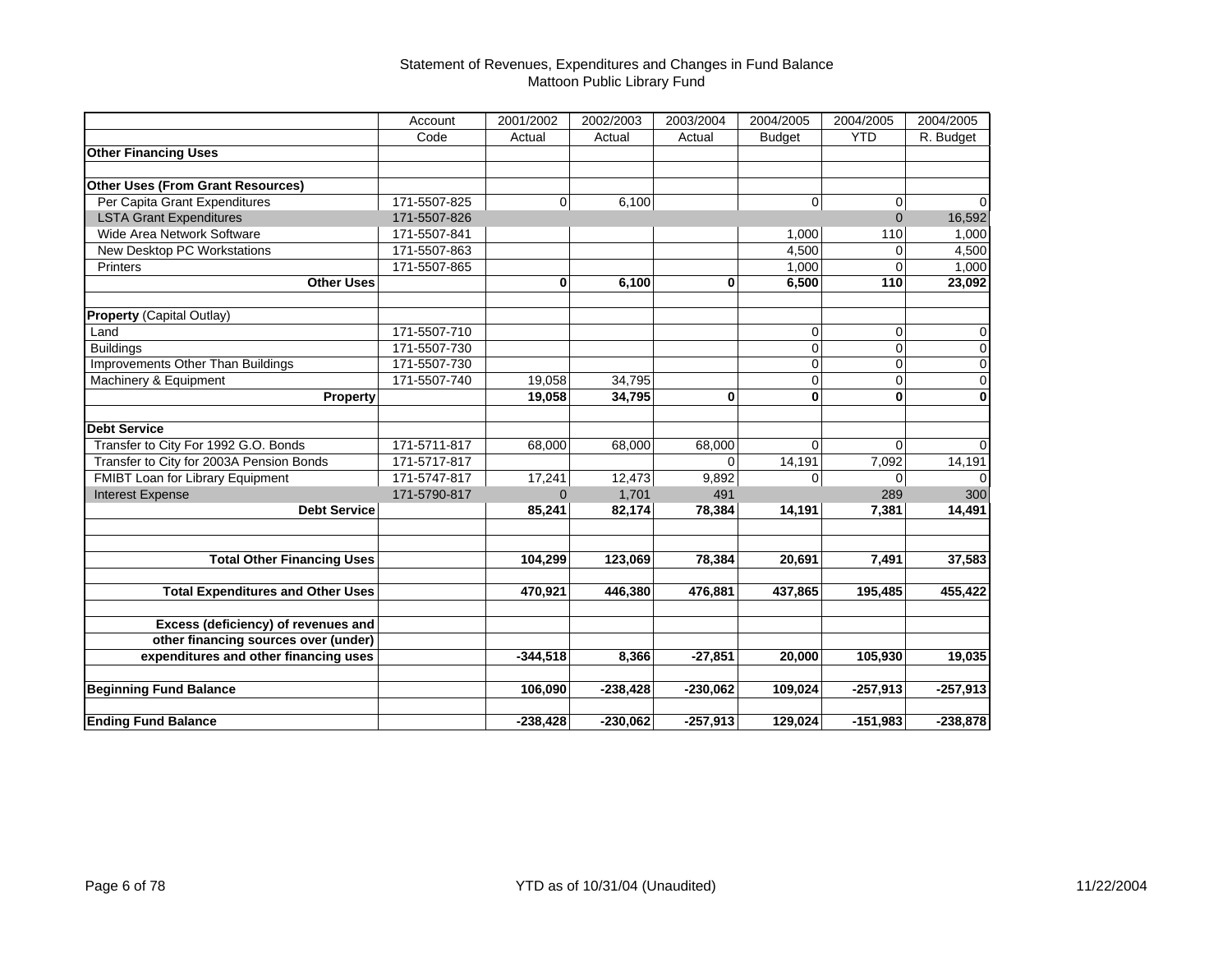|                                           | Account      | 2001/2002      | 2002/2003 | 2003/2004   | 2004/2005     | 2004/2005   | 2004/2005 |
|-------------------------------------------|--------------|----------------|-----------|-------------|---------------|-------------|-----------|
|                                           | Code         | Actual         | Actual    | Actual      | <b>Budget</b> | <b>YTD</b>  | R. Budget |
| <b>Revenues &amp; Other Sources</b>       |              |                |           |             |               |             |           |
|                                           |              |                |           |             |               |             |           |
| <b>Taxes</b>                              |              |                |           |             |               |             |           |
| <b>Limited Rate Property Tax Levies</b>   |              |                |           |             |               |             |           |
| <b>General Corporate</b>                  | 110-4111-010 | 369,603        | 388,881   | 404,857     | 423,187       | 318,618     | 423,187   |
| <b>Emergency Services</b>                 | 110-4112-010 | 4,663          | 4,662     | $\mathbf 0$ | $\Omega$      | $\mathbf 0$ |           |
| <b>Police Protection</b>                  | 110-4113-010 | 340,005        | 231,593   | 243,572     | 253,912       | 191,171     | 253,912   |
| <b>Fire Protection</b>                    | 110-4114-010 | 320,650        | 231,593   | 243,572     | 253,912       | 191,171     | 253,912   |
| Garbage Disposal                          | 110-4115-010 | 160,093        | 192,735   | 93,808      | 102,384       | 79,017      | 102,384   |
| <b>Street Lighting</b>                    | 110-4116-010 | $\overline{0}$ | $\Omega$  | 82,544      | $\Omega$      | $\Omega$    |           |
| Parks                                     | 110-4117-010 | 110,355        | 116,573   | 121,785     | 126,956       | 95,586      | 126,956   |
| Library                                   | 110-4118-010 | 338,836        | 358,199   | 371,941     | 389,332       | 293,129     | 389,332   |
| <b>Limited Rate Property Tax Levies</b>   | $\mathbf 0$  | 1,644,205      | 1,524,237 | 1,562,078   | 1,549,683     | 1,168,692   | 1,549,683 |
|                                           |              |                |           |             |               |             |           |
| Unlimited Rate Property Tax Levies        |              |                |           |             |               |             |           |
| Audit                                     | 110-4121-010 | $\Omega$       | $\Omega$  | 39,499      | $\mathbf 0$   | $\mathbf 0$ | 0         |
| <b>Illinois Municipal Retirement</b>      | 110-4122-010 | 490,913        | 497,382   | 375,232     | $\Omega$      | $\Omega$    |           |
| Insurance & Tort Judgments                | 110-4123-010 | 194,976        | 225,376   | 378,523     | 193,000       | 147,839     | 193,000   |
| Unemployment Insurance                    | 110-4123-010 | 7,798          | 7,771     | 0           | 0             | 0           | 0         |
| <b>Workers Compensation Insurance</b>     | 110-4123-010 | 168,405        | 170,974   | $\Omega$    | $\Omega$      | $\Omega$    |           |
| <b>Fire Pension</b>                       | 110-4124-010 | 419,525        | 608,626   | 602,158     | 600,000       | 460,085     | 600,000   |
| Police Pension                            | 110-4125-010 | 419,525        | 533,290   | 602,453     | 600,000       | 460,085     | 600,000   |
| <b>Unlimited Rate Property Tax Levies</b> |              | 1,701,142      | 2,043,419 | 1,997,865   | 1,393,000     | 1,068,009   | 1,393,000 |
|                                           |              |                |           |             |               |             |           |
| Township Road & Bridge Levies             |              | 22,988         | 132,644   |             |               |             |           |
| Mattoon Township Road & Bridge Tax        | 110-4141-010 |                |           | 79,149      | 85,252        | 66,033      | 85,252    |
| Lafayette Township Road & Bridge Tax      | 110-4142-010 |                |           | 36,769      | 36,805        | 29,688      | 36,805    |
| Paradise Township Road & Bridge Tax       | 110-4143-010 |                |           | 3,104       | 3,107         | 2,335       | 3,107     |
| <b>Township Road &amp; Bridge Levies</b>  |              | 22,988         | 132,644   | 119,022     | 125,165       | 98,056      | 125,165   |
|                                           |              |                |           |             |               |             |           |
| <b>Subtotal Property Taxes</b>            |              | 3,368,335      | 3,700,301 | 3,678,965   | 3,067,848     | 2,334,757   | 3,067,848 |
| <b>Other Local Taxes</b>                  |              |                |           |             |               |             |           |
| <b>Utility Tax</b>                        | 110-4160-010 | 1,653,695      | 1,643,306 | 1,263,720   | 1,700,000     | 522,812     | 1,700,000 |
| Cable TV Franchise Tax                    | 110-4180-010 | 146,105        | 168,542   | 172,213     | 172,000       | $\mathbf 0$ | 172,000   |
| <b>Subtotal Other Local Taxes</b>         |              | 1,799,800      | 1,811,847 | 1,435,933   | 1,872,000     | 522,812     | 1,872,000 |
|                                           |              |                |           |             |               |             |           |
| <b>Taxes</b>                              |              | 5,168,135      | 5,512,148 | 5,114,897   | 4,939,848     | 2,857,569   | 4,939,848 |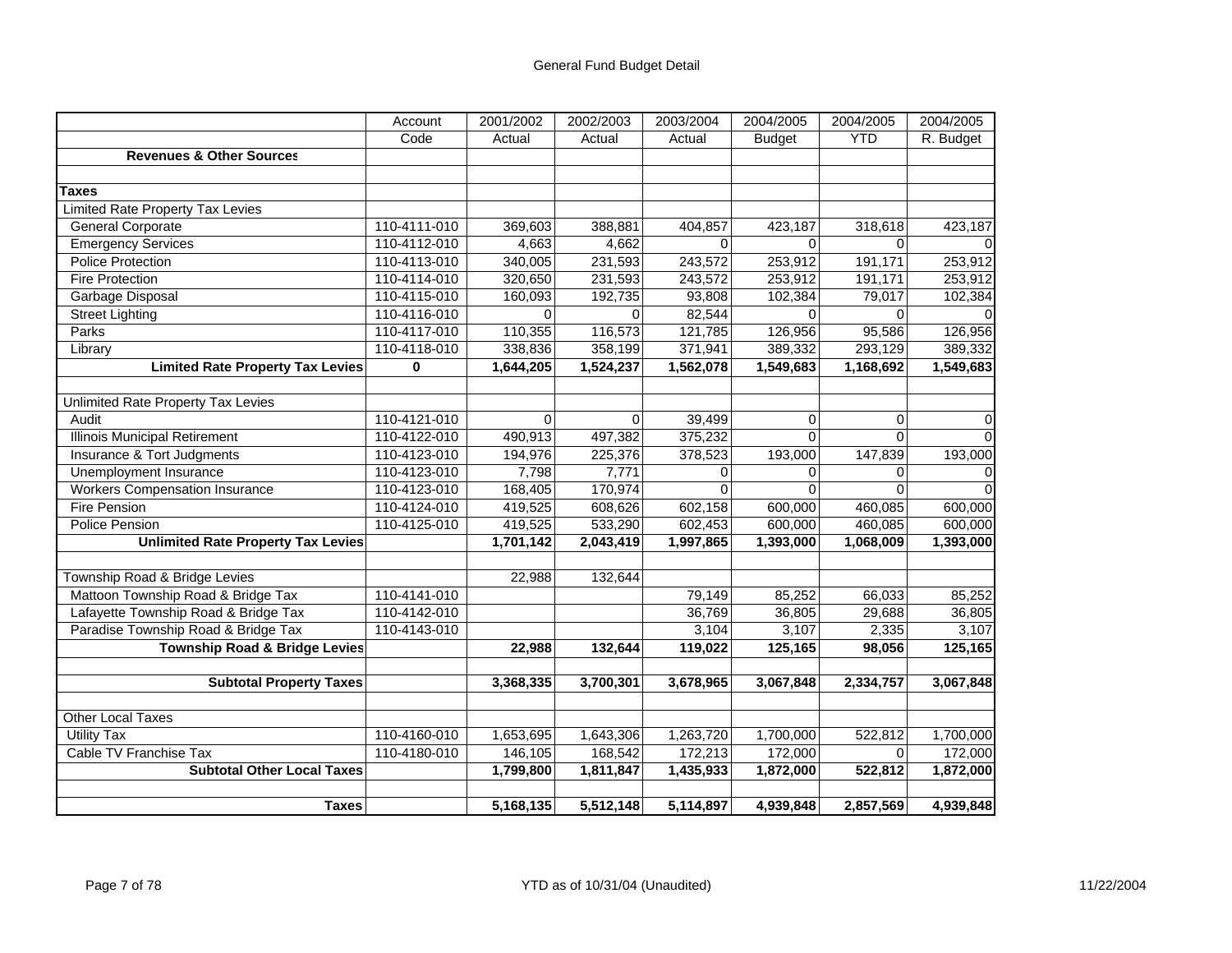|                                                     | Account      | 2001/2002       | 2002/2003 | 2003/2004   | 2004/2005     | 2004/2005   | 2004/2005 |
|-----------------------------------------------------|--------------|-----------------|-----------|-------------|---------------|-------------|-----------|
|                                                     | Code         | Actual          | Actual    | Actual      | <b>Budget</b> | <b>YTD</b>  | R. Budget |
| <b>Licenses &amp; Permits</b>                       |              |                 |           |             |               |             |           |
|                                                     |              |                 |           |             |               |             |           |
| <b>Business Licenses &amp; Permits</b>              |              |                 |           |             |               |             |           |
| <b>Liquor Licenses</b>                              | 110-4211-010 | 49,950          | 50,750    | 46,150      | 50,000        | 32,876      | 50,000    |
| <b>Health Licenses</b>                              | 110-4212-010 | N/A             | N/A       | $\Omega$    | $\Omega$      | $\Omega$    |           |
| Police & Protective Licenses                        | 110-4213-010 | N/A             | N/A       | 3,746       | 4,000         | 3,097       | 4,000     |
| Going Out of Business License                       | N/A          | $\overline{38}$ | $\Omega$  |             |               |             |           |
| <b>Handbill &amp; Transient Vendor Licenses</b>     | N/A          | 169             | 290       |             |               |             |           |
| Junk License                                        | N/A          | 50              | 2,650     |             |               |             |           |
| Corporate Licenses                                  | 110-4214-010 | N/A             | N/A       | $\mathbf 0$ | $\mathbf 0$   | $\mathbf 0$ | $\Omega$  |
| <b>Public Utility Licenses</b>                      | 110-4215-010 | N/A             | N/A       | $\Omega$    | $\Omega$      | $\Omega$    | $\Omega$  |
| Professional & Occupational Licenses                | 110-4216-010 | N/A             | N/A       | 12,801      | 13,000        | 4,978       | 13,000    |
| Raffle & Auctioneer Licenses                        | N/A          | 775             | 583       |             |               |             |           |
| Coin Operated Vending Machine License               | N/A          | 2,869           | 2,494     |             |               |             |           |
| Taxi Cab License                                    | N/A          | 400             | 400       |             |               |             |           |
| Pawnbroker License                                  | N/A          | $\Omega$        | $\Omega$  |             |               |             |           |
| <b>Trailer Court License</b>                        | N/A          | 165             | 150       |             |               |             |           |
| <b>Electrical License</b>                           | N/A          | 1,700           | 2,413     |             |               |             |           |
| <b>Amusement Licenses</b>                           | 110-4217-010 | N/A             | N/A       | 660         | 150           | $\mathbf 0$ | 150       |
| <b>Bowling Alley License</b>                        | N/A          | 150             | 180       |             |               |             |           |
| <b>Subtotal Business Licenses &amp; Permits</b>     |              | 56,266          | 59,909    | 63,357      | 67,150        | 40,950      | 67,150    |
|                                                     |              |                 |           |             |               |             |           |
| Non-Business Licenses & Permits                     |              |                 |           |             |               |             |           |
| <b>Building Permits</b>                             | 110-4221-010 | 36,326          | 58,833    | 35,881      | 35,000        | 11,756      | 35,000    |
| <b>Electrical Permits</b>                           | 110-4222-010 | 13,468          | 11,049    | 10,843      | 11,000        | 5,637       | 11,000    |
| <b>HVAC Permits</b>                                 | 110-4223-010 | 1,155           | 1,658     | 2,348       | 2,000         | 383         | 2,000     |
| <b>Plumbing Permits</b>                             | 110-4224-010 | $\Omega$        | 1,463     | 1,036       | 1,000         | 705         | 1,000     |
| Hunting & Fishing License - Clerk                   | 110-4225-010 | 779             | 4,093     | 3,718       | 4,000         | 700         | 4,000     |
| <b>Boat Registration Fees</b>                       | 110-4226-010 | 44,691          | 44,795    | 41,955      | 50,000        | 34,775      | 50,000    |
| Hunting & Fishing License - Lake                    | 110-4227-010 |                 |           | 1,333       |               | 4,288       |           |
| Other Non-business Licenses & Permits               | 110-4229-010 | $\Omega$        | $\Omega$  | $\Omega$    | 100           | $\Omega$    | 100       |
| <b>Subtotal Non-Business Licenses &amp; Permits</b> |              | 96,418          | 121,891   | 97,113      | 103,100       | 58,244      | 103,100   |
|                                                     |              |                 |           |             |               |             |           |
|                                                     |              |                 |           |             |               |             |           |
| <b>Licenses &amp; Permits</b>                       |              | 152,683         | 181,800   | 160,470     | 170,250       | 99,194      | 170,250   |
|                                                     |              |                 |           |             |               |             |           |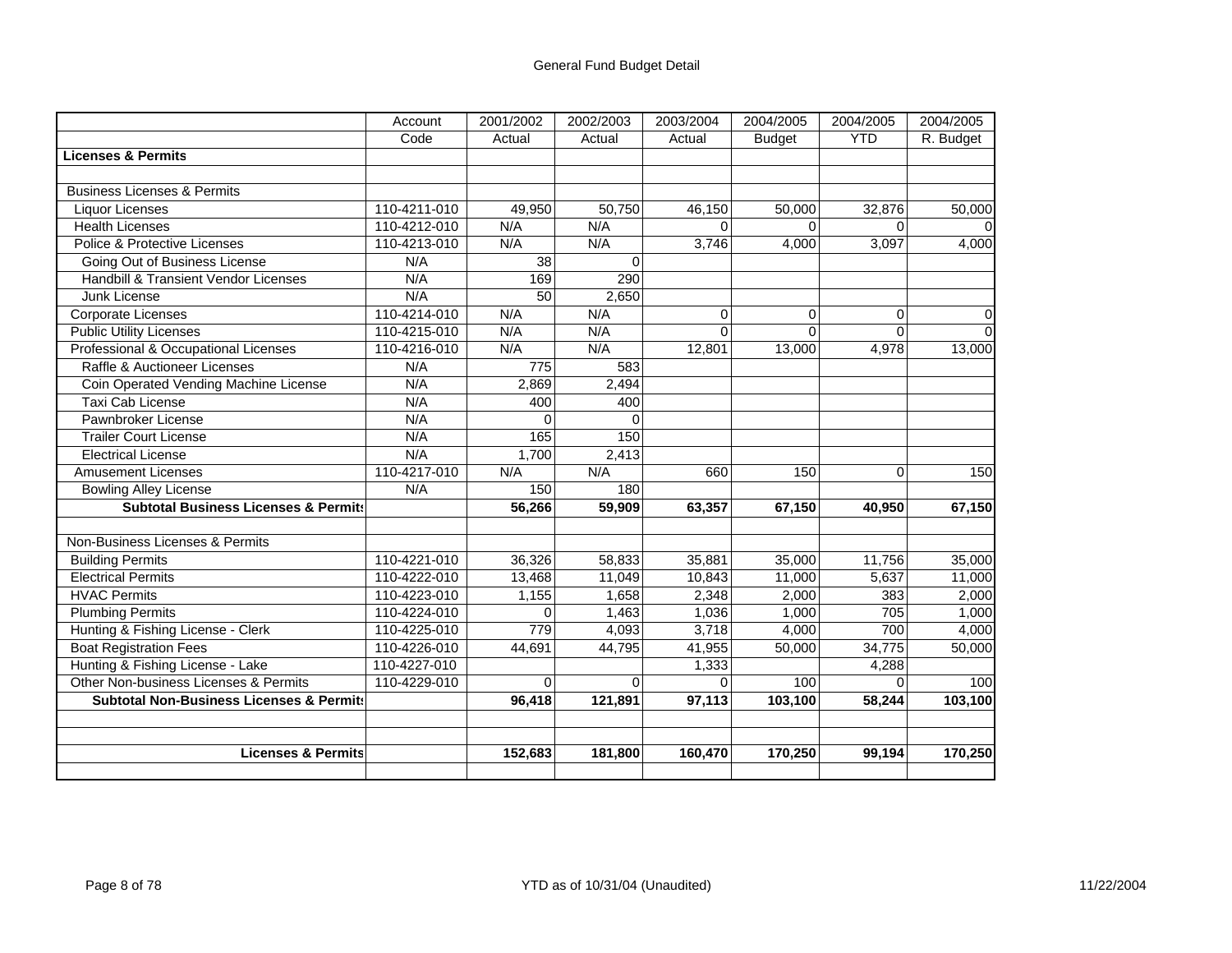|                                               | Account      | 2001/2002 | 2002/2003 | 2003/2004   | 2004/2005     | 2004/2005      | 2004/2005 |
|-----------------------------------------------|--------------|-----------|-----------|-------------|---------------|----------------|-----------|
|                                               | Code         | Actual    | Actual    | Actual      | <b>Budget</b> | <b>YTD</b>     | R. Budget |
| <b>Intergovernmental Revenues</b>             |              |           |           |             |               |                |           |
|                                               |              |           |           |             |               |                |           |
| <b>Federal Government Grants</b>              |              |           |           |             |               |                |           |
| <b>Federal Operating Categorical Grants</b>   | 110-4311-022 |           |           | 217,645     | 268,050       | 103,264        | 268,050   |
| Federal Task Force Grant (\$268,050)          | N/A          | 98,643    | 186,057   |             |               |                |           |
| Federal GREAT Grant (\$26,000 in 03/04)       |              |           | 27,507    |             |               |                |           |
| Federal Operating Non-Categorical Grants      | 110-4312-010 | 63,450    |           | 0           | 0             | 0              |           |
| <b>Federal Capital Grants</b>                 | 110-4313-023 |           | 5,500     | 28,574      | 478,109       | 46,982         | 95,609    |
| Federal Teen Court Grant (\$5,609)            | N/A          |           |           |             |               |                |           |
| FEMA Fire Equipment Grant (\$90,000 in 04/05) | N/A          |           |           |             |               |                |           |
| U.S. Marshall (\$24,000)                      |              |           |           |             |               |                |           |
| Federal Payments In Lieu of Taxes             | 110-4314-010 |           |           | 0           | 0             | $\Omega$       |           |
| <b>Subtotal Federal Government Grants</b>     |              | 162,093   | 219,064   | 246,219     | 746,159       | 150,246        | 363,659   |
|                                               |              |           |           |             |               |                |           |
| <b>State Government Grants</b>                |              |           |           |             |               |                |           |
| <b>State Operating Categorical Grants</b>     | 110-4321-022 |           |           | 3,147       | 19,300        | 35,951         | 19,300    |
| IEMA Reimbursements (\$4,300 + \$15,500)      | N/A          | 4,254     | 4,348     |             |               |                |           |
| <b>IDOT Traffic Light Reimbursements</b>      | N/A          | 9,195     |           |             |               |                |           |
| <b>State Operating Non-Categorical Grants</b> | 110-4322-022 |           |           | 0           | $\Omega$      | $\Omega$       | $\Omega$  |
| Law Enforcement Block Grant                   | N/A          |           |           |             |               |                |           |
| <b>State Capital Grants</b>                   | 110-4323-023 |           |           | 1,770       | $\Omega$      | $\overline{0}$ | 56,136    |
| IEPA Brownfield Grant (\$56,136)              |              |           |           |             |               |                |           |
| <b>Subtotal State Government Grants</b>       |              | 13,449    | 4,348     | 4,917       | 19,300        | 35,951         | 75,436    |
|                                               |              |           |           |             |               |                |           |
| <b>Shared Revenues</b>                        |              |           |           |             |               |                |           |
| Income Tax                                    | 110-4331-010 | 1,267,056 | 1,189,781 | 1,103,394   | 1,189,781     | 594,521        | 1,189,781 |
| Use Tax                                       | 110-4333-010 | 187,166   | 167,755   | 177,904     | 167,755       | 93,722         | 167,755   |
| Sales Tax                                     | 110-4334-010 | 3,852,706 | 3,719,609 | 4,080,045   | 4,910,567     | 2,584,627      | 4,910,567 |
| Foreign Fire Insurance Premium Tax            | 110-4335-010 | 19,433    | 19,371    | 23,299      | 23,299        | $\Omega$       | 23,299    |
| Simplified Telecommunications Tax             | 110-4336-010 | 111,628   | 319,666   | 828,972     | 666,285       | 424,347        | 666,285   |
| Personal Property Replacement Tax             | 110-4337-010 | 340,771   | 292,233   | 328,609     | 275,000       | 168,221        | 275,000   |
| <b>State Photoprocessing Tax</b>              | 110-4338-010 | 37,676    | 6,887     | $\mathbf 0$ | $\Omega$      |                |           |
| Pull Tabs & Games of Chance                   | 110-4339-010 |           |           |             | $\Omega$      | 5,497          |           |
| <b>Subtotal Shared Revenues</b>               |              | 5,816,437 | 5,715,302 | 6,542,223   | 7,232,687     | 3,870,934      | 7,232,687 |
|                                               |              |           |           |             |               |                |           |
| <b>Intergovernmental Revenues</b>             |              | 5,991,979 | 5,938,714 | 6,793,359   | 7,998,146     | 4,057,131      | 7,671,782 |
|                                               |              |           |           |             |               |                |           |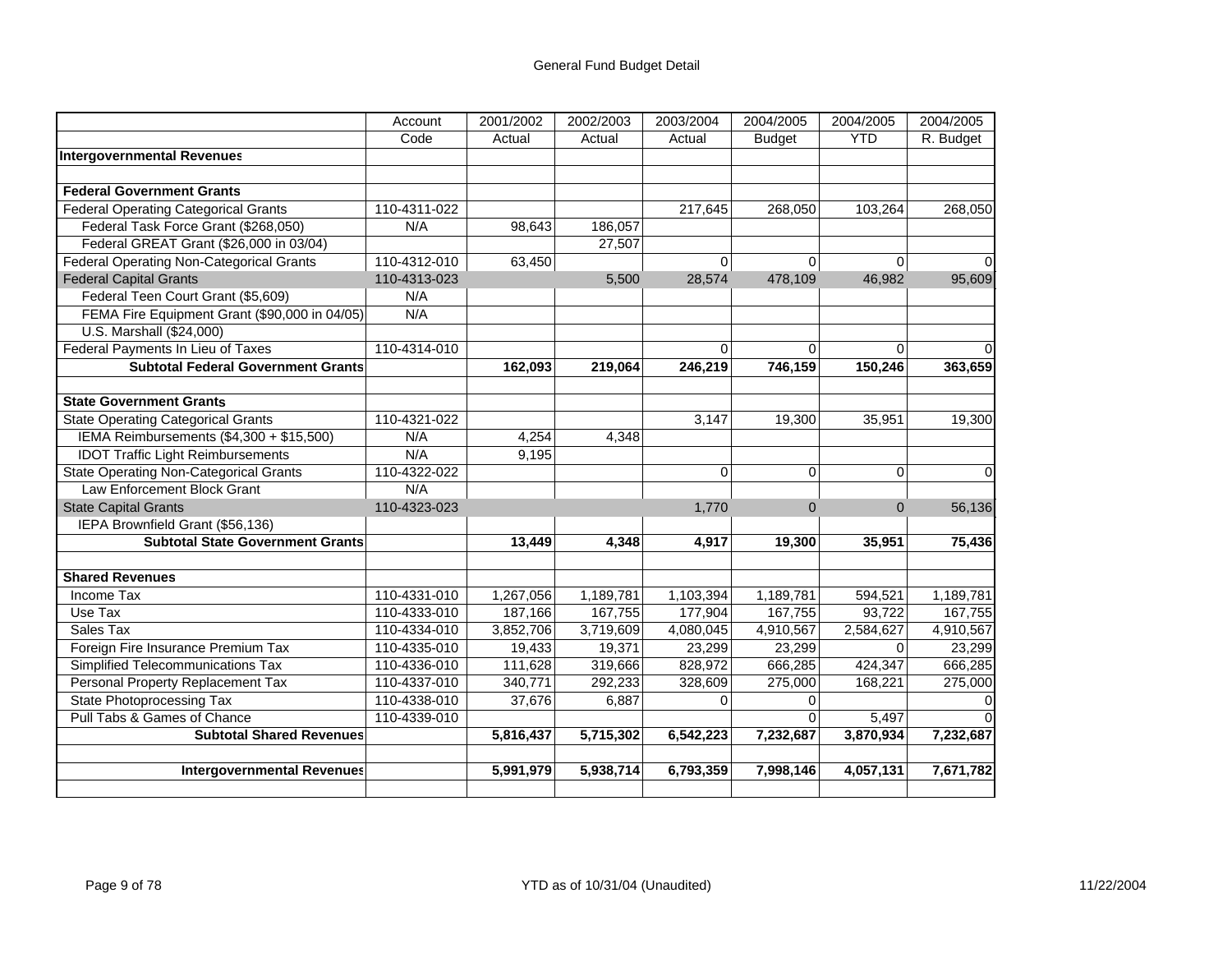|                                            | Account      | 2001/2002 | 2002/2003 | 2003/2004    | 2004/2005     | 2004/2005  | 2004/2005 |
|--------------------------------------------|--------------|-----------|-----------|--------------|---------------|------------|-----------|
|                                            | Code         | Actual    | Actual    | Actual       | <b>Budget</b> | <b>YTD</b> | R. Budget |
| <b>Charges for Services</b>                |              |           |           |              |               |            |           |
|                                            |              |           |           |              |               |            |           |
| <b>General Government Charges</b>          |              |           |           |              |               |            |           |
| <b>Birth &amp; Death Certificates</b>      | 110-4411-010 | 11,793    | 15,228    | 22,725       | 20,000        | 11,641     | 20,000    |
| Vital Records Fees (State Surcharge)       | 110-4412-010 | 4,078     | 5,980     | 6,736        | 6,100         | 2,704      | 6,100     |
| FOIA, Printing & Duplicating Fees          | 110-4413-010 |           |           | 493          | 500           | 101        | 500       |
| Zoning & Subdivision Fees                  | 110-4414-010 | 12,760    | 300       | 0            |               | 0          |           |
| <b>Demolition Escrow Fees</b>              | 110-4415-010 | $\Omega$  | $\Omega$  | $\Omega$     | $\Omega$      | 0          |           |
| Interfund Charges - ERI Debt Service       | 110-4417-010 |           |           |              | 151,995       | 5,913      | 151,995   |
| Interfund Charges - Technology Services    | 110-4418-010 |           |           |              | 30,868        | 4,532      | 30,868    |
| Other Misc. General Government Charges     | 110-4419-010 | 93,583    | 11,551    | $\Omega$     | $\Omega$      | $\Omega$   |           |
| <b>Subtotal General Government Charges</b> |              | 122,215   | 33,059    | 29,954       | 209,463       | 24,891     | 209,463   |
|                                            |              |           |           |              |               |            |           |
| <b>Police Department Charges</b>           |              |           |           |              |               |            |           |
| Court Costs, Fees & Charges                | 110-4421-010 |           |           | 1,639        | 2,000         | 170        | 2,000     |
| <b>Accident Reports</b>                    | 110-4422-010 |           |           | $\Omega$     | $\Omega$      | $\Omega$   |           |
| <b>Bonding Fees</b>                        | 110-4423-010 | 741       | 480       | 2,433        | 2,500         | 1,499      | 2,500     |
| <b>Criminal Records</b>                    | 110-4424-010 |           |           | <sup>0</sup> | $\Omega$      | $\Omega$   |           |
| Faxes, Photocopies, Photos & VHS Tapes     | 110-4425-010 |           |           | 3,527        | 3,500         | 1,368      | 3,500     |
| Sex Offender Registration                  | 110-4426-010 |           |           | 180          | 200           | 30         | 200       |
| School Crossing Guard & Officer Services   | 110-4427-010 |           | 49,864    | 28,981       | 35,310        | 28,981     | 35,310    |
| Other Police Dept. Charges                 | 110-4429-010 | 62,122    | 25,169    | 3,342        | 3,500         | 3,775      | 3,500     |
| <b>Subtotal Police Department Charges</b>  |              | 62,863    | 75,513    | 40,101       | 47,010        | 35,822     | 47,010    |
|                                            |              |           |           |              |               |            |           |
| <b>Fire Department Charges</b>             |              |           |           |              |               |            |           |
| <b>False Alarms</b>                        | 110-4431-010 | 4.950     | 25,317    | $\Omega$     | 100           | $\Omega$   | 100       |
| Ambulance Assist                           | 110-4432-010 |           |           | 2,075        | 1,200         | 1,425      | 1.200     |
| <b>Industrial Service Fees</b>             | 110-4433-010 | 29,017    | 26,751    | 18,782       | 24,978        | 211        | 24,978    |
| Hazardous Material Spill Response Fees     | 110-4434-010 |           |           | 1,188        | 700           | 765        | 700       |
| Nonresident Fire Department Charges        | 110-4435-010 |           |           | 16,855       | 16,000        | 8,388      | 16,000    |
| Other Fire Dept. Charges                   | 110-4439-010 | 22,855    | 2,626     | 830          | 1,000         | 693        | 1,000     |
| <b>Subtotal Fire Department Charges</b>    |              | 56,822    | 54,693    | 39,729       | 43,978        | 11,482     | 43,978    |
|                                            |              |           |           |              |               |            |           |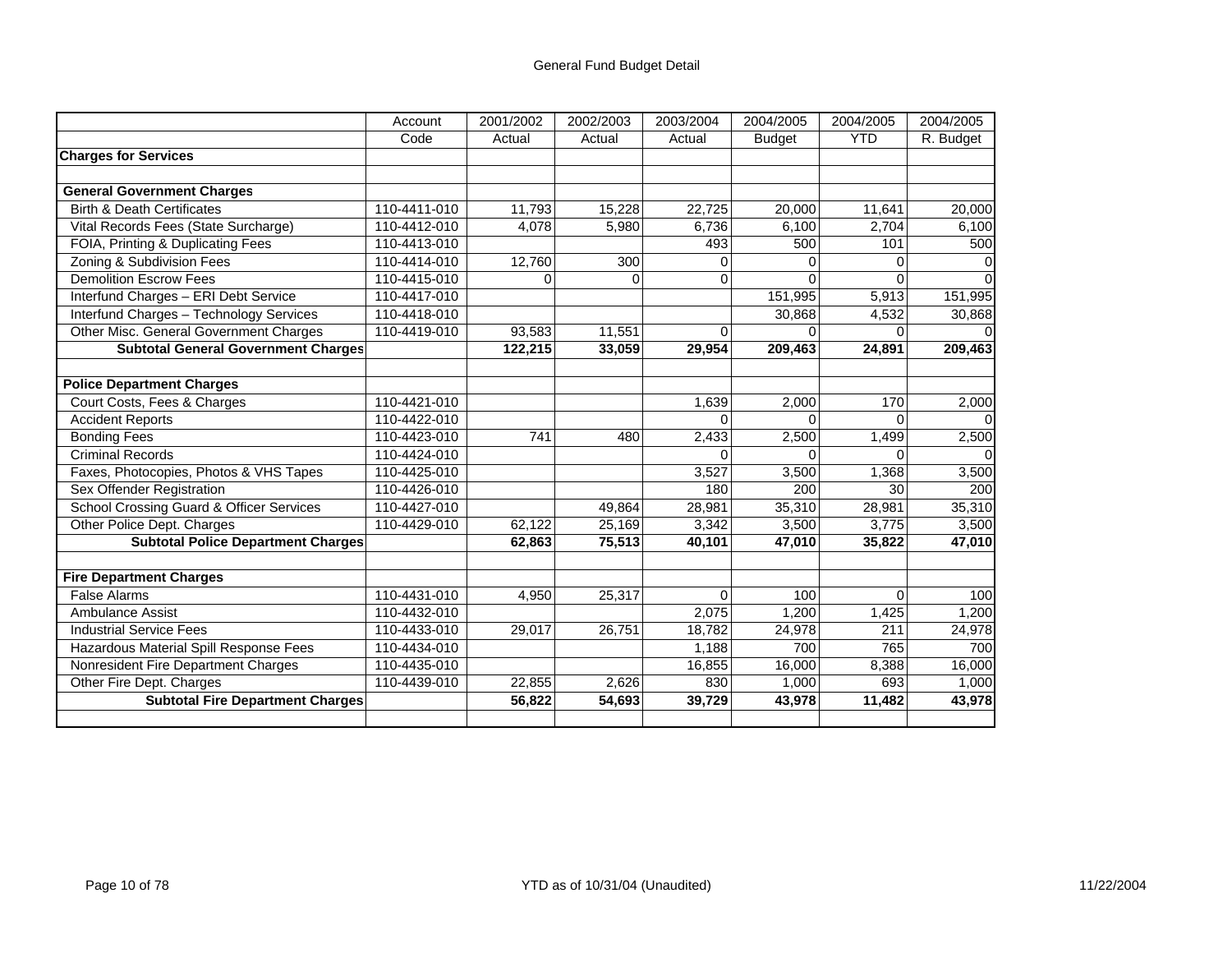|                                                    | Account      | 2001/2002 | 2002/2003 | 2003/2004 | 2004/2005      | 2004/2005  | 2004/2005 |
|----------------------------------------------------|--------------|-----------|-----------|-----------|----------------|------------|-----------|
|                                                    | Code         | Actual    | Actual    | Actual    | <b>Budget</b>  | <b>YTD</b> | R. Budget |
| <b>Public Works Department Charges</b>             |              |           |           |           |                |            |           |
| Plan Review Fees - Public Works                    | 110-4441-010 | 0         |           | $\Omega$  | 100            | $\Omega$   | 100       |
| <b>Street Cut Permits - Street Dept</b>            | 110-4442-010 | $\Omega$  | 640       | 6,746     | 5,000          | 6,636      | 5,000     |
| <b>Insurance Recoveries</b>                        | 110-4443-010 |           |           | $\Omega$  | 16,000         | $\Omega$   | 16,000    |
| <b>IDOT Traffic Signal Maintenance</b>             | 110-4444-010 |           |           | $\Omega$  | $\Omega$       | $\Omega$   |           |
| Township Personal Property Replacement Taxes       | 110-4445-010 | 22,988    | 12,694    | 20,878    | $\overline{0}$ | $\Omega$   | $\Omega$  |
| <b>Equipment Rental Charges</b>                    | 110-4446-010 |           |           | $\Omega$  | $\Omega$       | $\Omega$   |           |
| <b>Yard Waste Fees</b>                             | 110-4447-010 | 260       |           | $\Omega$  | 5,000          | 50         | 5,000     |
| Other Public Works Dept. Charges                   | 110-4449-010 | 57,284    | 9,485     | 106,097   | 2,000          | 3,507      | 2,000     |
| <b>Subtotal Public Works Department Charges</b>    |              | 80,531    | 22,819    | 133,722   | 28,100         | 10,193     | 28,100    |
|                                                    |              |           |           |           |                |            |           |
| <b>Lake &amp; Park Recreation Charges</b>          |              |           |           |           |                |            |           |
| Lake Fish Restocking Fees                          | 110-4481-010 | 1,027     | 670       |           | 500            | 0          | 500       |
| Marina Concession Sales                            | 110-4482-010 | 1,329     | 15,422    | 19,097    | 20,000         | 29,084     | 20,000    |
| <b>Marina Fuel Sales</b>                           | 110-4483-010 | $\Omega$  | 7,688     | 7,859     | 9,000          | 10,881     | 9,000     |
| Marina Sales Tax                                   | 110-4484-010 | $\Omega$  | 953       | 1,156     | 1,200          | 1,819      | 1,200     |
| Camping Fees - East Campground                     | 110-4485-010 | $\Omega$  | 62,262    | 66,534    | 53,000         | 41,221     | 53,000    |
| Camping Fees - West Campground                     | 110-4486-010 | 37,820    | 13,893    | 34,587    | 41,000         | 21,269     | 41,000    |
| <b>Special Event Charges</b>                       | 110-4487-010 |           |           | $\Omega$  | 12,400         | $\Omega$   | 12,400    |
| Athletic Field Maintenance Charges                 | 110-4488-010 |           |           | 0         | 11,500         | $\Omega$   | 11,500    |
| Misc. Lake & Park Charges                          | 110-4489-010 | 3,578     | 2,086     | 0         | 4,000          | $\Omega$   | 4,000     |
| <b>Subtotal Lake &amp; Park Recreation Charges</b> |              | 43,754    | 102,975   | 129,232   | 152,600        | 104,274    | 152,600   |
| <b>Charges for Services</b>                        |              | 366,185   | 289,060   | 372,738   | 481,151        | 186,663    | 481,151   |
|                                                    |              |           |           |           |                |            |           |
| <b>Fines &amp; Forfeitures</b>                     |              |           |           |           |                |            |           |
| Court Fines - Statutory Offenses                   |              |           |           |           |                |            |           |
| <b>Circuit Court Fines</b>                         | 110-4511-010 | 137,327   | 114,439   | 128,344   | 110,000        | 60,466     | 110,000   |
| <b>Illegal Parking Fines</b>                       | 110-4512-010 | 8,788     | 735       | 9,100     | 9,100          | 105        | 9,100     |
| <b>DUI Equipment Fines</b>                         | 110-4513-010 | 3,787     | 5,020     | 4,221     | 3,500          | 2,312      | 3,500     |
| <b>Other Fines - Administrative Rules</b>          | 110-4520-010 |           |           | 0         | $\Omega$       |            |           |
| Forfeits - Confiscation of Performance Guarantees  | 110-4530-010 |           |           | $\Omega$  | $\Omega$       | 2,148      |           |
| <b>Fines &amp; Forfeitures</b>                     |              | 149,902   | 120,194   | 141,665   | 122,600        | 65,031     | 122,600   |
|                                                    |              |           |           |           |                |            |           |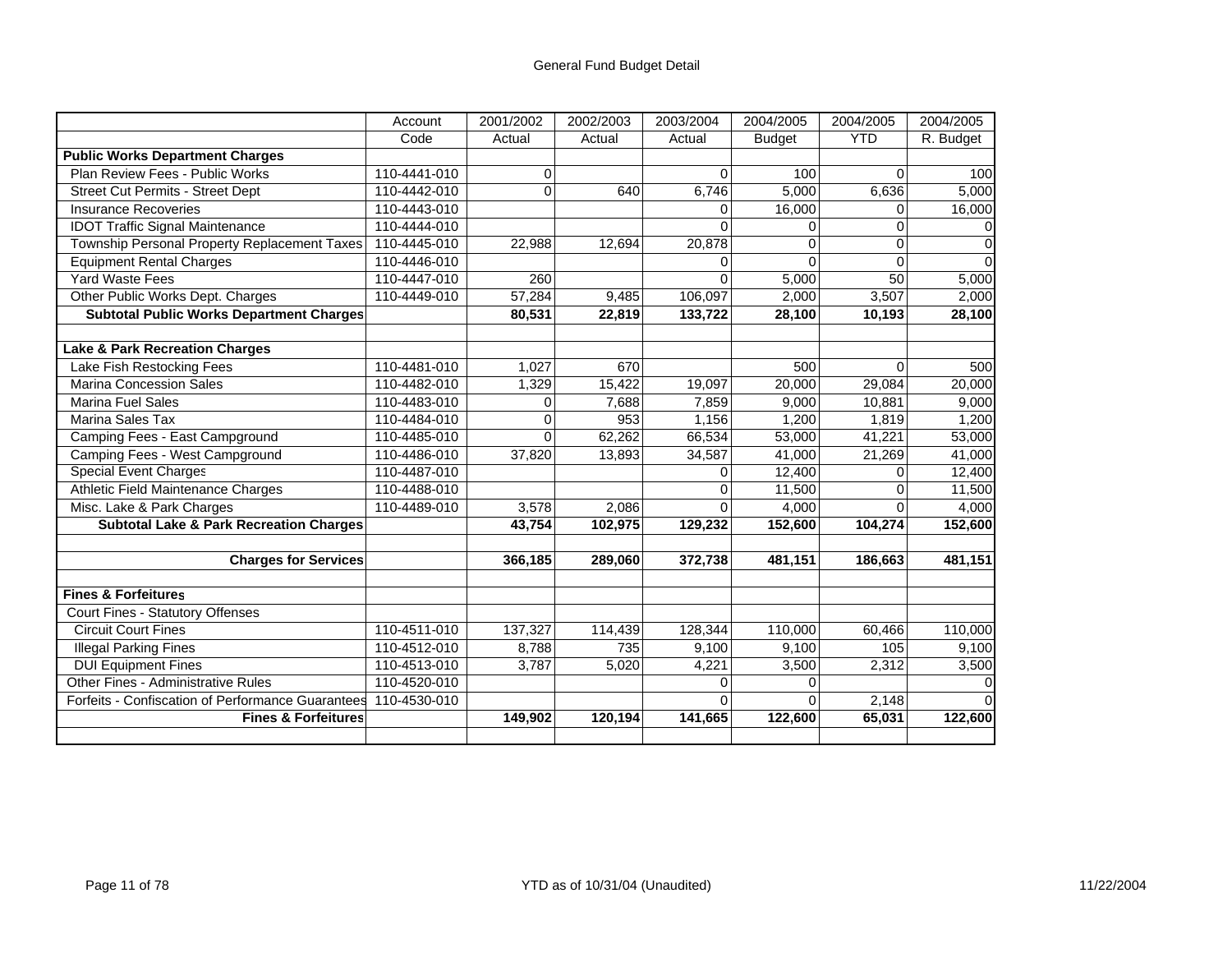|                                                 | Account      | 2001/2002 | 2002/2003 | 2003/2004 | 2004/2005     | 2004/2005  | 2004/2005 |
|-------------------------------------------------|--------------|-----------|-----------|-----------|---------------|------------|-----------|
|                                                 | Code         | Actual    | Actual    | Actual    | <b>Budget</b> | <b>YTD</b> | R. Budget |
| <b>Investment Earnings</b>                      |              |           |           |           |               |            |           |
| <b>Interest Earnings</b>                        | 110-4610-010 | 28,518    | 27,129    | 13,735    | 25,000        | 8.086      | 25,000    |
| <b>Dividend Earnings</b>                        | 110-4620-010 |           |           |           |               | U          |           |
| Net Increase (Decrease) in Investment Value     | 110-4640-010 |           | $-274$    | 305       | 0             | $\Omega$   |           |
| Gain / Loss on Sale of Investment               | 110-4650-010 |           |           | $-746$    |               | $\Omega$   |           |
| Rents & Royalties                               |              |           |           |           |               |            |           |
| Rent - Burgess Auditorium                       | 110-4651-010 | 4,820     | 4,790     | 8,020     | 11,000        | 7,610      | 11,000    |
| Rent - Cab Company                              | 110-4652-010 | 200       | 200       |           | 200           | $\Omega$   | 200       |
| Rent - Cellular Tower                           | 110-4653-010 | 9,000     | 8,384     | 9,000     | 9,000         | 5,116      | 9,000     |
| Rent - Farms                                    | 110-4654-010 | 0         | 14,294    | 12,864    | 15,000        | O.         | 15,000    |
| <b>Rent - Farm Grain Sales</b>                  |              |           | 7,083     |           |               | ∩          |           |
| <b>Rent - DeMars Center</b>                     | 110-4655-010 | 5,220     | 5,720     | 4,620     | 5,000         | 2,990      | 5,000     |
| Rent - Parking Lots                             | 110-4656-010 | 10,180    | 7,595     | 6,900     | 7,000         | 4,480      | 7,000     |
| Rent - Peterson Park Pavilions                  | 110-4657-010 |           |           | 1,510     | 1,500         | 1,150      | 1,500     |
| Rent - Depot (AMTRAK)                           | 110-4658-010 |           |           | 4,800     | 4,800         | $\Omega$   | 4,800     |
| Other Rent Income                               | 110-4659-010 |           |           |           |               | 400        |           |
| Escheats                                        | 110-4660-010 |           |           | $\Omega$  | 0             | $\Omega$   | $\Omega$  |
| <b>Special Assessments</b>                      | 110-4670-010 |           |           |           | $\Omega$      | $\Omega$   |           |
| Other Investment Income                         | 110-4690-010 |           |           |           | O             | $\Omega$   |           |
| <b>Investment Earnings</b>                      |              | 57,938    | 74,921    | 61,009    | 78,500        | 29,832     | 78,500    |
|                                                 |              |           |           |           |               |            |           |
| <b>Contributions &amp; Other Misc. Revenues</b> |              |           |           |           |               |            |           |
| Police Dept Contributions                       | 110-4801-010 | 8,900     | 8,284     | 300       | 5,000         |            | 5,000     |
| <b>Drug Traffic Prevention Donations</b>        | 110-4802-022 | $\Omega$  | 1,500     | 30        | $\Omega$      |            |           |
| <b>Arts Council Contributions</b>               | 110-4803-010 | 6,558     | 3,748     | 4,165     | 3,500         |            | 3,500     |
| Finance Dept - Misc. Revenue                    | 110-4804-010 | $\Omega$  | 11,551    | 26,274    | 11,200        |            | 11,200    |
| <b>Other Misc. Revenues</b>                     | 110-4805-010 | 0         | 1,827     | 29,415    | 1,500         | 27,486     | 1,500     |
| <b>Contributions &amp; Other Misc. Revenues</b> |              | 15,458    | 26,911    | 60,185    | 21,200        | 27,486     | 21,200    |
|                                                 |              |           |           |           |               |            |           |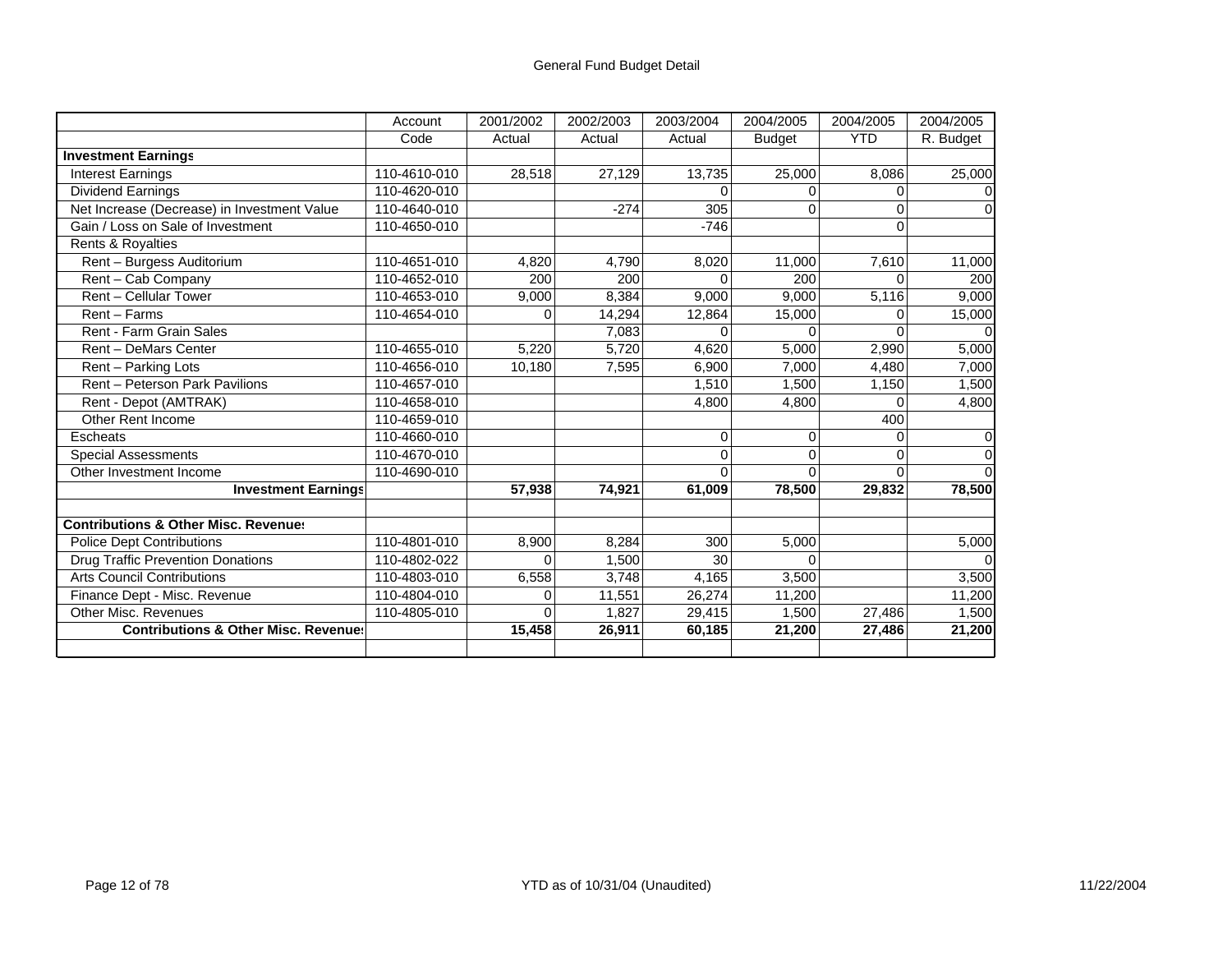|                                                            | Account      | 2001/2002  | 2002/2003  | 2003/2004  | 2004/2005     | 2004/2005  | 2004/2005  |
|------------------------------------------------------------|--------------|------------|------------|------------|---------------|------------|------------|
|                                                            | Code         | Actual     | Actual     | Actual     | <b>Budget</b> | <b>YTD</b> | R. Budget  |
| <b>Other Financing Sources</b>                             |              |            |            |            |               |            |            |
|                                                            |              |            |            |            |               |            |            |
| <b>Interfund Charges:</b>                                  |              |            |            |            |               |            |            |
| Motor Fuel Tax Fund                                        | 110-4902-010 |            | $\Omega$   | $\Omega$   | $\Omega$      | $\Omega$   | 60,000     |
| IMRF Fund (Liquidate & Reclassify)                         | 110-4905-010 |            | 210,333    | 0          | 0             | 0          |            |
| <b>Revolving Loan Fund</b>                                 | 110-4908-010 |            |            |            |               | $\Omega$   |            |
| Debt Service Fund (Liquidate & Reclassify)                 | 110-4910-010 |            | 270,890    | 0          | $\Omega$      | 0          |            |
| Water Fund - Construction Inspection                       | 110-4911-010 |            |            | $\Omega$   | 105,000       | 0          | 105,000    |
| Water Fund - Finance Dept. Service Charges                 | 110-4911-010 |            | 97,020     | 87,843     | $\Omega$      | 0          |            |
| Sewer Fund - Finance Dept. Service Charges                 | 110-4912-010 |            | 97,020     | 87,843     | $\Omega$      | 0          |            |
| Library Fund - Share of '92 G.O. Bonds                     | 110-4917-010 | 68,000     | 68,000     | 68,000     | $\Omega$      | 0          |            |
| <b>Subtotal Interfund Transfers</b>                        |              | 68,000     | 743,262    | 243,687    | 105,000       | $\bf{0}$   | 165,000    |
|                                                            |              |            |            |            |               |            |            |
| <b>Proceeds of General Capital Asset Dispositions</b>      |              |            |            |            |               |            |            |
| Sale of Capital Assets                                     | 110-4931-010 | 0          |            | $\Omega$   | 0             | $\Omega$   |            |
| <b>Compensation for Loss of Capital Assets</b>             | 110-4932-010 | 0          | 0          | $\Omega$   | 0             | $\Omega$   |            |
| <b>Subtotal Capital Asset Dispositions</b>                 |              | ი          | 0          | 0          | 0             | 0          |            |
|                                                            |              |            |            |            |               |            |            |
| <b>General Long Term Debt Issued</b>                       |              |            |            |            |               |            |            |
| Proceeds from G.O. Bonds (2003A Pension Bonds 110-4941-010 |              |            |            | 1,552,622  | $\mathbf 0$   | $\Omega$   |            |
| <b>Refunding Bonds Issued</b>                              | 110-4945-010 |            |            | 693,000    | $\Omega$      | $\Omega$   | 2,120,000  |
| Proceeds from Capital Leases                               |              |            |            |            |               |            |            |
| Tub Grinder - 2001/2002                                    |              | 326,500    |            |            |               |            |            |
| Marina Fueling Facility - 2002/2003                        | 110-4947-010 |            | 7,316      | $\Omega$   | $\mathbf 0$   | $\Omega$   |            |
| Replacement Police Vehicles - 2002/2003                    | 110-4947-010 |            | 150,000    |            | 0             | 0          |            |
| <b>Subtotal Long Term Debt Issued</b>                      | 110-4940-010 | 326,500    | 157,316    | 2,245,622  | $\bf{0}$      | $\bf{0}$   | 2,120,000  |
|                                                            |              |            |            |            |               |            |            |
| <b>Total Other Financing Sources</b>                       |              | 394,500    | 900,578    | 2,489,309  | 105,000       | $\bf{0}$   | 2,285,000  |
| <b>Total Revenues &amp; Other Financing Sources</b>        |              | 12,296,781 | 13,044,326 | 15,193,632 | 13,916,694    | 7,322,906  | 15,770,330 |
|                                                            |              |            |            |            |               |            |            |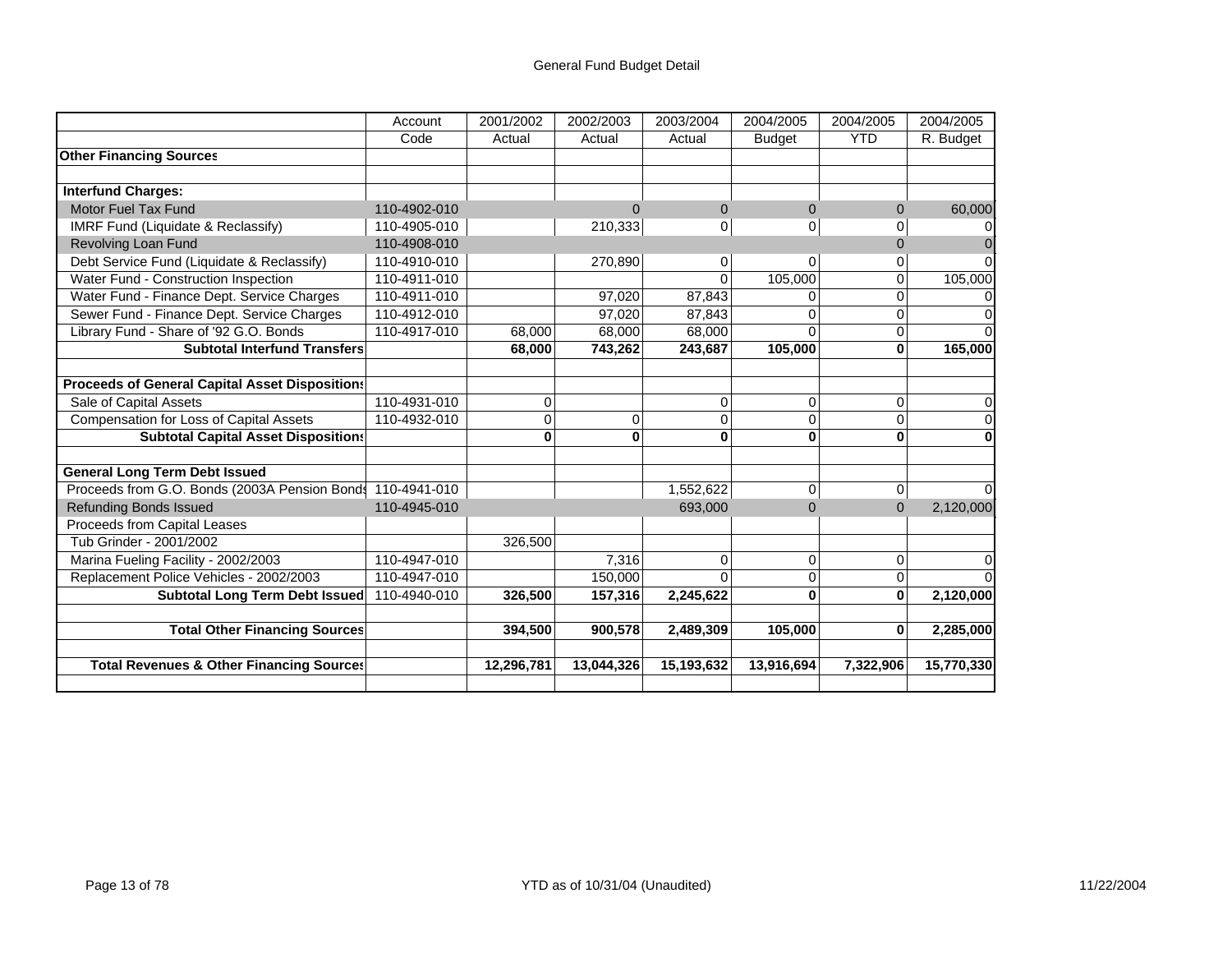|                                            | Account      | 2001/2002 | 2002/2003 | 2003/2004 | 2004/2005     | 2004/2005  | 2004/2005   |
|--------------------------------------------|--------------|-----------|-----------|-----------|---------------|------------|-------------|
|                                            | Code         | Actual    | Actual    | Actual    | <b>Budget</b> | <b>YTD</b> | R. Budget   |
| <b>Expenditures &amp; Other Uses</b>       |              |           |           |           |               |            |             |
|                                            |              |           |           |           |               |            |             |
| <b>General Government</b>                  |              |           |           |           |               |            |             |
|                                            |              |           |           |           |               |            |             |
| <b>City Council</b>                        |              |           |           |           |               |            |             |
| <b>Personal Services</b>                   |              | 7,467     | 1,108     |           |               |            |             |
| <b>Salaries</b>                            | 110-5110-111 |           | 28,543    | 31,371    | 31,200        | 15,600     | 31,200      |
| Overtime                                   | 110-5110-113 |           |           |           |               |            |             |
| <b>Compensated Absences</b>                | 110-5110-114 |           |           |           |               |            |             |
| <b>Personal Services</b>                   |              | 7,467     | 29,651    | 31,371    | 31,200        | 15,600     | 31,200      |
| <b>Benefits</b>                            |              |           |           |           |               |            |             |
| Group Health Insurance                     | 110-5110-211 | 16,061    | 12,124    | 16,116    | 20,144        | 7,258      | 20,144      |
| Group Life Insurance                       | 110-5110-212 |           |           | $\Omega$  | 607           |            | 607         |
| <b>FICA</b>                                | 110-5110-221 |           | 1,721     | 1,831     | 1,934         | 920        | 1,934       |
| Medicare                                   | 110-5110-222 |           | 372       | 428       | 452           | 215        | 452         |
| <b>IMRF Contributions</b>                  | 110-5110-231 |           | 2,152     | 2,247     | 3,391         | 1,373      | 3,391       |
| Unemployment Compensation                  | 110-5110-240 |           | $\Omega$  | $\Omega$  | $\mathbf 0$   |            | $\mathbf 0$ |
| <b>Workers Compensation</b>                | 110-5110-250 |           | 94        | 94        | $\Omega$      |            | $\Omega$    |
| <b>Benefits</b>                            |              | 16,061    | 16,464    | 20,716    | 26,528        | 9,767      | 26,528      |
| <b>Supplies</b>                            |              |           |           |           |               |            |             |
| Tools & Equipment                          | 110-5110-316 |           |           | 68        | 500           | $\Omega$   | 500         |
| Misc. Supplies                             | 110-5110-319 | 1,982     | 3,026     | 1,322     | 1,500         | 28         | 1,500       |
| <b>Supplies</b>                            |              | 1,982     | 3,026     | 1,390     | 2,000         | 28         | 2,000       |
| <b>Purchased Services</b>                  |              |           |           |           |               |            |             |
| <b>Other Professional Services</b>         | 110-5110-519 |           |           |           |               | $\Omega$   | 8,075       |
| Telephone                                  | 110-5110-532 | 3,386     | 296       | 508       | 600           | 296        | 600         |
| <b>Cellular Phone</b>                      | 110-5110-533 | 3,035     | 4,951     | 4,279     | 4,100         | 1,586      | 4,100       |
| <b>Business Meeting Expense</b>            | 110-5110-561 |           |           | 78        | 2,000         | $\Omega$   | 500         |
| <b>Travel &amp; Training</b>               | 110-5110-562 | 1,309     | 7,335     | 1,033     | 2,000         | 3,530      | 4,000       |
| Dues & Memberships                         | 110-5110-571 | $\Omega$  | 1,686     | 2,156     | 1,900         | 1,350      | 1,900       |
| <b>Community Promotion &amp; Relations</b> | 110-5110-572 | 6,574     | 11,576    | $\Omega$  | $\Omega$      | 235        | 500         |
| <b>Purchased Services</b>                  |              | 14,303    | 25,844    | 8,054     | 10,600        | 6,997      | 19,675      |
|                                            |              |           |           |           |               |            |             |
| <b>City Council</b>                        |              | 39,814    | 74,984    | 61,532    | 70,328        | 32,391     | 79,403      |
|                                            |              |           |           |           |               |            |             |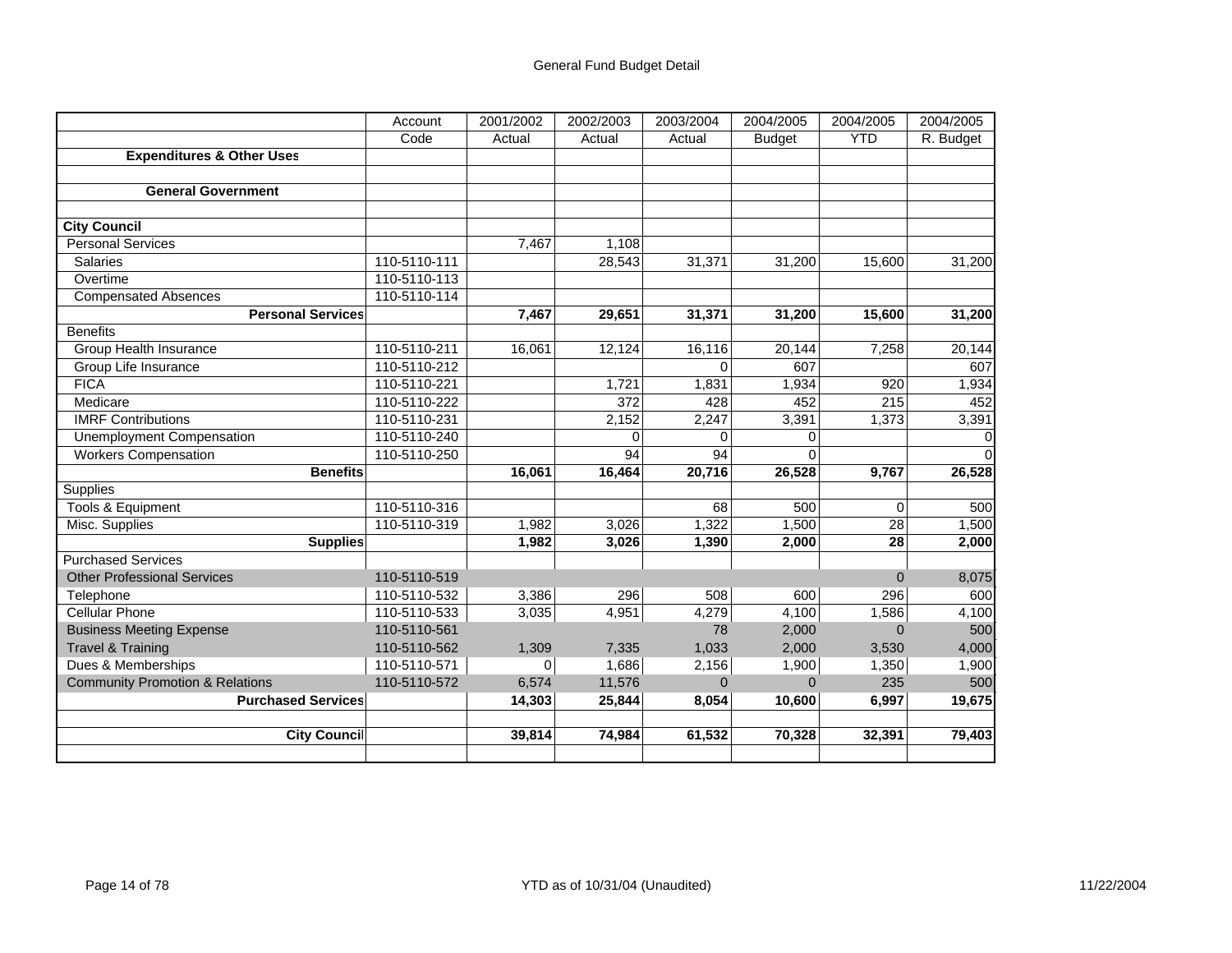|                                          | Account      | 2001/2002 | 2002/2003 | 2003/2004 | 2004/2005     | 2004/2005   | 2004/2005 |
|------------------------------------------|--------------|-----------|-----------|-----------|---------------|-------------|-----------|
|                                          | Code         | Actual    | Actual    | Actual    | <b>Budget</b> | <b>YTD</b>  | R. Budget |
| <b>City Clerk</b>                        |              |           |           |           |               |             |           |
| <b>Personal Services</b>                 |              |           | 14,290    |           |               |             |           |
| <b>Salaries</b>                          | 110-5120-111 | 175,497   | 86,058    | 99,345    | 102,232       | 47,284      | 102,232   |
| Overtime                                 | 110-5120-113 |           |           | 413       | 408           | 195         | 408       |
| <b>Compensated Absences</b>              | 110-5120-114 |           |           | 3,389     |               | 3,431       |           |
| <b>Personal Services</b>                 |              | 175,497   | 100,348   | 103,148   | 102,640       | 50,910      | 102,640   |
| <b>Benefits</b>                          |              |           |           |           |               |             |           |
| <b>Group Health Insurance</b>            | 110-5120-211 | 36,823    | 16,116    | 20,642    | 18,663        | 9,331       | 18,663    |
| Group Life Insurance                     | 110-5120-212 |           |           | $\Omega$  | 364           |             | 364       |
| <b>FICA</b>                              | 110-5120-221 |           | 5,792     | 6,111     | 6,359         | 3,050       | 6,359     |
| Medicare                                 | 110-5120-222 |           | 1,259     | 1,429     | 1,487         | 713         | 1,487     |
| <b>IMRF Contributions</b>                | 110-5120-231 |           | 8,405     | 9,177     | 11,155        | 5,377       | 11,155    |
| <b>Unemployment Compensation</b>         | 110-5120-240 |           | 243       | 324       | 471           | 0           | 471       |
| <b>Workers Compensation</b>              | 110-5120-250 |           | 279       | 300       | 307           | $\Omega$    | 307       |
| <b>Benefits</b>                          |              | 36,823    | 32,093    | 37,983    | 38,806        | 18,471      | 38,806    |
| Supplies                                 |              |           |           |           |               |             |           |
| <b>Office Supplies</b>                   | 110-5120-311 | 13,429    | 13,064    | 5,211     | 8,000         | 1,539       | 8,000     |
| <b>Tools &amp; Equipment</b>             | 110-5120-316 |           |           | $\Omega$  | 1,500         | $\Omega$    | 1,500     |
| <b>Books &amp; Periodicals</b>           | 110-5120-340 |           |           | 718       | 800           | 337         | 800       |
| <b>Supplies</b>                          |              | 13,429    | 13,064    | 5,928     | 10,300        | 1,875       | 10,300    |
| <b>Purchased Services</b>                |              | 22,245    | 8,826     |           |               |             |           |
| Repair of Office Equipment               | 110-5120-431 |           |           | 68        | 100           | $\mathbf 0$ | 100       |
| <b>Other Professional Services</b>       | 110-5120-519 |           |           | 12,014    | 11,000        | 2,922       | 11,000    |
| <b>Public Officials Bonds</b>            | 110-5120-521 |           |           | 225       | 225           | $\Omega$    | 225       |
| Notary Fees                              | 110-5120-522 |           |           | 90        | $\Omega$      | $\Omega$    |           |
| Postage                                  | 110-5120-531 |           |           | 2,448     | 3,500         | 830         | 3,500     |
| Telephone                                | 110-5120-532 | 5,821     | 2,787     | 3,083     | 3,500         | 1,509       | 3,500     |
| Advertising                              | 110-5120-540 | 2,648     | 1,174     | 2,174     | 2,800         | 892         | 2,800     |
| <b>Travel &amp; Training</b>             | 110-5120-562 |           |           | 1,070     | 1,100         | 395         | 1,100     |
| Private Vehicle Expense Reimbursement    | 110-5120-564 |           |           | 320       | 500           | $\Omega$    | 500       |
| Vital Records Fee Remittance             | 110-5120-801 | 4,078     | 5,980     | 6,394     | 6,100         | 3,464       | 6,100     |
| Hunting / Fishing License Fee Remittance | 110-5120-802 | 674       | 3,919     | 3,726     | 1,500         | 631         | 1,500     |
| Copy / Printer / Fax                     | 110-5120-814 |           |           | 6,538     | 5,000         | 3,334       | 5,000     |
| Postage Machine                          | 110-5120-815 |           |           | 930       | 300           | 310         | 300       |
| Wide Area Network Software               | 110-5120-841 |           |           |           | $\Omega$      | $\Omega$    |           |
| <b>Purchased Services</b>                |              | 35,467    | 22,685    | 39,078    | 35,625        | 14,287      | 35,625    |
|                                          |              |           |           |           |               |             |           |
| <b>City Clerk</b>                        |              | 261,215   | 168,190   | 186,137   | 187,371       | 85,544      | 187,371   |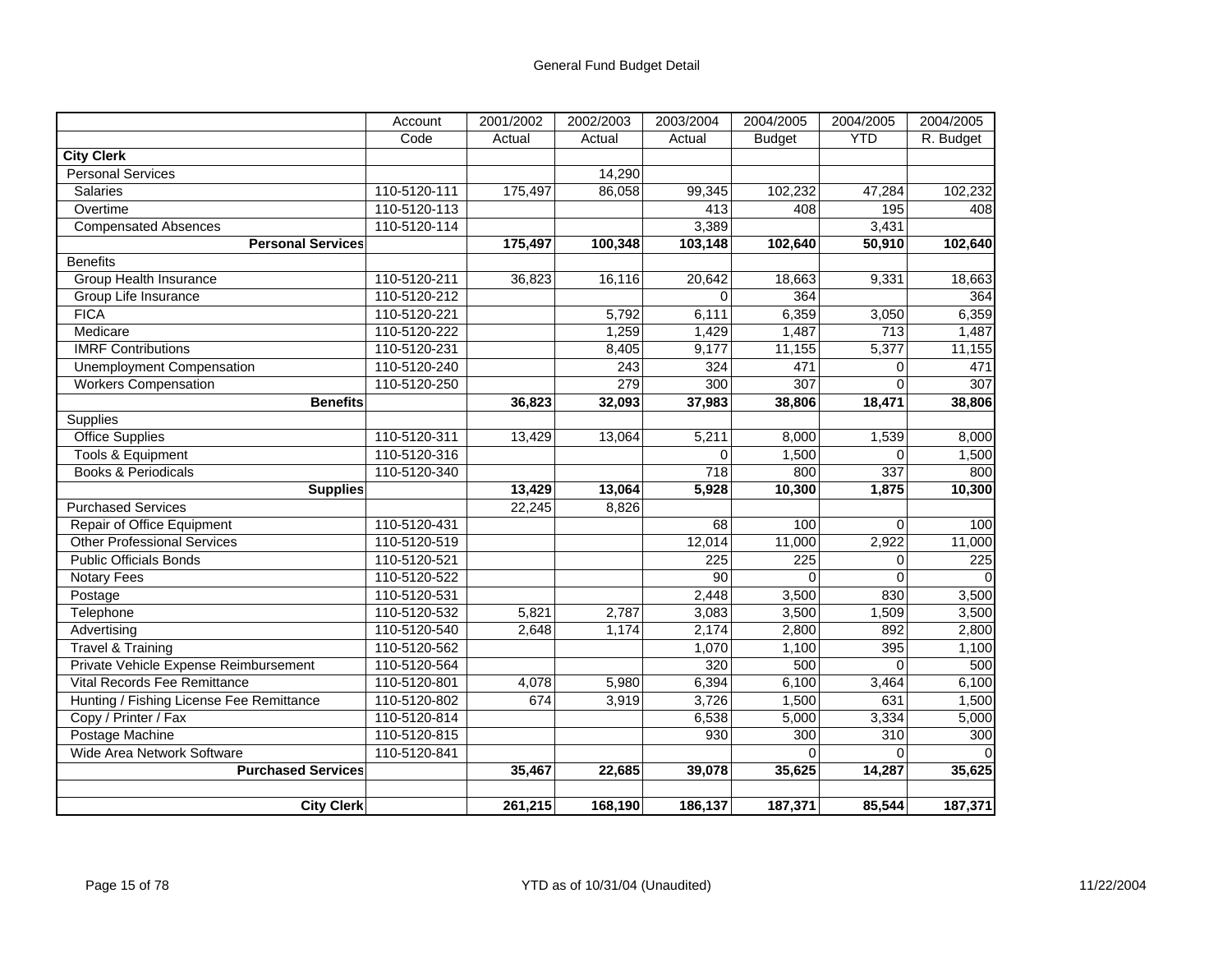|                                     | Account      | 2001/2002    | 2002/2003 | 2003/2004 | 2004/2005     | 2004/2005      | 2004/2005        |
|-------------------------------------|--------------|--------------|-----------|-----------|---------------|----------------|------------------|
|                                     | Code         | Actual       | Actual    | Actual    | <b>Budget</b> | <b>YTD</b>     | R. Budget        |
| <b>City Administrator</b>           |              |              |           |           |               |                |                  |
| <b>Personal Services</b>            |              |              |           |           |               |                |                  |
| <b>Salaries</b>                     | 110-5130-111 |              | 88,143    | 85,442    | 87,385        | 39,485         | 87,385           |
| Overtime                            | 110-5130-113 |              |           |           |               | $\mathbf 0$    |                  |
| <b>Compensated Absences</b>         | 110-5130-114 |              |           | 1,338     |               | 4,015          |                  |
| <b>Personal Services</b>            |              | $\mathbf{0}$ | 88,143    | 86,780    | 87,385        | 43,500         | 87,385           |
| <b>Benefits</b>                     |              |              |           |           |               |                |                  |
| <b>Group Health Insurance</b>       | 110-5130-211 |              |           | 0         | $\Omega$      | 0              | $\Omega$         |
| Group Life Insurance                | 110-5130-212 |              |           | $\Omega$  | 121           | $\Omega$       | $\overline{121}$ |
| <b>FICA</b>                         | 110-5130-221 |              | 4,843     | 5,340     | 5,264         | 2,685          | 5,264            |
| Medicare                            | 110-5130-222 |              | 1,047     | 1,249     | 1,267         | 628            | 1,267            |
| <b>IMRF Contributions</b>           | 110-5130-231 |              | 7,063     | 7,698     | 9,505         | 4,722          | 9,505            |
| Unemployment Compensation           | 110-5130-240 |              | 162       | 108       | 157           | $\Omega$       | 157              |
| <b>Workers Compensation</b>         | 110-5130-250 |              | 354       | 259       | 262           | $\Omega$       | 262              |
| <b>Benefits</b>                     |              | 0            | 13,469    | 14,654    | 16,576        | 8,035          | 16,576           |
|                                     |              |              |           |           |               |                |                  |
| <b>Supplies</b>                     |              |              |           |           |               |                |                  |
| <b>Office Supplies</b>              | 110-5130-311 |              | 231       | 65        | 75            | 0              | $\overline{75}$  |
| Tools & Equipment                   | 110-5130-316 |              |           | 95        | 100           | $\overline{0}$ | 100              |
| <b>Supplies</b>                     |              | $\mathbf{0}$ | 231       | 160       | 175           | 0              | $\frac{1}{175}$  |
| <b>Purchased Services</b>           |              |              |           |           |               |                |                  |
| Repair of Office Equipment          | 110-5130-431 |              |           | 0         | 100           | $\pmb{0}$      | 100              |
| Rentals                             | 110-5130-440 |              |           | 250       | $\Omega$      | $\Omega$       |                  |
| Printing & Binding                  | 110-5130-550 |              |           | 975       | 500           | 289            | 500              |
| <b>Business Meeting Expense</b>     | 110-5130-561 |              | 1,638     | 486       | 600           | 138            | 600              |
| <b>Travel &amp; Training</b>        | 110-5130-562 |              | 2,110     | $\Omega$  | $\Omega$      | 0              | $\Omega$         |
| Private Vehicle Expense             | 110-5130-564 |              | 1,579     | 1,922     | 2,000         | $\mathbf 0$    | 2,000            |
| <b>Cellular Phone Reimbursement</b> | 110-5130-565 |              | 1,197     | 505       | 600           | 253            | 600              |
| Dues & Memberships                  | 110-5130-571 |              | 1,065     | 1,130     | 1,200         | 1,078          | 1,200            |
| <b>Desktop Workstation</b>          | 110-5130-863 |              |           |           | 800           | 789            | 800              |
| <b>Purchased Services</b>           |              | $\mathbf{0}$ | 7,588     | 5,267     | 5,800         | 2,547          | 5,800            |
|                                     |              |              |           |           |               |                |                  |
| <b>City Administrator</b>           |              | 0            | 109,430   | 106,862   | 109,936       | 54,082         | 109,936          |
|                                     |              |              |           |           |               |                |                  |
|                                     |              |              |           |           |               |                |                  |
|                                     |              |              |           |           |               |                |                  |
|                                     |              |              |           |           |               |                |                  |
|                                     |              |              |           |           |               |                |                  |
|                                     |              |              |           |           |               |                |                  |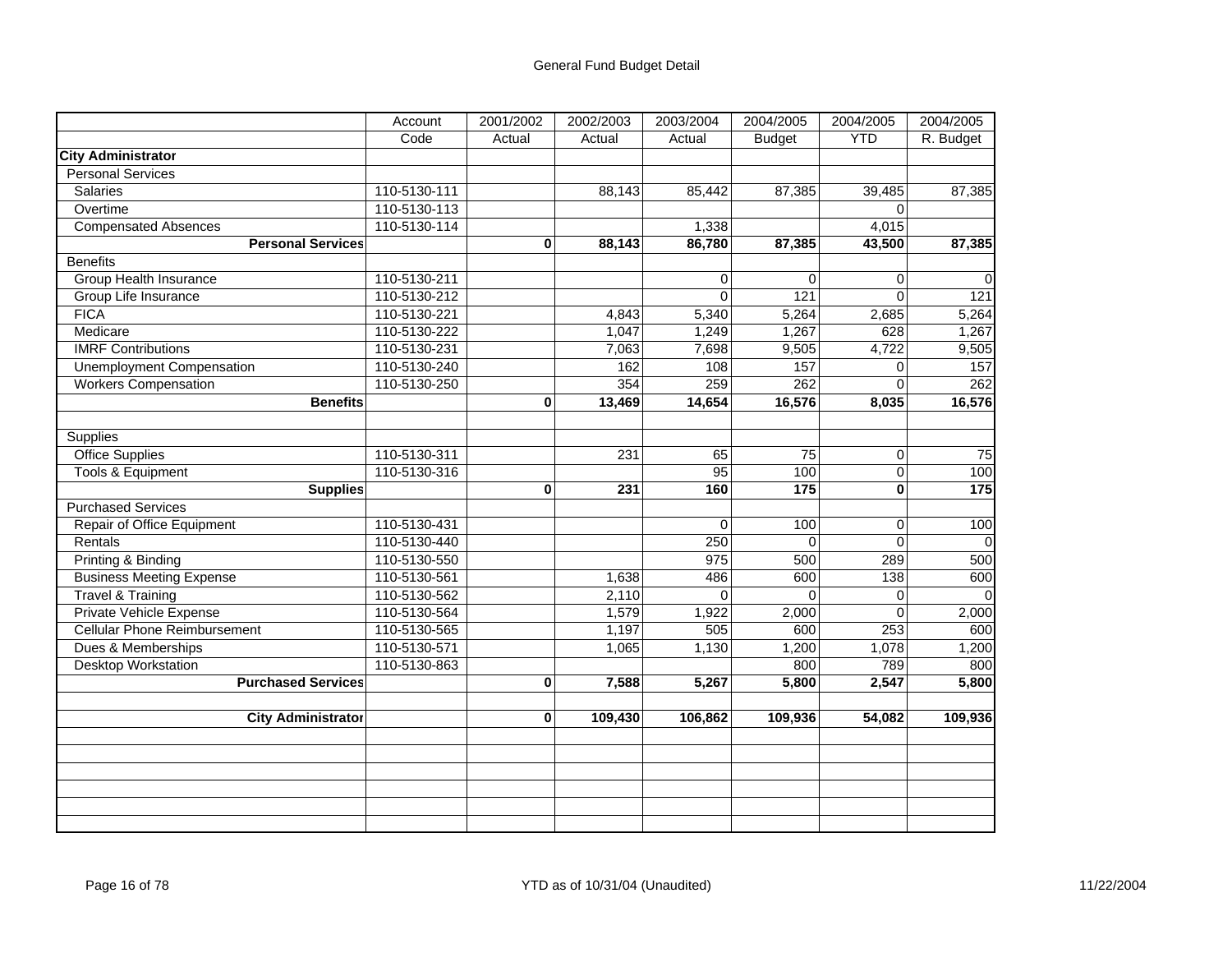|                                             | Account      | 2001/2002 | 2002/2003 | 2003/2004        | 2004/2005     | 2004/2005  | 2004/2005 |
|---------------------------------------------|--------------|-----------|-----------|------------------|---------------|------------|-----------|
|                                             | Code         | Actual    | Actual    | Actual           | <b>Budget</b> | <b>YTD</b> | R. Budget |
| <b>Financial Administration</b>             |              |           |           |                  |               |            |           |
|                                             |              |           |           |                  |               |            |           |
| <b>Personal Services</b>                    |              |           |           |                  |               |            |           |
| Salaries of Regular Employees               | 110-5150-111 |           | 144,845   | 133,622          | 39,345        | 17,959     | 39,345    |
| <b>Salaries of Temporary Employees</b>      | 110-5150-112 |           |           | 835              | $\Omega$      |            |           |
| Overtime                                    | 110-5150-113 |           |           | 1,515            | 109           |            | 109       |
| <b>Compensated Absences</b>                 | 110-5150-114 |           |           | 4,757            | $\Omega$      | 1,128      |           |
| <b>Personal Services</b>                    |              |           | 144,845   | 140,728          | 39,454        | 19,087     | 39,454    |
|                                             |              |           |           |                  |               |            |           |
| <b>Benefits</b>                             |              |           |           |                  |               |            |           |
| Group Health Insurance                      | 110-5150-211 |           | 62,986    | 37,400           | 8,762         | 3,824      | 8,762     |
| Group Life Insurance                        | 110-5150-212 |           |           | $\Omega$         | 124           | $\Omega$   | 124       |
| <b>FICA</b>                                 | 110-5150-221 |           | 8,433     | 8,331            | 2,446         | 1,095      | 2,446     |
| Medicare                                    | 110-5150-222 |           | 1,819     | 1,971            | 557           | 256        | 557       |
| <b>IMRF Contributions</b>                   | 110-5150-231 |           | 12,195    | 13,022           | 4,291         | 1,939      | 4,291     |
| Unemployment Compensation                   | 110-5150-240 |           | 424       | 540              | 160           |            | 160       |
| <b>Workers Compensation</b>                 | 110-5150-250 |           | 423       | 473              | 119           |            | 119       |
| <b>Benefits</b>                             |              |           | 86,280    | 61,737           | 16,459        | 7,114      | 16,459    |
| Supplies                                    |              |           |           |                  |               |            |           |
| <b>Office Supplies</b>                      | 110-5150-311 | 1,539     | 4,525     | 2,729            | 2,500         | 2,529      | 2,500     |
| <b>Miscellaneous Supplies</b>               | 110-5150-319 |           | 954       | 11,328           | 2,000         | 461        | 2,000     |
| <b>Supplies</b>                             |              | 1,539     | 5,479     | 14,058           | 4,500         | 2,991      | 4,500     |
| <b>Other Purchased Services</b>             |              |           |           |                  |               |            |           |
| Rentals                                     | 110-5150-440 |           |           | 175              | $\Omega$      | $\Omega$   | $\Omega$  |
| <b>Auditing Services</b>                    | 110-5150-513 | 21,980    | 42,775    | 25,116           | 15,300        | 14,300     | 15,300    |
| <b>Technology Support Services</b>          | 110-5150-516 |           | 7,167     | 6,169            | 6,500         | 5,917      | 6,500     |
| <b>Bonding Fees</b>                         | 110-5150-521 |           | 63        | $\mathbf 0$      | 500           | 0          | 500       |
| Postage                                     | 110-5150-531 |           | 9         | $\overline{0}$   | 500           | $\Omega$   | 500       |
| Telephone                                   | 110-5150-532 |           |           | $\Omega$         | 500           | 182        | 500       |
| <b>Travel &amp; Training</b>                | 110-5150-562 |           | 64        | 149              | 6,000         | 285        | 6,000     |
| Dues & Memberships                          | 110-5150-571 |           |           |                  | 750           | 40         | 750       |
| <b>Security Services</b>                    | 110-5150-576 |           |           | $\overline{575}$ | 275           | $\Omega$   | 275       |
| <b>Bank Service Charges</b>                 | 110-5150-811 |           | 3,191     | 6,867            | 1,500         | 2,035      | 1,500     |
| Refunds                                     | 110-5150-813 |           |           | 1,405            | $\Omega$      |            |           |
| Copy Machines (To Water & Sewer in 2003/04) | 110-5150-814 |           | 1,186     | 18               | $\Omega$      |            | $\Omega$  |
| Farm Expenses                               | 110-5150-816 |           | 1,350     | 2,229            | 1,400         |            | 1,400     |
| <b>Other Purchased Services</b>             |              | 21,980    | 55,805    | 42,703           | 33,225        | 22,759     | 33,225    |
|                                             |              |           |           |                  |               |            |           |
| <b>Financial Administration</b>             |              | 23,519    | 292,409   | 259,225          | 93,638        | 51,951     | 93,638    |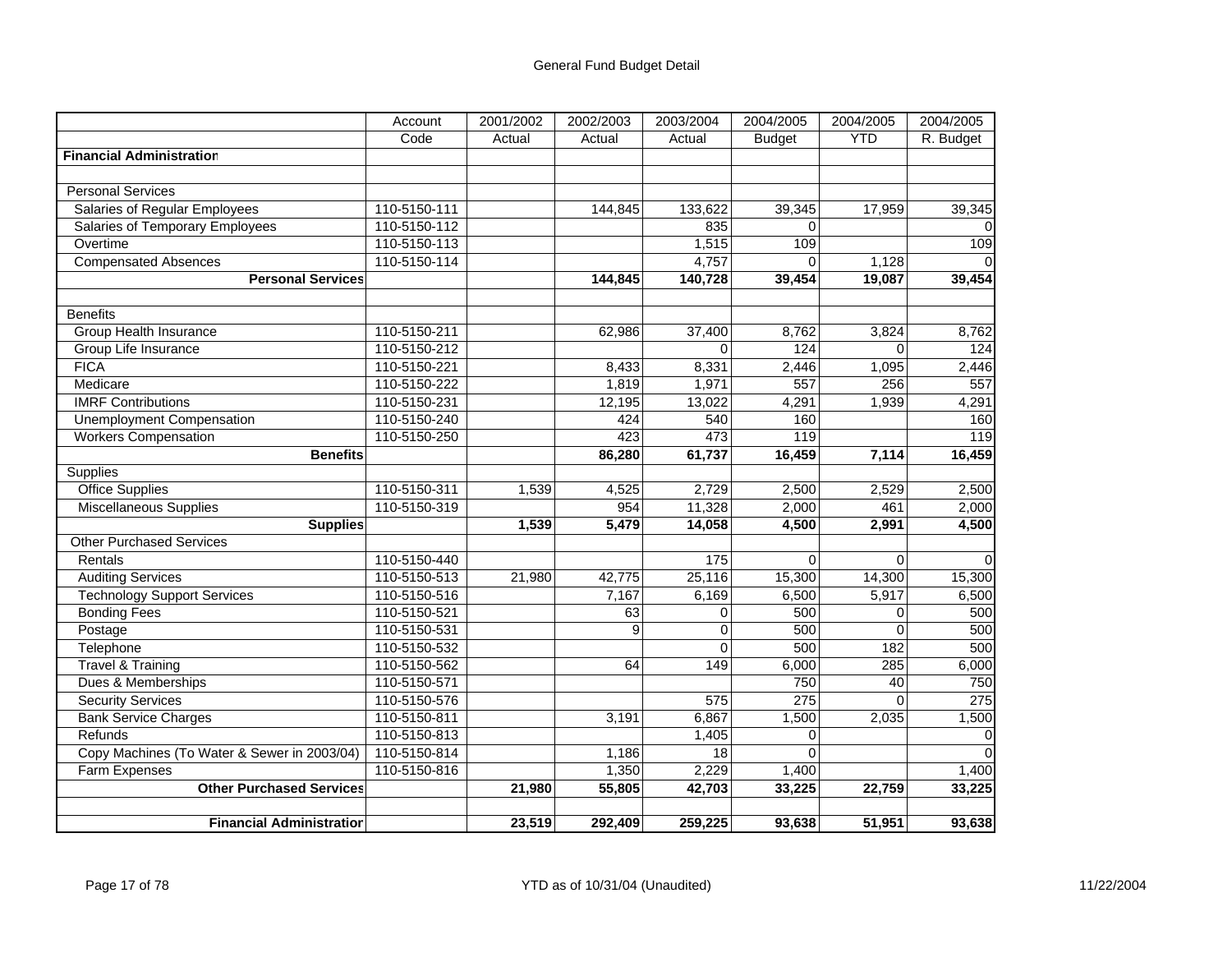|                                            | Account      | 2001/2002 | 2002/2003 | 2003/2004 | 2004/2005     | 2004/2005  | 2004/2005 |
|--------------------------------------------|--------------|-----------|-----------|-----------|---------------|------------|-----------|
|                                            | Code         | Actual    | Actual    | Actual    | <b>Budget</b> | <b>YTD</b> | R. Budget |
| Legal Services                             |              |           |           |           |               |            |           |
|                                            |              |           |           |           |               |            |           |
| <b>Personal Services</b>                   |              |           |           |           |               |            |           |
| Salaries of Regular Employees              | 110-5160-111 |           |           | 1,139     | 57,769        | 21,803     | 57,769    |
| Salaries of Temporary Employees            | 110-5160-112 |           |           |           |               | 0          |           |
| Overtime                                   | 110-5160-113 |           |           |           |               | $\Omega$   |           |
| <b>Compensated Absences</b>                | 110-5160-114 |           |           |           |               | 570        |           |
| <b>Personal Services</b>                   |              |           | $\bf{0}$  | 1,139     | 57,769        | 22,372     | 57,769    |
|                                            |              |           |           |           |               |            |           |
| <b>Benefits</b>                            |              |           |           |           |               |            |           |
| Group Health Insurance                     | 110-5160-211 |           |           |           | 8,591         | 2,731      | 8,591     |
| Group Life Insurance                       | 110-5160-212 |           |           |           | 121           | $\Omega$   | 121       |
| <b>FICA</b>                                | 110-5160-221 |           |           |           | 3,582         | 1,264      | 3,582     |
| Medicare                                   | 110-5160-222 |           |           |           | 838           | 296        | 838       |
| <b>IMRF Contributions</b>                  | 110-5160-231 |           |           |           | 6,283         | 2,240      | 6,283     |
| <b>Unemployment Compensation</b>           | 110-5160-240 |           |           |           | 157           | $\Omega$   | 157       |
| <b>Workers Compensation</b>                | 110-5160-250 |           |           |           | 173           | $\Omega$   | 173       |
| <b>Benefits</b>                            |              |           | $\bf{0}$  | $\bf{0}$  | 19,745        | 6,530      | 19,745    |
|                                            |              |           |           |           |               |            |           |
| Supplies                                   |              |           |           |           |               |            |           |
| <b>Office Supplies</b>                     | 110-5160-311 | $\Omega$  | 2,879     | 167       | 1,000         | 1,661      | 3,000     |
| Misc. Supplies (Nuisance Enforcement)      | 110-5160-319 |           |           | $\Omega$  | 500           | 833        | 1,600     |
| <b>Books &amp; Periodicals</b>             | 110-5160-340 | N/A       |           | 364       | 4,000         | 2,169      | 4,000     |
| <b>Supplies</b>                            |              | $\bf{0}$  | 2,879     | 531       | 5,500         | 4,663      | 8,600     |
| <b>Purchased Services</b>                  |              |           |           |           |               |            |           |
| City Attorney (Retainer)                   | 110-5160-514 | 30,000    | 30,000    | 23,190    | $\Omega$      | $\Omega$   | $\Omega$  |
| <b>Labor Relations Counsel</b>             | 110-5160-515 | 15,071    | 25,698    | 7,071     | 10,000        | 990        | 10,000    |
| Other Professional Services (Fees & Costs) | 110-5160-519 | 0         | 3,549     | 7,611     | 15,000        | 4,896      | 15,000    |
| Travel & Training                          | 110-5160-562 |           |           |           | 1,000         | 759        | 1,000     |
| Dues & Memberships                         | 110-5160-571 |           |           |           | 750           | 358        | 750       |
| Other Purchased Services (Nuisance)        | 110-5160-579 |           |           |           | 3,000         | 1,854      | 3,000     |
| <b>Purchased Services</b>                  |              | 45,071    | 59,247    | 37,872    | 29,750        | 8,856      | 29,750    |
|                                            |              |           |           |           |               |            |           |
| <b>Legal Services</b>                      |              | 45,071    | 62,126    | 39,542    | 112,764       | 42,421     | 115,864   |
|                                            |              |           |           |           |               |            |           |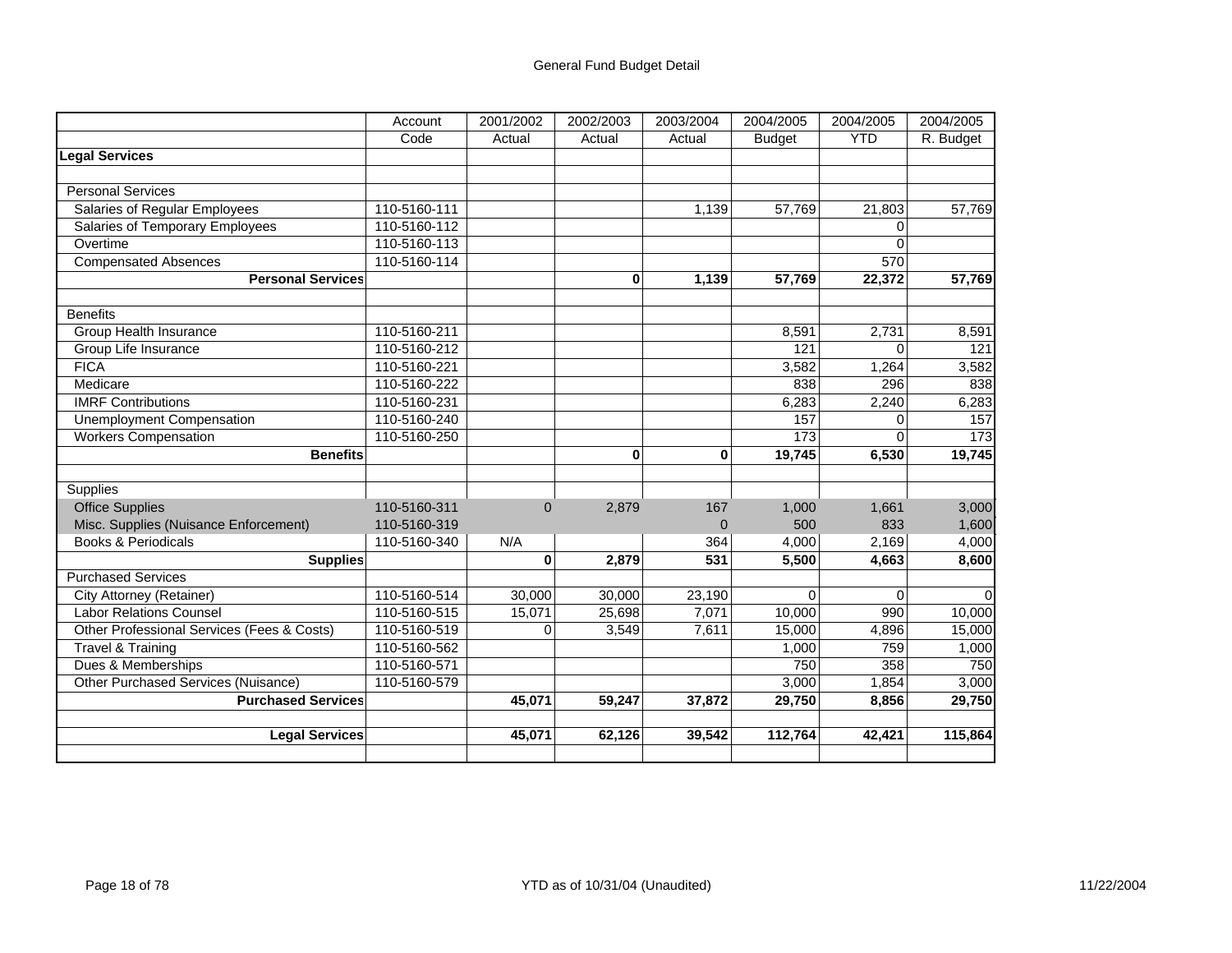|                                        | Account      | 2001/2002 | 2002/2003   | 2003/2004   | 2004/2005         | 2004/2005  | 2004/2005         |
|----------------------------------------|--------------|-----------|-------------|-------------|-------------------|------------|-------------------|
|                                        | Code         | Actual    | Actual      | Actual      | <b>Budget</b>     | <b>YTD</b> | R. Budget         |
| <b>Computer Information Services</b>   |              |           |             |             |                   |            |                   |
|                                        |              |           |             |             |                   |            |                   |
| <b>Personal Services</b>               |              |           |             |             |                   |            |                   |
| Salaries of Regular Employees          | 110-5170-111 |           |             |             | 38.000            | 16,881     | 38,000            |
| <b>Salaries of Temporary Employees</b> | 110-5170-112 |           |             |             |                   | $\Omega$   |                   |
| Overtime                               | 110-5170-113 |           |             |             |                   | $\Omega$   |                   |
| <b>Compensated Absences</b>            | 110-5170-114 |           |             |             |                   | 658        |                   |
| <b>Personal Services</b>               |              | $\bf{0}$  | $\mathbf 0$ | $\mathbf 0$ | 38,000            | 17,538     | 38,000            |
|                                        |              |           |             |             |                   |            |                   |
| <b>Benefits</b>                        |              |           |             |             |                   |            |                   |
| Group Health Insurance                 | 110-5170-211 |           |             |             | $\Omega$          | $\Omega$   | $\Omega$          |
| Group Life Insurance                   | 110-5170-212 |           |             |             | 121               | $\Omega$   | 121               |
| <b>FICA</b>                            | 110-5170-221 |           |             |             | 2,356             | 1,087      | 2,356             |
| Medicare                               | 110-5170-222 |           |             |             | 551               | 254        | 551               |
| <b>IMRF Contributions</b>              | 110-5170-231 |           |             |             | 3,729             | 1,912      | 3,729             |
| Unemployment Compensation              | 110-5170-240 |           |             |             | 157               | $\Omega$   | 157               |
| <b>Workers Compensation</b>            | 110-5170-250 |           |             |             | $\frac{114}{114}$ | $\Omega$   | $\frac{114}{114}$ |
| <b>Benefits</b>                        |              | $\bf{0}$  | $\bf{0}$    | $\bf{0}$    | 7,028             | 3,253      | 7,028             |
| Supplies                               |              |           |             |             |                   |            |                   |
| <b>Office Supplies</b>                 | 110-5170-311 | N/A       | N/A         | 43          | 100               | 54         | 100               |
| <b>Cleaning Supplies</b>               | 110-5170-312 | N/A       | N/A         | 9           | 100               | $\Omega$   | 100               |
| <b>Tools &amp; Equipment</b>           | 110-5170-316 | N/A       | N/A         | 59          | 1,000             | 146        | 1,000             |
| Miscellaneous Supplies                 | 110-5170-319 | N/A       | N/A         | 114         | 300               | 65         | 300               |
| <b>Books &amp; Periodicals</b>         | 110-5170-340 | N/A       | N/A         | 108         | 700               | $\Omega$   | 700               |
| <b>Supplies</b>                        |              | $\bf{0}$  | $\bf{0}$    | 334         | 2,200             | 265        | 2,200             |
| <b>Purchased Services</b>              |              |           |             |             |                   |            |                   |
| <b>Technology Support Services</b>     | 110-5170-516 | 23,260    | 21,293      | 12,000      | 22,000            | 11,165     | 22,000            |
| <b>Cellular Phone</b>                  | 110-5170-533 | N/A       | 1,967       | 80          | $\Omega$          | $\Omega$   |                   |
| Travel & Training                      | 110-5170-562 |           |             |             | 4,000             | 227        | 4,000             |
| Private Vehicle Expense Reimbursement  | 110-5170-564 |           |             |             | 100               | $\Omega$   | 100               |
| <b>Cellular Phone Reimbursement</b>    | 110-5170-565 | N/A       |             | 481         | 600               | 292        | 600               |
| Dues & Memberships                     | 110-5170-571 |           |             |             | 500               | $\Omega$   | 500               |
| Wide Area Network Software             | 110-5170-841 |           |             |             | 4,000             | 0          | 4,000             |
| <b>Wide Area Network Servers</b>       | 110-5170-851 |           |             |             | $\Omega$          | $\Omega$   |                   |
| <b>Network Security Systems</b>        | 110-5170-852 |           |             |             | 3,200             | 1,492      | 3,200             |
| Wide Area Network Wiring (ADSL)        | 110-5170-854 |           |             |             | 2,360             | 528        | 2,360             |
| <b>Purchased Services</b>              |              | 23,260    | 23,260      | 12,561      | 36,760            | 13,705     | 36,760            |
|                                        |              |           |             |             |                   |            |                   |
| <b>Computer Information Services</b>   |              | 23,260    | 23,260      | 12,894      | 83,988            | 34,762     | 83,988            |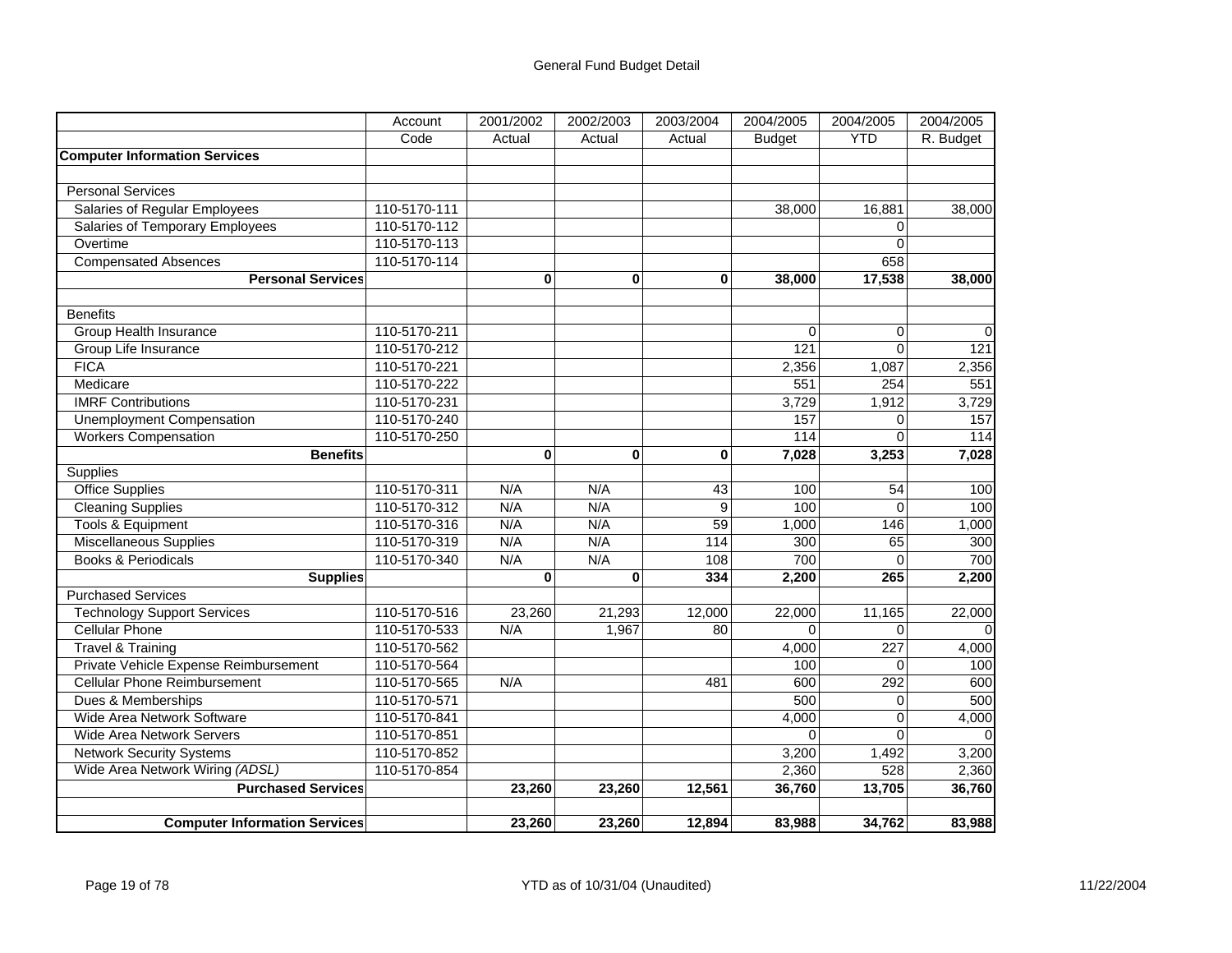|                                            | Account      | 2001/2002   | 2002/2003       | 2003/2004        | 2004/2005       | 2004/2005  | 2004/2005 |
|--------------------------------------------|--------------|-------------|-----------------|------------------|-----------------|------------|-----------|
|                                            | Code         | Actual      | Actual          | Actual           | <b>Budget</b>   | <b>YTD</b> | R. Budget |
| <b>Planning &amp; Zoning</b>               |              |             |                 |                  |                 |            |           |
| <b>Personal Services</b>                   |              |             |                 |                  |                 |            |           |
| <b>Salaries</b>                            | 110-5180-111 |             | 20,055          | 21,784           | 22,868          | 10.607     | 22,868    |
| Overtime                                   | 110-5180-113 |             |                 | $\Omega$         |                 | $\Omega$   |           |
| <b>Compensated Absences</b>                | 110-5180-114 |             |                 | $\overline{773}$ |                 | 819        |           |
| <b>Personal Services</b>                   |              | $\bf{0}$    | 20,055          | 22,557           | 22,868          | 11,426     | 22,868    |
| <b>Benefits</b>                            |              |             |                 |                  |                 |            |           |
| Group Health Insurance                     | 110-5180-211 |             | 1,685           | 4,687            | 4,295           | 2,148      | 4,295     |
| Group Life Insurance                       | 110-5180-212 |             |                 | $\Omega$         | 61              | $\Omega$   | 61        |
| <b>FICA</b>                                | 110-5180-221 |             | 1,277           | 1,389            | 1,418           | 708        | 1,418     |
| Medicare                                   | 110-5180-222 |             | 277             | 325              | 331             | 166        | 331       |
| <b>IMRF Contributions</b>                  | 110-5180-231 |             | 1,752           | 1,863            | 2,093           | 1,161      | 2,093     |
| Unemployment Compensation                  | 110-5180-240 |             | 41              | 73               | 104             | $\Omega$   | 104       |
| <b>Workers Compensation</b>                | 110-5180-250 |             | 742             | 900              | 930             | $\Omega$   | 930       |
| <b>Benefits</b>                            |              | $\bf{0}$    | 5,774           | 9,238            | 9,232           | 4,183      | 9,232     |
| Supplies                                   |              |             |                 |                  |                 |            |           |
| <b>Office Supplies</b>                     | 110-5180-311 |             | 11              | $\mathbf 0$      | 100             | 0          | 100       |
| <b>Miscellaneous Supplies</b>              | 110-5180-319 |             |                 | $\Omega$         | $\Omega$        | $\Omega$   |           |
| <b>Books &amp; Periodicals</b>             | 110-5180-340 |             |                 | $\mathbf 0$      | 100             | 0          | 100       |
| <b>Supplies</b>                            |              | 0           | $\overline{11}$ | $\bf{0}$         | 200             | $\bf{0}$   | 200       |
| <b>Purchased Services</b>                  |              |             |                 |                  |                 |            |           |
| Planning & Design Services                 | 110-5180-511 | 3,232       | 7,784           | 4,255            | 6,000           | 1,469      | 6,000     |
| Postage                                    | 110-5180-531 |             |                 | 52               | 75              | 44         | 75        |
| Advertising                                | 110-5180-540 |             |                 | 950              | 1,000           | 905        | 1,000     |
| <b>Business Meeting Expense</b>            | 110-5180-561 |             |                 | $\mathbf 0$      | $\Omega$        | $\Omega$   | 0         |
| <b>Travel &amp; Training</b>               | 110-5180-562 |             |                 | $\mathbf 0$      | 0               | 0          | $\Omega$  |
| <b>Tuition Reimbursement</b>               | 110-5180-563 |             |                 | $\Omega$         | $\Omega$        | $\Omega$   | $\Omega$  |
| Dues & Memberships                         | 110-5180-571 |             |                 | $\Omega$         | 100             | $\Omega$   | 100       |
| Miscellaneous Other Purchased Services     | 110-5180-579 |             |                 | $\overline{36}$  | $\overline{50}$ | $\Omega$   | 50        |
| <b>Purchased Services</b>                  |              | 3,232       | 7,784           | 5,293            | 7,225           | 2,418      | 7,225     |
|                                            |              |             |                 |                  |                 |            |           |
| <b>Planning &amp; Zoning</b>               |              | 3,232       | 33,623          | 37,087           | 39,525          | 18,027     | 39,525    |
| <b>Council Contingency</b>                 |              |             |                 |                  |                 |            |           |
| <b>Miscellaneous Supplies</b>              | 110-5190-319 | 13,659      | 8,908           | $\mathbf 0$      | $\Omega$        |            | $\Omega$  |
| <b>Other Property Maintenance Services</b> | 110-5190-460 | $\mathbf 0$ |                 | $\overline{0}$   | $\overline{0}$  |            | $\Omega$  |
| <b>Other Purchased Services</b>            | 110-5190-579 | 45,278      | 660             | $\mathbf{0}$     | 50,000          | 250        | 4,743     |
| <b>Council Contingency</b>                 |              | 58,937      | 9,568           | $\bf{0}$         | 50,000          | 250        | 4,743     |
|                                            |              |             |                 |                  |                 |            |           |
| <b>Subtotal General Government</b>         |              | 455.047     | 773,589         | 703,280          | 747,550         | 319,428    | 714,468   |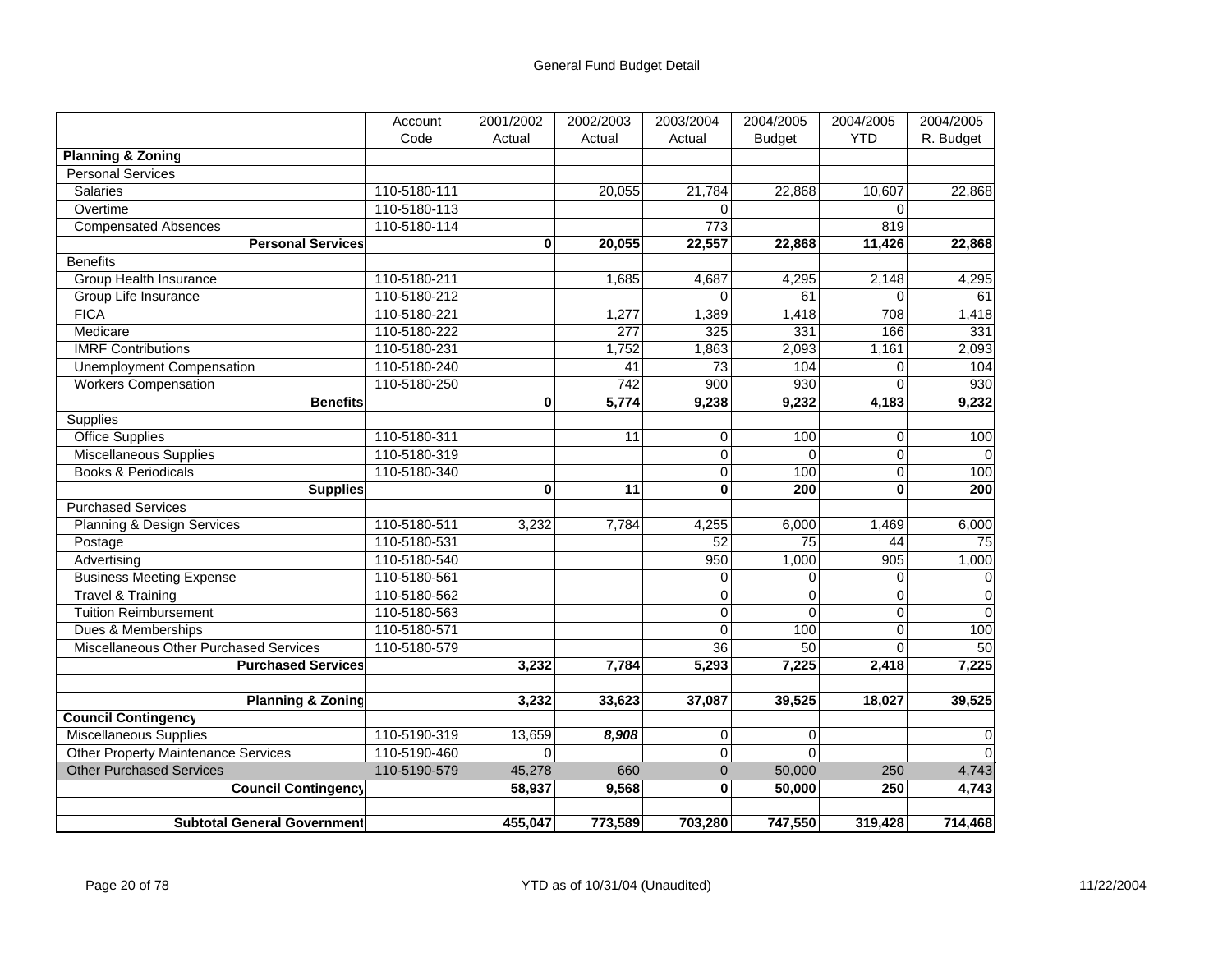|                                          | Account      | 2001/2002 | 2002/2003 | 2003/2004 | 2004/2005      | 2004/2005      | 2004/2005               |
|------------------------------------------|--------------|-----------|-----------|-----------|----------------|----------------|-------------------------|
|                                          | Code         | Actual    | Actual    | Actual    | <b>Budget</b>  | <b>YTD</b>     | $\overline{R}$ . Budget |
| <b>Public Safety</b>                     |              |           |           |           |                |                |                         |
| <b>Police Administration</b>             |              |           |           |           |                |                |                         |
| <b>Personal Services</b>                 |              |           |           |           |                |                |                         |
| <b>Salaries</b>                          | 110-5211-111 |           | 2,478,566 | 168,529   | 199,387        | 81,337         | 228,051                 |
| Overtime                                 | 110-5211-113 |           |           | 0         | 0              |                | 0                       |
| <b>Compensated Absences</b>              | 110-5211-114 |           |           | 16,161    | $\overline{0}$ | 15,623         | $\Omega$                |
| <b>Personal Services</b>                 |              | 2,580,113 | 2,478,566 | 184,691   | 199,387        | 96,960         | 228,051                 |
| <b>Benefits</b>                          |              |           |           |           |                |                |                         |
| <b>Group Health Insurance</b>            | 110-5211-211 | 276,497   | 426,582   | 26,820    | 23,106         | 9,405          | 31,697                  |
| Group Life Insurance                     | 110-5211-212 |           |           | $\Omega$  | 485            | $\Omega$       | 607                     |
| <b>FICA</b>                              | 110-5211-221 |           | 30,657    | 4,408     | 4,558          | 2,255          | 6,170                   |
| Medicare                                 | 110-5211-222 |           | 18,558    | 1,031     | 1,066          | 527            | 1,443                   |
| <b>IMRF Contributions</b>                | 110-5211-231 |           | 48,883    | 6,489     | 7,996          | 3,968          | 10,830                  |
| Police Pension from Repl. Taxes (15.98%) | 110-5211-232 | 86,379    | 83,580    | 92,988    | 43,945         |                | 43,945                  |
| Police Pension from Tax Levy             | 110-5211-232 | 419,525   | 533,290   | 602,453   | 600,000        | 460,085        | 600,000                 |
| <b>Unemployment Compensation</b>         | 110-5211-240 |           | 4,996     | 432       | 628            | $\overline{0}$ | 785                     |
| <b>Workers Compensation</b>              | 110-5211-250 |           | 84,050    | 4,587     | 4,464          | $\mathbf{0}$   | 4,643                   |
| <b>Benefits</b>                          |              | 782,401   | 1,230,596 | 739,209   | 686,248        | 476,242        | 700,120                 |
| Supplies                                 |              |           |           |           |                |                |                         |
| <b>Office Supplies</b>                   | 110-5211-311 | 7,974     | 7,152     | 3,023     | 3,600          | 2,181          | 3,600                   |
| <b>Medical &amp; Safety Supplies</b>     | 110-5211-313 |           |           | 340       | 500            | $\Omega$       | 500                     |
| Uniforms & Clothing                      | 110-5211-315 |           |           | 1,082     | 900            | 662            | 900                     |
| Tools & Equipment                        | 110-5211-316 |           |           | 234       | 500            | 232            | 500                     |
| Miscellaneous Supplies                   | 110-5211-319 | 10,259    | 17,422    | 2,450     | 3,500          | 891            | 3,500                   |
| <b>Supplies</b>                          |              | 18,232    | 24,573    | 7,130     | 9,000          | 3,966          | 9,000                   |
| Other Purchased Services                 |              |           |           |           |                |                |                         |
| <b>Other Professional Services</b>       | 110-5211-519 |           |           | 5,407     | 5,000          | 4,240          | 5,000                   |
| <b>Notary Fees</b>                       | 110-5211-522 |           |           | 681       | 700            | 203            | 700                     |
| Postage                                  | 110-5211-531 | 2,780     | 1,775     | 2,474     | 2,500          | 912            | 2,500                   |
| Advertising                              | 110-5211-540 |           |           | $\Omega$  | 500            | 500            | 500                     |
| Printing & Binding                       | 110-5211-550 |           |           | 891       | 1,500          | 429            | 1,500                   |
| Dues & Memberships                       | 110-5211-571 | 1,449     | 2,108     | 597       | 600            | $\Omega$       | 600                     |
| <b>Laundry Services</b>                  | 110-5211-573 |           |           | 36        | 500            | 11             | 500                     |
| Misc. Other Purchased Services           | 110-5211-579 | 67,121    | 38,945    | 4,387     | 7,700          | 3,314          | 7,700                   |
| Printing / Copy / Fax Machines           | 110-5211-814 |           |           | 7,067     | 7,500          | 3,625          | 7,500                   |
| <b>Other Purchased Services</b>          |              | 71,350    | 42,828    | 21,540    | 26,500         | 13,234         | 26,500                  |
| Property                                 | 110-5211-743 |           |           |           |                |                |                         |
|                                          |              |           |           |           |                |                |                         |
| <b>Police Administration</b>             |              | 3,471,216 | 3,776,564 | 952.570   | 921.135        | 590.402        | 963,671                 |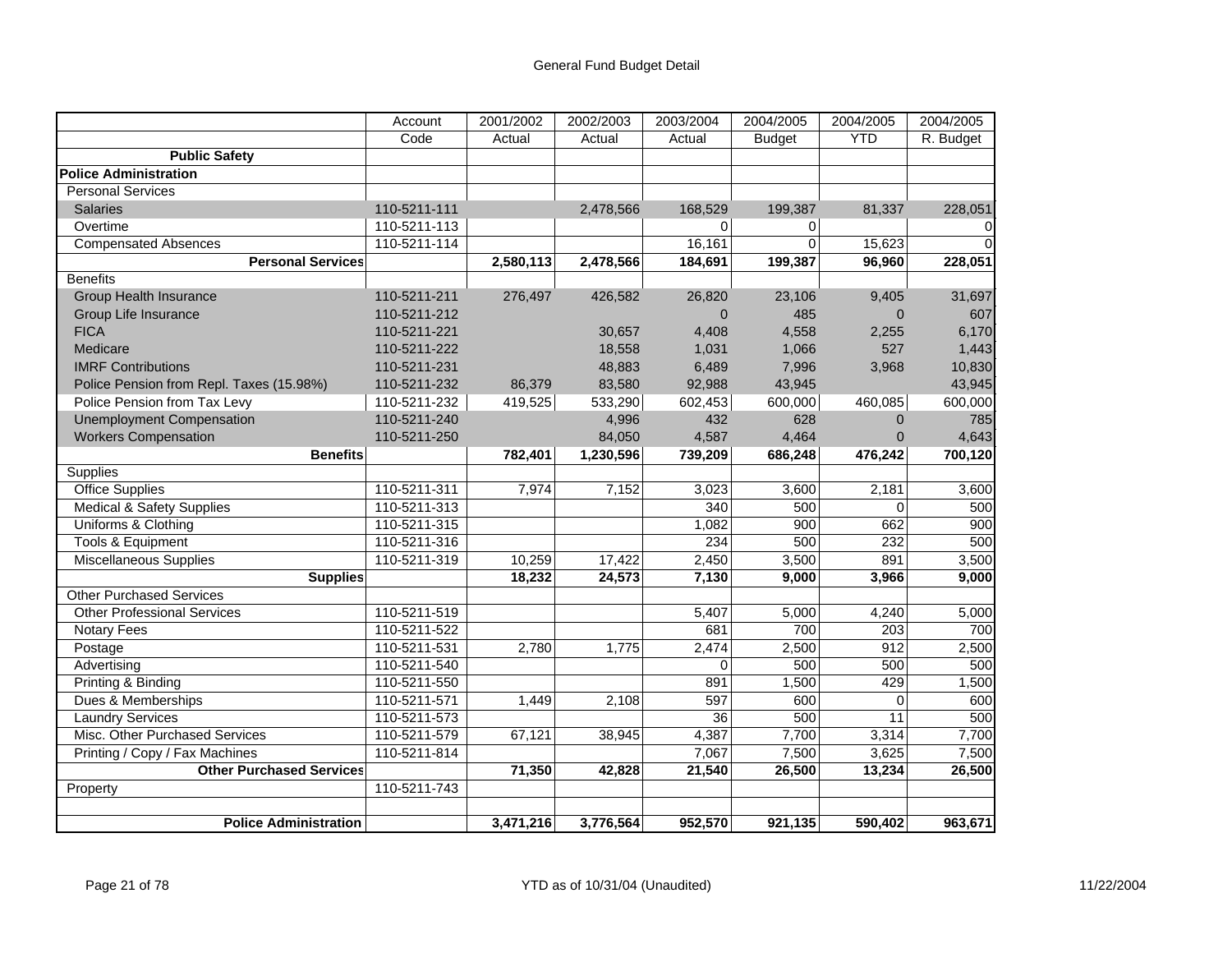|                                  | Account      | 2001/2002    | 2002/2003 | 2003/2004 | 2004/2005     | 2004/2005  | 2004/2005 |
|----------------------------------|--------------|--------------|-----------|-----------|---------------|------------|-----------|
|                                  | Code         | Actual       | Actual    | Actual    | <b>Budget</b> | <b>YTD</b> | R. Budget |
| <b>Criminal Investigation</b>    |              |              |           |           |               |            |           |
| <b>Personal Services</b>         |              |              |           |           |               |            |           |
| <b>Salaries</b>                  | 110-5212-111 |              |           | 229,327   | 199,892       | 104,407    | 199,892   |
| Overtime                         | 110-5212-113 |              |           | 8,180     | 10,332        | 6,175      | 10,332    |
| <b>Compensated Absences</b>      | 110-5212-114 |              |           | 1,060     | $\Omega$      | $\Omega$   |           |
| <b>Personal Services</b>         |              | $\bf{0}$     | 0         | 238,567   | 210,225       | 110,582    | 210,225   |
| <b>Benefits</b>                  |              |              |           |           |               |            |           |
| Group Health Insurance           | 110-5212-211 |              |           | 31,884    | 20,144        | 11,504     | 20,144    |
| Group Life Insurance             | 110-5212-212 |              |           | $\Omega$  | 485           | $\Omega$   | 485       |
| <b>FICA</b>                      | 110-5212-221 |              |           | $-2$      | $\Omega$      | $\Omega$   | $\Omega$  |
| Medicare                         | 110-5212-222 |              |           | 3,444     | 3,048         | 1,578      | 3,048     |
| <b>Unemployment Compensation</b> | 110-5212-240 |              |           | 540       | 628           | 0          | 628       |
| <b>Workers Compensation</b>      | 110-5212-250 |              |           | 8,940     | 7,298         | $\Omega$   | 7,298     |
| <b>Benefits</b>                  |              | $\bf{0}$     | $\bf{0}$  | 44,805    | 31,603        | 13,082     | 31,603    |
|                                  |              |              |           |           |               |            |           |
| Misc. Supplies                   | 110-5212-319 | 2,172        | 3,492     | 2,167     | 3,000         | 746        | 3,000     |
| <b>Other Purchased Services</b>  | 110-5212-579 |              |           | 112       | 500           | 30         | 500       |
| <b>Criminal Investigation</b>    |              | 2,172        | 3,492     | 285,650   | 245,328       | 124,440    | 245,328   |
|                                  |              |              |           |           |               |            |           |
| <b>Patrol</b>                    |              |              |           |           |               |            |           |
| <b>Personal Services</b>         |              |              |           |           |               |            |           |
| Salaries                         | 110-5213-111 |              |           | 1,308,138 | 1,449,593     | 737,083    | 1,449,593 |
| Overtime                         | 110-5213-113 |              |           | 28,475    | 31,995        | 16,859     | 31,995    |
| <b>Compensated Absences</b>      | 110-5213-114 |              |           | 38,433    | $\Omega$      | 3,272      |           |
| <b>Personal Services</b>         |              | $\mathbf{0}$ | $\bf{0}$  | 1,375,047 | 1,481,588     | 757,214    | 1,481,588 |
| <b>Benefits</b>                  |              |              |           |           |               |            |           |
| Group Health Insurance           | 110-5213-211 |              |           | 226,616   | 236,836       | 114,371    | 236,836   |
| Group Life Insurance             | 110-5213-212 |              |           | $\Omega$  | 3,781         | $\Omega$   | 3,781     |
| <b>FICA</b>                      | 110-5213-221 |              |           | 8,957     | 13,748        | 6,259      | 13,748    |
| Medicare                         | 110-5213-222 |              |           | 11,093    | 14,345        | 6,801      | 14,345    |
| <b>Unemployment Compensation</b> | 110-5213-240 |              |           | 3,024     | 4,789         | $\Omega$   | 4,789     |
| <b>Workers Compensation</b>      | 110-5213-250 |              |           | 51,125    | 52,246        | $\Omega$   | 52,246    |
| <b>Benefits</b>                  |              | $\bf{0}$     | $\bf{0}$  | 300,814   | 325,745       | 127,432    | 325,745   |
|                                  |              |              |           |           |               |            |           |
| Misc. Supplies (Includes Vests)  | 110-5213-319 |              |           | 11,810    | 8,000         | 1,134      | 8,000     |
| <b>Other Purchased Services</b>  | 110-5213-579 |              |           | 114       | 200           | $\Omega$   | 200       |
| <b>Patrol</b>                    |              | $\bf{0}$     | 0         | 1,687,785 | 1,815,533     | 885,780    | 1,815,533 |
|                                  |              |              |           |           |               |            |           |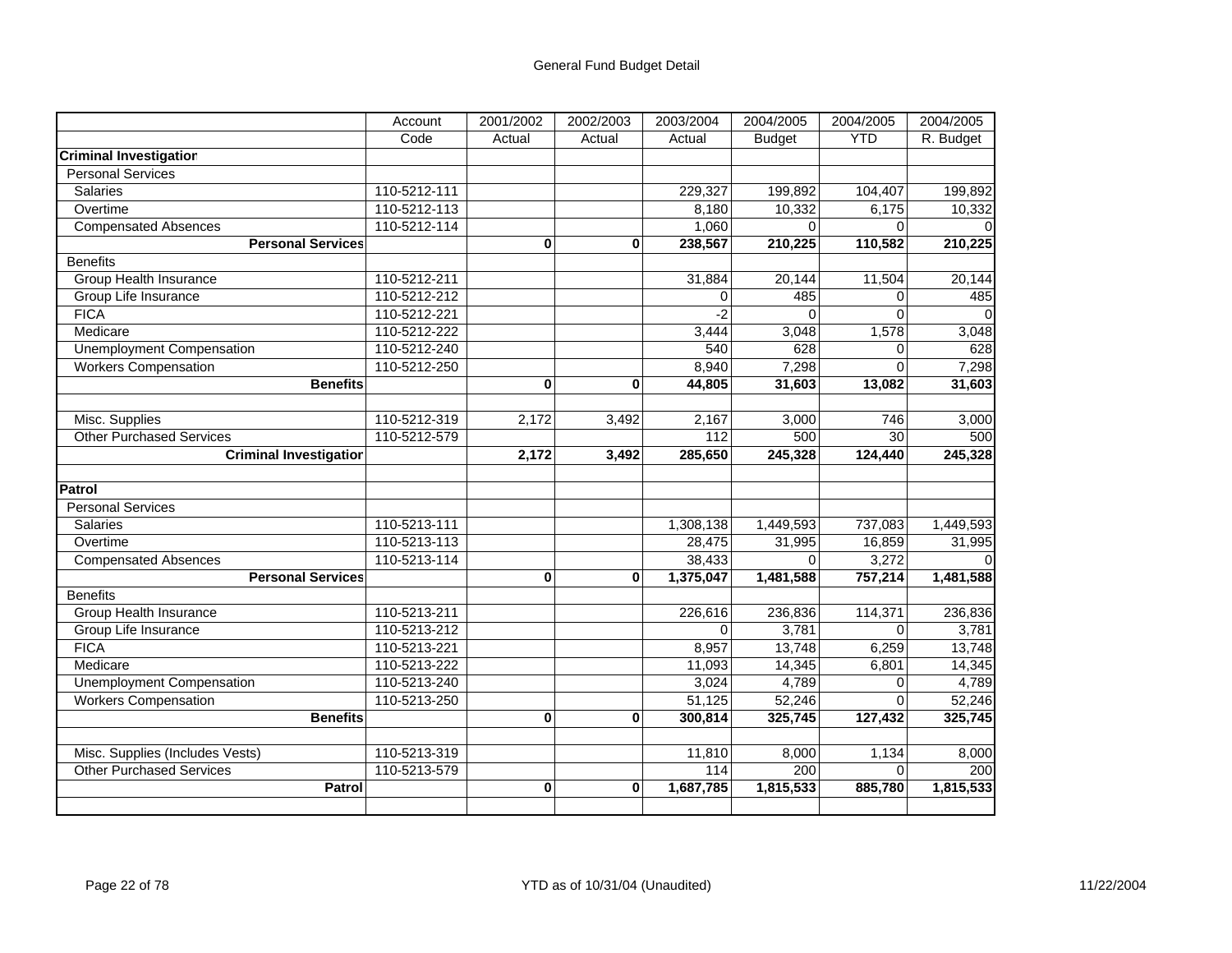|                                        | Account      | 2001/2002    | 2002/2003    | 2003/2004       | 2004/2005               | 2004/2005      | 2004/2005               |
|----------------------------------------|--------------|--------------|--------------|-----------------|-------------------------|----------------|-------------------------|
|                                        | Code         | Actual       | Actual       | Actual          | <b>Budget</b>           | <b>YTD</b>     | R. Budget               |
| K-9 Service                            |              |              |              |                 |                         |                |                         |
| <b>Personal Services</b>               |              |              |              |                 |                         |                |                         |
| <b>Salaries</b>                        | 110-5214-111 |              |              | 43,530          | 45,508                  | 22,713         | 45,508                  |
| Overtime                               | 110-5214-113 |              |              | 1,390           | 1,021                   | 606            | 1,021                   |
| <b>Compensated Absences</b>            | 110-5214-114 |              |              | 491             | $\Omega$                | $\Omega$       | $\Omega$                |
| <b>Personal Services</b>               |              | 0            | 0            | 45,411          | 46,529                  | 23,320         | 46,529                  |
| <b>Benefits</b>                        |              |              |              |                 |                         |                |                         |
| <b>Group Health Insurance</b>          | 110-5214-211 |              |              | 9,374           | 8,591                   | 4,295          | 8,591                   |
| Group Life Insurance                   | 110-5214-212 |              |              | $\Omega$        | 121                     | $\Omega$       | 121                     |
| <b>FICA</b>                            | 110-5214-221 |              |              | $\Omega$        | $\Omega$                | $\Omega$       | $\overline{0}$          |
| Medicare                               | 110-5214-222 |              |              | 629             | 675                     | 327            | 675                     |
| <b>Unemployment Compensation</b>       | 110-5214-240 |              |              | 108             | 157                     | 0              | 157                     |
| <b>Workers Compensation</b>            | 110-5214-250 |              |              | 1,695           | 1,568                   | $\Omega$       | 1,568                   |
| <b>Benefits</b>                        |              | 0            | 0            | 11,806          | 11,112                  | 4,623          | 11,112                  |
| Misc. Supplies                         | 110-5214-319 |              |              | $\Omega$        | 250                     | 55             | 250                     |
| <b>Other Purchased Services</b>        | 110-5214-579 |              |              | 458             | 1,000                   | 354            | 1,000                   |
| K-9 Service                            |              | 0            | $\mathbf{0}$ | 57,675          | 58,892                  | 28,352         | 58,892                  |
|                                        |              |              |              |                 |                         |                |                         |
| Nuisance Code Enforcement              |              |              |              |                 |                         |                |                         |
| <b>Personal Services</b>               |              |              |              |                 |                         |                |                         |
| <b>Salaries</b>                        | 110-5215-111 |              |              | 25.856          | $\overline{0}$          | 0              | $\overline{0}$          |
| Overtime                               | 110-5215-113 |              |              | 577             | $\mathbf 0$             | 0              | $\overline{\mathbf{0}}$ |
| <b>Compensated Absences</b>            | 110-5215-114 |              |              | 301             | $\mathbf 0$             | 0              | $\pmb{0}$               |
| <b>Personal Services</b>               |              | 0            | $\bf{0}$     | 26,734          | $\mathbf{0}$            | $\bf{0}$       | $\bf{0}$                |
| <b>Benefits</b>                        |              |              |              |                 |                         |                |                         |
| <b>Group Health Insurance</b>          | 110-5215-211 |              |              | 4,687           | $\overline{0}$          | $\Omega$       | $\pmb{0}$               |
| Group Life Insurance                   | 110-5215-212 |              |              | 0               | $\mathbf 0$             | 0              | $\overline{\mathbf{0}}$ |
| <b>FICA</b>                            | 110-5215-221 |              |              | 0               | $\pmb{0}$               | 0              | $\overline{\mathbf{0}}$ |
| Medicare                               | 110-5215-222 |              |              | $\Omega$        | $\overline{\mathsf{o}}$ | 0              | $\overline{0}$          |
| <b>Unemployment Compensation</b>       | 110-5215-240 |              |              | $\overline{54}$ | $\mathbf 0$             | $\Omega$       | $\overline{0}$          |
| <b>Workers Compensation</b>            | 110-5215-250 |              |              | 982             | $\mathbf 0$             | 0              | $\overline{0}$          |
| <b>Benefits</b>                        |              | $\mathbf{0}$ | 0            | 5,723           | $\mathbf{0}$            | $\mathbf{0}$   | $\mathbf 0$             |
|                                        |              |              |              |                 |                         |                |                         |
| <b>Miscellaneous Supplies</b>          | 110-5215-319 |              |              |                 | $\overline{0}$          | $\overline{0}$ | $\pmb{0}$               |
| Miscellaneous Other Purchased Services | 110-5215-579 |              |              | 1,285           | $\mathbf 0$             | $\Omega$       | $\mathbf 0$             |
|                                        |              |              |              |                 |                         |                |                         |
| <b>Nuisance Code Enforcement</b>       |              | 0            | $\bf{0}$     | 33,742          | $\mathbf{0}$            | $\mathbf{0}$   | $\bf{0}$                |
|                                        |              |              |              |                 |                         |                |                         |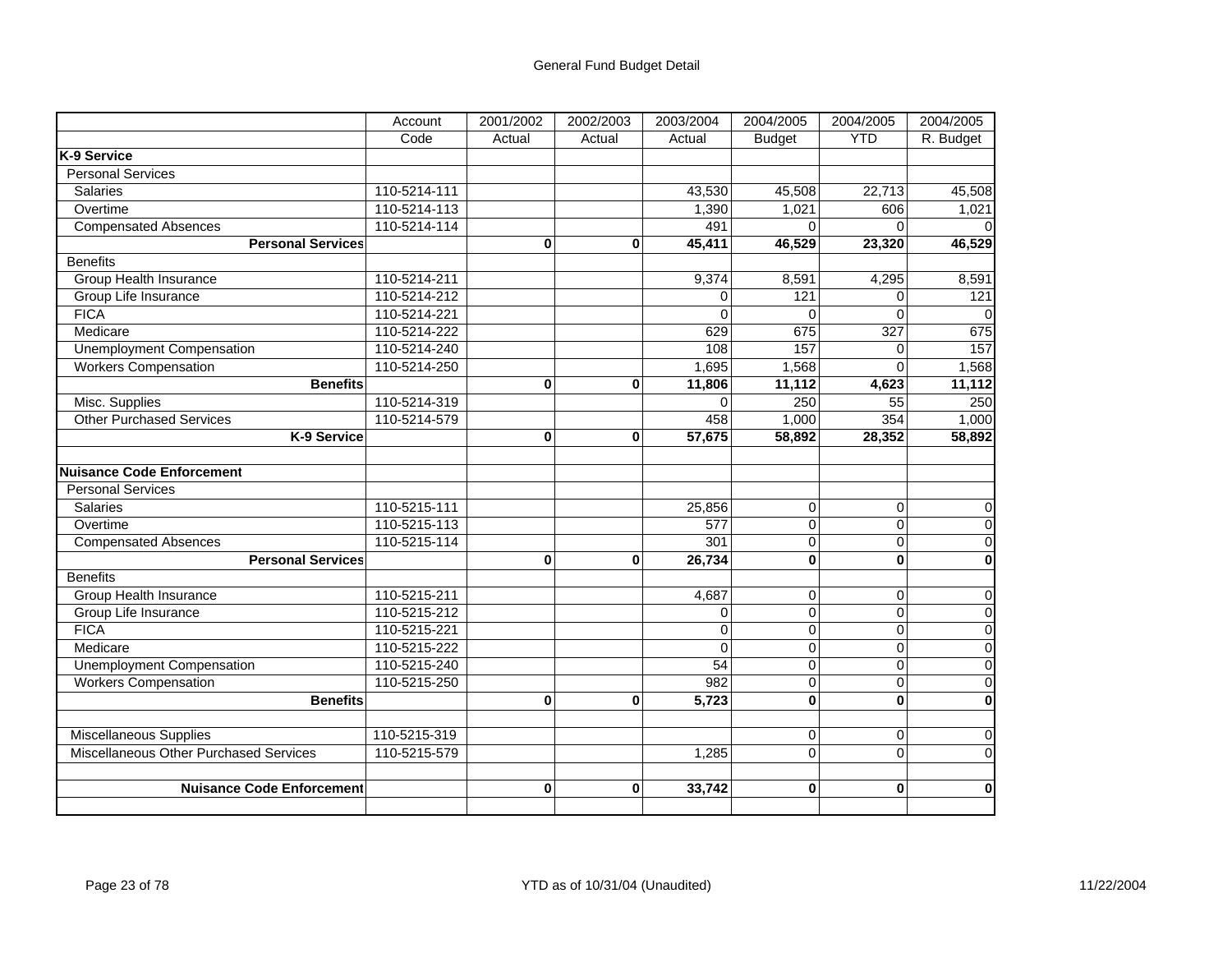## General Fund Budget Detail

|                                 | Account      | 2001/2002 | 2002/2003    | 2003/2004 | 2004/2005     | 2004/2005  | 2004/2005 |
|---------------------------------|--------------|-----------|--------------|-----------|---------------|------------|-----------|
|                                 | Code         | Actual    | Actual       | Actual    | <b>Budget</b> | <b>YTD</b> | R. Budget |
| <b>Police Records</b>           |              |           |              |           |               |            |           |
| <b>Personal Services</b>        |              |           |              |           |               |            |           |
| <b>Salaries</b>                 | 110-5216-111 |           |              | 74,932    | 79,327        | 38,491     | 79,327    |
| Overtime                        | 110-5216-113 |           |              |           |               | 19         |           |
| <b>Compensated Absences</b>     | 110-5216-114 |           |              | O         | n             |            |           |
| <b>Personal Services</b>        |              | 0         | 0            | 74,932    | 79,327        | 38,510     | 79,327    |
| <b>Benefits</b>                 |              |           |              |           |               |            |           |
| Group Health Insurance          | 110-5216-211 |           |              | 28,122    | 25,772        | 12,886     | 25,772    |
| Group Life Insurance            | 110-5216-212 |           |              | 0         | 364           |            | 364       |
| <b>FICA</b>                     | 110-5216-221 |           |              | 4,302     | 4,918         | 2,247      | 4,918     |
| Medicare                        | 110-5216-222 |           |              | 1,006     | 1,150         | 525        | 1,150     |
| <b>IMRF Contributions</b>       | 110-5216-231 |           |              | 6,635     | 8,628         | 3,970      | 8,628     |
| Unemployment Compensation       | 110-5216-240 |           |              | 324       | 471           |            | 471       |
| <b>Workers Compensation</b>     | 110-5216-250 |           |              | 224       | 238           |            | 238       |
| <b>Benefits</b>                 |              | 0         | $\mathbf{0}$ | 40,613    | 41,541        | 19,629     | 41,541    |
| Misc. Supplies                  | 110-5216-319 |           |              | 64        | 500           |            | 500       |
| <b>Other Purchased Services</b> | 110-5216-579 |           |              | 9,343     | 12,000        | 1,283      | 12,000    |
| <b>Police Records</b>           |              | 0         | $\mathbf{0}$ | 124,952   | 133,368       | 59,422     | 133,368   |
| <b>Custody of Prisoners</b>     |              |           |              |           |               |            |           |
| Misc. Supplies                  | 110-5217-319 |           |              | $\Omega$  | $\Omega$      |            | 0         |
| Food                            | 110-5217-330 | 211       | 210          | 223       | 400           | 127        | 400       |
| <b>Other Purchased Services</b> | 110-5217-579 |           |              | U         | $\Omega$      |            |           |
| <b>Custody of Prisoners</b>     |              | 211       | 210          | 223       | 400           | 127        | 400       |
|                                 |              |           |              |           |               |            |           |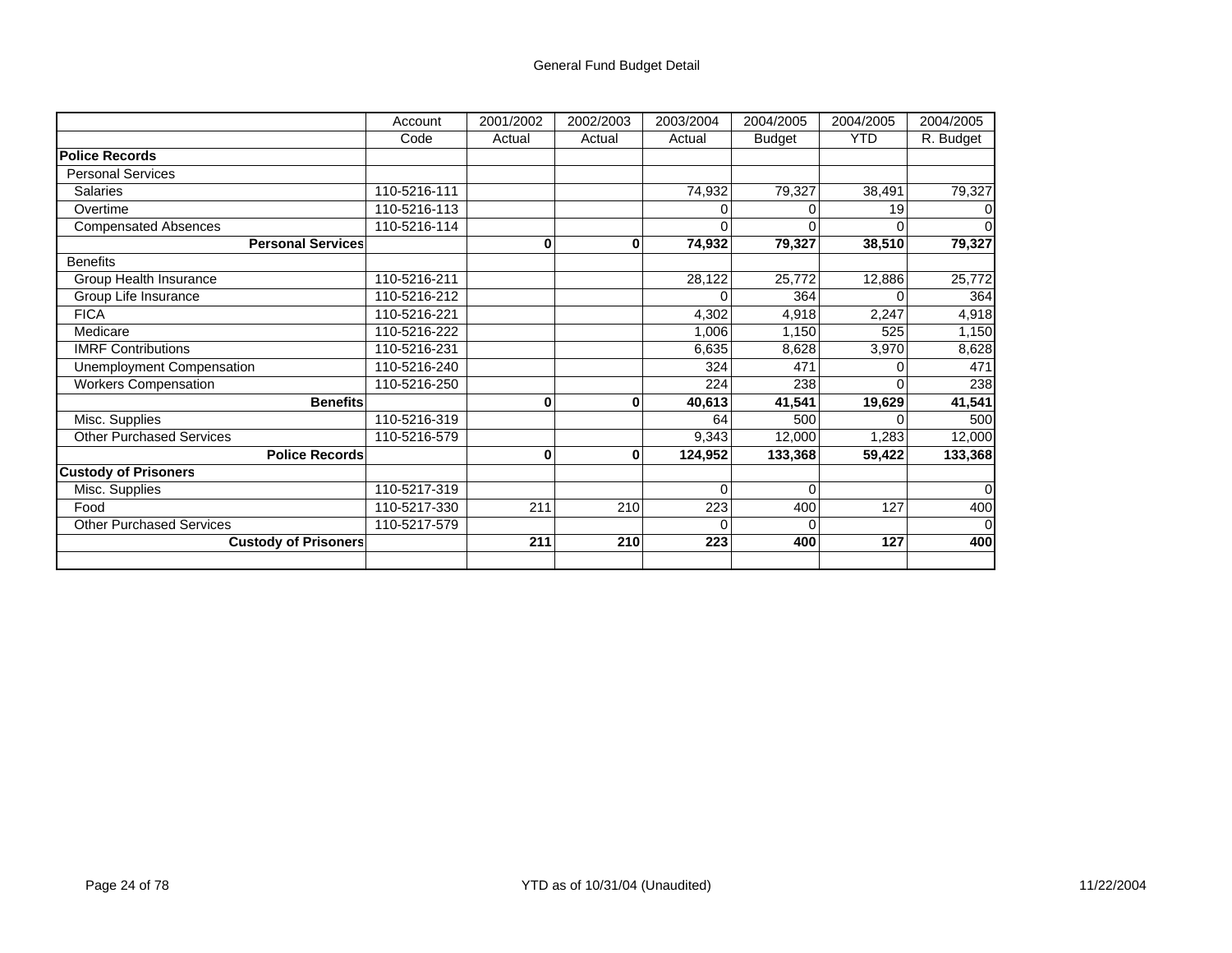## General Fund Budget Detail

|                                 | Account      | 2001/2002 | 2002/2003    | 2003/2004 | 2004/2005     | 2004/2005  | 2004/2005 |
|---------------------------------|--------------|-----------|--------------|-----------|---------------|------------|-----------|
|                                 | Code         | Actual    | Actual       | Actual    | <b>Budget</b> | <b>YTD</b> | R. Budget |
| <b>Traffic Control</b>          |              |           |              |           |               |            |           |
| <b>Personal Services</b>        |              |           |              |           |               |            |           |
| <b>Salaries</b>                 | 110-5220-111 |           |              | 12,144    | 13,594        | 3,030      | 13,594    |
| Overtime                        | 110-5220-113 |           |              | 117       | 0             |            |           |
| <b>Compensated Absences</b>     | 110-5220-114 |           |              | 298       | 0             |            |           |
| <b>Personal Services</b>        |              | 0         | 0            | 12,558    | 13,594        | 3,030      | 13,594    |
| <b>Benefits</b>                 |              |           |              |           |               |            |           |
| Group Health Insurance          | 110-5220-211 |           |              | 4,492     | 0             | ი          |           |
| Group Life Insurance            | 110-5220-212 |           |              | 0         | $\Omega$      |            | $\Omega$  |
| <b>FICA</b>                     | 110-5220-221 |           |              | 11        | 843           | 188        | 843       |
| Medicare                        | 110-5220-222 |           |              | 3         | 197           | 44         | 197       |
| Unemployment Compensation       | 110-5220-240 |           |              | 371       | 218           |            | 218       |
| <b>Workers Compensation</b>     | 110-5220-250 |           |              | 2,009     | 458           |            | 458       |
| <b>Benefits</b>                 |              | 0         | $\bf{0}$     | 6,886     | 1,716         | 232        | 1,716     |
| Misc. Supplies                  | 110-5220-319 |           |              | U         |               |            |           |
| <b>Other Purchased Services</b> | 110-5220-579 |           |              | 104       | 0             |            |           |
| <b>Traffic Control</b>          |              | 0         | $\mathbf{0}$ | 19,548    | 15,310        | 3,262      | 15,310    |
|                                 |              |           |              |           |               |            |           |
| <b>Police Training</b>          |              |           |              |           |               |            |           |
| Misc. Supplies (Ammo, etc.)     | 110-5221-316 | 3,523     | 3,053        | 3,473     | 3,500         | 1,206      | 3,500     |
| <b>Travel &amp; Training</b>    | 110-5221-562 | 12,029    | 8,783        | 8,898     | 10,000        | 6,362      | 15,000    |
| <b>Other Purchased Services</b> | 110-5221-579 |           |              | 64        | 100           | 19         | 100       |
| <b>Police Training</b>          |              | 15,552    | 11,836       | 12,436    | 13,600        | 7,587      | 18,600    |
|                                 |              |           |              |           |               |            |           |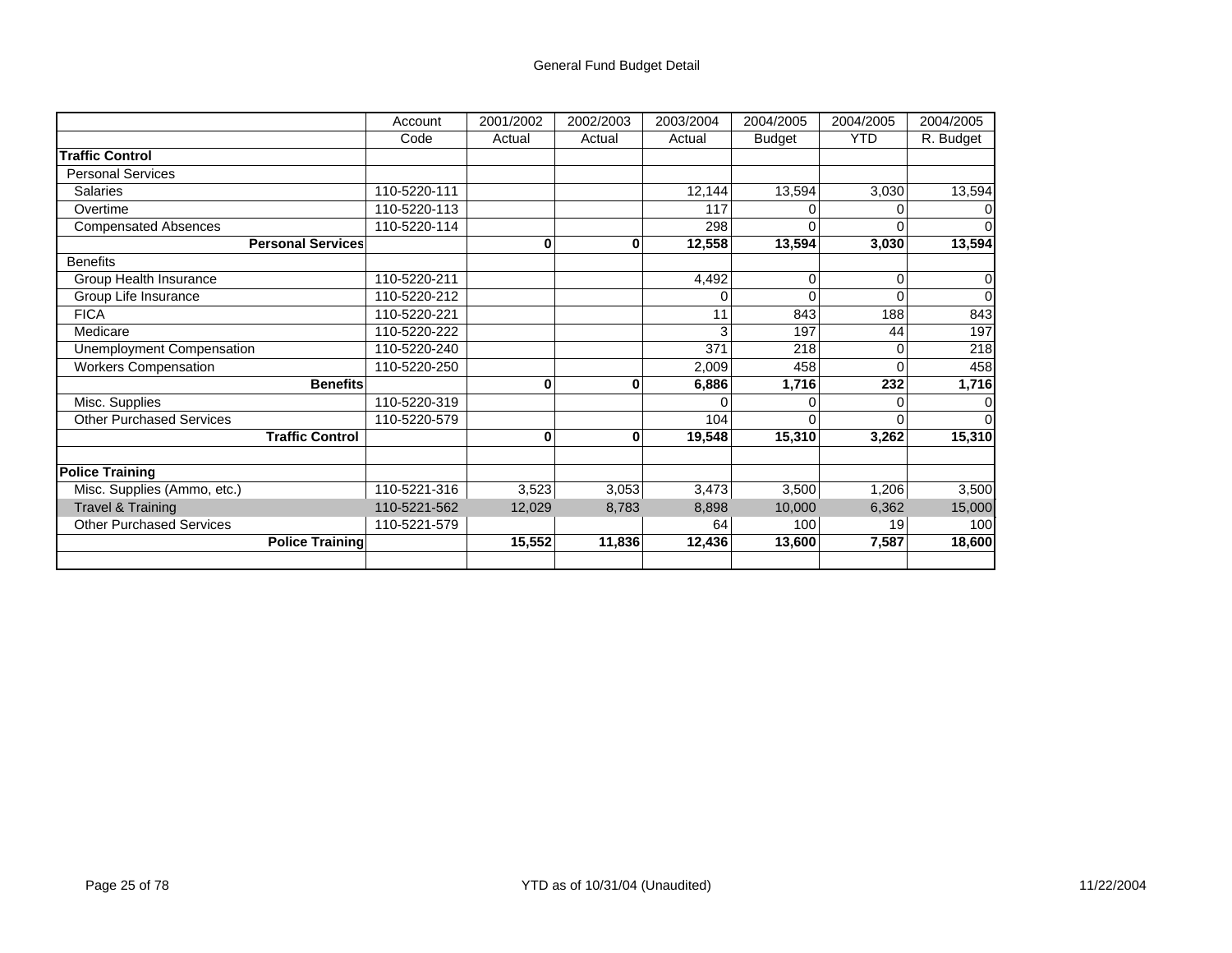|                                  | Account      | 2001/2002 | 2002/2003 | 2003/2004 | 2004/2005     | 2004/2005  | 2004/2005 |
|----------------------------------|--------------|-----------|-----------|-----------|---------------|------------|-----------|
|                                  | Code         | Actual    | Actual    | Actual    | <b>Budget</b> | <b>YTD</b> | R. Budget |
| <b>Communication Services</b>    |              |           |           |           |               |            |           |
| <b>Personal Services</b>         |              |           |           |           |               |            |           |
| <b>Salaries</b>                  | 110-5222-111 |           |           | 206,112   | 210,358       | 76,120     | 210,358   |
| Overtime                         | 110-5222-113 |           |           | 12,807    | 11,457        | 6,205      | 11,457    |
| <b>Compensated Absences</b>      | 110-5222-114 |           |           | 348       | $\Omega$      | $\Omega$   |           |
| <b>Personal Services</b>         |              | $\bf{0}$  | $\bf{0}$  | 219,268   | 221,814       | 82,325     | 221,814   |
| <b>Benefits</b>                  |              |           |           |           |               |            |           |
| <b>Group Health Insurance</b>    | 110-5222-211 |           |           | 39,462    | 40,287        | 14,367     | 40,287    |
| Group Life Insurance             | 110-5222-212 |           |           | $\Omega$  | 971           | $\Omega$   | 971       |
| <b>FICA</b>                      | 110-5222-221 |           |           | 11,812    | 13,754        | 4,984      | 13,754    |
| Medicare                         | 110-5222-222 |           |           | 2,762     | 3,217         | 1,166      | 3,217     |
| <b>IMRF Contributions</b>        | 110-5222-231 |           |           | 16,761    | 24,126        | 8,778      | 24,126    |
| <b>Unemployment Compensation</b> | 110-5222-240 |           |           | 918       | 1,256         | 0          | 1,256     |
| <b>Workers Compensation</b>      | 110-5222-250 |           |           | 8,814     | 665           | 0          | 665       |
| <b>Benefits</b>                  |              | 0         | 0         | 80,530    | 84,276        | 29,295     | 84,276    |
| Supplies                         |              |           |           |           |               |            |           |
| <b>Office Supplies</b>           | 110-5222-311 |           |           | 1,762     | 1,500         | 270        | 1,500     |
| <b>Tools &amp; Equipment</b>     | 110-5222-316 |           |           | 2.189     | 2,500         | 289        | 2,500     |
| Misc. Supplies                   | 110-5222-319 |           |           | 76        | 100           | $\Omega$   | 100       |
| <b>Supplies</b>                  |              | $\bf{0}$  | $\bf{0}$  | 4,027     | 4,100         | 559        | 4,100     |
| <b>Other Purchased Services</b>  |              |           |           |           |               |            |           |
| Telephone                        | 110-5222-532 | 41,272    | 38,015    | 29,830    | 32,000        | 14,823     | 32,000    |
| <b>Cellular Phone</b>            | 110-5222-533 |           |           | 6,585     | 7,000         | 3,306      | 7,000     |
| Pagers                           | 110-5222-534 |           |           | 4,139     | 4,200         | 2,114      | 4,200     |
| Radios                           | 110-5222-535 |           |           | 9,123     | 8,000         | 4,260      | 8,000     |
| Leads Access Charge              | 110-5222-536 |           |           | $\Omega$  | $\Omega$      |            |           |
| I-WIN Access Charge              | 110-5222-537 |           |           | 1,014     | 1,014         | 507        | 1,014     |
| Internet Access Charge           | 110-5222-538 |           |           | 245       | 500           | 210        | 500       |
| Misc. Communication Charges      | 110-5222-539 |           |           | 346       | 100           | 10         | 100       |
| Misc. Other Purchased Services   | 110-5222-579 |           |           | 98        | 100           | 25         | 100       |
| <b>Other Purchased Services</b>  |              | 41,272    | 38,015    | 51,379    | 52,914        | 25,255     | 52,914    |
|                                  |              |           |           |           |               |            |           |
| <b>Communication Services</b>    |              | 41,272    | 38,015    | 355,204   | 363,104       | 137,434    | 363,104   |
|                                  |              |           |           |           |               |            |           |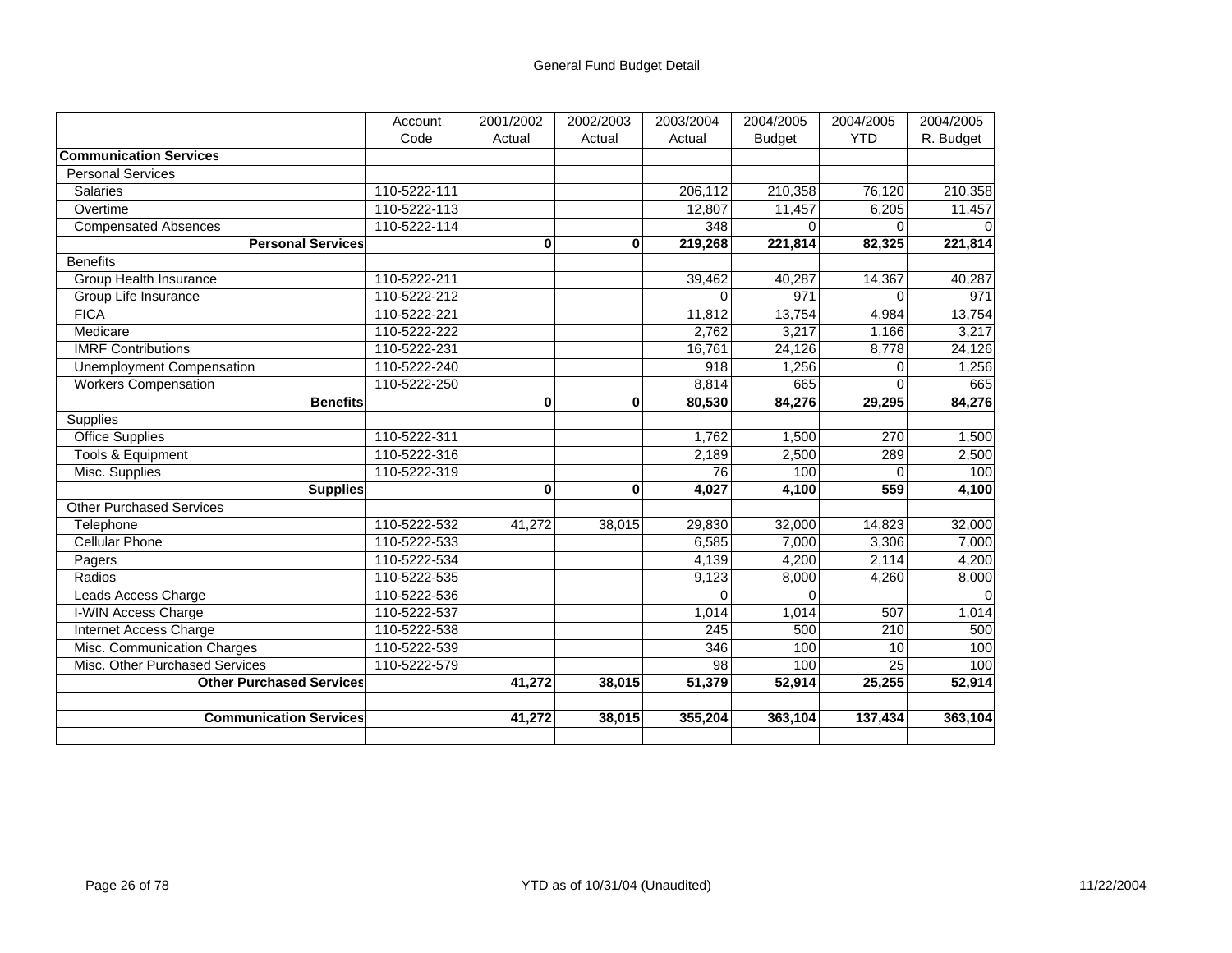|                                        | Account      | 2001/2002 | 2002/2003 | 2003/2004 | 2004/2005     | 2004/2005  | 2004/2005 |
|----------------------------------------|--------------|-----------|-----------|-----------|---------------|------------|-----------|
|                                        | Code         | Actual    | Actual    | Actual    | <b>Budget</b> | <b>YTD</b> | R. Budget |
| <b>Automotive Services</b>             |              |           |           |           |               |            |           |
| Supplies                               |              |           |           |           |               |            |           |
| Tools & Equipment                      | 110-5223-316 |           |           | 107       | 200           | $\Omega$   | 200       |
| <b>Vehicle Parts</b>                   | 110-5223-318 |           |           | 1,091     | 3,000         | 1,948      | 3,000     |
| Miscellaneous Supplies                 | 110-5223-319 |           |           | 116       | 500           | 94         | 500       |
| Fuel                                   | 110-5223-326 | 30,512    | 31,844    | 32,578    | 34,000        | 10,954     | 34,000    |
| <b>Supplies</b>                        |              | 30,512    | 31,844    | 33,892    | 37,700        | 12,996     | 37,700    |
| <b>Property Maintenance</b>            |              |           |           |           |               |            |           |
| <b>Repair of Vehicles</b>              | 110-5223-434 | 20,965    | 34,483    | 18,603    | 20,000        | 10,528     | 20,000    |
| <b>Other R&amp;M Services</b>          | 110-5223-439 |           |           | 100       | 500           | 174        | 500       |
| <b>Property Maintenance</b>            |              | 20,965    | 34,483    | 18,703    | 20,500        | 10,702     | 20,500    |
| Property                               |              |           |           |           |               |            |           |
| Vehicles (Replacement Patrol Vehicles) | 110-5223-742 | 19,120    | 150,000   | 0         | 115,000       |            | 115,000   |
| <b>Property</b>                        |              | 19,120    | 150,000   | 0         | 115,000       | 0          | 115,000   |
|                                        |              |           |           |           |               |            |           |
| <b>Automotive Services</b>             |              | 70,596    | 216,326   | 52,595    | 173,200       | 23,698     | 173,200   |
|                                        |              |           |           |           |               |            |           |
| <b>Police Buildings</b>                |              |           |           |           |               |            |           |
| <b>Supplies</b>                        |              |           |           |           |               |            |           |
| <b>Cleaning Supplies</b>               | 110-5224-312 | 1,995     | 1,777     | 1,896     | 1,700         | 831        | 1,700     |
| Tools & Equipment                      | 110-5224-316 |           |           | 57        | 1,000         | 74         | 1,000     |
| Gas & Electric (CIPS)                  | 110-5224-321 | 46,077    | 62,494    | 41,980    | 45,000        | 20,257     | 45,000    |
| <b>Electricity (Coles Moultrie)</b>    | 110-5224-322 |           |           | 1,061     | 1,000         | 361        | 1,000     |
| <b>Supplies</b>                        |              | 48,073    | 64,271    | 44,994    | 48,700        | 21,523     | 48,700    |
| <b>Property Maintenance</b>            |              |           |           |           |               |            |           |
| Utility Services (Water / Sewer)       | 110-5224-410 | 1,419     | 1,318     | 1,738     | 2,000         | 1,227      | 2,000     |
| <b>Repair of Structures</b>            | 110-5224-432 | 3,606     | 8,412     | 10,276    | 10,000        | 4,336      | 10,000    |
| <b>Elevator Service Agreement</b>      | 110-5224-435 | N/A       |           | 4,772     | 5,100         | 2,515      | 5,100     |
| Other Maintenance Services (HVAC, etc) | 110-5224-439 | N/A       |           | 1,911     | 2,000         | 2,191      | 2,000     |
| <b>Real Estate Taxes</b>               | 110-5224-828 |           |           | 6         | 6             | 6          |           |
| <b>Property Maintenance</b>            |              | 5,025     | 9,730     | 18,703    | 19,106        | 10,274     | 19,106    |
|                                        |              |           |           |           |               |            |           |
| <b>Police Buildings</b>                |              | 53,098    | 74,001    | 63,698    | 67,806        | 31,798     | 67,806    |
|                                        |              |           |           |           |               |            |           |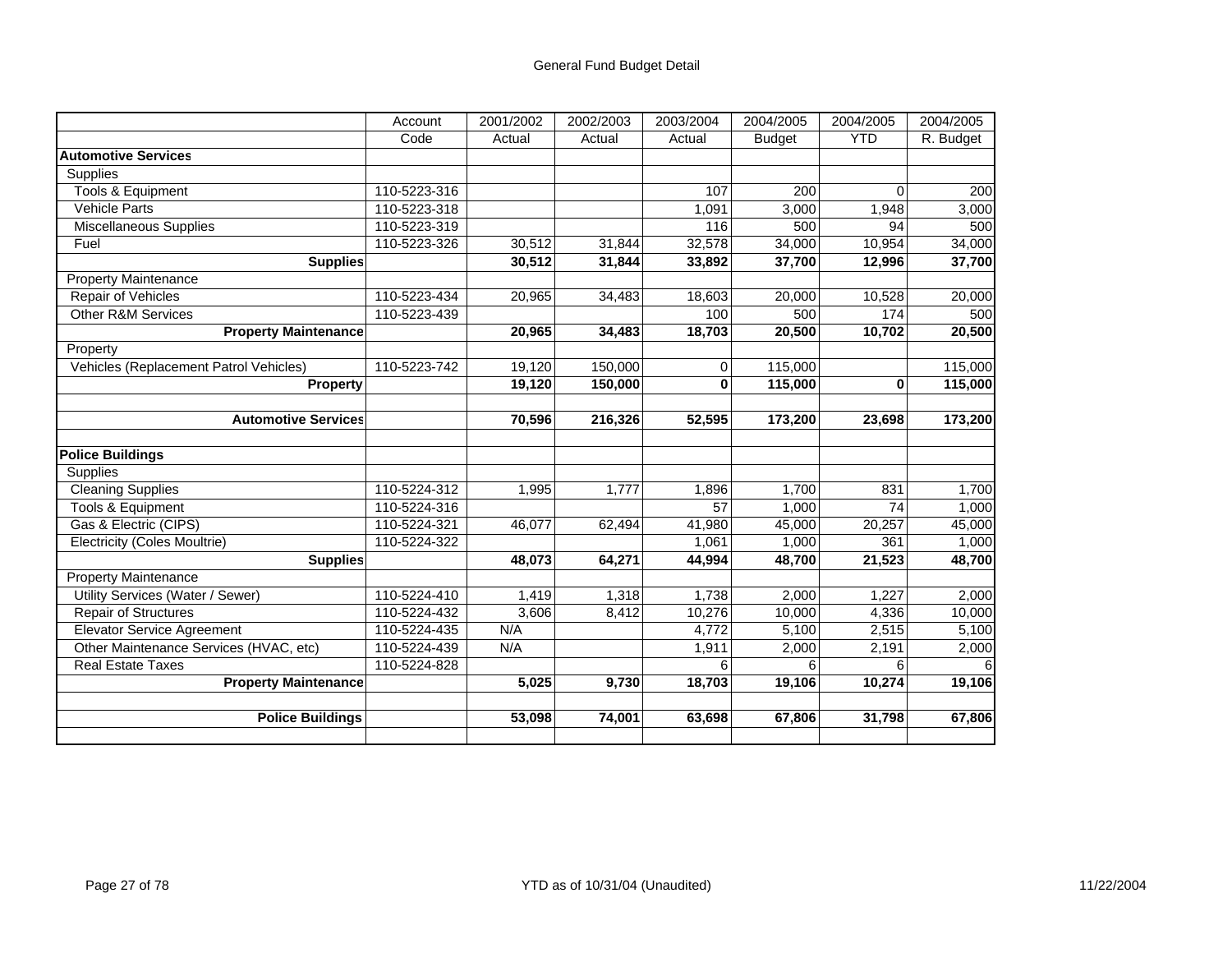|                                  | Account                  | 2001/2002 | 2002/2003 | 2003/2004      | 2004/2005      | 2004/2005      | 2004/2005               |
|----------------------------------|--------------------------|-----------|-----------|----------------|----------------|----------------|-------------------------|
|                                  | Code                     | Actual    | Actual    | Actual         | <b>Budget</b>  | <b>YTD</b>     | R. Budget               |
| <b>GREAT Program</b>             |                          |           |           |                |                |                |                         |
| <b>Personal Services</b>         |                          |           |           |                |                |                |                         |
| Salaries                         | 110-5225-111             |           |           | 49,819         | 0              | 0              | 0                       |
| Overtime                         | 110-5225-113             |           |           | 876            | $\Omega$       | $\Omega$       | $\overline{0}$          |
| <b>Compensated Absences</b>      | 110-5225-114             |           |           | 2,183          | $\overline{0}$ | 0              | $\overline{0}$          |
|                                  | <b>Personal Services</b> | 0         | 0         | 52,879         | $\bf{0}$       | $\bf{0}$       | $\overline{\mathbf{0}}$ |
| <b>Benefits</b>                  |                          |           |           |                |                |                |                         |
| <b>Group Health Insurance</b>    | 110-5225-211             |           |           | 9,374          | 0              | 0              | $\pmb{0}$               |
| Group Life Insurance             | 110-5225-212             |           |           | $\Omega$       | 0              | $\overline{0}$ | $\overline{0}$          |
| <b>FICA</b>                      | 110-5225-221             |           |           | $-9$           | $\mathbf 0$    | $\Omega$       | $\overline{0}$          |
| Medicare                         | 110-5225-222             |           |           | 752            | $\overline{0}$ | $\Omega$       | $\overline{0}$          |
| <b>Unemployment Compensation</b> | 110-5225-240             |           |           | 108            | $\overline{0}$ | $\mathbf 0$    | $\overline{0}$          |
| <b>Workers Compensation</b>      | 110-5225-250             |           |           | 2,026          | $\pmb{0}$      | 0              | $\mathsf 0$             |
|                                  | <b>Benefits</b>          | $\bf{0}$  | 0         | 12,251         | $\mathbf{0}$   | $\bf{0}$       | $\bf{0}$                |
|                                  |                          |           |           |                |                |                |                         |
| Misc. Supplies                   | 110-5225-319             | 2,501     | 7,952     | 8,371          | $\Omega$       | $\Omega$       | $\mathbf 0$             |
|                                  |                          |           |           |                |                |                |                         |
|                                  | <b>GREAT Program</b>     | 2,501     | 7,952     | 73,501         | $\bf{0}$       | $\bf{0}$       | $\mathbf 0$             |
|                                  |                          |           |           |                |                |                |                         |
| <b>DARE Program</b>              |                          |           |           |                |                |                |                         |
| <b>Personal Services</b>         |                          |           |           |                |                |                |                         |
| Salaries                         | 110-5226-111             |           |           | $\mathbf 0$    | 0              | 0              | 0                       |
| Overtime                         | 110-5226-113             |           |           | $\Omega$       | $\overline{0}$ | $\Omega$       | $\mathbf 0$             |
| <b>Compensated Absences</b>      | 110-5226-114             |           |           |                |                |                |                         |
|                                  | <b>Personal Services</b> | 0         | 0         | $\mathbf 0$    | $\mathbf 0$    | $\mathbf 0$    | $\pmb{0}$               |
| <b>Benefits</b>                  |                          |           |           |                |                |                |                         |
| Group Health Insurance           | 110-5226-211             |           |           | $\mathbf 0$    | 0              | 0              | $\pmb{0}$               |
| Group Life Insurance             | 110-5226-212             |           |           | $\overline{0}$ | $\mathsf 0$    | $\mathbf 0$    | $\overline{0}$          |
| <b>FICA</b>                      | 110-5226-221             |           |           | $\Omega$       | $\mathbf 0$    | 0              | $\overline{0}$          |
| Medicare                         | 110-5226-222             |           |           | $\Omega$       | $\mathbf 0$    | $\overline{0}$ | $\overline{0}$          |
| <b>Unemployment Compensation</b> | 110-5226-240             |           |           | $\overline{0}$ | $\overline{0}$ | $\overline{0}$ | $\overline{0}$          |
| <b>Workers Compensation</b>      | 110-5226-250             |           |           | $\overline{0}$ | $\mathbf 0$    | $\overline{0}$ | $\overline{0}$          |
|                                  | <b>Benefits</b>          | $\bf{0}$  | $\bf{0}$  | $\bf{0}$       | $\bf{0}$       | $\bf{0}$       | $\overline{\mathbf{0}}$ |
| Misc. Supplies                   | 110-5226-319             | 1,765     | 11,940    | 86             | 0              | $\Omega$       | $\overline{0}$          |
|                                  |                          |           |           |                |                |                |                         |
|                                  | <b>DARE Program</b>      | 1,765     | 11,940    | 86             | 0              | 0              | $\mathbf 0$             |
|                                  |                          |           |           |                |                |                |                         |
|                                  |                          |           |           |                |                |                |                         |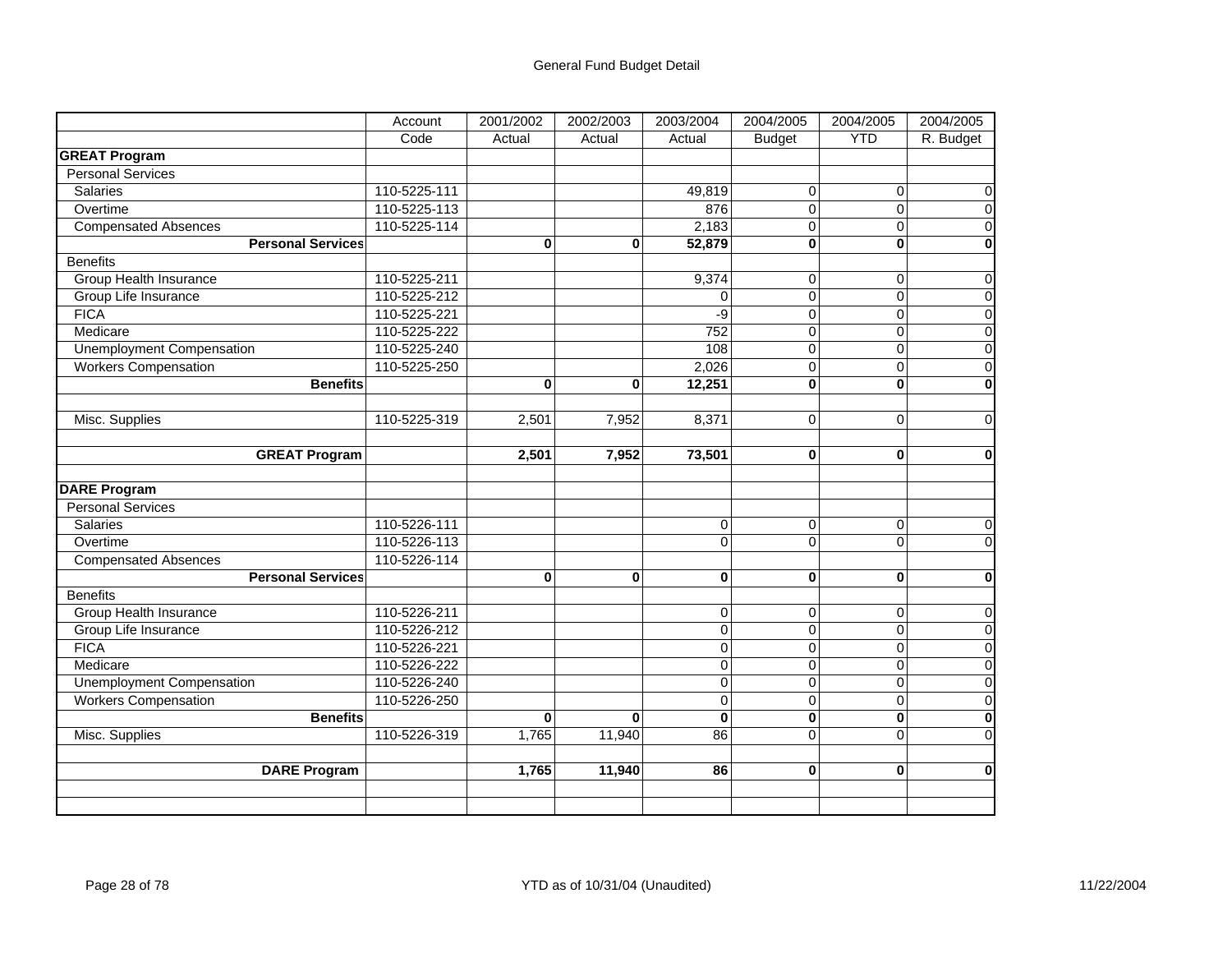|                                    | Account      | 2001/2002 | 2002/2003      | 2003/2004      | 2004/2005      | 2004/2005    | 2004/2005        |
|------------------------------------|--------------|-----------|----------------|----------------|----------------|--------------|------------------|
|                                    | Code         | Actual    | Actual         | Actual         | <b>Budget</b>  | <b>YTD</b>   | R. Budget        |
| <b>School Resource Program</b>     |              |           |                |                |                |              |                  |
| <b>Personal Services</b>           |              |           |                |                |                |              |                  |
| <b>Salaries</b>                    | 110-5227-111 |           |                | 42,928         | 46,512         | 24,672       | 46,512           |
| Overtime                           | 110-5227-113 |           |                | 963            | 1,210          | 1,158        | 1,210            |
| <b>Compensated Absences</b>        | 110-5227-114 |           |                | 496            | $\Omega$       | 0            |                  |
| <b>Personal Services</b>           |              | $\bf{0}$  | 0              | 44,387         | 47,722         | 25,830       | 47,722           |
| <b>Benefits</b>                    |              |           |                |                |                |              |                  |
| <b>Group Health Insurance</b>      | 110-5227-211 |           |                | 3,371          | 2,962          | 1,481        | 2,962            |
| Group Life Insurance               | 110-5227-212 |           |                | $\overline{0}$ | 121            | $\Omega$     | $\overline{121}$ |
| <b>FICA</b>                        | 110-5227-221 |           |                | 763            | $\Omega$       | $\Omega$     | $\Omega$         |
| Medicare                           | 110-5227-222 |           |                | 825            | 682            | 371          | 682              |
| <b>Unemployment Compensation</b>   | 110-5227-240 |           |                | 108            | 157            | U            | 157              |
| <b>Workers Compensation</b>        | 110-5227-250 |           |                | 1,713          | 1,608          | $\Omega$     | 1,608            |
| <b>Benefits</b>                    |              | $\bf{0}$  | 0              | 6,781          | 5,530          | 1,852        | 5,530            |
| Miscellaneous Supplies             | 110-5227-319 |           |                | $\Omega$       | $\Omega$       |              |                  |
| <b>School Resource Program</b>     |              | $\bf{0}$  | $\mathbf{0}$   | 51,167         | 53,252         | 27,682       | 53,252           |
|                                    |              |           |                |                |                |              |                  |
| <b>Teen Court</b>                  |              |           |                |                |                |              |                  |
| <b>Miscellaneous Supplies</b>      | 110-5228-319 | $\Omega$  | $\overline{0}$ | 7,502          | 5,600          | 6,336        | 7,500            |
| <b>Teen Court</b>                  |              | $\bf{0}$  | $\bf{0}$       | 7,502          | 5,600          | 6,336        | 7,500            |
| <b>Area Crime Task Force</b>       |              |           |                |                |                |              |                  |
| Intergovernmental Expenditures     | 110-5229-821 | 98,643    | 186,057        | 181,619        | 268,050        | 93,264       | 268,050          |
| <b>Area Crime Task Force</b>       |              | 98,643    | 186,057        | 181,619        | 268,050        | 93,264       | 268,050          |
|                                    |              |           |                |                |                |              |                  |
| <b>Law Enforcement Block Grant</b> |              |           |                |                |                |              |                  |
| Tools & Equipment                  | 110-5230-821 |           |                | 0              | $\overline{0}$ | $\Omega$     | 0                |
| <b>Law Enforcement Block Grant</b> |              | $\bf{0}$  | 0              | 0              | $\bf{0}$       | $\mathbf{0}$ | $\mathbf{0}$     |
|                                    |              |           |                |                |                |              |                  |
| <b>Drug Traffic Prevention</b>     |              |           |                |                |                |              |                  |
| <b>Miscellaneous Supplies</b>      | 110-5232-319 | 1,343     | 8,250          | 798            | 100            | 0            | 100              |
| <b>Drug Traffic Prevention</b>     |              | 1,343     | 8,250          | 798            | 100            | $\bf{0}$     | 100              |
|                                    |              |           |                |                |                |              |                  |
| <b>DUI Assessment Expenditures</b> |              |           |                |                |                |              |                  |
| <b>Miscellaneous Supplies</b>      | 110-5233-319 |           |                | 167            | 5,000          | 456          | 5,000            |
| <b>DUI Assessment Expenditures</b> |              | $\bf{0}$  | 0              | 167            | 5,000          | 456          | 5,000            |
|                                    |              |           |                |                |                |              |                  |
| <b>Total Police Protection</b>     |              | 3,758,368 | 4,334,643      | 3,960,919      | 4,139,678      | 2,020,040    | 4,189,114        |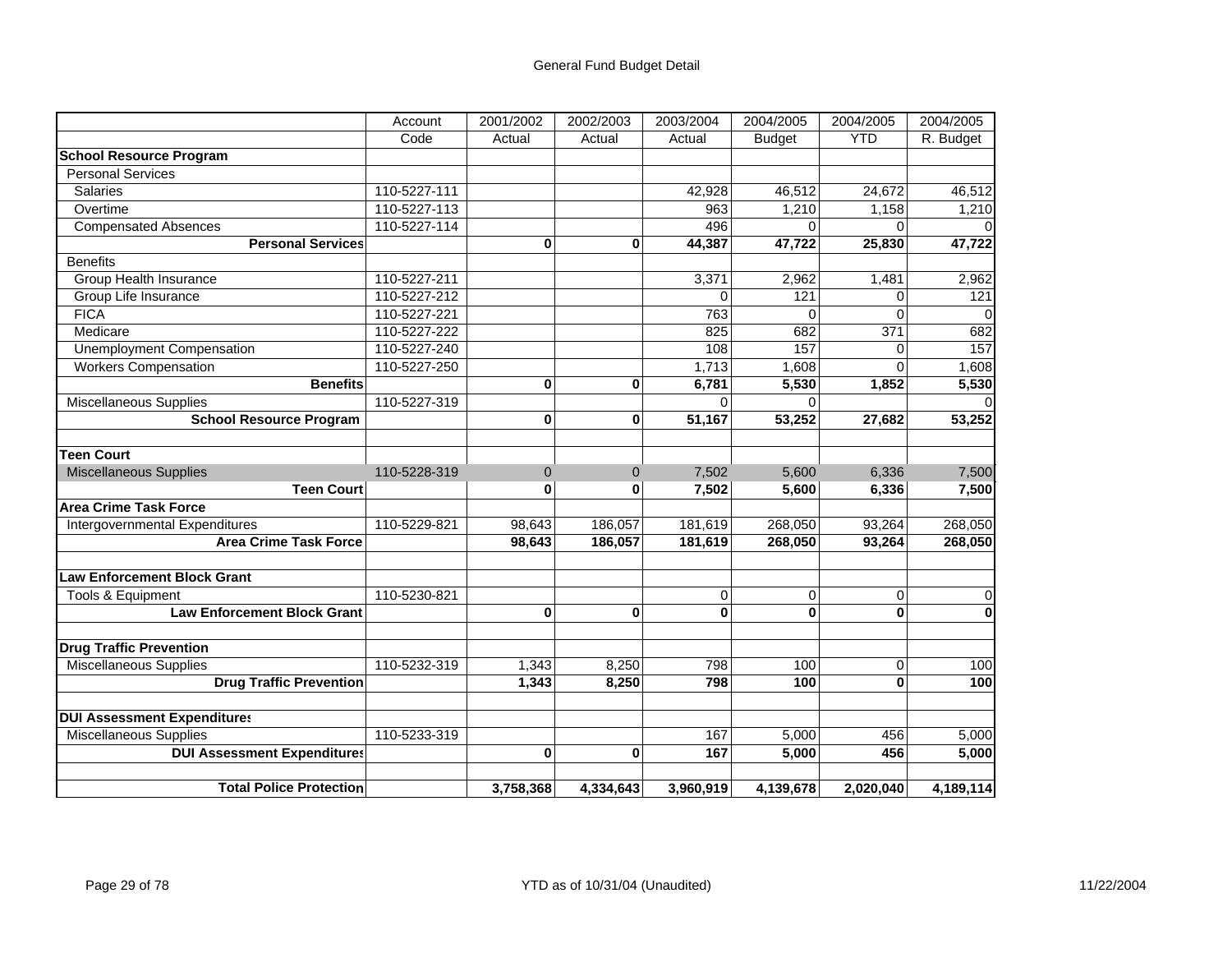|                                               | Account      | 2001/2002 | 2002/2003 | 2003/2004   | 2004/2005     | 2004/2005  | 2004/2005 |
|-----------------------------------------------|--------------|-----------|-----------|-------------|---------------|------------|-----------|
|                                               | Code         | Actual    | Actual    | Actual      | <b>Budget</b> | <b>YTD</b> | R. Budget |
| <b>Fire Protection</b>                        |              |           |           |             |               |            |           |
| <b>Fire Protection Administration</b>         |              |           |           |             |               |            |           |
| <b>Personal Services</b>                      |              |           | 311,037   |             |               |            |           |
| <b>Salaries</b>                               | 110-5241-111 |           | 1,562,597 | 1,790,269   | 1,888,655     | 925,618    | 1,888,655 |
| Overtime                                      | 110-5241-113 |           |           | 62,424      | 55,215        | 28,624     | 55,215    |
| <b>Compensated Absences</b>                   | 110-5241-114 |           |           | 30,663      | $\Omega$      | 49,471     |           |
| <b>Personal Services</b>                      |              | 1,825,792 | 1,873,634 | 1,883,356   | 1,943,870     | 1,003,713  | 1,943,870 |
| <b>Benefits</b>                               |              |           |           |             |               |            |           |
| Group Insurance                               | 110-5241-211 | 195,471   | 298,397   | 295,113     | 286,751       | 141,131    | 286,751   |
| Disabled Firefighters Insurance Reimbursement |              |           | 15,085    | $\mathbf 0$ | $\Omega$      | 0          |           |
| Group Life Insurance                          | 110-5241-212 | N/A       |           | $\Omega$    | 4,610         | $\Omega$   | 4,610     |
| <b>FICA</b>                                   | 110-5241-221 | N/A       | 13,468    | 8,417       | 8,504         | 4,053      | 8,504     |
| Medicare                                      | 110-5241-222 | N/A       | 15,355    | 18,831      | 19,996        | 9,815      | 19,996    |
| Fire Pension from Repl. Taxes (15.98%)        | 110-5241-233 | N/A       | 98,384    | 119,418     | 43,945        | $\Omega$   | 43,945    |
| Fire Pension Fund Contribution                | 110-5241-233 | N/A       | 419,525   | 602,158     | 600,000       | 460,085    | 600,000   |
| Unemployment Compensation                     | 110-5241-240 | N/A       | 3,078     | 4,104       | 5,966         | 0          | 5,966     |
| <b>Workers Compensation</b>                   | 110-5241-250 | N/A       | 162,057   | 181,170     | 234,432       | $\Omega$   | 234,432   |
| <b>Benefits</b>                               |              | 195,471   | 1,025,349 | 1,229,212   | 1,204,204     | 615,084    | 1,204,204 |
| Supplies                                      |              |           |           |             |               |            |           |
| Office Supplies                               | 110-5241-311 | 1,838     | 2,075     | 555         | 1,000         | 306        | 1,000     |
| <b>Cleaning Supplies</b>                      | 110-5241-312 | 10,720    | 9,528     | 2,594       | 4,000         | 1,391      | 4,000     |
| <b>Medical &amp; Safety Supplies</b>          | 110-5241-313 | $\Omega$  | 3,667     | 2,632       | 3,000         | 2,632      | 3,000     |
| Chemicals                                     | 110-5241-314 | N/A       |           | 1,018       | $\Omega$      | $\Omega$   |           |
| Uniforms & Clothing                           | 110-5241-315 | 6,093     | 2,716     | 5,333       | 5,000         | 3,414      | 5,000     |
| Tools & Equipment                             | 110-5241-316 |           |           | $\Omega$    | 2,000         | 1,209      | 2,000     |
| <b>Vehicle Parts</b>                          | 110-5241-318 | N/A       | N/A       | 6,796       | 6,000         | 3,124      | 6,000     |
| Miscellaneous Supplies                        | 110-5241-319 | 6,942     | 5,404     | 6,703       | 7,500         | 4,607      | 7,500     |
| Gas & Electric                                | 110-5241-321 | 18,486    | 11,617    | 11,169      | 12,500        | 3,983      | 12,500    |
| Fuel                                          | 110-5241-326 | $\Omega$  | 8,704     | 9,123       | 10,000        | 3,351      | 10,000    |
| <b>Books &amp; Periodicals</b>                | 110-5241-340 | N/A       |           | 1,470       | 1,500         | 466        | 1,500     |
| <b>Supplies</b>                               |              | 44,079    | 43,710    | 47,393      | 52,500        | 24,483     | 52,500    |
| <b>Property Maintenance</b>                   |              |           |           |             |               |            |           |
| Utility Services (Water & Sewer)              | 110-5241-410 | 0         | 2,014     | 747         | 1,000         | 461        | 1,000     |
| <b>Repair of Structures</b>                   | 110-5241-432 | 4,071     | 827       | 2,700       | 3,000         | 777        | 3,000     |
| Repair of Machinery                           | 110-5241-433 | N/A       |           | 177         | 500           | 274        | 500       |
| <b>Repair of Vehicles</b>                     | 110-5241-434 | 16,869    | 33,673    | 9,672       | 7,000         | 6,526      | 7,000     |
| <b>Construction Services</b>                  | 110-5241-450 | N/A       | N/A       | $\Omega$    | $\Omega$      | $\Omega$   |           |
| Other Property Maintenance Services           | 110-5241-460 | N/A       | N/A       | 71          | $\Omega$      | $\Omega$   |           |
| <b>Property Maintenance</b>                   |              | 20,940    | 36,514    | 13,366      | 11,500        | 8,038      | 11,500    |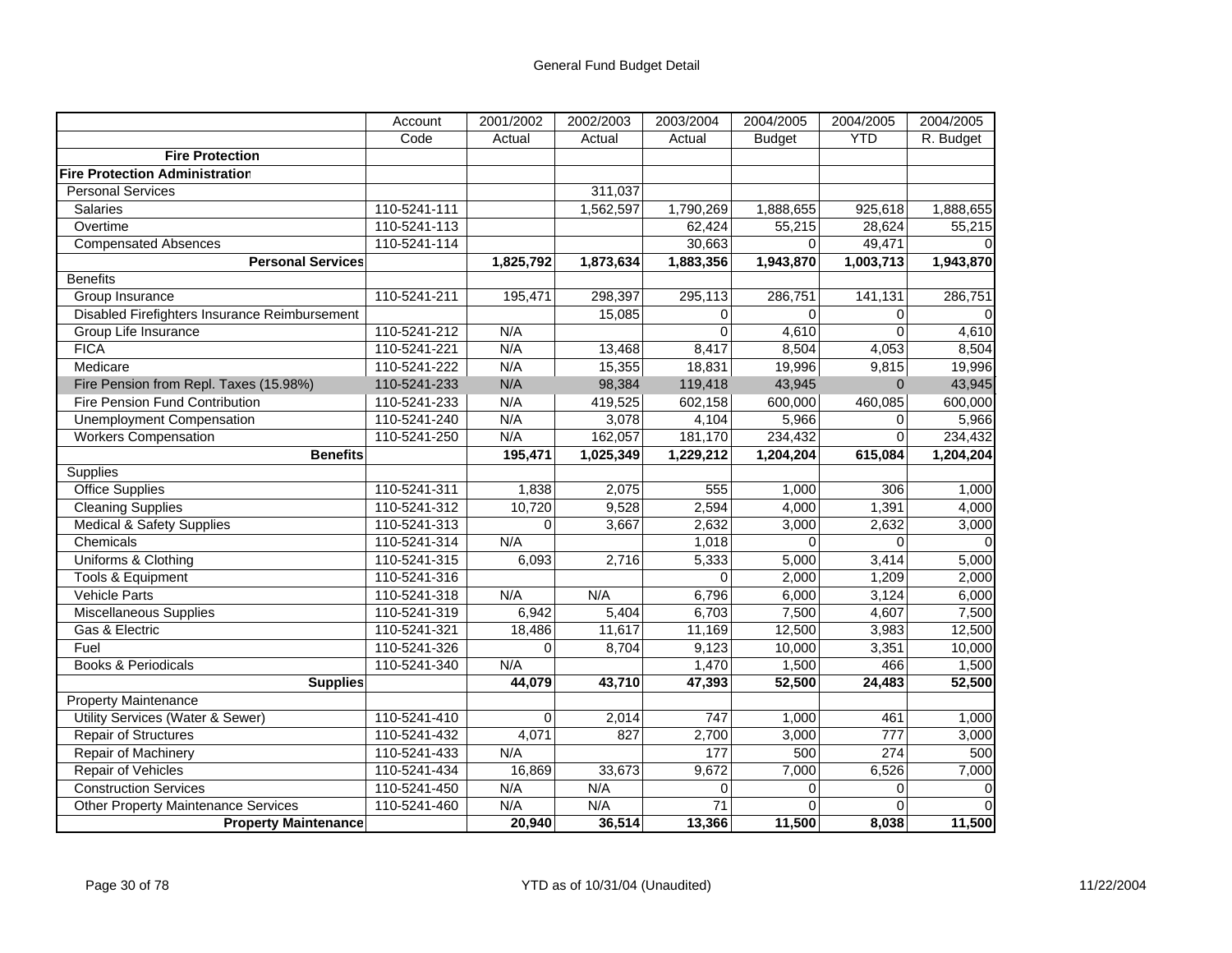|                                             | Account      | 2001/2002   | 2002/2003 | 2003/2004      | 2004/2005     | 2004/2005        | 2004/2005 |
|---------------------------------------------|--------------|-------------|-----------|----------------|---------------|------------------|-----------|
|                                             | Code         | Actual      | Actual    | Actual         | <b>Budget</b> | <b>YTD</b>       | R. Budget |
| <b>Other Purchased Services</b>             |              |             |           |                |               |                  |           |
| Audit                                       | 110-5241-513 | 1,900       | $\Omega$  | $\Omega$       | $\Omega$      | $\Omega$         | $\Omega$  |
| Postage                                     | 110-5241-531 | 173         | 225       | 195            | 200           | 123              | 200       |
| Telephone                                   | 110-5241-532 | 14,042      | 9,118     | 4,430          | 5,000         | 2,464            | 5,000     |
| <b>Cellular Phone</b>                       | 110-5241-533 | N/A         |           | 1,630          | 2,000         | 958              | 2,000     |
| Pagers                                      | 110-5241-534 | N/A         |           | 631            | 1,000         | $\overline{248}$ | 1,000     |
| Radios                                      | 110-5241-535 | N/A         |           | 1,266          | 2,000         | 372              | 2,000     |
| <b>Travel &amp; Training</b>                | 110-5241-562 | 13,185      | 15,820    | 16,756         | 18,000        | 7,037            | 18,000    |
| Physicals                                   | 110-5241-568 | N/A         |           | 14             | 1,000         | 1,306            | 1,000     |
| Dues & Memberships                          | 110-5241-571 | 2,385       | 2,470     | 592            | 1,100         | 776              | 1,100     |
| <b>Laundry Services</b>                     | 110-5241-573 | N/A         |           | 7,260          | 7,000         | 3,296            | 7,000     |
| Misc. Other Purchased Services              | 110-5241-579 | 16,629      | 5,968     | 7,901          | 9,000         | 3,222            | 9,000     |
| <b>Purchased Services</b>                   |              | 48,315      | 33,602    | 40,675         | 46,300        | 19,800           | 46,300    |
| Property                                    |              |             |           |                |               |                  |           |
| Machinery (Pre-emption Devices 2 @ \$5,200) | 110-5241-741 | 24,186      | 3,850     | 28,844         | 5,200         | $\Omega$         | 5,200     |
| Vehicles (Command Vehicle)                  | 110-5241-742 |             |           | $\Omega$       | 23,000        | 0                | 23,000    |
| Property                                    |              | 24,186      | 3,850     | 28,844         | 28,200        | $\bf{0}$         | 28,200    |
| <b>Other Transactions</b>                   |              |             |           |                |               |                  |           |
| Printing / Copy / Fax Machines              | 110-5241-814 | N/A         | N/A       | 620            | 550           | 264              | 550       |
| <b>Real Estate Taxes</b>                    | 110-5241-828 |             |           | $\overline{2}$ | 10            | 2                | 10        |
| Wide Area Network Charges (ADSL)            | 110-5241-854 |             |           |                | 1,080         | 528              | 1,080     |
| <b>Other Transactions</b>                   |              | 0           | $\bf{0}$  | 622            | 1,640         | 794              | 1,640     |
| <b>Fire Prevention</b>                      |              |             |           |                |               |                  |           |
| Tools & Equipment (Replacement Hydrants)    | 110-5243-316 | $\mathbf 0$ | 5,010     | $\mathbf 0$    | $\mathbf 0$   | $\mathbf 0$      | $\Omega$  |
| <b>Miscellaneous Supplies</b>               | 110-5243-319 | 613         | 6,129     | 1,100          | 2,000         | 893              | 2,000     |
| <b>Fire Prevention</b>                      |              | 613         | 11,139    | 1,100          | 2,000         | 893              | 2,000     |
|                                             |              |             |           |                |               |                  |           |
| Fire Insurance Premium Tax Expenditures     |              |             |           |                |               |                  |           |
| Misc. Other Purchased Services              | 110-5250-579 | 21,910      | 21,260    | 23,725         | 23,299        | 0                | 23,299    |
| <b>Fire Insurance Premium Tax</b>           |              | 21,910      | 21,260    | 23,725         | 23,299        | $\mathbf{0}$     | 23,299    |
|                                             |              |             |           |                |               |                  |           |
| <b>FEMA Grant Expenditures</b>              |              |             |           |                |               |                  |           |
| Tools & Equipment (Reduced by \$425,000)    | 110-5251-316 |             |           | 18,689         | 525,000       | 71,214           | 100,000   |
| <b>FEMA Grant</b>                           |              | 0           | 0         | 18,689         | 525,000       | 71,214           | 100,000   |
|                                             |              |             |           |                |               |                  |           |
| <b>Total Fire Protection</b>                |              | 2,181,307   | 3,049,059 | 3,286,981      | 3,838,513     | 1,744,020        | 3,413,513 |
|                                             |              |             |           |                |               |                  |           |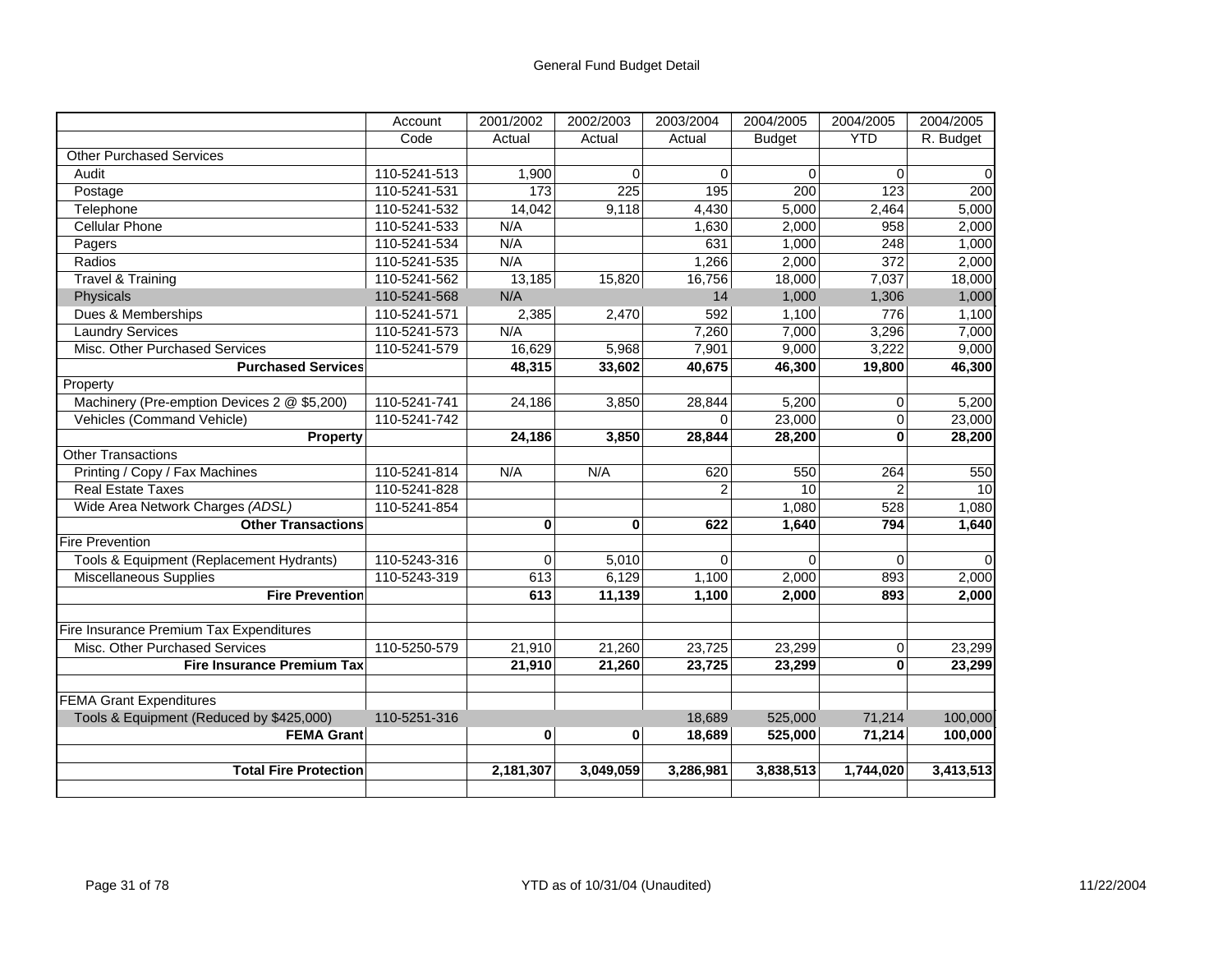|                                        | Account      | 2001/2002   | 2002/2003        | 2003/2004        | 2004/2005        | 2004/2005      | 2004/2005 |
|----------------------------------------|--------------|-------------|------------------|------------------|------------------|----------------|-----------|
|                                        | Code         | Actual      | Actual           | Actual           | <b>Budget</b>    | <b>YTD</b>     | R. Budget |
| <b>Code Enforcement Administration</b> |              |             |                  |                  |                  |                |           |
| <b>Personal Services</b>               |              |             | 8,403            |                  |                  |                |           |
| Salaries                               | 110-5261-111 | 77,788      | 61,943           | 81,837           | 87,775           | 41,507         | 87,775    |
| Overtime                               | 110-5261-113 | N/A         |                  | 251              | 607              | 113            | 607       |
| <b>Compensated Absences</b>            | 110-5261-114 |             |                  | 1,342            | $\Omega$         | 1,601          |           |
| <b>Personal Services</b>               |              | 77,788      | 70,346           | 83,429           | 88,382           | 43,222         | 88,382    |
| <b>Benefits</b>                        |              |             |                  |                  |                  |                |           |
| <b>Group Health Insurance</b>          | 110-5261-211 |             | 11,171           | 15,539           | 14,367           | 7,184          | 14,367    |
| Group Life Insurance                   | 110-5261-212 |             |                  | $\Omega$         | 364              | $\Omega$       | 364       |
| <b>FICA</b>                            | 110-5261-221 |             | 4,021            | 5,114            | 5,461            | 2,667          | 5,461     |
| Medicare                               | 110-5261-222 |             | 859              | 1,196            | 1,276            | 624            | 1,276     |
| <b>IMRF</b>                            | 110-5261-231 |             | 5,937            | 7,345            | 9,580            | 4,690          | 9,580     |
| Unemployment Compensation              | 110-5261-240 |             | 216              | 324              | 471              | $\Omega$       | 471       |
| <b>Workers Compensation</b>            | 110-5261-250 |             | 2,410            | 3,024            | 3,233            | $\Omega$       | 3,233     |
| <b>Benefits</b>                        |              | $\mathbf 0$ | 24,613           | 32,541           | 34,752           | 15,165         | 34,752    |
| Supplies                               |              |             |                  |                  |                  |                |           |
| <b>Office Supplies</b>                 | 110-5261-311 | N/A         | 1,918            | $\overline{327}$ | 500              | 453            | 500       |
| <b>Miscellaneous Supplies</b>          | 110-5261-319 | 2,000       | 771              | $\overline{37}$  | 300              | 90             | 300       |
| Fuel                                   | 110-5261-326 |             | 54               | 119              | 300              | $\Omega$       | 300       |
| <b>Books &amp; Periodicals</b>         | 110-5261-340 | N/A         |                  | 0                | 400              | 404            | 400       |
| <b>Supplies</b>                        |              | 2,000       | 2,743            | 482              | 1,500            | 947            | 1,500     |
| <b>Purchased Services</b>              |              |             |                  |                  |                  |                |           |
| Repair of Vehicles                     | 110-5261-434 | 881         | 489              | 63               | 300              | 25             | 300       |
| Postage                                | 110-5261-531 | N/A         | N/A              | $\overline{27}$  | 200              | 53             | 200       |
| Telephone                              | 110-5261-532 |             | 3,297            | 2,714            | 3,500            | 1,351          | 3,500     |
| <b>Cellular Phone</b>                  | 110-5261-533 | N/A         | N/A              | 300              | 400              | 168            | 400       |
| Printing & Binding                     | 110-5261-550 | N/A         | N/A              | 150              | 300              | 107            | 300       |
| Travel & Training                      | 110-5261-562 | 1,766       | 2,399            | 1,463            | 2,000            | 931            | 2,000     |
| <b>Tuition Reimbursement</b>           | 110-5261-563 | N/A         | N/A              | $\overline{240}$ | $\overline{200}$ | 40             | 200       |
| Private Vehicle Reimbursement          | 110-5261-564 | N/A         | N/A              | 1,497            | 2,400            | 860            | 2,400     |
| Dues & Memberships                     | 110-5261-571 | 330         | 180              | 470              | 600              | $\Omega$       | 600       |
| <b>Demolition Services</b>             | 110-5261-577 | 11,003      | $\overline{213}$ | 5,212            | 6,000            | 300            | 6,000     |
| Misc. Other Purchased Services         | 110-5261-579 |             | $\Omega$         | $\Omega$         | 100              | 0              | 100       |
| <b>Real Estate Taxes</b>               | 110-5261-828 |             |                  | 116              | $\Omega$         | $\overline{2}$ |           |
| <b>Desktop PC Workstation</b>          | 110-5261-863 |             |                  |                  | 900              | $\overline{0}$ | 900       |
| Printers                               | 110-5261-865 |             |                  |                  | 200              | $\Omega$       | 200       |
| <b>Purchased Services</b>              |              | 13,979      | 6,577            | 12,253           | 17,100           | 3,838          | 17,100    |
|                                        |              |             |                  |                  |                  |                |           |
| <b>Code Enforcement Administration</b> |              | 93,767      | 104,279          | 128,705          | 141,734          | 63,172         | 141,734   |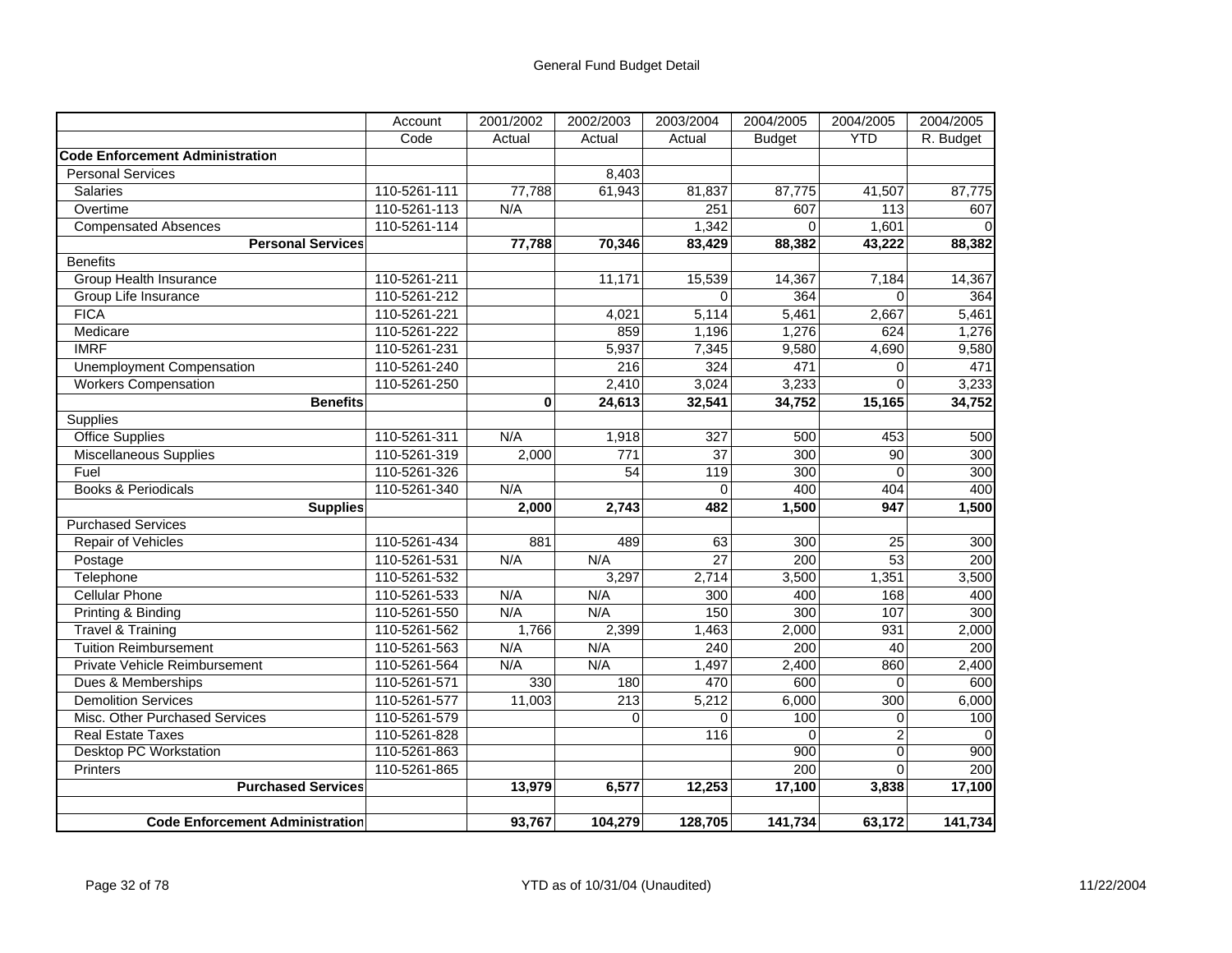|                                                | Account      | 2001/2002    | 2002/2003    | 2003/2004      | 2004/2005      | 2004/2005  | 2004/2005   |
|------------------------------------------------|--------------|--------------|--------------|----------------|----------------|------------|-------------|
|                                                | Code         | Actual       | Actual       | Actual         | <b>Budget</b>  | <b>YTD</b> | R. Budget   |
| <b>Emergency Planning &amp; Response</b>       |              |              |              |                |                |            |             |
| <b>Personal Services</b>                       |              |              |              |                |                |            |             |
| <b>Salaries</b>                                | 110-5270-111 | N/A          | N/A          | 26,088         | 27,769         | 14,431     | 27,769      |
| Overtime                                       | 110-5270-113 | N/A          | N/A          | 577            | 619            | $\Omega$   | 619         |
| <b>Compensated Absences</b>                    | 110-5270-114 | N/A          | N/A          | 301            | $\Omega$       | $\Omega$   |             |
| <b>Personal Services</b>                       |              | $\mathbf{0}$ | $\mathbf{0}$ | 26,965         | 28,388         | 14,431     | 28,388      |
| <b>Benefits</b>                                |              |              |              |                |                |            |             |
| Group Health Insurance                         | 110-5270-211 | N/A          | N/A          | 4,687          | 4,295          | 2,148      | 4,295       |
| Group Life Insurance                           | 110-5270-212 | N/A          | N/A          | $\mathbf 0$    | 61             |            | 61          |
| <b>FICA</b>                                    | 110-5270-221 | N/A          | N/A          | $\mathbf 0$    | $\mathbf 0$    |            | 0           |
| Medicare                                       | 110-5270-222 | N/A          | N/A          | $\overline{0}$ | $\overline{0}$ |            | $\mathbf 0$ |
| <b>IMRF</b>                                    | 110-5270-231 | N/A          | N/A          | $\overline{0}$ | $\mathbf 0$    |            | $\mathbf 0$ |
| <b>Unemployment Compensation</b>               | 110-5270-240 | N/A          | N/A          | 54             | 79             |            | 79          |
| <b>Workers Compensation</b>                    | 110-5270-250 | N/A          | N/A          | 982            | 946            |            | 946         |
| <b>Benefits</b>                                |              | $\bf{0}$     | $\bf{0}$     | 5,723          | 5,381          | 2,148      | 5,381       |
| Supplies                                       |              |              |              |                |                |            |             |
| <b>Medical &amp; Safety Supplies</b>           | 110-5270-313 | N/A          | N/A          | $\Omega$       | $\Omega$       |            | $\Omega$    |
| Tools & Equipment                              | 110-5270-316 | N/A          | N/A          | $\Omega$       | $\Omega$       |            | $\Omega$    |
| Miscellaneous Supplies (Fire)                  | 110-5270-319 | 5,004        | 6,761        | 3,030          | 2,000          | 963        | 2,000       |
| Food                                           | 110-5270-330 | N/A          | N/A          | $\Omega$       | $\Omega$       |            |             |
| <b>Supplies</b>                                |              | 5,004        | 6,761        | 3,030          | 2,000          | 963        | 2,000       |
| <b>Purchased Property Maintenance Services</b> |              |              |              |                |                |            |             |
| <b>Other Cleaning Services</b>                 |              | N/A          | N/A          | $\overline{0}$ | $\mathbf 0$    |            | $\Omega$    |
| Other Repair & Maintenance Services            |              | N/A          | N/A          | $\mathbf 0$    | $\mathbf 0$    |            | $\Omega$    |
| Rentals                                        |              | N/A          | N/A          | $\Omega$       | $\mathbf 0$    |            | $\Omega$    |
| <b>Property Maintenance Services</b>           |              | $\bf{0}$     | $\mathbf 0$  | $\bf{0}$       | $\mathbf 0$    | $\bf{0}$   | $\bf{0}$    |
| <b>Other Purchased Services</b>                |              |              |              |                |                |            |             |
| <b>Other Professional Services</b>             |              | N/A          | N/A          | $\Omega$       |                |            |             |
| Misc. Other Purchased Services (ESDA)          | 110-5270-579 | N/A          | N/A          | 1,129          | 4,000          | 288        | 4,000       |
| <b>Other Purchased Services</b>                |              | $\bf{0}$     | $\bf{0}$     | 1,129          | 4,000          | 288        | 4,000       |
|                                                |              |              |              |                |                |            |             |
| <b>Emergency Planning &amp; Response</b>       |              | 5,004        | 6,761        | 36,848         | 39,769         | 17,830     | 39,769      |
| <b>Animal Control</b>                          |              |              |              |                |                |            |             |
| Animal Control Services @ \$1 per capita       | 110-5280-512 | 23.051       | 18,441       | 18,441         | 18,291         | 9,146      | 18,291      |
| <b>Animal Control</b>                          |              | 23,051       | 18,441       | 18,441         | 18,291         | 9,146      | 18,291      |
|                                                |              |              |              |                |                |            |             |
| <b>Total Public Safety</b>                     |              | 6,061,497    | 7,513,182    | 7,431,894      | 8,177,984      | 3,854,207  | 7,802,420   |
|                                                |              |              |              |                |                |            |             |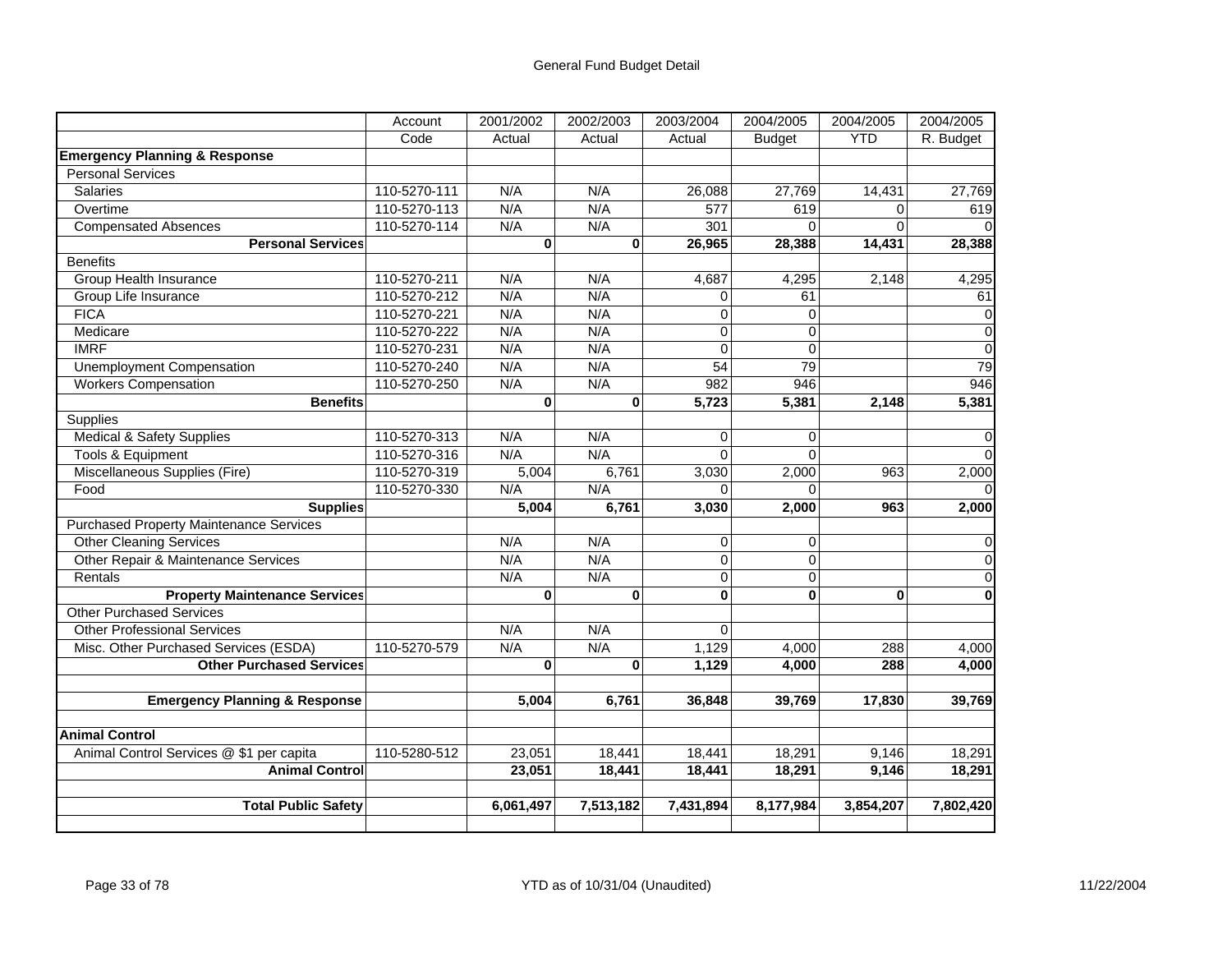|                                          | Account      | 2001/2002 | 2002/2003   | 2003/2004   | 2004/2005        | 2004/2005      | 2004/2005        |
|------------------------------------------|--------------|-----------|-------------|-------------|------------------|----------------|------------------|
|                                          | Code         | Actual    | Actual      | Actual      | <b>Budget</b>    | <b>YTD</b>     | R. Budget        |
| <b>Public Works</b>                      |              |           |             |             |                  |                |                  |
|                                          |              |           |             |             |                  |                |                  |
| <b>Public Works Administration</b>       |              |           |             |             |                  |                |                  |
| <b>Personal Services</b>                 |              |           |             |             |                  |                |                  |
| Salaries of Regular Employees            | 110-5310-111 |           | 225,362     | 66,585      | 103,903          | 52,263         | 103,903          |
| Salaries of Temporary Employees          |              |           |             | $\Omega$    | $\Omega$         |                |                  |
| Overtime                                 | 110-5310-113 |           |             | 8,025       | 11,669           | 2,662          | 11,669           |
| <b>Compensated Absences</b>              | 110-5310-114 |           |             | 2,338       | $\Omega$         | 4,408          |                  |
| <b>Personal Services</b>                 |              |           | 225,362     | 76,948      | 115,572          | 59,333         | 115,572          |
| <b>Benefits</b>                          |              |           |             |             |                  |                |                  |
| Group Health Insurance                   | 110-5310-211 |           | 32,994      | 14,242      | 15,440           | 8,407          | 15,440           |
| Group Life Insurance                     | 110-5310-212 |           | $\mathbf 0$ | $\Omega$    | $\overline{245}$ | $\Omega$       | 245              |
| <b>FICA</b>                              | 110-5310-221 |           | 12,475      | 5,900       | 7,166            | 3,535          | 7,166            |
| Medicare                                 | 110-5310-222 |           | 2,909       | 1,380       | 1,661            | 827            | 1,661            |
| <b>IMRF Contributions</b>                | 110-5310-231 |           | 17,145      | 8,800       | 12,570           | 6,236          | 12,570           |
| <b>Unemployment Compensation</b>         | 110-5310-240 |           | 312         | 255         | $\overline{317}$ | $\Omega$       | $\overline{317}$ |
| <b>Workers Compensation</b>              | 110-5310-250 |           | 13,059      | 7,837       | 9,952            | $\Omega$       | 9,952            |
| <b>Benefits</b>                          |              |           | 78,894      | 38,414      | 47,351           | 19,004         | 47,351           |
| <b>Supplies</b>                          |              |           |             |             |                  |                |                  |
| <b>Office Supplies</b>                   | 110-5310-311 |           | 1,693       | 958         | 500              | 80             | 500              |
| <b>Tools &amp; Equipment</b>             | 110-5310-316 |           |             | $\mathbf 0$ | 2,000            | 480            | 2,000            |
| Misc. Supplies                           | 110-5310-319 |           | 426         | 204         | 500              | $\overline{0}$ | 500              |
| Fuel                                     | 110-5310-326 |           |             | $\Omega$    | $\Omega$         | $\Omega$       | $\Omega$         |
| <b>Books &amp; Periodicals</b>           | 110-5310-340 |           |             | 212         | 500              | 265            | 500              |
| <b>Supplies</b>                          |              |           | 2,119       | 1,374       | 3,500            | 825            | 3,500            |
| <b>Purchased Services</b>                |              |           |             |             |                  |                |                  |
| Repair of Office Equipment               | 110-5310-431 |           | 115         | $\Omega$    | 200              | $\overline{0}$ | 200              |
| <b>Other Professional Services</b>       | 110-5310-519 |           | 368         | 1,845       | 1,000            | 65             | 1,000            |
| Telephone                                | 110-5310-532 |           |             | 156         | $\Omega$         | $\overline{0}$ | $\mathbf 0$      |
| <b>Cellular Phone</b>                    | 110-5310-533 |           | 1,447       | 518         | 500              | $\Omega$       | 500              |
| <b>Business Meeting Expense</b>          | 110-5310-561 |           | 724         | 36          | 500              | 58             | 500              |
| <b>Travel &amp; Training</b>             | 110-5310-562 |           | 5,294       | 791         | 2,000            | 440            | 2,000            |
| Private Vehicle Reimbursement            | 110-5310-564 |           |             | $\Omega$    | $\Omega$         | $\Omega$       | $\Omega$         |
| Dues & Memberships                       | 110-5310-571 |           |             | 125         | 500              | 118            | 500              |
| Copy Machine                             | 110-5310-814 |           |             | 2,141       | 2,000            | 1,608          | 2,000            |
| <b>Desktop PC Work Stations</b>          | 110-5310-863 |           |             |             | 4,333            | $\overline{0}$ | 4,333            |
| <b>Purchased Services</b>                |              |           | 7.946       | 5,614       | 11,033           | 2,289          | 11,033           |
|                                          |              |           |             |             |                  |                |                  |
| <b>Total Public Works Administration</b> |              | $\bf{0}$  | 314,321     | 122,350     | 177,456          | 81,452         | 177,456          |
|                                          |              |           |             |             |                  |                |                  |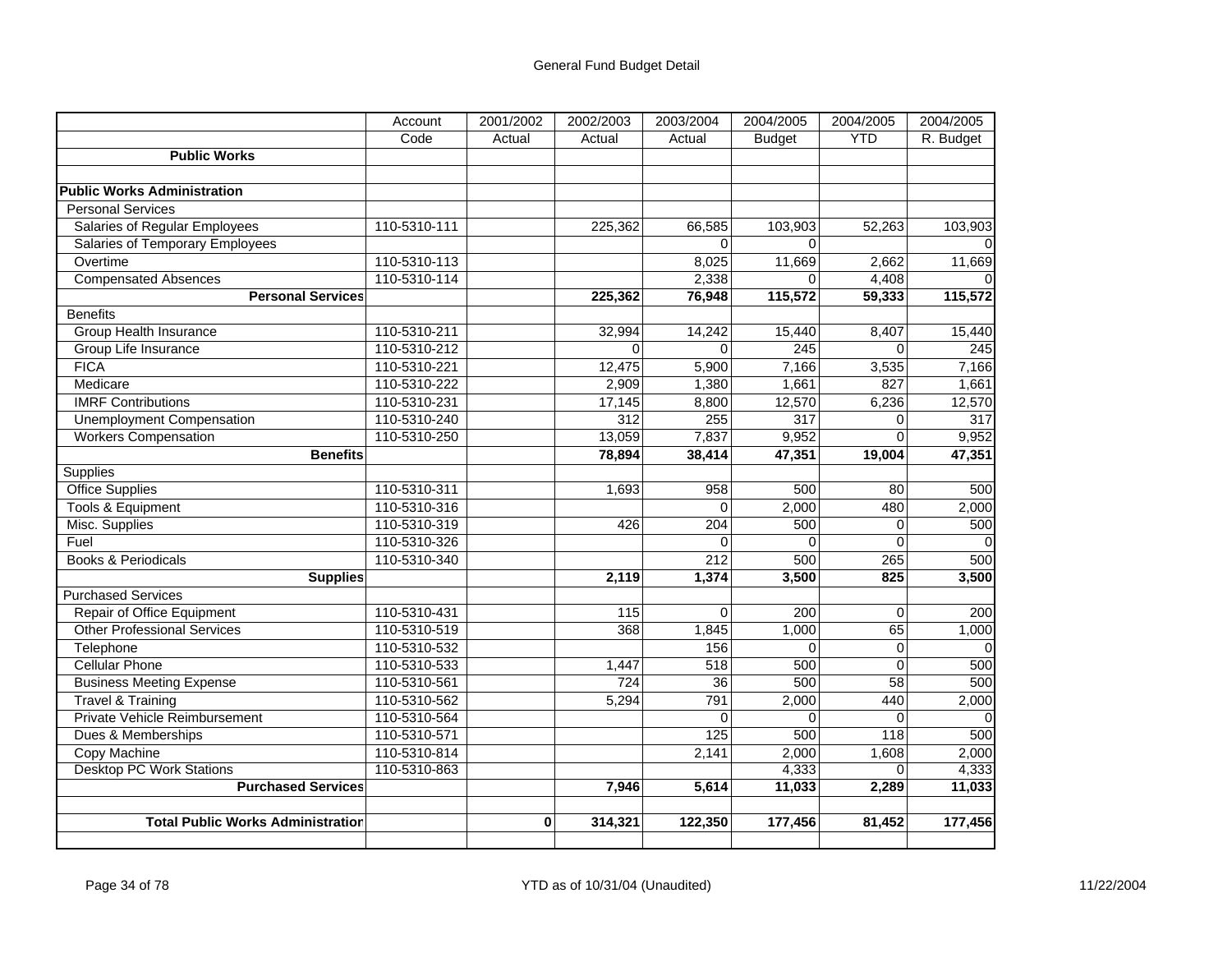|                                          | Account      | 2001/2002 | 2002/2003 | 2003/2004   | 2004/2005      | 2004/2005   | 2004/2005 |
|------------------------------------------|--------------|-----------|-----------|-------------|----------------|-------------|-----------|
|                                          | Code         | Actual    | Actual    | Actual      | <b>Budget</b>  | <b>YTD</b>  | R. Budget |
| <b>Surface Transportation</b>            |              |           |           |             |                |             |           |
|                                          |              |           |           |             |                |             |           |
| <b>Street Maintenance</b>                |              |           |           |             |                |             |           |
| <b>Personal Services</b>                 |              | 0         | 135,759   |             |                |             |           |
| <b>Salaries of Regular Employees</b>     | 110-5320-111 | 937,179   | 523,244   | 344,952     | 463,282        | 211,956     | 463,282   |
| Salaries of Temporary Employees          | 110-5320-112 |           |           | 14,199      | 18,000         | 6,798       | 18,000    |
| Overtime                                 | 110-5320-113 |           |           | 18,373      | 27,767         | 7,075       | 27,767    |
| <b>Compensated Absences</b>              | 110-5320-114 |           | 12,379    | 28,605      | $\Omega$       | 29,828      |           |
| <b>Personal Services</b>                 |              | 937,179   | 671,383   | 406,128     | 509,049        | 255,657     | 509,049   |
|                                          |              |           |           |             |                |             |           |
| <b>Benefits</b>                          |              |           |           |             |                |             |           |
| Group Health Insurance                   | 110-5320-211 | 122.259   | 129,339   | 63.885      | 80,427         | 32,816      | 80,427    |
| Group Life Insurance                     | 110-5320-212 |           | 0         | $\Omega$    | 1,337          | $\Omega$    | 1,337     |
| <b>FICA</b>                              | 110-5320-221 |           | 35,211    | 25,216      | 30,839         | 15,532      | 30,839    |
| Medicare                                 | 110-5320-222 |           | 7,743     | 5,897       | 7,715          | 3,632       | 7,715     |
| <b>IMRF Contributions</b>                | 110-5320-231 |           | 50,183    | 34,601      | 53,411         | 26,607      | 53,411    |
| <b>Unemployment Compensation</b>         | 110-5320-240 |           | 1,391     | 987         | 2,015          | $\Omega$    | 2,015     |
| <b>Workers Compensation</b>              | 110-5320-250 |           | 43,750    | 21,918      | 45,704         | 0           | 45,704    |
| <b>Benefits</b>                          |              | 122,259   | 267,617   | 152,505     | 221,448        | 78,586      | 221,448   |
|                                          |              |           |           |             |                |             |           |
| Supplies                                 |              |           |           |             |                |             |           |
| <b>Office Supplies</b>                   | 110-5320-311 | 2,670     | 2,092     | 2,489       | 2,500          | 1,052       | 2,000     |
| <b>Cleaning Supplies</b>                 | 110-5320-312 | 2,594     | 3,142     | 2,099       | 2,500          | 552         | 1,000     |
| <b>Medical &amp; Safety Supplies</b>     | 110-5320-313 |           |           | 2,874       | 3,000          | 382         | 1,500     |
| Chemicals                                | 110-5320-314 |           |           | 2,344       | 2,000          | 984         | 2,000     |
| <b>Vehicle Parts</b>                     | 110-5320-318 | 39,073    | 54,284    | 26,288      | 30,000         | 14,709      | 30,000    |
| <b>Miscellaneous Supplies</b>            | 110-5320-319 | 7,488     | 9,419     | 3,591       | 5,000          | 1,681       | 5,000     |
| Energy                                   | 110-5320-321 | 13,402    | 21,960    | 17,374      | 15,000         | 3,815       | 15,000    |
| Fuel                                     | 110-5320-326 | 31,175    | 32,313    | 19,033      | 25,000         | 11,969      | 25,000    |
| Books & Periodicals                      | 110-5320-340 | 245       | 64        | $\mathbf 0$ | 0              | $\mathbf 0$ |           |
| Concrete (Curbs)                         | 110-5320-351 | 8,768     | 770       | $\Omega$    | $\Omega$       | 1,193       | 2,000     |
| <b>Catch Basins</b>                      | 110-5320-357 | 3,236     | 4,717     | 107         | $\overline{0}$ | 1,557       | 2,000     |
| Pipe                                     | 110-5320-358 |           |           |             |                | $\Omega$    |           |
| <b>Other Street Maintenance Supplies</b> | 110-5320-359 | 18,367    | 21,727    | 21,408      | 22,000         | 16,579      | 22,000    |
| <b>Supplies</b>                          |              | 127,018   | 150,487   | 97,607      | 107,000        | 54,471      | 107,500   |
|                                          |              |           |           |             |                |             |           |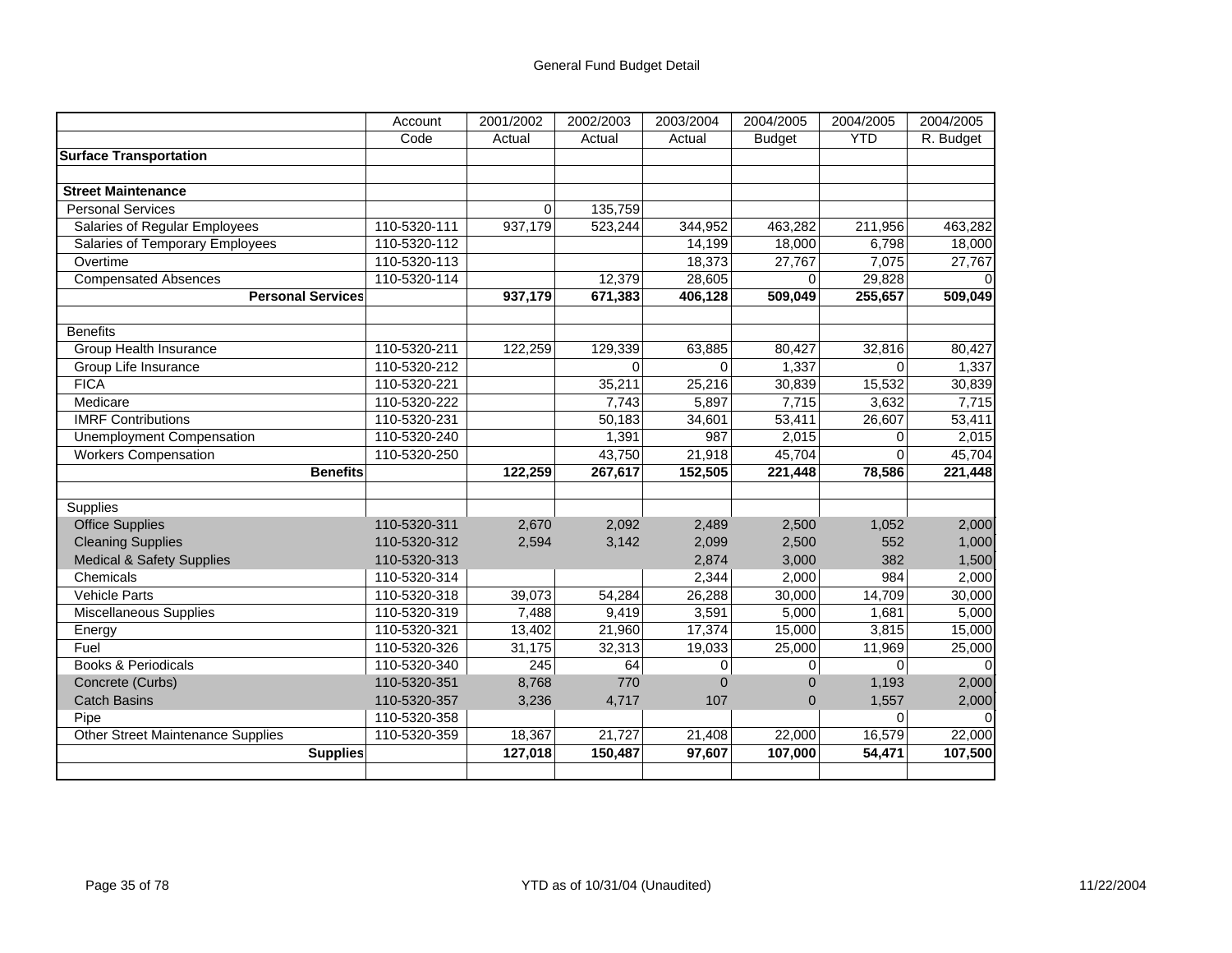|                                               | Account      | 2001/2002      | 2002/2003 | 2003/2004 | 2004/2005     | 2004/2005  | 2004/2005 |
|-----------------------------------------------|--------------|----------------|-----------|-----------|---------------|------------|-----------|
|                                               | Code         | Actual         | Actual    | Actual    | <b>Budget</b> | <b>YTD</b> | R. Budget |
| <b>Property Maintenance</b>                   |              |                |           |           |               |            |           |
| Utilities (Water & Sewer)                     | 110-5320-410 | 1,163          | 1,214     | 995       | 1,200         | 401        | 1,200     |
| <b>Repair of Structures</b>                   | 110-5320-432 | 3,311          | 8,350     | 8,553     | 9,000         | 504        | 3,000     |
| Repair of Machinery                           | 110-5320-433 | $\overline{0}$ | 18,272    | 10,093    | 10,000        | 9,539      | 16,000    |
| Repair of Vehicles                            | 110-5320-434 | 9,785          | 20,000    | 6,096     | 6,000         | 358        | 6,000     |
| <b>Pest Control Services</b>                  | 110-5320-436 |                |           | U         | 200           | 60         | 200       |
| Rentals                                       | 110-5320-440 | 1,241          | 9,722     | 2,082     | 1,800         | 1,031      | 1,800     |
| <b>Property Maintenance</b>                   |              | 15,500         | 57,557    | 27,818    | 28,200        | 11,894     | 28,200    |
|                                               |              |                |           |           |               |            |           |
| <b>Purchased Services</b>                     |              |                |           |           |               |            |           |
| Planning & Design Services                    | 110-5320-511 | 12,020         | 3,431     | 4,413     | 3,500         | $\Omega$   | 1,000     |
| Other Professional Services (Physicals/Tests) | 110-5320-519 |                |           | 79        | 1,000         | 998        | 2,000     |
| Postage                                       | 110-5320-531 | 0              |           | 16        | 100           | 33         | 100       |
| Telephone                                     | 110-5320-532 | 7,048          | 8,051     | 5,331     | 5,500         | 2,988      | 5,500     |
| <b>Cellular Phones</b>                        | 110-5320-533 | $\Omega$       |           | 1,642     | 1,200         | 200        | 1,200     |
| Pagers                                        | 110-5320-534 | 0              |           | 380       | $\Omega$      | $\Omega$   |           |
| Radios                                        | 110-5320-535 | $\Omega$       |           | 183       | 1,000         | 353        | 1,000     |
| <b>Travel &amp; Training</b>                  | 110-5320-562 | 6,272          | 5,457     | 3,798     | 4,500         | 1,010      | 4,500     |
| Dues & Memberships                            | 110-5320-571 |                |           |           | 500           | 370        | 500       |
| <b>Real Estate Taxes</b>                      | 110-5320-828 |                |           |           |               | 5.         |           |
| <b>Purchased Services</b>                     |              | 25,340         | 16,939    | 15,849    | 17,305        | 5,956      | 15,805    |
|                                               |              |                |           |           |               |            |           |
| Property                                      |              |                |           |           |               |            |           |
| Improvements (43rd St N of SR-121)            | 110-5320-730 |                |           | 48,885    | 0             | 0          | $\Omega$  |
| Machinery (Crack Seal Applicator)             | 110-5320-741 |                | 0         | 20,500    | 0             | $\Omega$   | $\Omega$  |
| Vehicles (5 Pick-ups)                         | 110-5320-742 | 5,733          | 0         | U         | $\mathbf 0$   | $\Omega$   | 0         |
| <b>Property</b>                               |              | 5,733          | $\bf{0}$  | 69,385    | $\bf{0}$      | $\bf{0}$   | $\bf{0}$  |
|                                               |              |                |           |           |               |            |           |
| <b>Street Maintenance</b>                     |              | 1,233,030      | 1,163,982 | 769,293   | 883,002       | 406,564    | 882,002   |
|                                               |              |                |           |           |               |            |           |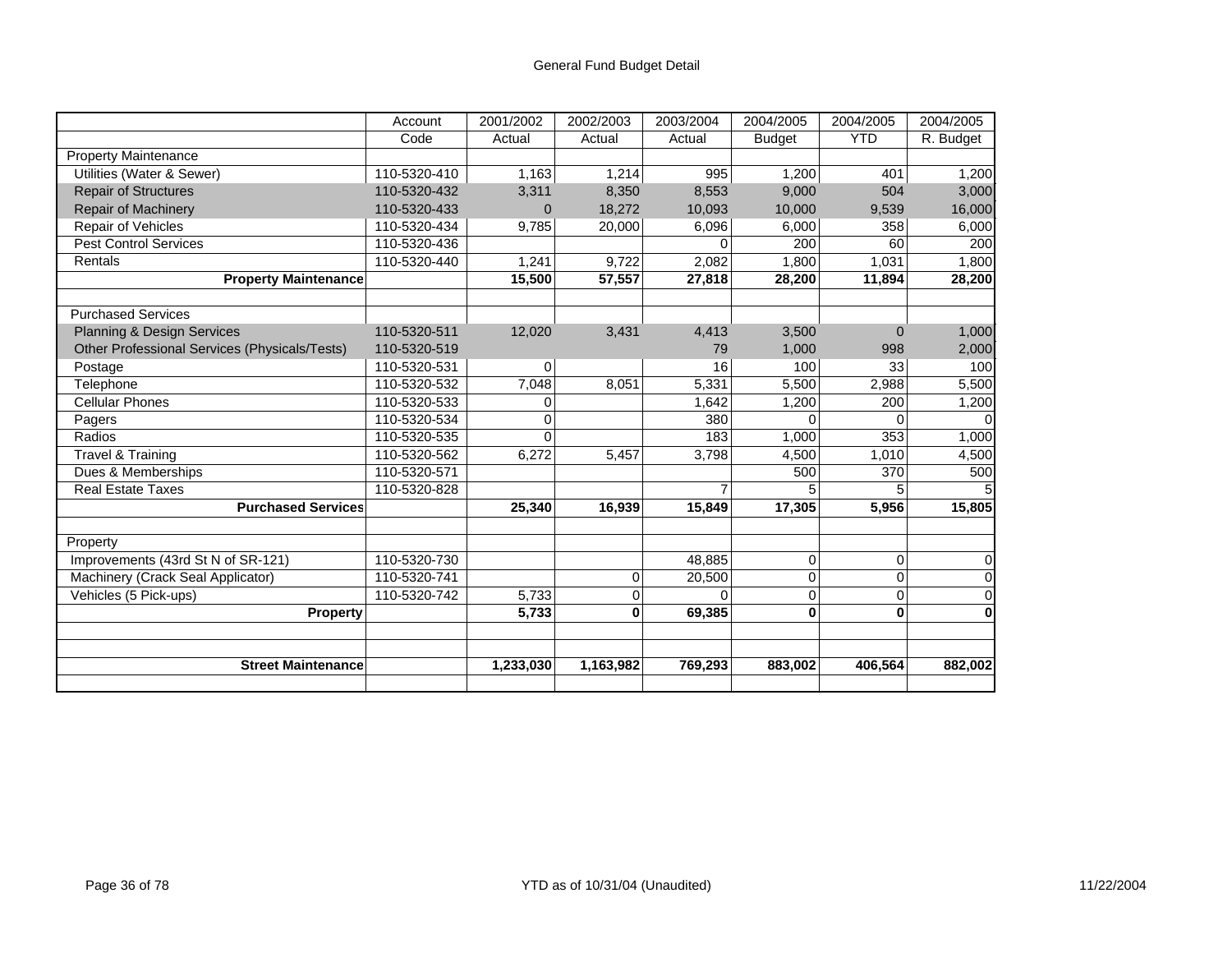|                                           | Account      | 2001/2002 | 2002/2003 | 2003/2004      | 2004/2005      | 2004/2005      | 2004/2005      |
|-------------------------------------------|--------------|-----------|-----------|----------------|----------------|----------------|----------------|
|                                           | Code         | Actual    | Actual    | Actual         | <b>Budget</b>  | <b>YTD</b>     | R. Budget      |
| Sidewalks (50/50)                         |              |           |           |                |                |                |                |
| <b>Personal Services</b>                  |              |           |           |                |                |                |                |
| <b>Salaries</b>                           | 110-5323-111 |           |           | $\Omega$       | 0              | 0              | 0              |
| Overtime                                  | 110-5323-113 |           |           | $\overline{0}$ | $\mathbf 0$    | $\mathbf 0$    | 0              |
| <b>Compensated Absences</b>               | 110-5323-114 |           |           | $\Omega$       | $\overline{0}$ | $\overline{0}$ | $\mathbf 0$    |
| <b>Personal Services</b>                  |              |           |           | $\bf{0}$       | $\bf{0}$       | $\bf{0}$       | $\bf{0}$       |
| <b>Benefits</b>                           |              |           |           |                |                |                |                |
| <b>Group Health Insurance</b>             | 110-5323-211 |           |           | $\overline{0}$ | $\mathbf 0$    | $\Omega$       | $\mathbf 0$    |
| Group Life Insurance                      | 110-5323-212 |           |           | $\mathbf 0$    | $\overline{0}$ | $\overline{0}$ | $\overline{0}$ |
| <b>FICA</b>                               | 110-5323-221 |           |           | $\Omega$       | $\mathbf 0$    | $\Omega$       | $\mathbf 0$    |
| Medicare                                  | 110-5323-222 |           |           | $\mathbf 0$    | $\mathsf 0$    | $\mathbf 0$    | $\mathsf 0$    |
| <b>IMRF Contributions</b>                 | 110-5323-231 |           |           | $\overline{0}$ | $\overline{0}$ | $\overline{0}$ | $\overline{0}$ |
| <b>Unemployment Compensation</b>          | 110-5323-240 |           |           | $\overline{0}$ | $\overline{0}$ | $\overline{0}$ | $\overline{0}$ |
| <b>Workers Compensation</b>               | 110-5323-250 |           |           | $\overline{0}$ | $\overline{0}$ | $\overline{0}$ | $\mathsf 0$    |
| <b>Benefits</b>                           |              |           |           | $\bf{0}$       | $\bf{0}$       | $\bf{0}$       | $\mathbf{0}$   |
| Supplies & Purchased Services             |              |           |           |                |                |                |                |
| Concrete                                  | 110-5323-351 | $\Omega$  | 25,016    | 13,513         | 5,000          | 6,801          | 14,000         |
| <b>Construction Services</b>              | 110-5323-459 | 30,407    | 3,528     | 14,527         | $\Omega$       | 295            | $\Omega$       |
| Improvements                              | 110-5323-730 |           |           |                |                |                |                |
| <b>Real Estate Taxes</b>                  | 110-5323-828 |           |           | 48             | 50             | 48             | 50             |
| <b>Supplies &amp; Purchased Services</b>  |              | 30,407    | 28,544    | 28,088         | 5,050          | 7,144          | 14,050         |
|                                           |              |           |           |                |                |                |                |
| <b>Sidewalks</b>                          |              | 30,407    | 28,544    | 28,088         | 5,050          | 7,144          | 14,050         |
| <b>Street Lighting</b>                    |              |           |           |                |                |                |                |
| Energy - Ameren CIPS                      | 110-5326-321 | 114,616   | 100,174   | 36,180         | 25,000         | 9,550          | 119,000        |
| Energy - Coles Moultrie                   | 110-5326-322 |           |           | 509            | $\Omega$       | $\Omega$       |                |
| <b>Repair of Structures</b>               | 110-5326-432 |           |           | 482            | 10,000         | 7,733          | 10,000         |
| <b>Street Lighting</b>                    |              | 114,616   | 100,174   | 37,171         | 35,000         | 17,284         | 129,000        |
|                                           |              |           |           |                |                |                |                |
| <b>Traffic Control Devices</b>            |              |           |           |                |                |                |                |
| <b>Street Signs</b>                       | 110-5327-356 | 4,430     | 245       | 49             | $\mathbf{0}$   | 53             | 1,000          |
| Other Street Maintenance Supplies (Paint) | 110-5327-359 | 3,402     | 3,872     | 83             | $\Omega$       |                |                |
| <b>Repair of Structures</b>               | 110-5327-432 | 34,732    | 15,180    | 6,442          | 6,000          | 689            | 5,000          |
| Improvements                              | 110-5327-730 |           |           | $\Omega$       | $\Omega$       |                |                |
| Street Dept. Software & Licenses          | 110-5327-846 |           |           |                | 3,600          |                | 3,600          |
| Laptop Notebook Computer                  | 110-5327-864 |           |           |                | 1,900          |                | 1,900          |
| <b>Traffic Control Devices</b>            |              | 42,564    | 19,298    | 6,574          | 11,500         | 742            | 11,500         |
|                                           |              |           |           |                |                |                |                |
| <b>Total Surface Transportation</b>       |              | 1,420,617 | 1,311,999 | 841,126        | 934,552        | 431,734        | 1,036,552      |
|                                           |              |           |           |                |                |                |                |
|                                           |              |           |           |                |                |                |                |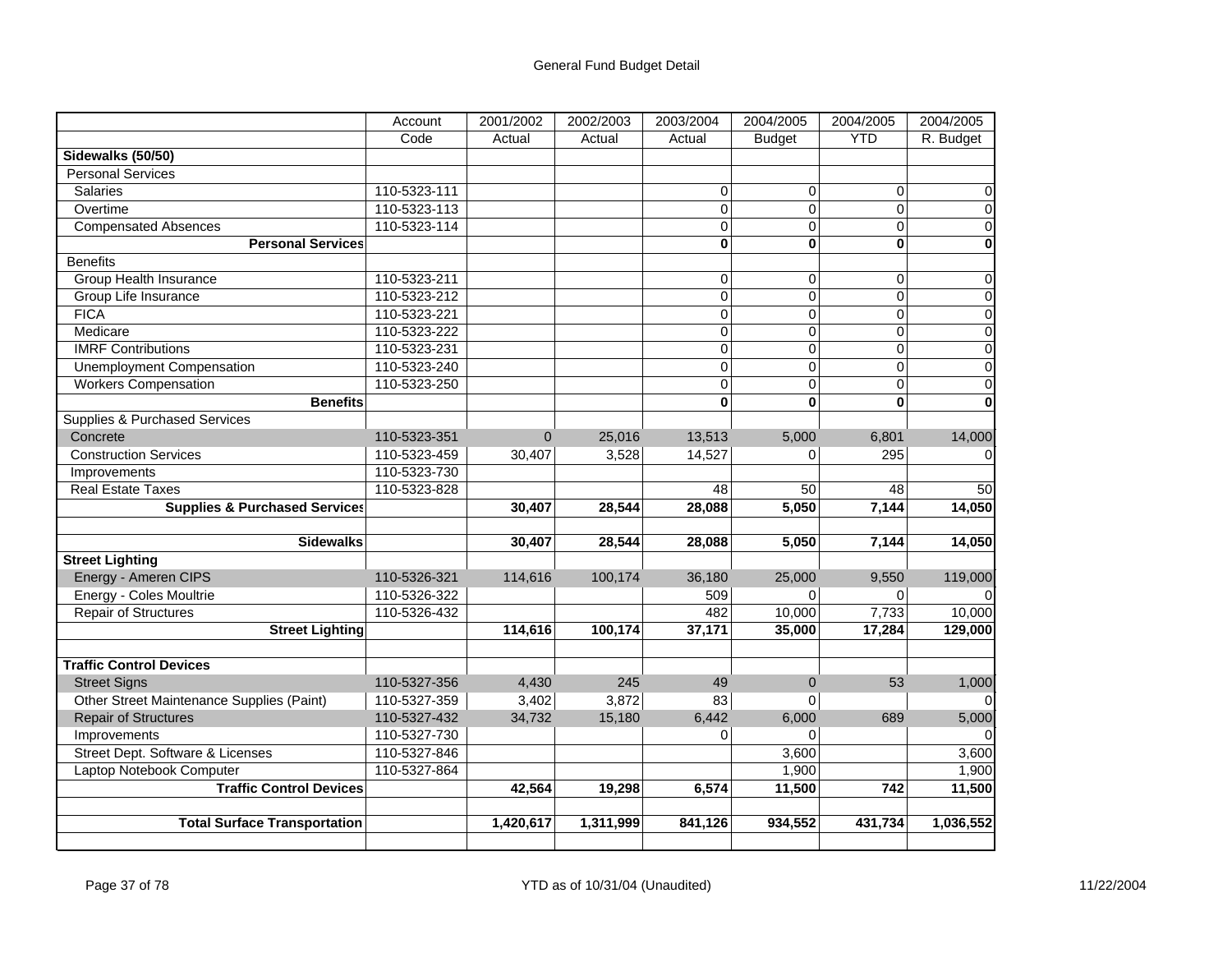|                                             | Account      | 2001/2002 | 2002/2003 | 2003/2004 | 2004/2005     | 2004/2005  | 2004/2005 |
|---------------------------------------------|--------------|-----------|-----------|-----------|---------------|------------|-----------|
|                                             | Code         | Actual    | Actual    | Actual    | <b>Budget</b> | <b>YTD</b> | R. Budget |
| <b>Sanitation</b>                           |              |           |           |           |               |            |           |
|                                             |              |           |           |           |               |            |           |
| <b>Street Cleaning</b>                      |              |           |           |           |               |            |           |
| <b>Vehicle Parts</b>                        | 110-5331-318 |           |           | 14,429    | 12,000        | 12,134     | 17,000    |
| Misc. Supplies                              | 110-5331-319 |           |           |           | 5,000         |            |           |
| <b>Street Cleaning</b>                      |              | 0         | 0         | 14,429    | 17,000        | 12,134     | 17,000    |
| <b>Mosquito Abatement</b>                   |              |           |           |           |               |            |           |
| Chemicals                                   | 110-5332-314 |           |           | 12,005    | 15,000        | 9,582      | 10,000    |
| Misc. Supplies                              | 110-5332-319 |           |           |           |               |            |           |
| Travel & Training                           | 110-5332-562 |           |           |           |               |            |           |
| <b>Mosquito Abatement</b>                   |              | 0         | 0         | 12,005    | 15,000        | 9,582      | 10,000    |
| Recycling                                   |              |           |           |           |               |            |           |
| <b>Other Construction Service (Crusher)</b> | 110-5333-459 | 0         | $\Omega$  | $\Omega$  | 20,000        | 15,438     | 15,438    |
| Intergovernmental Expenditures              | 110-5333-821 | 23,519    | 9,000     | 9,600     |               |            |           |
| <b>Quarterly Grinding</b>                   | N/A          | 3,800     |           |           |               |            |           |
| Recycling                                   |              | 27,319    | 9,000     | 9,600     | 20,000        | 15,438     | 15,438    |
| <b>Weed Control</b>                         |              |           |           |           |               |            |           |
| Chemicals                                   | 110-5334-314 |           |           | 862       | 1,500         | 1,895      | 2,500     |
| Travel & Training                           | 110-5334-562 |           |           | U         |               |            |           |
| <b>Weed Control</b>                         |              | 0         | 0         | 862       | 1,500         | 1,895      | 2,500     |
|                                             |              |           |           |           |               |            |           |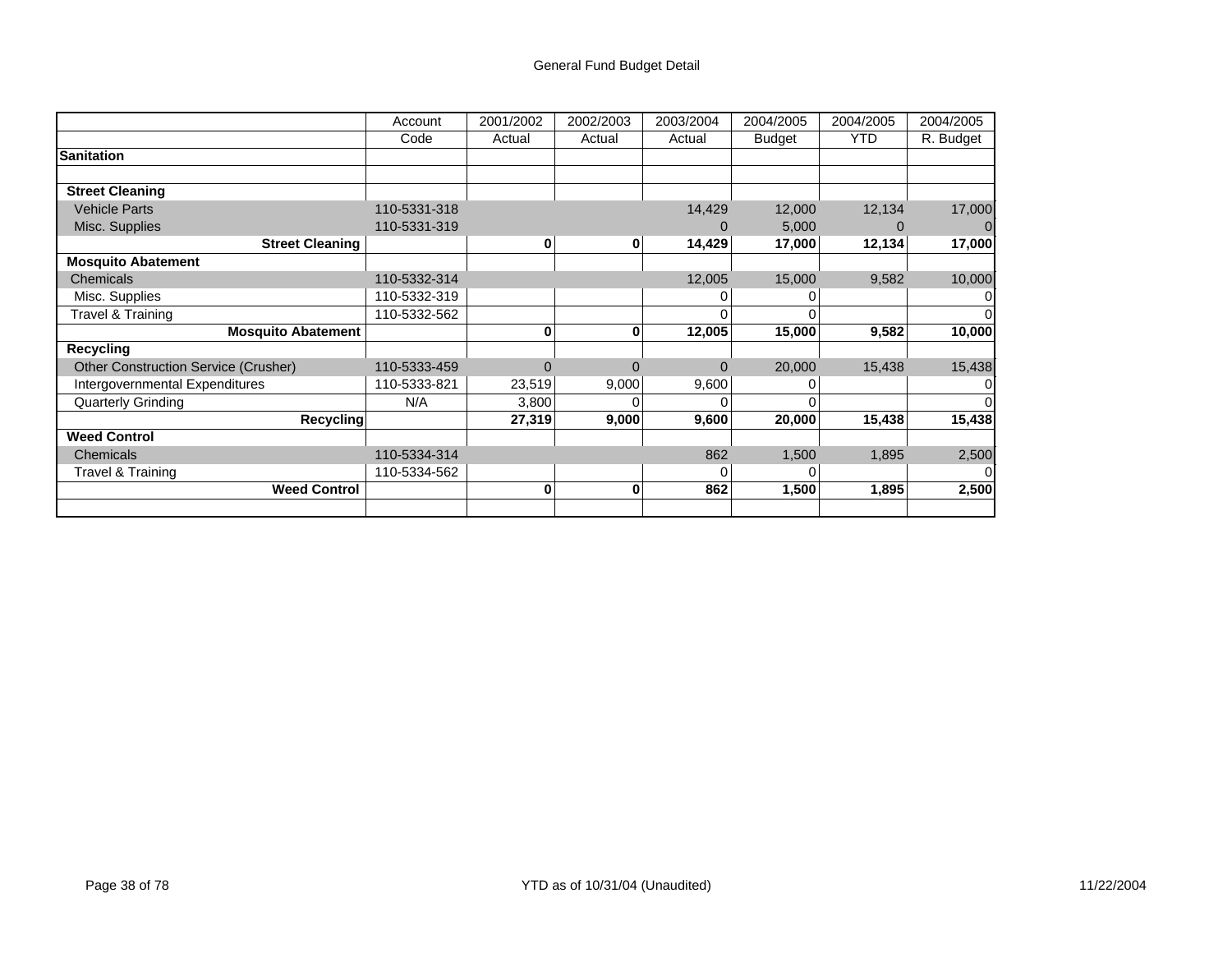|                                            | Account      | 2001/2002 | 2002/2003   | 2003/2004 | 2004/2005     | 2004/2005  | 2004/2005   |
|--------------------------------------------|--------------|-----------|-------------|-----------|---------------|------------|-------------|
|                                            | Code         | Actual    | Actual      | Actual    | <b>Budget</b> | <b>YTD</b> | R. Budget   |
| Yardwaste Collection & Disposal            |              |           |             |           |               |            |             |
| <b>Personal Services</b>                   |              |           | 1,512       |           |               |            |             |
| Salaries of Regular Employees              | 110-5335-111 | 43,894    |             | $\Omega$  |               | $\Omega$   |             |
| Salaries of Temporary Employees            | 110-5335-112 |           | 12,738      | 13,029    | 16,480        | 11,182     | 16,480      |
| Overtime                                   | 110-5335-113 |           |             | 890       | 1,730         | 816        | 1,730       |
| <b>Compensated Absences</b>                | 110-5335-114 |           |             | $\Omega$  | $\Omega$      | $\Omega$   |             |
| <b>Personal Services</b>                   |              | 43,894    | 14,250      | 13,919    | 18,210        | 11,997     | 18,210      |
| <b>Benefits</b>                            |              |           |             |           |               |            |             |
| <b>FICA</b>                                | 110-5335-221 |           | 844         | 864       | 1,130         | 744        | 1,130       |
| Medicare                                   | 110-5335-222 |           | 181         | 202       | 264           | 174        | 264         |
| Unemployment Insurance                     | 110-5335-240 |           | 124         | 124       | 213           | $\Omega$   | 213         |
| <b>Workers' Compensation Insurance</b>     | 110-5335-250 |           | 1,168       | 1,357     | 1,547         | $\Omega$   | 1,547       |
| <b>Benefits</b>                            |              | 0         | 2,317       | 2,548     | 3,154         | 918        | 3,154       |
| Supplies                                   |              |           |             |           |               |            |             |
| Vehicle Parts (Tub Grinder)                | 110-5335-318 | 0         | 2,491       | 7,717     | 8,000         | 5,567      | 9,000       |
| Misc. Supplies                             | 110-5335-319 | 452       | 1,735       | 125       | 1,000         | $\Omega$   |             |
| Gas & Electric (Ameren CIPS)               | 110-5335-321 | 235       |             | 0         | 0             | $\Omega$   |             |
| <b>Supplies</b>                            |              | 687       | 4,226       | 7,842     | 9,000         | 5,567      | 9,000       |
| <b>Property Maintenance</b>                |              |           |             |           |               |            |             |
| Utility Service (Water & Sewer)            | 110-5335-410 | $\Omega$  | 303         | 370       | 400           | 290        | 400         |
| Disposal Services (Hauling & Tipping Fees) | 110-5335-421 |           |             | 42,604    | 50,000        | 17,721     | 50,000      |
| Telephone                                  | 110-5335-532 | 0         |             | 0         | $\Omega$      | $\Omega$   |             |
| <b>Property Maintenance</b>                |              | $\bf{0}$  | 303         | 42,974    | 50,400        | 18,011     | 50,400      |
| Property                                   |              |           |             |           |               |            |             |
| Machinery                                  | 110-5335-741 | 344,030   | $\mathbf 0$ | $\Omega$  | $\Omega$      |            | $\mathbf 0$ |
|                                            |              |           |             |           |               |            |             |
| <b>Yardwaste Collection &amp; Disposal</b> |              | 388,612   | 21,096      | 67,281    | 80,764        | 36,493     | 80,764      |
| <b>Refuse Collection &amp; Disposa</b>     |              |           |             |           |               |            |             |
| <b>Disposal Services</b>                   | 110-5338-421 | 20,453    | 20,725      | 18,973    | 17,000        | 12,128     | 17,000      |
| Misc. Purchased Services (Clean Up Day)    | 110-5338-579 | 8,364     | 4,706       | 7,153     | 10,000        | 4,394      | 10,000      |
| <b>Refuse Collection &amp; Disposa</b>     |              | 28,818    | 25,431      | 26,126    | 27,000        | 16,521     | 27,000      |
|                                            |              |           |             |           |               |            |             |
| <b>Total Sanitation</b>                    |              | 444,749   | 55,527      | 130,302   | 161,264       | 92,063     | 152,702     |
|                                            |              |           |             |           |               |            |             |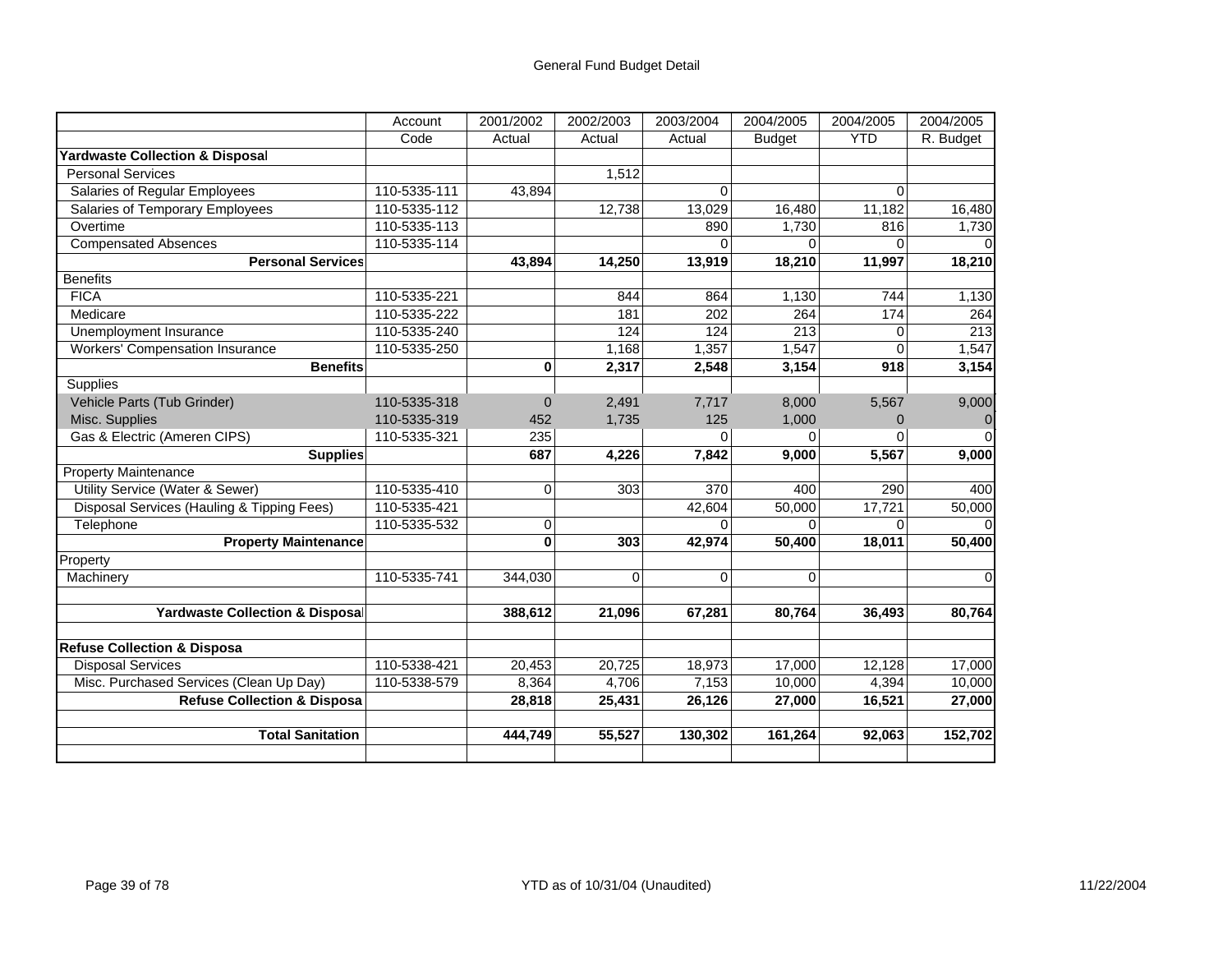|                                       | Account      | 2001/2002 | 2002/2003 | 2003/2004 | 2004/2005     | 2004/2005    | 2004/2005 |
|---------------------------------------|--------------|-----------|-----------|-----------|---------------|--------------|-----------|
|                                       | Code         | Actual    | Actual    | Actual    | <b>Budget</b> | <b>YTD</b>   | R. Budget |
| <b>Construction Inspection</b>        |              |           |           |           |               |              |           |
| <b>Personal Services</b>              |              |           |           |           |               |              |           |
| Salaries of Regular Employees         | 110-5370-111 |           | 81,608    | 87,332    | 81,746        | 44,923       | 81,746    |
| Salaries of Temporary Employees       | 110-5370-112 |           |           |           |               | 7,652        | 20,020    |
| Overtime                              | 110-5370-113 |           |           | 8,774     | 17,157        | 474          | 21,252    |
| <b>Compensated Absences</b>           | 110-5370-114 |           |           |           | 0             | <sup>0</sup> |           |
| <b>Personal Services</b>              |              |           | 81,608    | 96,106    | 98,903        | 53,049       | 123,018   |
| <b>Benefits</b>                       |              |           |           |           |               |              |           |
| Group Health Insurance                | 110-5370-211 |           | 3,371     | 6,742     | 5,925         | 2,962        | 5,925     |
| Group Life Insurance                  | 110-5370-212 |           | $\Omega$  | $\Omega$  | 243           | $\Omega$     | 243       |
| <b>FICA</b>                           | 110-5370-221 |           | 5,162     | 5,978     | 6,132         | 3,261        | 7,627     |
| Medicare                              | 110-5370-222 |           | 1,048     | 1,398     | 1,434         | 763          | 1,784     |
| <b>IMRF Contributions</b>             | 110-5370-231 |           | 8,185     | 8,581     | 10,757        | 5,737        | 13,379    |
| <b>Unemployment Compensation</b>      | 110-5370-240 |           | 243       | 216       | 314           | $\Omega$     | 700       |
| <b>Workers Compensation</b>           | 110-5370-250 |           | 4,924     | 6,535     | 4,293         | $\Omega$     | 5,511     |
| <b>Benefits</b>                       |              |           | 22,934    | 29,450    | 29,098        | 12,723       | 35,169    |
| Supplies                              |              |           |           |           |               |              |           |
| Tools and Equipment (Station & Level) | 110-5370-316 |           |           | 932       | 15,000        | 4,253        | 15,000    |
| Misc. Supplies                        | 110-5370-319 |           | 4.720     | 481       | 3,000         | 548          | 3,000     |
| Fuel                                  | 110-5370-326 |           |           |           | 0             | $\Omega$     |           |
| Supplies                              |              |           | 4,720     | 1,414     | 18,000        | 4,802        | 18,000    |
| <b>Purchased Services</b>             |              |           |           |           |               |              |           |
| Planning & Design Services            | 110-5370-511 |           | 946       | 2,369     | 5,000         | 88           | 5,000     |
| <b>Cellular Phone</b>                 | 110-5370-533 |           |           | 1,353     | 1,000         | $\Omega$     | 1,000     |
| Desktop PC Work Stations              | 110-5370-863 |           |           |           | 1,800         | 1,908        | 1,800     |
| <b>Purchased Services</b>             |              |           | 946       | 3,722     | 7,800         | 1,996        | 7,800     |
|                                       |              |           |           |           |               |              |           |
| <b>Total Construction Inspectior</b>  |              | $\bf{0}$  | 110,209   | 130,692   | 153,801       | 72,569       | 183,987   |
|                                       |              |           |           |           |               |              |           |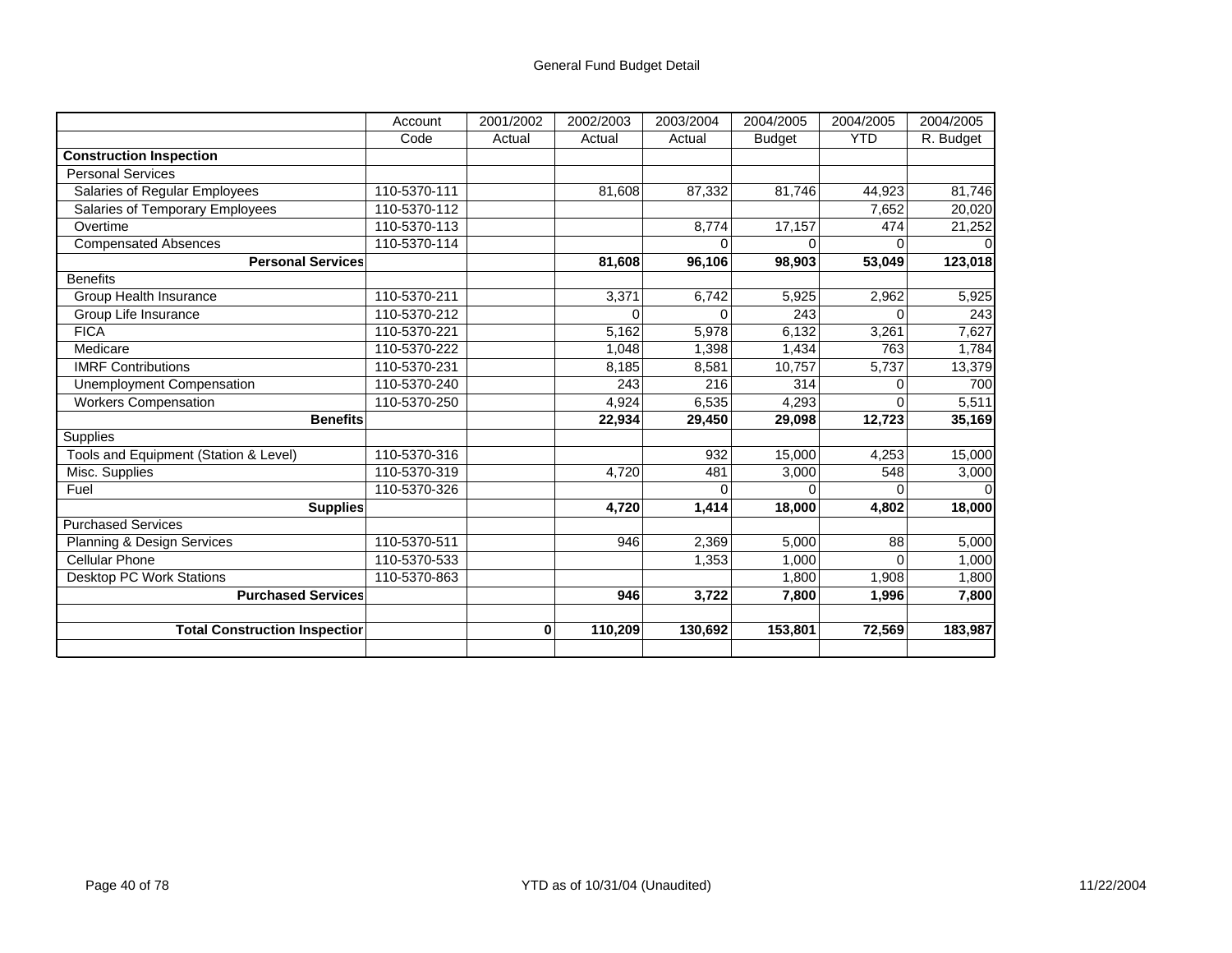|                                            | Account      | 2001/2002        | 2002/2003 | 2003/2004      | 2004/2005      | 2004/2005      | 2004/2005   |
|--------------------------------------------|--------------|------------------|-----------|----------------|----------------|----------------|-------------|
|                                            | Code         | Actual           | Actual    | Actual         | <b>Budget</b>  | <b>YTD</b>     | R. Budget   |
| <b>Building &amp; Grounds</b>              |              |                  |           |                |                |                |             |
| <b>Custodial Services</b>                  |              |                  |           |                |                |                |             |
| <b>Personal Services</b>                   |              |                  | 7,641     |                |                |                |             |
| Salaries of Regular Employees              | 110-5381-111 | 95,671           | 50,424    | 59,217         | 65,033         | 28,729         | 65,033      |
| Overtime                                   | 110-5381-113 |                  |           | 170            | 182            | $\Omega$       | 182         |
| <b>Compensated Absences</b>                | 110-5381-114 |                  |           | $\Omega$       | 0              | 998            |             |
| <b>Personal Services</b>                   |              | 95,671           | 58,065    | 59,387         | 65,215         | 29,728         | 65,215      |
| <b>Benefits</b>                            |              |                  |           |                |                |                |             |
| Group Health Insurance                     | 110-5381-211 | 10,916           | 18,747    | 18,358         | 17,181         | 7,875          | 17,181      |
| Group Life Insurance                       | 110-5381-212 |                  | 221       | $\Omega$       | 243            | $\overline{0}$ | 243         |
| <b>FICA</b>                                | 110-5381-221 |                  | 4,732     | 3,482          | 4,044          | 1,738          | 4,044       |
| Medicare                                   | 110-5381-222 |                  | 698       | 814            | 946            | 406            | 946         |
| <b>IMRF Contributions</b>                  | 110-5381-231 |                  | 4,058     | 5,353          | 7,093          | 3,072          | 7,093       |
| <b>Unemployment Compensation</b>           | 110-5381-240 |                  | 162       | 216            | 314            | 0              | 314         |
| <b>Workers Compensation</b>                | 110-5381-250 |                  | 2,027     | 2,391          | 2,831          | $\Omega$       | 2,831       |
| <b>Benefits</b>                            |              | 10,916           | 30,645    | 30,614         | 32,652         | 13,091         | 32,652      |
| <b>Supplies</b>                            |              |                  |           |                |                |                |             |
| <b>Cleaning Supplies</b>                   | 110-5381-312 | 2,202            | 2,871     | 1,674          | 2,400          | 1,550          | 2,400       |
| Small Tools & Equipment                    | 110-5381-316 | $\Omega$         | 645       | 147            | 500            | 178            | 500         |
| Misc. Supplies                             | 110-5381-319 | $\overline{517}$ | 3,703     | 3,414          | 4,000          | 244            | 4,000       |
| Energy                                     | 110-5381-321 | 17,516           | 18,977    | 10,307         | 16,000         | 6,428          | 16,000      |
| <b>Supplies</b>                            |              | 20,235           | 26,196    | 15,542         | 22,900         | 8,400          | 22,900      |
| <b>Property Maintenance</b>                |              |                  |           |                |                |                |             |
| <b>Utility Service (Water &amp; Sewer)</b> | 110-5381-410 | 2,430            | 2,437     | 2,289          | 2,200          | 1,071          | 2,200       |
| <b>Repair of Structures</b>                | 110-5381-432 | 2,959            | 6,604     | 3,613          | 4,000          | 154            | 4,000       |
| Elevator Service Agreement                 | 110-5381-435 | 1,623            | 1,652     | 660            | 2,000          | 990            | 2,000       |
| <b>Pest Control Services</b>               | 110-5381-436 | $\overline{0}$   |           | 205            | 400            | 205            | 400         |
| <b>UST Monitoring</b>                      | 110-5381-437 | $\mathbf 0$      | 2,674     | 1,531          | 2,000          | 1,584          | 2,000       |
| <b>Other Property Maintenance Services</b> | 110-5381-460 | $\Omega$         | 140       | 162            | 200            | 18             | 200         |
| Telephone                                  | 110-5381-532 | 704              | 799       | $\Omega$       | $\Omega$       | $\Omega$       |             |
| Pagers                                     | 110-5381-534 | $\Omega$         |           | 201            | 200            | 57             | 200         |
| <b>Property Maintenance</b>                |              | 7,716            | 14,306    | 8,660          | 11,000         | 4,078          | 11,000      |
| Property                                   |              |                  |           |                |                |                |             |
| <b>Buildings</b>                           | 110-5381-720 | 14,715           |           | 0              | $\mathbf 0$    | 0              | 0           |
| Machinery                                  | 110-5381-741 |                  |           | $\overline{0}$ | $\overline{0}$ | $\overline{0}$ | 0           |
| Furniture & Fixtures                       | 110-5381-743 | 2,943            |           | 0              | $\mathbf 0$    | 0              | $\mathbf 0$ |
| <b>Property</b>                            |              | 17,658           | $\bf{0}$  | $\mathbf{0}$   | $\mathbf{0}$   | $\bf{0}$       | $\bf{0}$    |
|                                            |              |                  |           |                |                |                |             |
| <b>Custodial Services</b>                  |              | 152,196          | 129,212   | 114,204        | 131,767        | 55,297         | 131,767     |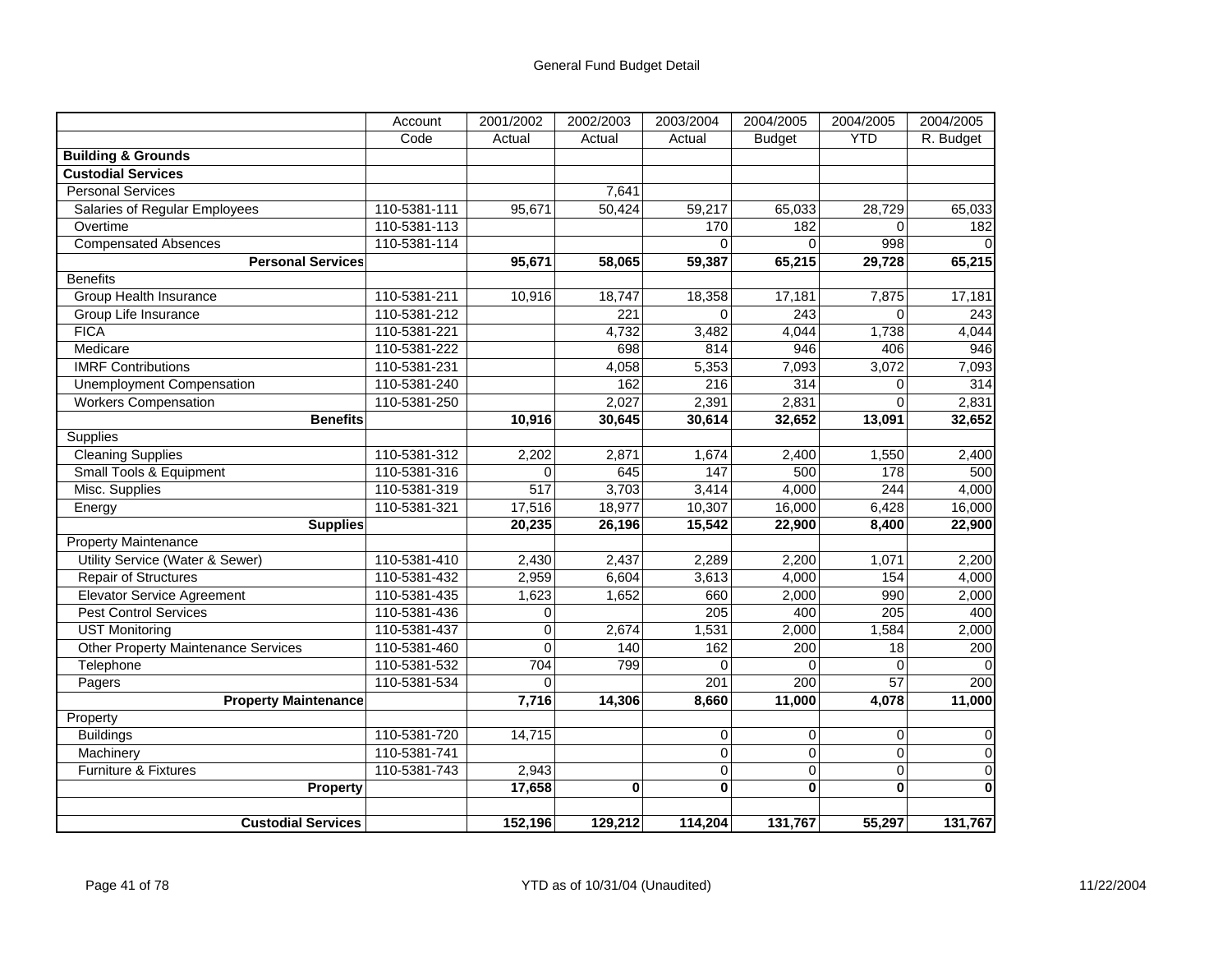|                                             | Account      | 2001/2002       | 2002/2003 | 2003/2004   | 2004/2005     | 2004/2005  | 2004/2005   |
|---------------------------------------------|--------------|-----------------|-----------|-------------|---------------|------------|-------------|
|                                             | Code         | Actual          | Actual    | Actual      | <b>Budget</b> | <b>YTD</b> | R. Budget   |
| <b>Burgess Auditorium</b>                   |              |                 |           |             |               |            |             |
| Misc. Supplies                              | 110-5383-319 |                 |           | 1,325       | 2,000         | 494        | 2,000       |
| Natural Gas & Electric                      | 110-5383-321 |                 |           | 5,774       | 7,000         | 912        | 7,000       |
| <b>Utility Services (Water &amp; Sewer)</b> | 110-5383-410 |                 |           | 262         | 500           | 199        | 500         |
| <b>Repair of Structures</b>                 | 110-5383-432 |                 |           | $\Omega$    | 10,000        | 0          | 10,000      |
| <b>Other Property Maintenance Services</b>  | 110-5383-460 |                 |           | 975         | 950           | $\Omega$   | 950         |
| <b>Real Estate Taxes</b>                    | 110-5383-828 |                 |           | 3           | $\Omega$      | 3          |             |
| <b>Burgess</b>                              |              | 0               | 0         | 8,339       | 20,450        | 1,607      | 20,450      |
| <b>Railroad Depot</b>                       |              |                 |           |             |               |            |             |
| Misc. Supplies                              | 110-5384-319 | 4,225           | 690       | 1,070       | 1,400         | 199        | 1,400       |
| <b>Natural Gas &amp; Electric</b>           | 110-5384-321 |                 |           | $\Omega$    | $\Omega$      | $\Omega$   | $\Omega$    |
| Utility Services (Water & Sewer)            | 110-5384-410 |                 |           | $\mathbf 0$ | $\mathbf 0$   | 0          | $\mathbf 0$ |
| Repair of Structures                        | 110-5384-432 |                 |           | 1,911       | 3,000         | 0          | 3,000       |
| <b>Other Property Maintenance Services</b>  | 110-5384-460 |                 |           | 743         | 1,000         | $\Omega$   | 1,000       |
| <b>Security Services</b>                    | 110-5384-576 |                 |           | 1,350       | 1,000         | $\Omega$   | 1,000       |
| <b>Railroad Depot</b>                       |              | 4,225           | 690       | 5,073       | 6,400         | 199        | 6,400       |
| <b>Parking Lots</b>                         |              |                 |           |             |               |            |             |
| Misc. Supplies                              | 110-5385-319 | $\overline{55}$ | 924       | 38          | 5,000         | $\Omega$   | 5,000       |
| Energy                                      | 110-5385-321 | $\Omega$        |           | 979         | 2,000         | 0          | 2,000       |
| Other Repair & Maintenance Services         | 110-5385-439 | 10,309          | 1,717     | $\mathbf 0$ | $\Omega$      | $\Omega$   | $\Omega$    |
| <b>Real Estate Taxes</b>                    | 110-5385-828 |                 |           | 8           |               | 8          |             |
| <b>Parking Lots</b>                         |              | 55              | 924       | 1,025       | 7,000         | 8          | 7,000       |
| <b>Tree Maintenance</b>                     |              |                 |           |             |               |            |             |
| Misc. Supplies                              | 110-5386-319 |                 |           | 959         | 2,000         | 682        | 2,000       |
| <b>Tree Commission</b>                      | 110-5386-359 | 434             |           | $\mathbf 0$ | 6,000         |            | 6,000       |
| <b>Other Property Maintenance Services</b>  | 110-5386-460 |                 |           | $\Omega$    | $\Omega$      | 10,138     | 10,000      |
| <b>Tree Maintenance</b>                     |              | 434             | 0         | 959         | 8,000         | 10,819     | 18,000      |
| <b>Garment Factory</b>                      |              |                 |           |             |               |            |             |
| Misc. Supplies                              | 110-5388-319 | 1,427           |           | 16          | 100           |            | 100         |
| Natural Gas & Electric                      | 110-5388-321 |                 |           | 194         | 200           | 114        | 200         |
| <b>Utility Services (Water &amp; Sewer)</b> | 110-5388-410 |                 |           | 16          | 100           |            | 100         |
| <b>Repair of Structures</b>                 | 110-5388-432 |                 |           | $\Omega$    | 100           |            | 100         |
| Other Property Maintenance Services         | 110-5388-460 |                 |           | $\Omega$    | $\Omega$      |            | $\Omega$    |
| <b>Real Estate Taxes</b>                    | 110-5388-828 |                 |           | 9           | $\mathbf 0$   | 9          | $\Omega$    |
| <b>Garment Factory</b>                      |              | 1,427           | $\bf{0}$  | 234         | 500           | 123        | 500         |
|                                             |              |                 |           |             |               |            |             |
| <b>Total Building &amp; Grounds</b>         |              | 158,336         | 130,826   | 129,834     | 174,117       | 68,053     | 184,117     |
|                                             |              |                 |           |             |               |            |             |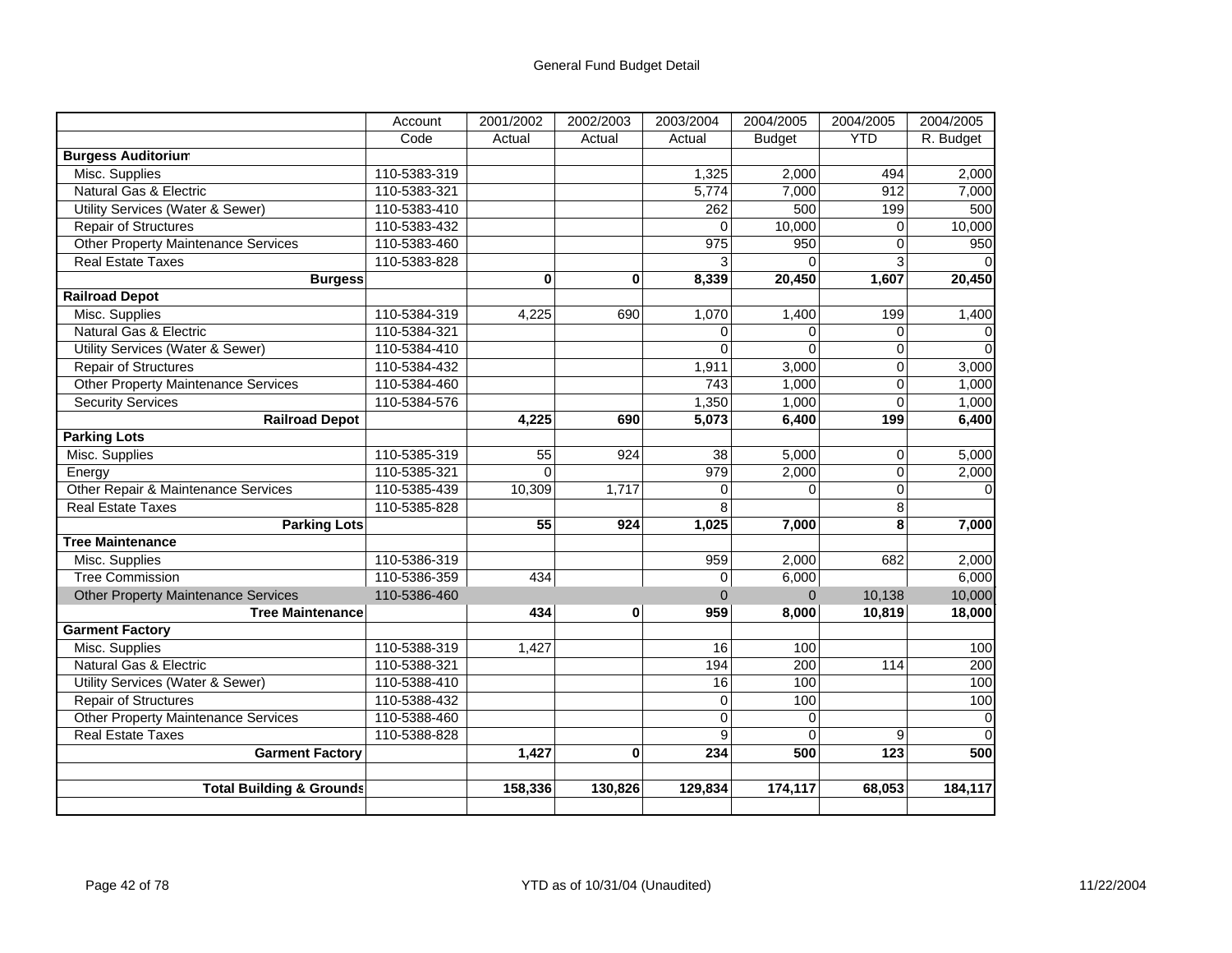|                                      | Account      | 2001/2002 | 2002/2003 | 2003/2004      | 2004/2005     | 2004/2005    | 2004/2005    |
|--------------------------------------|--------------|-----------|-----------|----------------|---------------|--------------|--------------|
|                                      | Code         | Actual    | Actual    | Actual         | <b>Budget</b> | <b>YTD</b>   | R. Budget    |
| <b>Equipment Maintenance</b>         |              |           |           |                |               |              |              |
| <b>Personal Services</b>             |              |           |           |                |               |              |              |
| <b>Salaries</b>                      | 110-5390-111 |           |           | 30,121         | 42,110        | 38,454       | 42,110       |
| Overtime                             | 110-5390-113 |           |           | 3,259          | 1,994         | 1,504        | 1,994        |
| <b>Compensated Absences</b>          | 110-5390-114 |           |           | 7,620          | $\Omega$      | 3,457        |              |
| <b>Personal Services</b>             |              |           |           | 41,001         | 44,105        | 43,414       | 44,105       |
| <b>Benefits</b>                      |              |           |           |                |               |              |              |
| <b>Group Health Insurance</b>        | 110-5390-211 |           |           | 4,872          | 4,935         | 4,588        | 4,935        |
| Group Life Insurance                 | 110-5390-212 |           |           | $\Omega$       | 124           | $\Omega$     | 124          |
| <b>FICA</b>                          | 110-5390-221 |           |           | 2,582          | 2,735         | 2,579        | 2,735        |
| Medicare                             | 110-5390-222 |           |           | 604            | 640           | 603          | 640          |
| <b>IMRF Contributions</b>            | 110-5390-231 |           |           | 3,629          | 4,797         | 4,541        | 4,797        |
| <b>Unemployment Compensation</b>     | 110-5390-240 |           |           | 110            | 160           | $\Omega$     | 160          |
| <b>Workers Compensation</b>          | 110-5390-250 |           |           | 3,768          | 2,060         | $\mathbf 0$  | 2,060        |
| <b>Benefits</b>                      |              |           |           | 15,565         | 15,451        | 12,310       | 15,451       |
| Supplies                             |              |           |           |                |               |              |              |
| <b>Cleaning Supplies</b>             | 110-5390-312 |           |           | 0              |               |              |              |
| <b>Medical &amp; Safety Supplies</b> | 110-5390-313 |           |           | 0              |               |              |              |
| Chemicals                            | 110-5390-314 |           |           | $\overline{0}$ |               |              |              |
| <b>Tools &amp; Equipment</b>         | 110-5390-316 |           |           | 0              |               |              |              |
| <b>Vehicle Parts</b>                 | 110-5390-318 |           |           | 0              |               |              |              |
| Misc. Supplies                       | 110-5390-319 |           |           | 0              |               |              |              |
| <b>Books &amp; Periodicals</b>       | 110-5390-340 |           |           | $\mathbf 0$    |               |              |              |
| <b>Supplies</b>                      |              |           |           | $\mathbf{0}$   | $\bf{0}$      | $\bf{0}$     | $\mathbf 0$  |
| <b>Property Maintenance</b>          |              |           |           |                |               |              |              |
| Repair of Machinery                  | 110-5390-433 |           |           | $\pmb{0}$      |               |              |              |
| Repair of Vehicles                   | 110-5390-434 |           |           | 0              |               |              |              |
| Rentals                              | 110-5390-440 |           |           | $\overline{0}$ |               |              |              |
| <b>Property Maintenance</b>          |              |           |           | 0              | $\bf{0}$      | $\bf{0}$     | $\mathbf 0$  |
| <b>Other Purchased Services</b>      |              |           |           |                |               |              |              |
| <b>Travel &amp; Training</b>         | 110-5390-562 |           |           | 0              |               |              |              |
| Misc. Other Purchased Services       | 110-5390-579 |           |           | 0              |               |              |              |
| <b>Other Purchased Services</b>      |              |           |           | $\bf{0}$       | $\bf{0}$      | $\mathbf{0}$ | $\mathbf{0}$ |
|                                      |              |           |           |                |               |              |              |
| <b>Total Equipment Maintenance</b>   |              | $\bf{0}$  | $\bf{0}$  | 56,566         | 59,556        | 55,724       | 59,556       |
| <b>Total Public Works</b>            |              | 2,023,702 | 1,922,882 | 1,410,870      | 1,660,745     | 801,595      | 1,794,369    |
|                                      |              |           |           |                |               |              |              |
|                                      |              |           |           |                |               |              |              |
|                                      |              |           |           |                |               |              |              |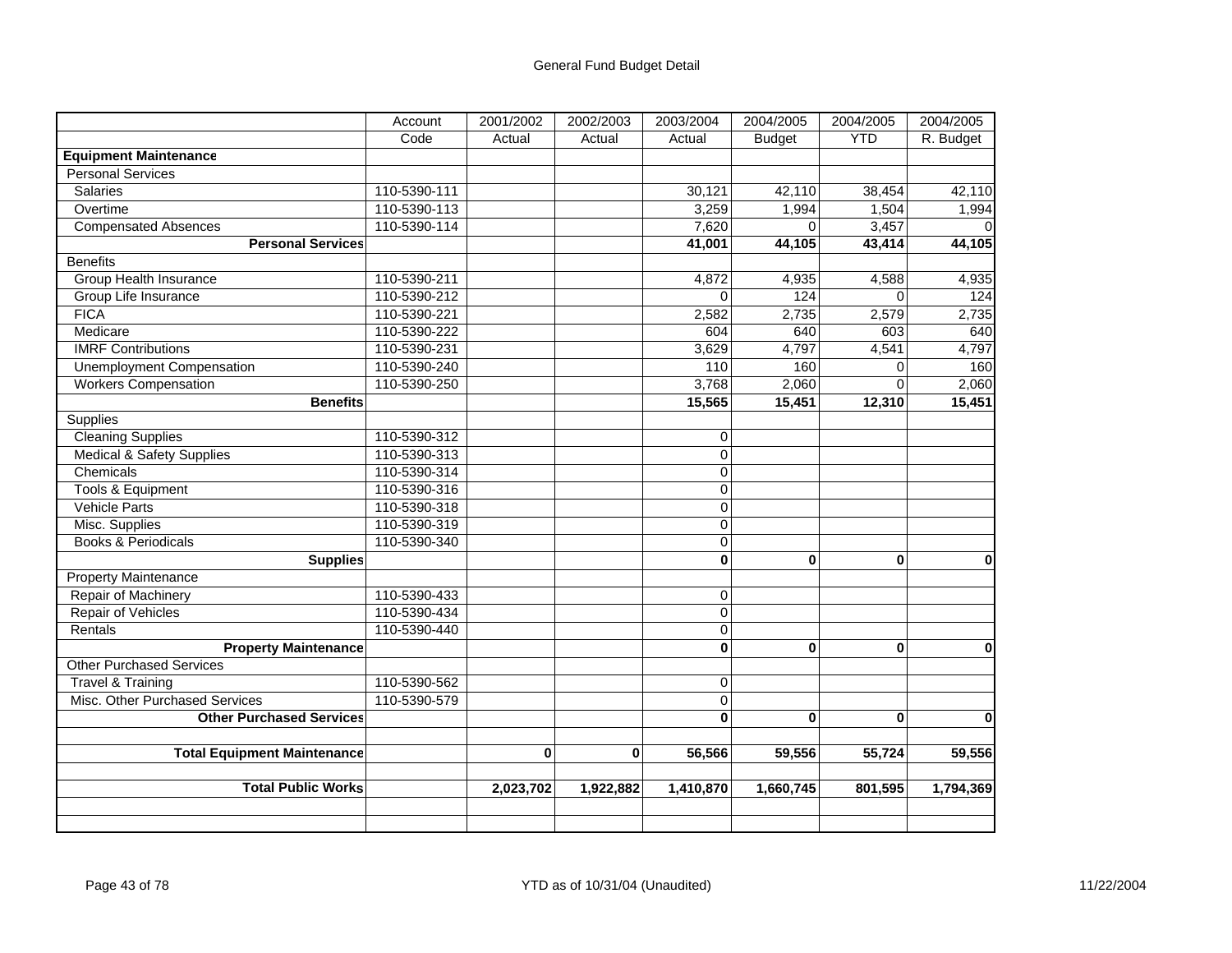|                                               | Account      | 2001/2002      | 2002/2003      | 2003/2004 | 2004/2005     | 2004/2005  | 2004/2005   |
|-----------------------------------------------|--------------|----------------|----------------|-----------|---------------|------------|-------------|
|                                               | Code         | Actual         | Actual         | Actual    | <b>Budget</b> | <b>YTD</b> | R. Budget   |
| <b>Health &amp; Welfare</b>                   |              |                |                |           |               |            |             |
|                                               |              |                |                |           |               |            |             |
| <b>Council on Aging</b>                       |              |                |                |           |               |            |             |
| Food (Christmas Dinner)                       | 110-5421-330 | 0              | 2,318          | 1,908     | 1,800         | 0          | 1,800       |
| Grant                                         | 110-5421-825 | 11,500         | 34,500         | 23,000    | 23,000        | 23,000     | 30,000      |
| <b>Council on Aging</b>                       |              | 11,500         | 36,818         | 24,908    | 24,800        | 23,000     | 31,800      |
|                                               |              |                |                |           |               |            |             |
| <b>Homeless Shelter</b>                       |              |                |                |           |               |            |             |
| Food (Christmas Dinner)                       | 110-5422-330 | 0              | $\overline{0}$ | 0         | 0             | 0          | $\mathbf 0$ |
| Grant                                         | 110-5422-825 | $\overline{0}$ | 0              | 0         | 0             | 0          | $\Omega$    |
| <b>Homeless Shelter</b>                       |              | 0              | $\bf{0}$       | $\bf{0}$  | $\bf{0}$      | 0          | $\bf{0}$    |
|                                               |              |                |                |           |               |            |             |
| <b>Academic &amp; Vocational Scholarships</b> |              |                |                |           |               |            |             |
| Grants (Lakeland College)                     | 110-5423-825 | 2,750          | 1,750          | 0         | 600           | 600        | 600         |
| <b>Academic &amp; Vocational Scholarships</b> |              | 2,750          | 1,750          | 0         | 600           | 600        | 600         |
| <b>Retiree Benefits</b>                       |              |                |                |           |               |            |             |
| Group Health Insurance (117: 43 S; 74 F)      | 110-5424-211 | $\Omega$       | 717,838        | 778,545   | 711,452       | 0          | 711,452     |
| Assumes 117 Retirees in 2004/2005             |              |                |                |           |               |            |             |
| 3@\$670.88; 43@\$225; 68@\$700                |              |                |                |           |               |            |             |
| Group Life Insurance                          | 110-5424-212 | 0              | 0              | 0         | $\Omega$      | 0          |             |
| <b>Retiree Benefits</b>                       |              | $\mathbf{0}$   | 717,838        | 778,545   | 711,452       | $\bf{0}$   | 711,452     |
| <b>Total Health &amp; Welfare</b>             |              | 14,250         | 756,405        | 803,453   | 736,852       | 23,600     | 743,852     |
|                                               |              |                |                |           |               |            |             |
| <b>Culture &amp; Recreation</b>               |              |                |                |           |               |            |             |
| <b>Arts Council</b>                           |              |                |                |           |               |            |             |
| Misc. Supplies                                | 110-5505-319 | 2,208          | 925            | 1,197     | 500           | 99         | 500         |
| Misc. Other Purchased Services                | 110-5505-579 | 7,509          | 3,355          | 8,288     | 8,118         | 716        | 8,118       |
| <b>Subtotal Arts Council</b>                  |              | 9,717          | 4,280          | 9,485     | 8,618         | 814        | 8,618       |
|                                               |              |                |                |           |               |            |             |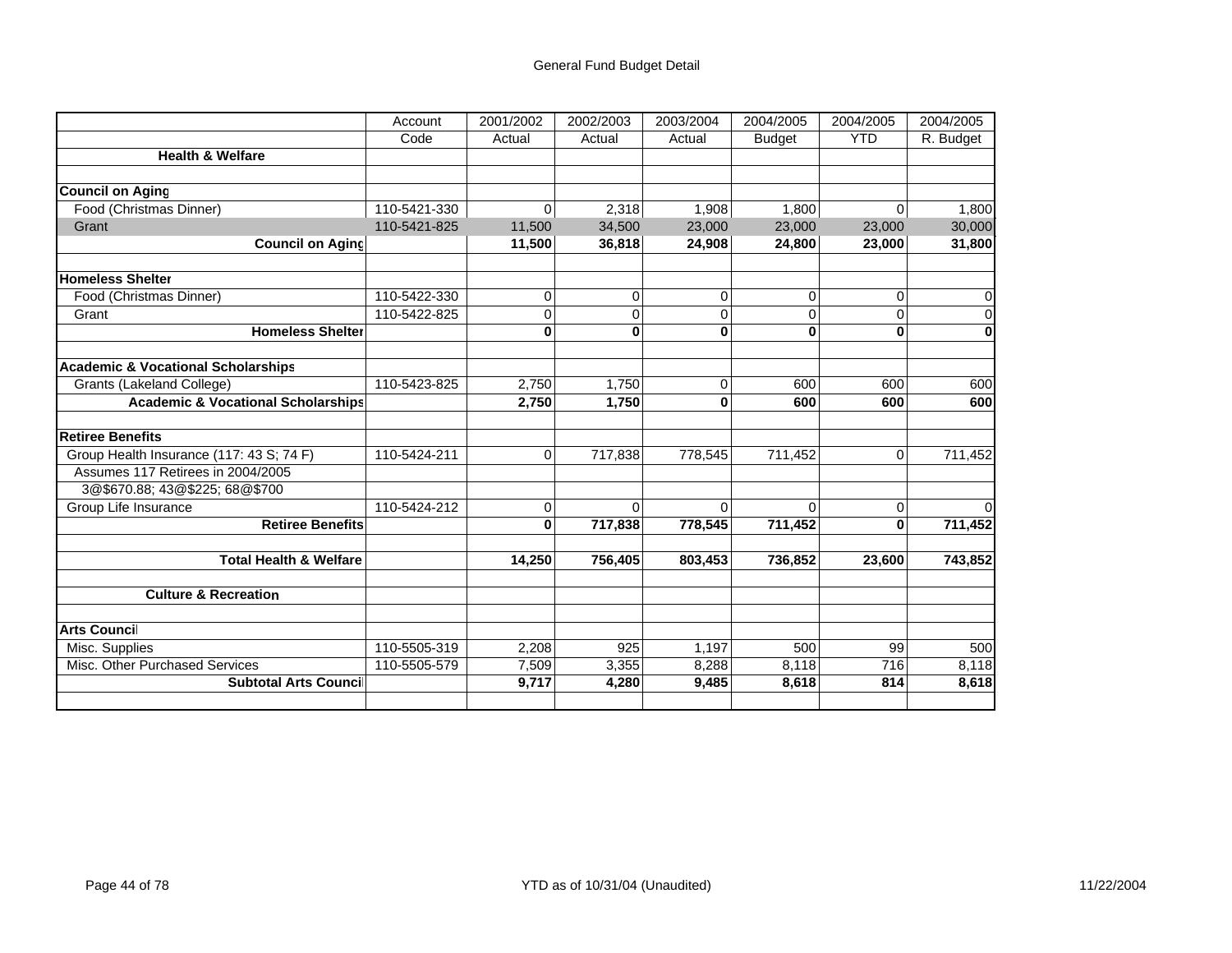|                                      | Account      | 2001/2002      | 2002/2003      | 2003/2004 | 2004/2005     | 2004/2005  | 2004/2005 |
|--------------------------------------|--------------|----------------|----------------|-----------|---------------|------------|-----------|
|                                      | Code         | Actual         | Actual         | Actual    | <b>Budget</b> | <b>YTD</b> | R. Budget |
| <b>Park Administration</b>           |              |                |                |           |               |            |           |
| <b>Personal Services</b>             | N/A          | $\Omega$       | 43,513         |           |               |            |           |
| Salaries of Regular Employees        | 110-5511-111 | 212,527        | 168,720        | 150,071   | 166,045       | 86,725     | 166,045   |
| Salaries of Temporary Employees      | 110-5511-112 | 0              |                | 37,651    | 25,200        | 29,072     | 25,200    |
| Overtime                             | 110-5511-113 | 0              |                | 17,978    | 22,514        | 15,311     | 22,514    |
| <b>Compensated Absences</b>          | 110-5511-114 | 0              |                | $\Omega$  | $\Omega$      | 0          |           |
| <b>Personal Services</b>             |              | 212,527        | 212,233        | 205,700   | 213,759       | 131,107    | 213,759   |
| <b>Benefits</b>                      |              |                |                |           |               |            |           |
| Group Health Insurance               | 110-5511-211 | 28,551         | 9,965          | 8,058     | 9,835         | 4,917      | 9,835     |
| Group Life Insurance                 | 110-5511-212 | 0              |                | $\Omega$  | 461           | $\Omega$   | 461       |
| <b>FICA</b>                          | 110-5511-221 | 0              | 11,212         | 12,710    | 13,253        | 8,052      | 13,253    |
| Medicare                             | 110-5511-222 | 0              | 2,431          | 2,973     | 3,099         | 1,883      | 3,099     |
| <b>IMRF Contributions</b>            | 110-5511-231 | 0              | 14,075         | 13,986    | 20,508        | 10,407     | 20,508    |
| <b>Unemployment Compensation</b>     | 110-5511-240 | 0              | 584            | 533       | 1,000         | $\Omega$   | 1,000     |
| <b>Workers Compensation</b>          | 110-5511-250 | $\Omega$       | 5,981          | 7,197     | 8,379         | $\Omega$   | 8,379     |
| <b>Benefits</b>                      |              | 28,551         | 44,247         | 45,457    | 56,535        | 25,260     | 56,535    |
| Supplies                             |              |                |                |           |               |            |           |
| <b>Cleaning Supplies</b>             | 110-5511-312 | 0              | $\Omega$       | 3,153     | 3,000         | 970        | 3,000     |
| <b>Medical &amp; Safety Supplies</b> | 110-5511-313 | 0              | $\Omega$       | 906       | 1,000         | 168        | 1,000     |
| Uniforms & Clothing                  | 110-5511-315 | 0              | $\overline{0}$ | 237       | 500           | $\Omega$   | 500       |
| Tools & Equipment                    | 110-5511-316 | 0              | $\Omega$       | 6,765     | 6,000         | 3,950      | 6,000     |
| <b>Vehicle Parts</b>                 | 110-5511-318 | $\Omega$       | $\Omega$       | 1,020     | 1,500         | 82         | 1,500     |
| Fuel                                 | 110-5511-326 | 7,598          | 6,235          | 5,648     | 6,000         | 4,530      | 6,000     |
| Miscellaneous Supplies               | N/A          | 22,980         | 15,436         | $\Omega$  | $\Omega$      | $\Omega$   |           |
| <b>Supplies</b>                      |              | 30,579         | 21,672         | 17,730    | 18,000        | 9.699      | 18,000    |
| Property Maintenance                 |              |                |                |           |               |            |           |
| Gas & Electric                       | N/A          | 32,374         | 32,124         |           |               |            |           |
| Telephone                            | N/A          | 6,602          | 4,902          |           |               |            |           |
| Water & Sewer                        | N/A          | 7,723          | 15,693         |           |               |            |           |
| Maintenance & Repairs-Bldg           | N/A          | 9,382          | 9,165          |           |               |            |           |
| <b>Repair Machinery</b>              | 110-5511-433 | $\overline{0}$ | $\Omega$       | 5,219     | 5,000         | 10,223     | 12,000    |
| Repair of Vehicles                   | 110-5511-434 | $\Omega$       | U              | 4,423     | 5,000         | 2,859      | 5,000     |
| Maintenance & Repairs-Equipment      | N/A          | 17,080         | 12,979         |           |               |            |           |
| Maintenance & Repairs-Grounds        | N/A          | 49,173         | 67,368         |           |               |            |           |
| <b>Property Maintenance</b>          |              | 122,334        | 142,231        | 9,642     | 10,000        | 13,081     | 17,000    |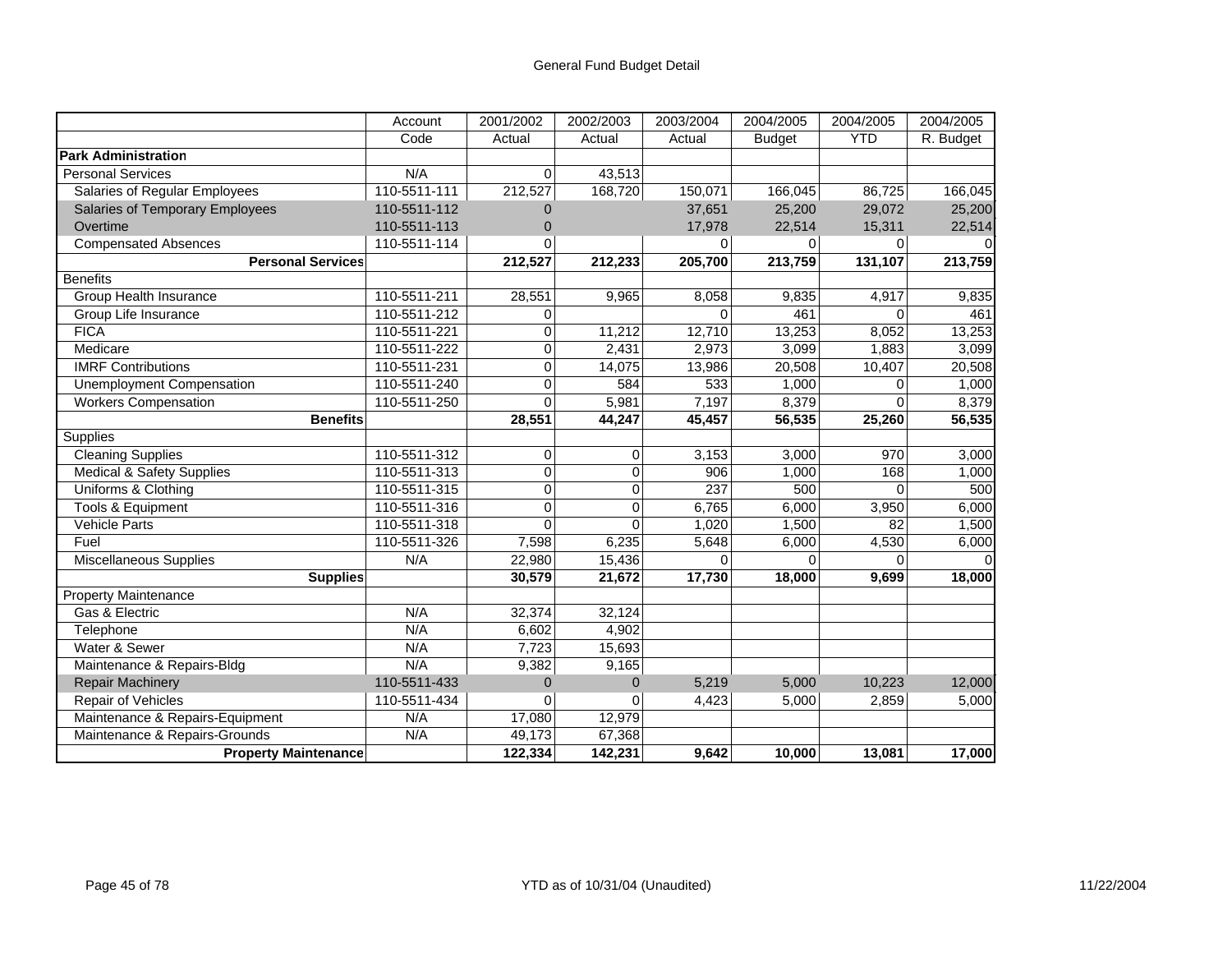## General Fund Budget Detail

|                                      | Account      | 2001/2002      | 2002/2003      | 2003/2004 | 2004/2005     | 2004/2005  | 2004/2005 |
|--------------------------------------|--------------|----------------|----------------|-----------|---------------|------------|-----------|
|                                      | Code         | Actual         | Actual         | Actual    | <b>Budget</b> | <b>YTD</b> | R. Budget |
| <b>Other Purchased Services</b>      |              |                |                |           |               |            |           |
| Postage                              | 110-5511-531 | 0              | 0              | 111       | 200           | 28         | 200       |
| Telephone                            | 110-5511-532 |                | 0              | 1,786     | 1,500         | 840        | 1,500     |
| <b>Cellular Phone</b>                | 110-5511-533 | 0              | 0              | 1,021     |               |            |           |
| Radios                               | 110-5511-535 | 0              | 0              | 860       |               |            |           |
| Printing                             | 110-5511-550 | 0              | 0              |           | 0             |            |           |
| Bus. Mtg. Exp.                       | 110-5511-561 | 0              | 0              |           |               |            |           |
| Travel - Training                    | 110-5511-562 | 0              | 0              | 50        | 100           |            | 100       |
| Private Vehicle Reimbursement        | 110-5511-564 | 0              | 0              | 80        | 200           |            | 200       |
| Cellular Phone Expense Reimbursement | 110-5511-565 | 0              | 0              | 847       | 1,000         | 514        | 1,000     |
| Misc. Employee Business Expense      | 110-5511-569 | 0              | $\overline{0}$ | 0         | 0             |            |           |
| Printing & Copy Machine Lease        | 110-5511-814 |                |                |           |               | $-278$     | 1,550     |
| <b>Real Estate Taxes</b>             | 110-5511-828 | $\overline{0}$ | 0              | 242       | 250           | 266        | 250       |
| <b>Other Purchased Services</b>      |              | 0              | 0              | 4,997     | 3,250         | 1,370      | 4,800     |
| Property                             |              |                |                |           |               |            |           |
| Capital Outlay                       |              | 76,290         |                | 0         | 0             |            |           |
| Other Improvements (Band Shell)      | 110-5511-730 |                |                |           | 5,000         | 12,500     | 17,500    |
| Machinery (Tractors)                 | 110-5511-741 | $\Omega$       | $\overline{0}$ | 6,495     | 6,500         | 6,495      | 6,500     |
| Vehicles (Trucks)                    | 110-5511-742 | U              | 0              | 9,990     |               |            |           |
| <b>Property</b>                      |              | 76,290         | 0              | 16,485    | 11,500        | 18,995     | 24,000    |
|                                      |              |                |                |           |               |            |           |
| <b>Subtotal Park Administration</b>  |              | 470,279        | 420,383        | 300,011   | 313,044       | 199,513    | 334,094   |
|                                      |              |                |                |           |               |            |           |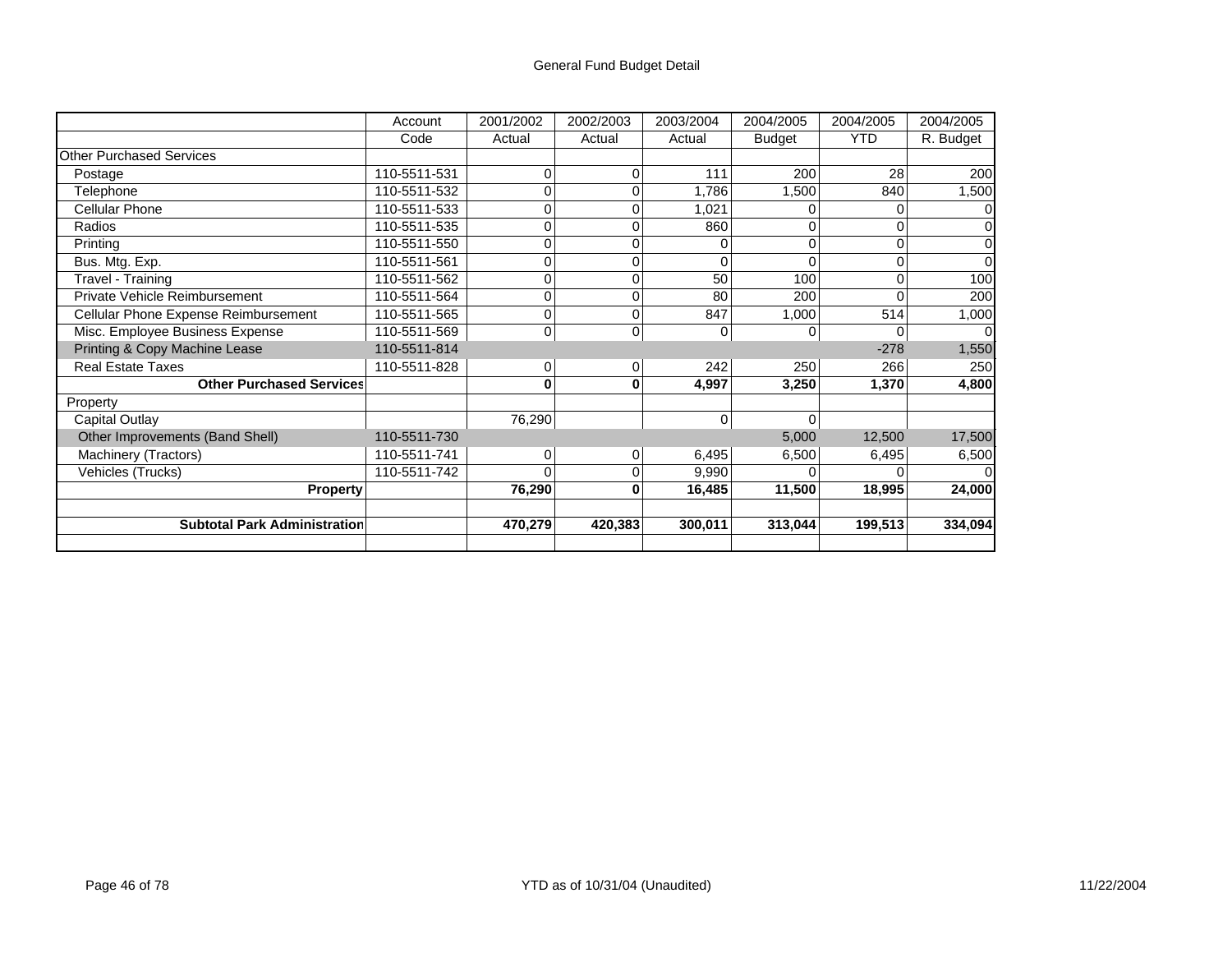|                                     | Account      | 2001/2002      | 2002/2003      | 2003/2004    | 2004/2005        | 2004/2005        | 2004/2005    |
|-------------------------------------|--------------|----------------|----------------|--------------|------------------|------------------|--------------|
|                                     | Code         | Actual         | Actual         | Actual       | <b>Budget</b>    | <b>YTD</b>       | R. Budget    |
| Lake Administration                 |              |                |                |              |                  |                  |              |
| <b>Personal Services</b>            | N/A          | $\Omega$       | 5,222          |              |                  |                  |              |
| Salaries of Regular Employees       | 110-5512-111 | 19,127         | 91,280         | 67,156       | 45,605           | 27,336           | 45,605       |
| Salaries of Temporary Employees     | 110-5512-112 | 0              |                | 22,045       | 20,100           | 13,723           | 20,100       |
| Overtime                            | 110-5512-113 | $\overline{0}$ |                | 8,097        | 11,038           | 8,125            | 11,038       |
| <b>Compensated Absences</b>         | 110-5512-114 | $\Omega$       |                | $\Omega$     | $\Omega$         |                  |              |
| <b>Personal Services</b>            |              | 19,127         | 96,502         | 97,298       | 76,743           | 49,184           | 76,743       |
| <b>Benefits</b>                     |              |                |                |              |                  |                  |              |
| Group Health Insurance              | 110-5512-211 | 0              | 18,023         | 8,058        | 3,821            | 1,911            | 3,821        |
| Group Life Insurance                | 110-5512-212 | $\mathbf 0$    |                | $\Omega$     | $\overline{133}$ | $\Omega$         | 133          |
| <b>FICA</b>                         | 110-5512-221 | $\mathbf 0$    | 6,055          | 5,956        | 4,758            | 3,043            | 4,758        |
| Medicare                            | 110-5512-222 | $\mathbf 0$    | 1,310          | 1,393        | 1,113            | $\overline{712}$ | 1,113        |
| <b>IMRF</b> Contributions           | 110-5512-231 | 0              | 8,043          | 6,670        | 6,161            | 3,299            | 6,161        |
| <b>Unemployment Compensation</b>    | 110-5512-240 | $\overline{0}$ | 256            | 402          | 494              | $\Omega$         | 494          |
| <b>Workers Compensation</b>         | 110-5512-250 | $\mathbf 0$    | 2,838          | 5,244        | 3,008            | 0                | 3,008        |
| <b>Benefits</b>                     |              | $\mathbf 0$    | 36,526         | 27,723       | 19,488           | 8,965            | 19,488       |
| <b>Operating Supplies</b>           |              |                |                |              |                  |                  |              |
| <b>Office Supplies</b>              | 110-5512-311 | $\mathbf 0$    | $\overline{0}$ | 1,291        | 200              | 191              | 200          |
| <b>Miscellaneous Supplies</b>       | 110-5512-319 | 7,959          | 13,021         |              | 1,200            | 1,400            | 1,200        |
| Fuel                                | 110-5512-326 | 0              | 9,622          | 1,297        | 1,100            | 1,010            | 1,100        |
| <b>Concession Stand Supplies</b>    | N/A          | 4,198          | 11,901         |              | $\Omega$         | $\Omega$         |              |
| <b>Operating Supplies</b>           |              | 12,157         | 34,544         | 2,588        | 2,500            | 2,601            | 2,500        |
| <b>Purchased Services</b>           |              |                |                |              |                  |                  |              |
| Gas & Electric                      | N/A          | 13,399         | 16,948         |              |                  |                  |              |
| Telephone                           | N/A          | 1,515          | 1,109          |              |                  |                  |              |
| Water & Sewer                       | N/A          | 2,790          | 2,553          |              |                  |                  |              |
| Maintenance & Repairs-Equipment     | N/A          | 1,030          | 3,272          |              |                  |                  |              |
| Maintenance & Repairs-Grounds       | N/A          | 21,673         | 26,282         |              |                  |                  |              |
| Repair of Machinery                 | 110-5512-433 | 0              | 0              | 1,670        | 2,500            | 808              | 2,500        |
| <b>Repair of Vehicles</b>           | 110-5512-434 | $\Omega$       | $\Omega$       | 3,724        | 4,000            | 285              | 4,000        |
| <b>Cellular Phone</b>               | 110-5512-533 |                |                |              | 1,000            | 494              | 1,000        |
| Hunting / Fishing License Remitance | 110-5512-802 |                |                | 2,120        |                  | 3,420            | 3,500        |
| <b>Sales Tax Remittance</b>         | 110-5512-803 | $\mathbf 0$    | 1,099          | 1,376        | 1,500            | 2,192            | 2,500        |
| <b>Purchased Services</b>           |              | 40.407         | 51,263         | 8,890        | 9,000            | 7,200            | 13,500       |
| <b>Capital Outlay</b>               |              |                |                |              |                  |                  |              |
| <b>Capital Outlay</b>               | N/A          | $\mathbf 0$    | 38,343         | $\mathbf 0$  | $\mathbf 0$      | 0                | 0            |
| <b>Capital Outlay</b>               |              | $\mathbf{0}$   | 38,343         | $\mathbf{0}$ | $\mathbf{0}$     | $\mathbf{0}$     | $\mathbf{0}$ |
| <b>Subtotal Lake Administration</b> |              | 71,691         | 257,177        | 136.499      | 107,731          | 67.950           | 112,231      |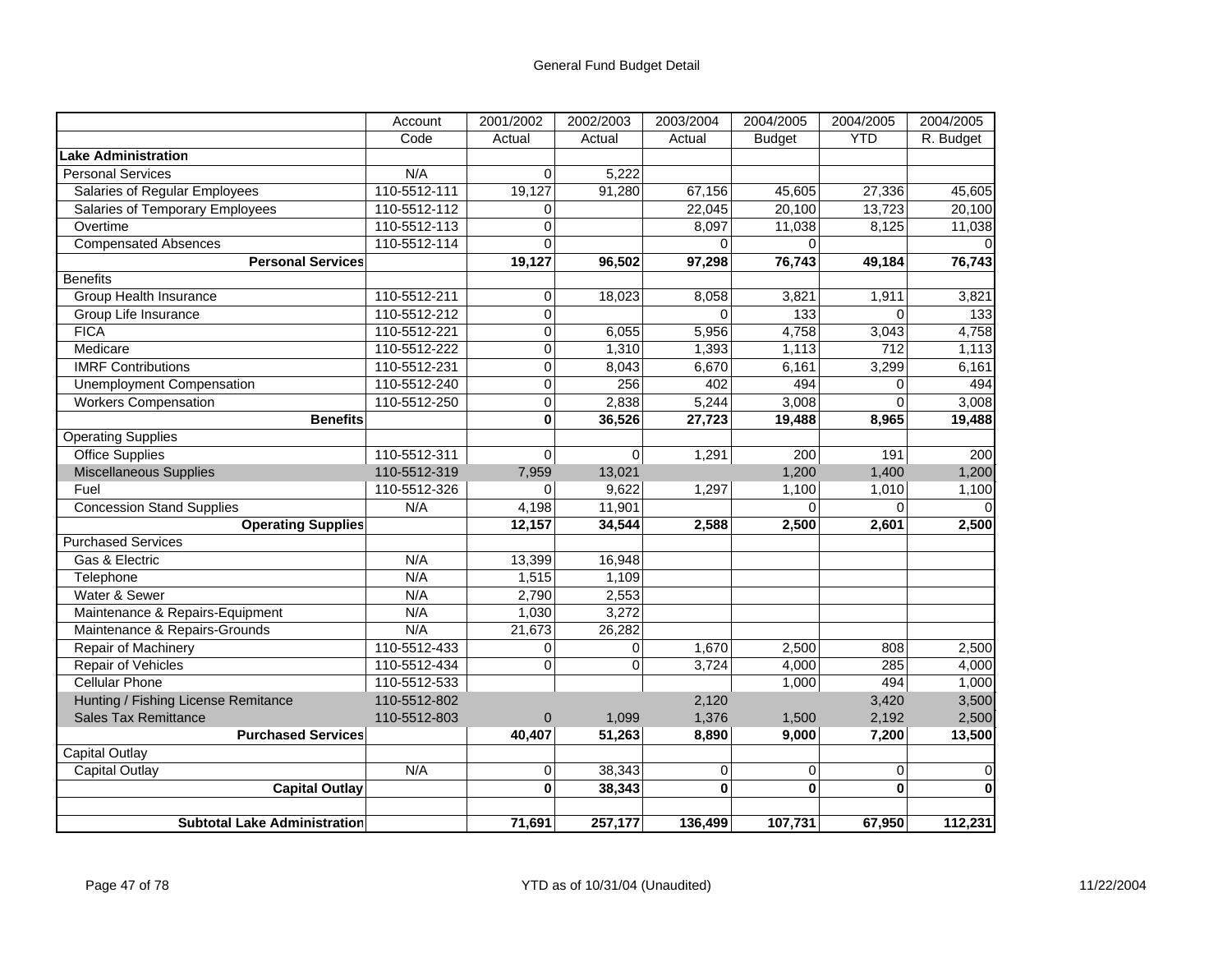|                                    | Account      | 2001/2002      | 2002/2003        | 2003/2004 | 2004/2005      | 2004/2005  | 2004/2005   |
|------------------------------------|--------------|----------------|------------------|-----------|----------------|------------|-------------|
|                                    | Code         | Actual         | Actual           | Actual    | <b>Budget</b>  | <b>YTD</b> | R. Budget   |
| Lytle Park Pool                    |              |                |                  |           |                |            |             |
| Utility Services (Water & Sewer)   | 110-5516-410 |                |                  |           | 9,000          |            | 18,000      |
| <b>Subtotal Lytle Park Pool</b>    |              | $\bf{0}$       | $\bf{0}$         | $\bf{0}$  | 9,000          | $\bf{0}$   | 18,000      |
| <b>Park Buildings</b>              |              |                |                  |           |                |            |             |
|                                    |              |                |                  |           |                |            |             |
| <b>Demars Center</b>               |              |                |                  |           |                |            |             |
| <b>Supplies</b>                    |              |                |                  |           |                |            |             |
| <b>Cleaning supplies</b>           | 110-5521-312 | 0              | 0                | 1,250     | 1,000          | 364        | 1,000       |
| Chemicals                          | 110-5521-314 | $\mathbf 0$    | $\overline{0}$   | 28        | 100            | $\Omega$   | 100         |
| Electricity - Ameren CIPS          | 110-5521-321 | $\mathbf 0$    | $\mathbf 0$      | 341       | 500            | 138        | 500         |
| <b>Supplies</b>                    |              | $\mathbf{0}$   | $\bf{0}$         | 1,619     | 1,600          | 503        | 1,600       |
| <b>Property Maintenance</b>        |              |                |                  |           |                |            |             |
| <b>Utilities Services</b>          | 110-5521-410 | $\overline{0}$ | $\overline{0}$   | 799       | 700            | 288        | 700         |
| <b>Custodial Services</b>          | 110-5521-423 | 0              | 0                | 140       | 800            | 780        | 800         |
| <b>Repair Structures</b>           | 110-5521-432 | $\mathbf 0$    | $\mathbf 0$      | 3,979     | 500            | 61         | 500         |
| <b>Pest Control Services</b>       | 110-5521-436 | $\mathbf 0$    | $\mathbf 0$      | 190       | 300            | 190        | 300         |
| Rentals                            | 110-5521-440 | $\overline{0}$ | $\overline{0}$   | 100       | 500            | $\Omega$   | 500         |
| <b>Construction Services</b>       | 110-5521-450 | $\overline{0}$ | $\overline{0}$   | 926       | $\Omega$       | $\Omega$   | $\mathbf 0$ |
| Telephone                          | 110-5521-532 | $\mathbf 0$    | $\overline{0}$   | $\Omega$  | $\Omega$       | $\Omega$   | $\mathbf 0$ |
| <b>Security Services</b>           | 110-5521-576 | 0              | 0                | 198       | 400            | 0          | 400         |
| <b>Property Maintenance</b>        |              | $\mathbf{0}$   | $\bf{0}$         | 6,333     | 3,200          | 1,320      | 3,200       |
|                                    |              |                |                  |           |                |            |             |
| <b>Demars Center</b>               |              | $\bf{0}$       | $\bf{0}$         | 7,952     | 4,800          | 1,823      | 4,800       |
| <b>Youth Cabin</b>                 |              |                |                  |           |                |            |             |
| Supplies                           |              |                |                  |           |                |            |             |
| Electricity - Coop                 | 110-5522-322 | 0              | $\mathbf 0$      | 531       |                | 92         |             |
| Propane Gas                        | 110-5522-323 | $\mathbf 0$    | $\overline{227}$ | $\Omega$  |                |            |             |
| <b>Supplies</b>                    |              | O              | 227              | 531       | $\bf{0}$       | 93         | 0           |
| <b>Property Maintenance</b>        |              |                |                  |           |                |            |             |
| <b>Utilities Services</b>          | 110-5522-410 | $\overline{0}$ | $\overline{0}$   | 319       | $\mathbf 0$    | 182        | $\mathbf 0$ |
| <b>Repair Structures</b>           | 110-5522-432 | $\mathbf 0$    | $\overline{0}$   | 89        | $\mathbf 0$    |            | $\mathbf 0$ |
| <b>Pest Control Services</b>       | 110-5522-436 | $\overline{0}$ | $\overline{0}$   | $\Omega$  | $\overline{0}$ |            | $\Omega$    |
| <b>Other Professional Services</b> | 110-5522-519 |                |                  | 350       | $\mathbf 0$    |            | $\mathbf 0$ |
| Telephone                          | 110-5522-532 | $\overline{0}$ | $\overline{0}$   | 126       | $\Omega$       |            | $\mathbf 0$ |
| <b>Property Maintenance</b>        |              | $\mathbf 0$    | $\mathbf 0$      | 884       | $\mathbf{0}$   | 182        | $\mathbf 0$ |
|                                    |              |                |                  |           |                |            |             |
| <b>Youth Cabin</b>                 |              | 0              | 227              | 1,415     | $\bf{0}$       | 275        | $\mathbf 0$ |
|                                    |              |                |                  |           |                |            |             |
| <b>Subtotal Park Buildings</b>     |              | $\bf{0}$       | 227              | 9,367     | 4,800          | 2.098      | 4,800       |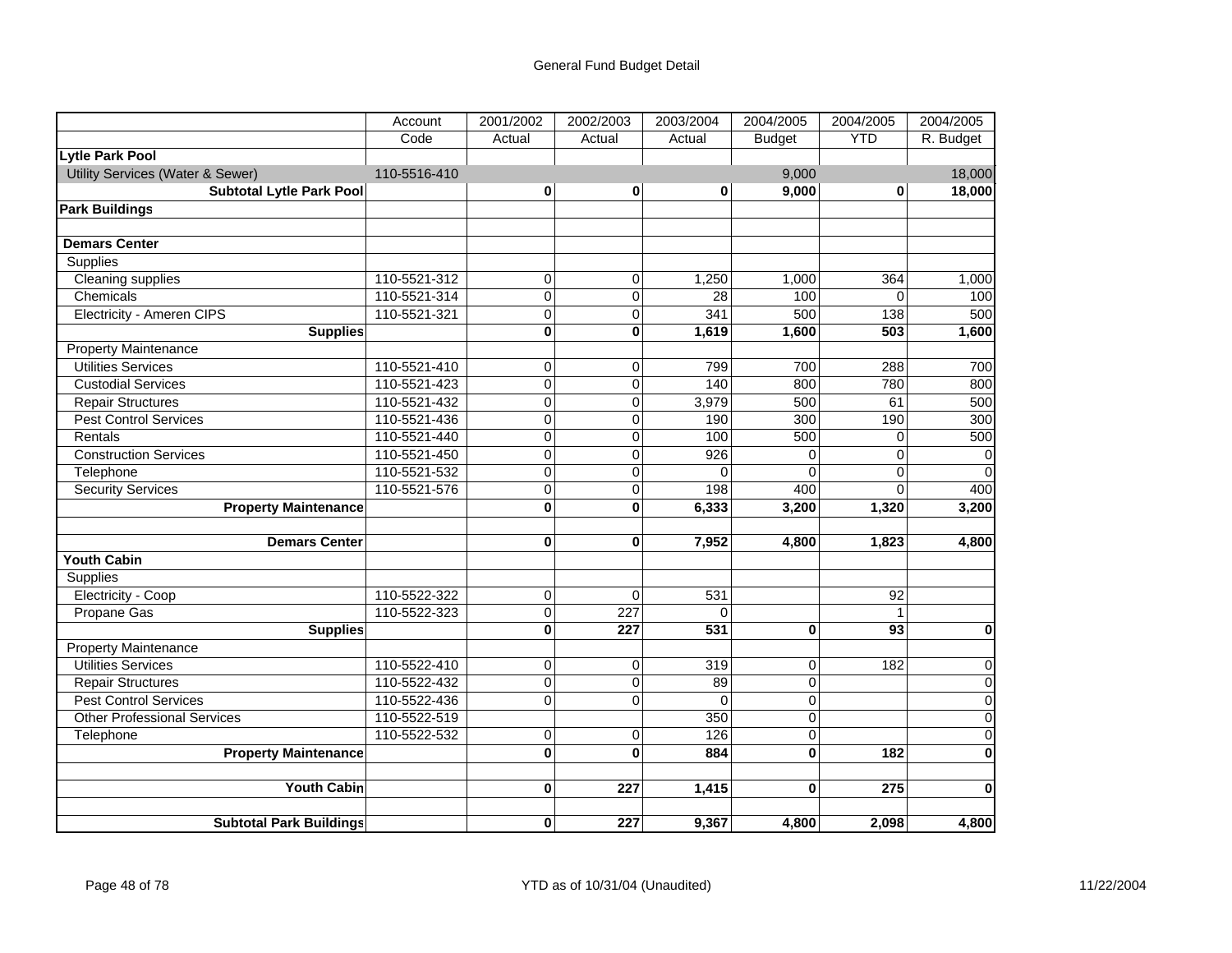|                                     | Account      | 2001/2002      | 2002/2003               | 2003/2004 | 2004/2005     | 2004/2005      | 2004/2005 |
|-------------------------------------|--------------|----------------|-------------------------|-----------|---------------|----------------|-----------|
|                                     | Code         | Actual         | Actual                  | Actual    | <b>Budget</b> | <b>YTD</b>     | R. Budget |
| <b>Park Maintenance</b>             |              |                |                         |           |               |                |           |
|                                     |              |                |                         |           |               |                |           |
| <b>Peterson Park</b>                |              |                |                         |           |               |                |           |
| Supplies                            |              |                |                         |           |               |                |           |
| Chemicals                           | 110-5541-314 | 0              | 0                       | 489       | 500           | $\overline{0}$ | 500       |
| Misc. Supplies                      | 110-5541-319 | $\overline{0}$ | $\overline{0}$          | 3,005     | 1,500         | 3,611          | 1,500     |
| Natural Gas & Electric (AmerenCIPS) | 110-5541-321 | 0              | $\overline{0}$          | 12,668    | 14,000        | 6,231          | 14,000    |
| Aggregate Surface Coat              | 110-5541-352 | 0              | 0                       | 1,378     | 4,500         | 129            | 4,500     |
| Ice removal salt                    | 110-5541-354 | 0              | $\mathbf 0$             | $\Omega$  | $\Omega$      |                |           |
| <b>Supplies</b>                     |              | $\mathbf 0$    | $\overline{\mathbf{0}}$ | 17,540    | 20,500        | 9,972          | 20,500    |
| <b>Property Maintenance</b>         |              |                |                         |           |               |                |           |
| <b>Utilities Services</b>           | 110-5541-410 | 0              | $\mathbf 0$             | 10,611    | 12,000        | 4,307          | 12,000    |
| Lawn Care                           | 110-5541-424 | 0              | $\overline{0}$          | 3,091     | 3,500         | 420            | 3,500     |
| <b>Repair Structures</b>            | 110-5541-432 | 0              | $\mathbf 0$             | 4,092     | 2,000         | 508            | 2,000     |
| <b>Pest Control Services</b>        | 110-5541-436 | $\overline{0}$ | $\mathbf 0$             | $\Omega$  | $\Omega$      | $\Omega$       | $\Omega$  |
| Rentals                             | 110-5541-440 | $\overline{0}$ | $\overline{0}$          | 1,996     | 1,000         | 1,010          | 1,000     |
| <b>Construction Services.</b>       | 110-5541-450 | 0              | 0                       | 659       | 3,000         | 353            | 3,000     |
| <b>Real Estate Taxes</b>            | 110-5541-828 |                |                         | 63        | 100           | 63             | 100       |
| <b>Property Maintenance</b>         |              | 0              | $\bf{0}$                | 20,512    | 21,600        | 6,661          | 21,600    |
|                                     |              |                |                         |           |               |                |           |
| <b>Peterson Park</b>                |              | 0              | $\bf{0}$                | 38,052    | 42,100        | 16,633         | 42,100    |
| Lawson Park                         |              |                |                         |           |               |                |           |
| Supplies                            |              |                |                         |           |               |                |           |
| Chemicals                           | 110-5542-314 | 0              | $\overline{0}$          | $\Omega$  | $\Omega$      | $\Omega$       | $\Omega$  |
| Misc. Supplies                      | 110-5542-319 | $\Omega$       | $\Omega$                | 579       | 500           | 4,310          | 500       |
| Natural Gas & Electric (AmerenCIPS) | 110-5542-321 | 0              | 0                       | 3,564     | 4,500         | 3,796          | 4,500     |
| Aggregate Surface Coat              | 110-5542-352 | $\overline{0}$ | $\overline{0}$          | 1,157     | 500           | 3,640          | 500       |
| Street signs                        | 110-5542-356 | 0              | $\overline{0}$          | 0         | $\Omega$      | $\Omega$       |           |
| <b>Supplies</b>                     |              | 0              | $\mathbf{0}$            | 5,301     | 5,500         | 11,746         | 5,500     |
| <b>Property Maintenance</b>         |              |                |                         |           |               |                |           |
| <b>Utility Services</b>             | 110-5542-410 | $\Omega$       | 0                       | 208       | 1,000         | 1,954          | 1,000     |
| Lawn Care                           | 110-5542-424 | $\overline{0}$ | $\mathbf 0$             | 876       | 800           | 1,994          | 800       |
| <b>Repair Structures</b>            | 110-5542-432 | $\overline{0}$ | $\overline{0}$          | 47        | 100           | 747            | 100       |
| Rentals                             | 110-5542-440 |                |                         | 228       | 300           | 118            | 300       |
| <b>Construction Services</b>        | 110-5542-450 | 0              | $\mathbf 0$             | $\Omega$  | $\Omega$      | $\Omega$       |           |
| Real Estate Taxes                   | 110-5542-828 |                |                         | 39        | 50            | 39             | 50        |
| <b>Property Maintenance</b>         |              | 0              | 0                       | 1,397     | 2,250         | 4,851          | 2,250     |
|                                     |              |                |                         |           |               |                |           |
| <b>Lawson Park</b>                  |              | $\mathbf{0}$   | 0                       | 6,698     | 7,750         | 16,598         | 7,750     |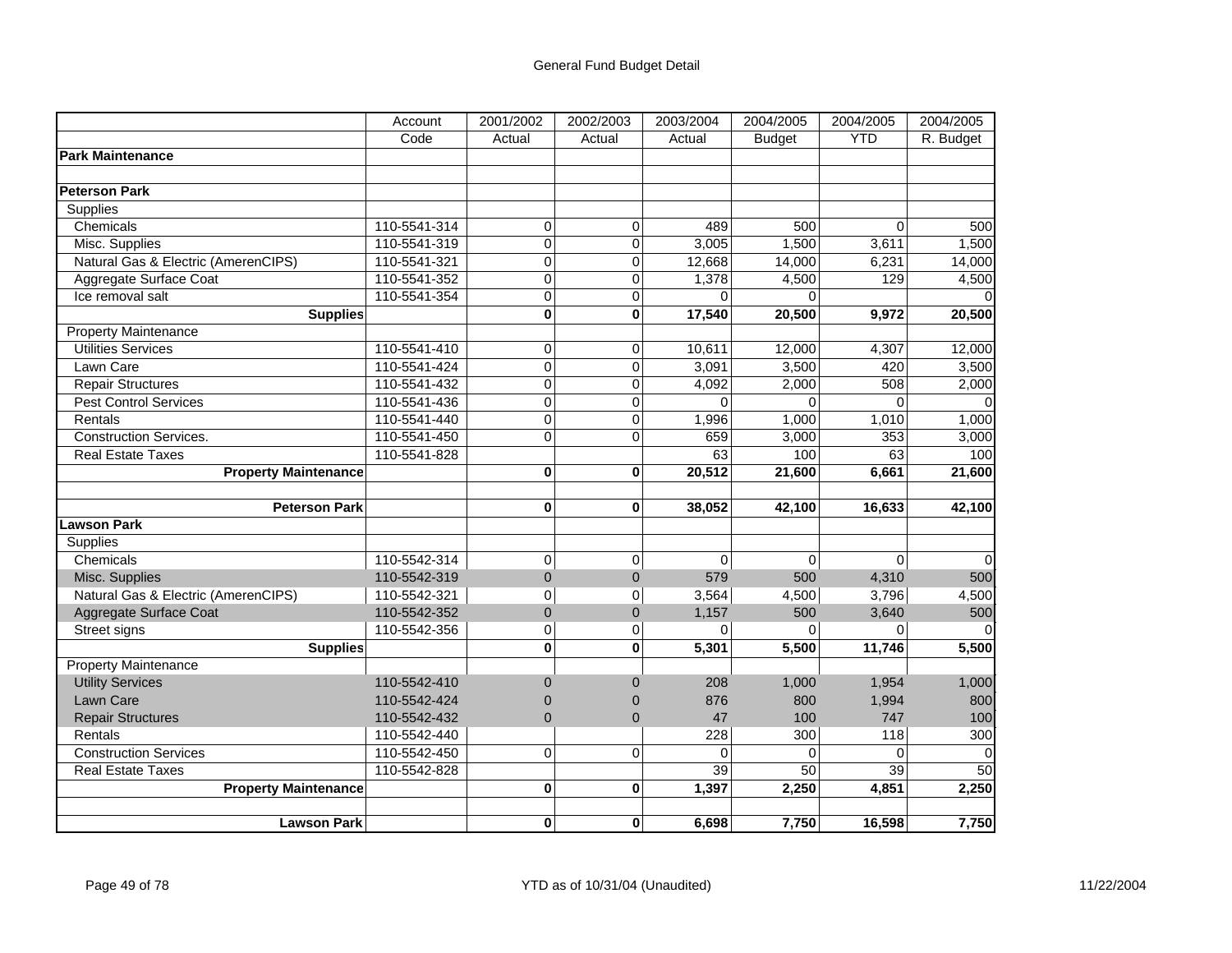|                                     | Account      | 2001/2002      | 2002/2003   | 2003/2004   | 2004/2005     | 2004/2005  | 2004/2005 |
|-------------------------------------|--------------|----------------|-------------|-------------|---------------|------------|-----------|
|                                     | Code         | Actual         | Actual      | Actual      | <b>Budget</b> | <b>YTD</b> | R. Budget |
| Vanlaningham Park                   |              |                |             |             |               |            |           |
| Tools & Equipment                   | 110-5543-316 | $\mathbf 0$    | $\Omega$    | $\mathbf 0$ | $\Omega$      | 0          | $\Omega$  |
| Misc. Supplies                      | 110-5543-319 | 0              | $\Omega$    | 0           | 100           | $\Omega$   | 100       |
| Natural Gas & Electric (AmerenCIPS) | 110-5543-321 | 0              | $\Omega$    | $\Omega$    |               | $\Omega$   | $\Omega$  |
| Aggregate Surface Coat              | 110-5543-352 | 0              | 0           | 0           | $\Omega$      | $\Omega$   | $\Omega$  |
| <b>Vanlaningham Park</b>            |              | 0              | $\bf{0}$    | $\bf{0}$    | 100           | 0          | 100       |
| <b>Cunningham Park</b>              |              |                |             |             |               |            |           |
| <b>Tools &amp; Equipment</b>        | 110-5544-316 | 0              | 0           | 61          | $\Omega$      |            | $\Omega$  |
| Misc. Supplies                      | 110-5544-319 | 0              | $\Omega$    | 44          | 100           |            | 100       |
| Natural Gas & Electric (AmerenCIPS) | 110-5544-321 | $\overline{0}$ | 0           | 363         | 400           | 145        | 400       |
| <b>Cunningham Park</b>              |              | $\bf{0}$       | $\bf{0}$    | 468         | 500           | 145        | 500       |
| <b>Subtotal Park Maintenance</b>    |              | $\bf{0}$       | $\bf{0}$    | 45,217      | 50,450        | 33,375     | 50,450    |
| <b>Athletic Field Maintenance</b>   |              |                |             |             |               |            |           |
| <b>Boys Complex</b>                 |              |                |             |             |               |            |           |
| Supplies                            |              |                |             |             |               |            |           |
| <b>Tools &amp; Equipment</b>        | 110-5551-316 | 0              | 0           | 118         | 500           | $\Omega$   | 500       |
| Misc. Supplies                      | 110-5551-319 | 0              | 0           | 406         | 500           | 327        | 500       |
| Natural Gas & Electric (AmerenCIPS) | 110-5551-321 | 0              | 0           | 3,552       | 4,500         | 3,277      | 4,500     |
| Aggregate Surface Coat              | 110-5551-352 | 0              | 0           | 1,969       | 1,800         | 1,969      | 1,800     |
| <b>Supplies</b>                     |              | 0              | $\bf{0}$    | 6,045       | 7,300         | 5,573      | 7,300     |
| <b>Property Maintenance</b>         |              |                |             |             |               |            |           |
| <b>Utility Services</b>             | 110-5551-410 | 0              | $\mathbf 0$ | 1,639       | 4,000         | $\Omega$   | 4,000     |
| Lawn Care                           | 110-5551-424 | $\overline{0}$ | $\Omega$    | $\Omega$    | 400           | $\Omega$   | 400       |
| Rentals                             | 110-5551-440 | $\overline{0}$ | 0           | $\Omega$    | 100           | $\Omega$   | 100       |
| <b>Construction Services.</b>       | 110-5551-450 | 0              | $\Omega$    | 282         | 500           | $\Omega$   | 500       |
| <b>Real Estate Taxes</b>            | 110-5551-828 |                |             | 39          | 50            | 39         | 50        |
| <b>Property Maintenance</b>         |              | $\bf{0}$       | $\bf{0}$    | 1,959       | 5,050         | 39         | 5,050     |
| <b>Boys Complex</b>                 |              | $\bf{0}$       | $\bf{0}$    | 8,004       | 12,350        | 5,611      | 12,350    |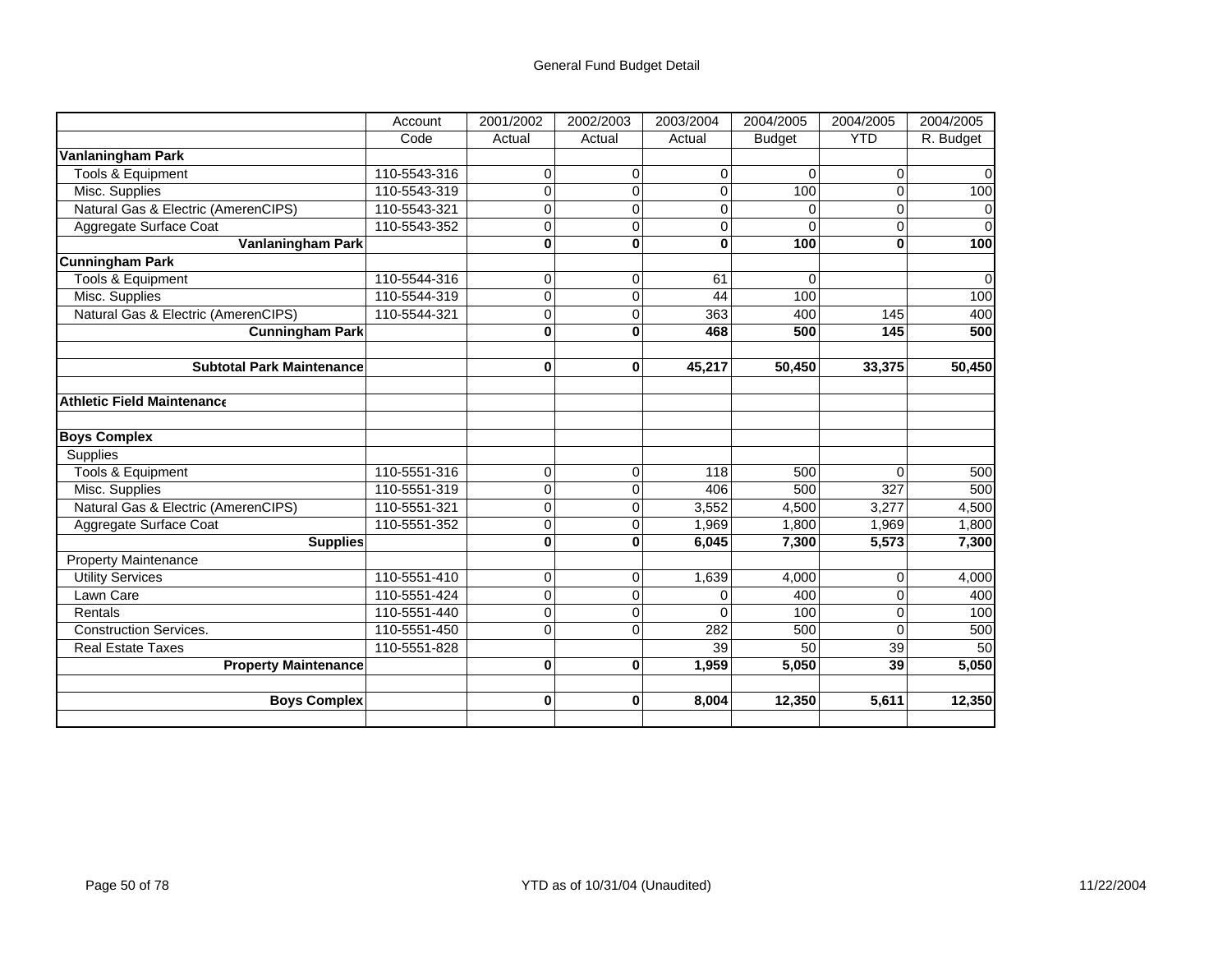|                                     | Account      | 2001/2002      | 2002/2003      | 2003/2004 | 2004/2005     | 2004/2005   | 2004/2005 |
|-------------------------------------|--------------|----------------|----------------|-----------|---------------|-------------|-----------|
|                                     | Code         | Actual         | Actual         | Actual    | <b>Budget</b> | <b>YTD</b>  | R. Budget |
| <b>Girls Complex</b>                |              |                |                |           |               |             |           |
| Supplies                            |              |                |                |           |               |             |           |
| Cleaning supplies                   | 110-5552-312 | $\overline{0}$ | 0              | 226       | 300           | $\Omega$    | 300       |
| Misc. Supplies                      | 110-5552-319 | $\overline{0}$ | $\overline{0}$ | 546       | 500           | 711         | 500       |
| Natural Gas & Electric (AmerenCIPS) | 110-5552-321 | 0              | $\overline{0}$ | 4,515     | 4,500         | 3,205       | 4,500     |
| Aggregate Surface Coat              | 110-5552-352 | 0              | $\mathbf 0$    | 1,036     | 500           | $\Omega$    | 500       |
| <b>Supplies</b>                     |              | $\bf{0}$       | $\bf{0}$       | 6,324     | 5,800         | 3,916       | 5,800     |
| <b>Property Maintenance</b>         |              |                |                |           |               |             |           |
| <b>Utility Services</b>             | 110-5552-410 | 0              | 0              | 2,773     | 3,000         | 1,675       | 3,000     |
| Lawn Care                           | 110-5552-424 | $\mathbf 0$    | $\pmb{0}$      | 0         | $\Omega$      | 0           | 0         |
| Rentals                             | 110-5552-440 | $\overline{0}$ | $\overline{0}$ | 220       | 500           | $\Omega$    | 500       |
| <b>Construction Services</b>        | 110-5552-450 | 0              | 0              | 8,521     | 1,000         | 220         | 1,000     |
| <b>Property Maintenance</b>         |              | O              | $\bf{0}$       | 11,514    | 4,500         | 1,895       | 4,500     |
|                                     |              |                |                |           |               |             |           |
| <b>Girls Complex</b>                |              | $\bf{0}$       | $\bf{0}$       | 17,838    | 10,300        | 5,811       | 10,300    |
|                                     |              |                |                |           |               |             |           |
| Jr. Football Complex                |              |                |                |           |               |             |           |
| <b>Supplies</b>                     |              |                |                |           |               |             |           |
| <b>Cleaning supplies</b>            | 110-5553-312 | 0              | 0              | 1,046     | 300           | $\Omega$    | 300       |
| Tools & Equipment                   | 110-5553-316 | $\mathbf 0$    | 0              | 6,860     | 500           | $\mathbf 0$ | 500       |
| Misc. Supplies                      | 110-5553-319 | $\mathbf 0$    | $\mathbf 0$    | 7,137     | 2,000         | 946         | 2,000     |
| Natural Gas & Electric (AmerenCIPS) | 110-5553-321 | $\overline{0}$ | $\mathbf 0$    | 1,524     | 2,000         | 625         | 2,000     |
| <b>Supplies</b>                     |              | $\mathbf 0$    | $\bf{0}$       | 16,568    | 4,800         | 1,571       | 4,800     |
| <b>Property Maintenance</b>         |              |                |                |           |               |             |           |
| <b>Utility Services</b>             | 110-5553-410 | 0              | 0              | 3,913     | 4,500         | 2,880       | 4,500     |
| Lawn Care                           | 110-5553-424 | $\overline{0}$ | $\overline{0}$ | 98        | 1,000         | 170         | 1,000     |
| Rentals                             | 110-5553-440 | $\mathbf 0$    | $\mathbf 0$    | 281       | 500           | $\Omega$    | 500       |
| <b>Property Maintenance</b>         |              | $\mathbf{0}$   | $\bf{0}$       | 4,292     | 6,000         | 3,050       | 6,000     |
|                                     |              |                |                |           |               |             |           |
| Jr. Football Complex                |              | 0              | $\bf{0}$       | 20,860    | 10,800        | 4,621       | 10,800    |
|                                     |              |                |                |           |               |             |           |
| <b>Little Kinzel Park</b>           |              |                |                |           |               |             |           |
| <b>Tools &amp; Equipment</b>        | 110-5554-316 | $\overline{0}$ | $\mathbf 0$    | $\Omega$  | 500           | $\mathbf 0$ | 500       |
| Natural Gas & Electric (AmerenCIPS) | 110-5554-321 | $\mathbf 0$    | $\mathbf 0$    | 1,270     | 2,000         | $\mathbf 0$ | 2,000     |
| Repair of Structures                | 110-5554-432 | $\mathbf 0$    | $\mathbf 0$    | $\Omega$  | $\Omega$      | $\mathbf 0$ |           |
| <b>Little Kinzel Park</b>           |              | O              | $\mathbf{0}$   | 1,270     | 2,500         | $\bf{0}$    | 2,500     |
|                                     |              |                |                |           |               |             |           |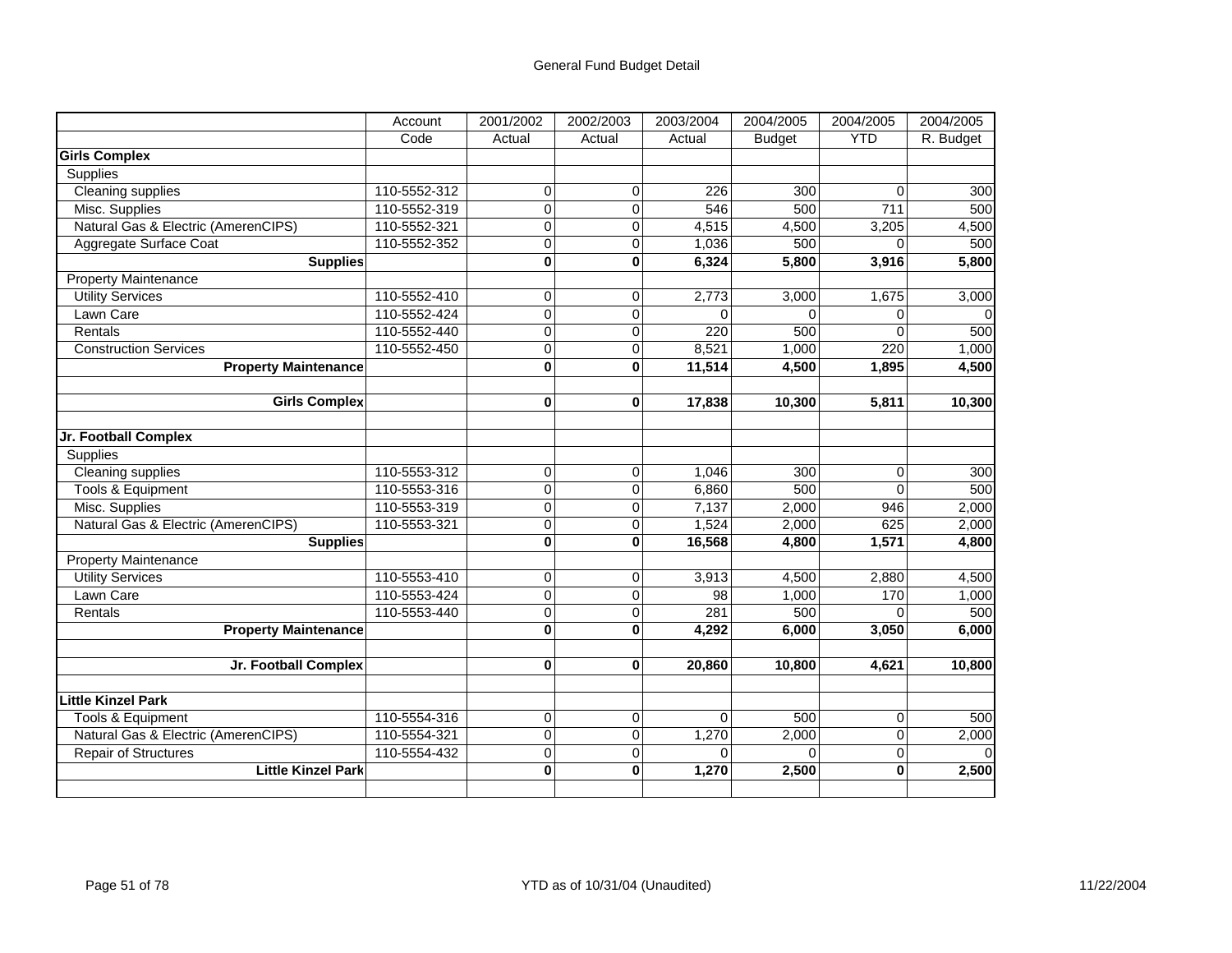|                                            | Account      | 2001/2002 | 2002/2003      | 2003/2004 | 2004/2005     | 2004/2005         | 2004/2005 |
|--------------------------------------------|--------------|-----------|----------------|-----------|---------------|-------------------|-----------|
|                                            | Code         | Actual    | Actual         | Actual    | <b>Budget</b> | <b>YTD</b>        | R. Budget |
| <b>Kinzel Park</b>                         |              |           |                |           |               |                   |           |
| Tools & Equipment                          | 110-5555-316 | 0         | 0              | 43        | 100           |                   | 100       |
| Natural Gas & Electric (AmerenCIPS)        | 110-5555-321 | $\Omega$  | $\overline{0}$ | 1,392     | 1,500         | 1,742             | 1,500     |
| Aggregate Surface Coat                     | 110-5555-352 | 0         | 0              | $\Omega$  |               |                   |           |
| Utility Services                           | 110-5555-410 | 0         | 0              | 904       | 1,000         | 349               | 1,000     |
| Rentals                                    | 110-5555-440 |           |                | 33        | U             | $\frac{175}{175}$ |           |
| <b>Real Estate Taxes</b>                   | 110-5555-828 |           |                |           |               |                   |           |
| <b>Kinzel Park</b>                         |              | 0         | $\bf{0}$       | 2,378     | 2,600         | 2,272             | 2,600     |
|                                            |              |           |                |           |               |                   |           |
| <b>T-Ball Complex</b>                      |              |           |                |           |               |                   |           |
| Supplies                                   |              |           |                |           |               |                   |           |
| Tools & Equipment                          | 110-5556-316 | 0         | $\overline{0}$ | $\Omega$  | 1.000         | $\Omega$          | 1,000     |
| Misc. Supplies                             | 110-5556-319 | 0         | 0              | $\Omega$  | 3,000         | 576               | 3,000     |
| Natural Gas & Electric (AmerenCIPS)        | 110-5556-321 |           |                |           | 500           | 0                 | 500       |
| Aggregate Surface Coat                     | 110-5556-352 | 0         | 0              | $\Omega$  |               | 0                 |           |
| <b>Street Signs</b>                        | 110-5556-356 | 0         | 0              | $\Omega$  | 0             | $\Omega$          |           |
| Supplies                                   |              | 0         | $\bf{0}$       | 0         | 4,500         | 576               | 4,500     |
| <b>Property Maintenance</b>                |              |           |                |           |               |                   |           |
| <b>Utility Services</b>                    | 110-5556-410 | 0         | 0              | $\Omega$  | 500           | 0                 | 500       |
| Lawn Care                                  | 110-5556-424 | 0         | $\overline{0}$ | $\Omega$  | 2,000         | $\Omega$          | 2,000     |
| Rentals                                    | 110-5556-440 | 0         | 0              | ი         | 0             |                   |           |
| <b>Construction. Services</b>              | 110-5556-450 | 0         | 0              | $\Omega$  | $\Omega$      | 158               |           |
| <b>Property Maintenance</b>                |              | 0         | $\bf{0}$       | 0         | 2,500         | 158               | 2,500     |
|                                            |              |           |                |           |               |                   |           |
| <b>T-Ball Complex</b>                      |              | 0         | $\bf{0}$       | $\bf{0}$  | 7,000         | 734               | 7,000     |
|                                            |              |           |                |           |               |                   |           |
| <b>Subtotal Athletic Field Maintenance</b> |              | 0         | $\bf{0}$       | 50,350    | 45,550        | 19,049            | 45,550    |
|                                            |              |           |                |           |               |                   |           |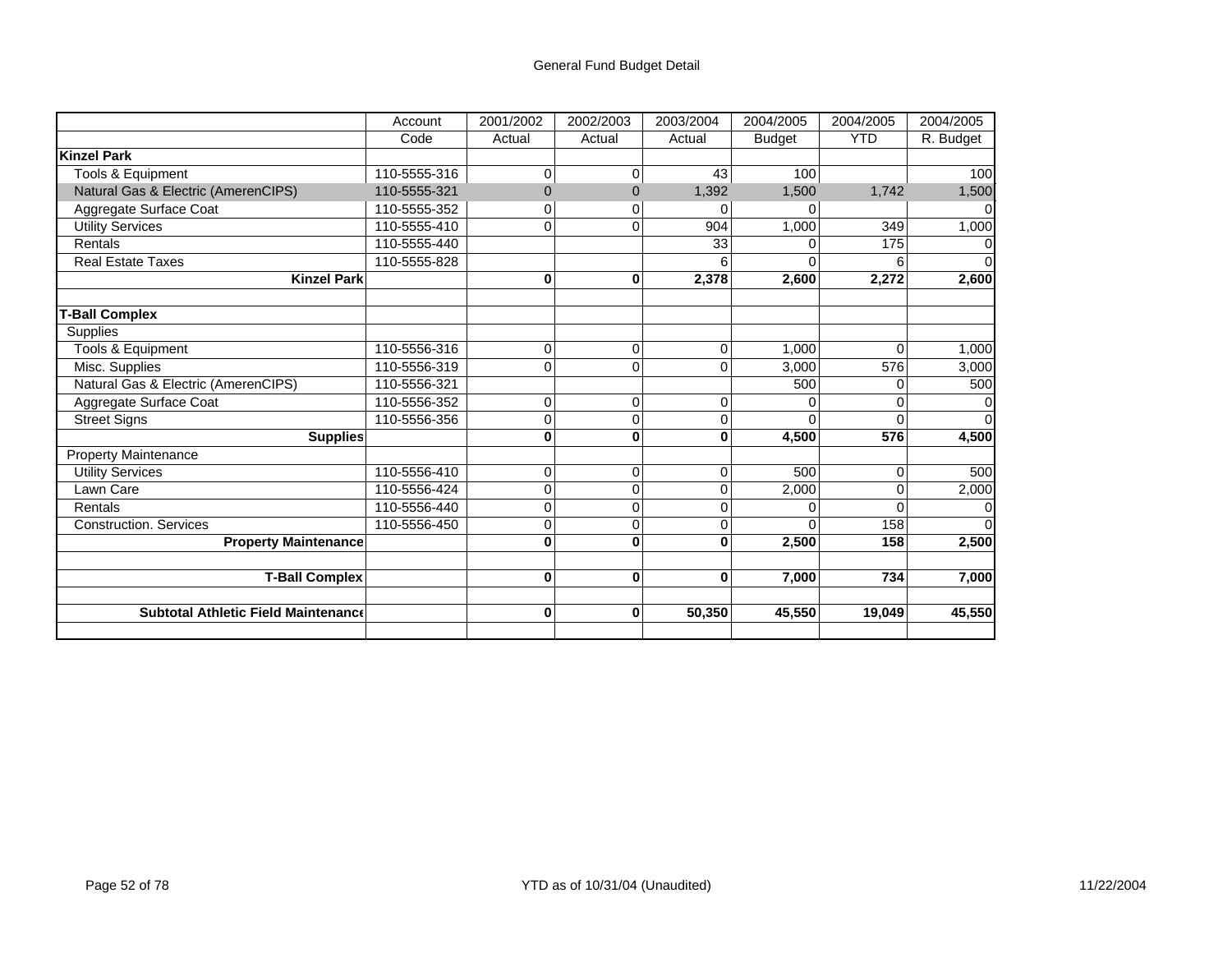|                                     | Account      | 2001/2002      | 2002/2003      | 2003/2004       | 2004/2005     | 2004/2005       | 2004/2005        |
|-------------------------------------|--------------|----------------|----------------|-----------------|---------------|-----------------|------------------|
|                                     | Code         | Actual         | Actual         | Actual          | <b>Budget</b> | <b>YTD</b>      | R. Budget        |
| Lake Mattoon                        |              |                |                |                 |               |                 |                  |
|                                     |              |                |                |                 |               |                 |                  |
| <b>Lake Mattoon East Campground</b> |              |                |                |                 |               |                 |                  |
| Supplies                            |              |                |                |                 |               |                 |                  |
| <b>Cleaning supplies</b>            | 110-5561-312 | 0              | $\overline{0}$ | 571             | 600           | 0               | 600              |
| Medical & Safety                    | 110-5561-313 | $\overline{0}$ | $\overline{0}$ | 9               | 200           | $\mathbf{0}$    | $\overline{200}$ |
| Chemicals                           | 110-5561-314 | 0              | $\overline{0}$ | $\Omega$        | 250           | $\Omega$        | 250              |
| Tools & Equipment                   | 110-5561-316 | $\overline{0}$ | $\mathbf 0$    | 2,785           | 3,000         | 1,375           | 3,000            |
| Misc. Supplies                      | 110-5561-319 | $\mathbf 0$    | $\overline{0}$ | 4,698           | 5,000         | 671             | 5,000            |
| Electricity - Coop                  | 110-5561-322 | $\mathbf 0$    | $\mathbf 0$    | 8,008           | 10,000        | 5,466           | 10,000           |
| Propane Gas                         | 110-5561-323 | $\overline{0}$ | $\overline{0}$ | 0               | 100           | 0               | 100              |
| Aggregate Surface Coat              | 110-5561-352 | $\overline{0}$ | $\mathbf 0$    | $\Omega$        | $\Omega$      | $\Omega$        | 0                |
| <b>Street signs</b>                 | 110-5561-356 | $\overline{0}$ | $\mathbf 0$    | $\Omega$        | $\Omega$      | $\Omega$        | $\Omega$         |
| <b>Supplies</b>                     |              | $\mathbf{0}$   | $\bf{0}$       | 16,070          | 19,150        | 7,512           | 19,150           |
| <b>Property Maintenance</b>         |              |                |                |                 |               |                 |                  |
| <b>Utility Services</b>             | 110-5561-410 | 0              | 0              | 1,832           | 3,000         | 1,602           | 3,000            |
| <b>Repair Structures</b>            | 110-5561-432 | 0              | $\mathbf 0$    | 2,534           | 2,000         | 640             | 2,000            |
| Rentals                             | 110-5561-440 | $\overline{0}$ | $\overline{0}$ | 8               | 500           | 18              | 500              |
| <b>Construction Services.</b>       | 110-5561-450 | $\overline{0}$ | $\Omega$       | 6,552           | 3,000         | 3,183           | 3,000            |
| Telephone                           | 110-5561-532 | 0              | $\overline{0}$ | 640             | 1,000         | 259             | 1,000            |
| <b>Real Estate Taxes</b>            | 110-5561-828 |                |                | 116             | 125           | $\overline{22}$ | 125              |
| <b>Property Maintenance</b>         |              | $\bf{0}$       | $\bf{0}$       | 11,682          | 9,625         | 5,724           | 9,625            |
|                                     |              |                |                |                 |               |                 |                  |
| <b>East Campground</b>              |              | $\bf{0}$       | $\bf{0}$       | 27,752          | 28,775        | 13,236          | 28,775           |
|                                     |              |                |                |                 |               |                 |                  |
| Lake Mattoon West Campground        |              |                |                |                 |               |                 |                  |
| Supplies                            |              |                |                |                 |               |                 |                  |
| <b>Cleaning supplies</b>            | 110-5562-312 | $\overline{0}$ | $\overline{0}$ | $\overline{0}$  | 500           | $\overline{0}$  | 500              |
| Medical & Safety                    | 110-5562-313 | $\overline{0}$ | $\overline{0}$ | 144             | 200           | $\mathbf{0}$    | 200              |
| Chemicals                           | 110-5562-314 | 0              | $\overline{0}$ | $\overline{20}$ | 250           | $\Omega$        | 250              |
| Uniforms & Clothing                 | 110-5562-315 | 0              | $\overline{0}$ | $\Omega$        | $\Omega$      | 0               |                  |
| <b>Tools &amp; Equipment</b>        | 110-5562-316 | $\mathbf 0$    | $\mathbf 0$    | 2,761           | 4,000         | 546             | 4,000            |
| <b>Vehicle Parts</b>                | 110-5562-318 | $\overline{0}$ | $\mathbf 0$    | 203             | 500           | $\Omega$        | 500              |
| Misc. Supplies                      | 110-5562-319 | 0              | $\overline{0}$ | 632             | 2,000         | 543             | 2,000            |
| Electricity - Coop                  | 110-5562-322 | $\overline{0}$ | $\mathbf 0$    | 7,281           | 8,000         | 7,803           | 8,000            |
| Propane Gas                         | 110-5562-323 | $\overline{0}$ | $\overline{0}$ | 0               | 100           | 0               | 100              |
| Fuel - City Use                     | 110-5562-326 | $\mathbf 0$    | $\mathbf 0$    | 1,372           | 1,500         | 0               | 1,500            |
| Aggregate Surface Coat              | 110-5562-352 | $\mathbf 0$    | $\mathsf 0$    | 0               | $\Omega$      | $\Omega$        | $\Omega$         |
| <b>Supplies</b>                     |              | $\mathbf{0}$   | $\mathbf{0}$   | 12,414          | 17,050        | 8,892           | 17,050           |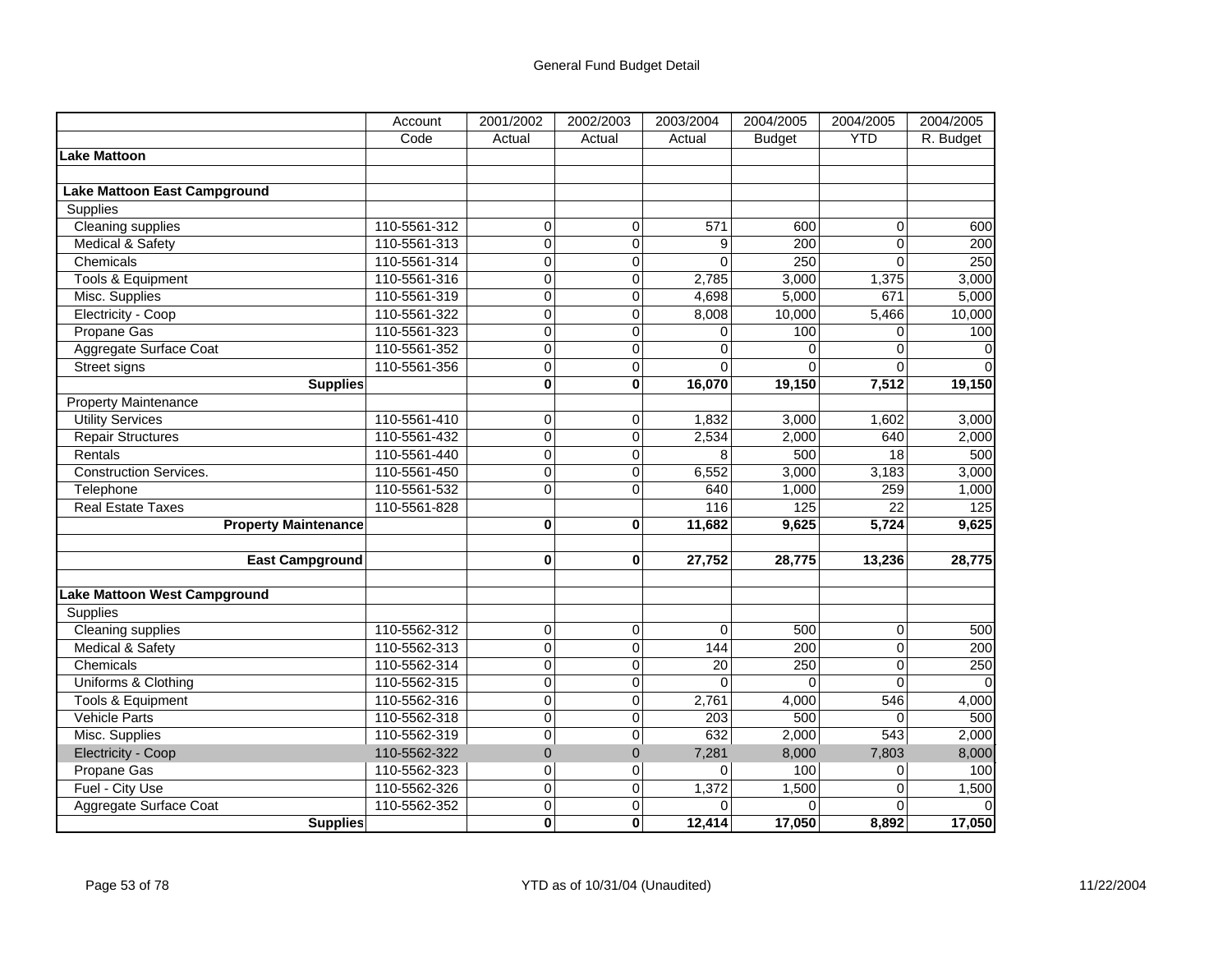|                                   | Account      | 2001/2002      | 2002/2003    | 2003/2004 | 2004/2005     | 2004/2005    | 2004/2005 |
|-----------------------------------|--------------|----------------|--------------|-----------|---------------|--------------|-----------|
|                                   | Code         | Actual         | Actual       | Actual    | <b>Budget</b> | <b>YTD</b>   | R. Budget |
| <b>Property Maintenance</b>       |              |                |              |           |               |              |           |
| <b>Utility Services</b>           | 110-5562-410 | $\Omega$       | $\Omega$     | 2,347     | 3,000         | 898          | 3,000     |
| <b>Repair Structures</b>          | 110-5562-432 | $\Omega$       | $\Omega$     | 612       | 1,000         | 277          | 1,000     |
| Rentals                           | 110-5562-440 | 0              | 0            |           | 500           | 0            | 500       |
| <b>Construction Services.</b>     | 110-5562-450 | 0              | 0            | 988       | 3,000         | 827          | 3,000     |
| Telephone                         | 110-5562-532 | $\Omega$       | $\mathbf 0$  | 721       | 700           | 211          | 700       |
| <b>Property Maintenance</b>       |              | $\bf{0}$       | $\bf{0}$     | 4,671     | 8,200         | 2,213        | 8,200     |
|                                   |              |                |              |           |               |              |           |
| <b>West Campground</b>            |              | $\bf{0}$       | $\bf{0}$     | 17,085    | 25,250        | 11,105       | 25,250    |
| Lake Mattoon Marina               |              |                |              |           |               |              |           |
| Supplies                          |              |                |              |           |               |              |           |
| <b>Office Supplies</b>            | 110-5563-311 | $\Omega$       | $\mathbf 0$  | 87        | 100           | 75           | 100       |
| Cleaning supplies                 | 110-5563-312 | $\Omega$       | 0            | 573       | 200           | 475          | 200       |
| Chemicals                         | 110-5563-314 | 0              | 0            | 47        | 100           | 0            | 100       |
| Uniforms & Clothing               | 110-5563-315 | 0              | $\mathbf 0$  | 0         |               | 0            |           |
| Tools & Equipment                 | 110-5563-316 | $\mathbf 0$    | $\pmb{0}$    | 326       | 2,400         | 1,921        | 2,400     |
| <b>Concession &amp; Souvenirs</b> | 110-5563-317 | $\Omega$       | $\mathbf{0}$ | 14,626    | 14,000        | 18,906       | 14,000    |
| Misc. Supplies                    | 110-5563-319 | 0              | 0            | 2,106     | 2,000         | 585          | 2,000     |
| Electricity - Coop                | 110-5563-322 | 0              | $\pmb{0}$    | 5,676     | 6,500         | 2,196        | 6,500     |
| Propane Gas                       | 110-5563-323 | 0              | $\mathbf 0$  |           |               | <sup>n</sup> |           |
| Fuel - Resale                     | 110-5563-327 | $\Omega$       | $\Omega$     | 8,271     | 10,000        | 9,931        | 10,000    |
| Aggregate Surface Coat            | 110-5563-352 | $\overline{0}$ | $\pmb{0}$    | $\Omega$  |               | $\Omega$     |           |
| <b>Supplies</b>                   |              | $\bf{0}$       | $\mathbf 0$  | 31,713    | 35,300        | 34,089       | 35,300    |
| <b>Property Maintenance</b>       |              |                |              |           |               |              |           |
| <b>Utility Services</b>           | 110-5563-410 | 0              | $\mathbf 0$  | 3,834     | 4,000         | 2,036        | 4,000     |
| <b>Repair Structures</b>          | 110-5563-432 | $\Omega$       | $\mathbf 0$  | 9,173     | 1,500         | 383          | 1,500     |
| Rentals                           | 110-5563-440 | $\Omega$       | 0            | 650       | 800           | 475          | 800       |
| Telephone                         | 110-5563-532 | $\overline{0}$ | 0            | 839       | 1,500         | 344          | 1,500     |
| <b>Security Services</b>          | 110-5563-576 | 0              | 0            | 495       | 800           | 270          | 800       |
| <b>Property Maintenance</b>       |              | $\bf{0}$       | $\bf{0}$     | 14,992    | 8,600         | 3,508        | 8,600     |
|                                   |              |                |              |           |               |              |           |
| <b>Marina</b>                     |              | 0              | 0            | 46,705    | 43,900        | 37,597       | 43,900    |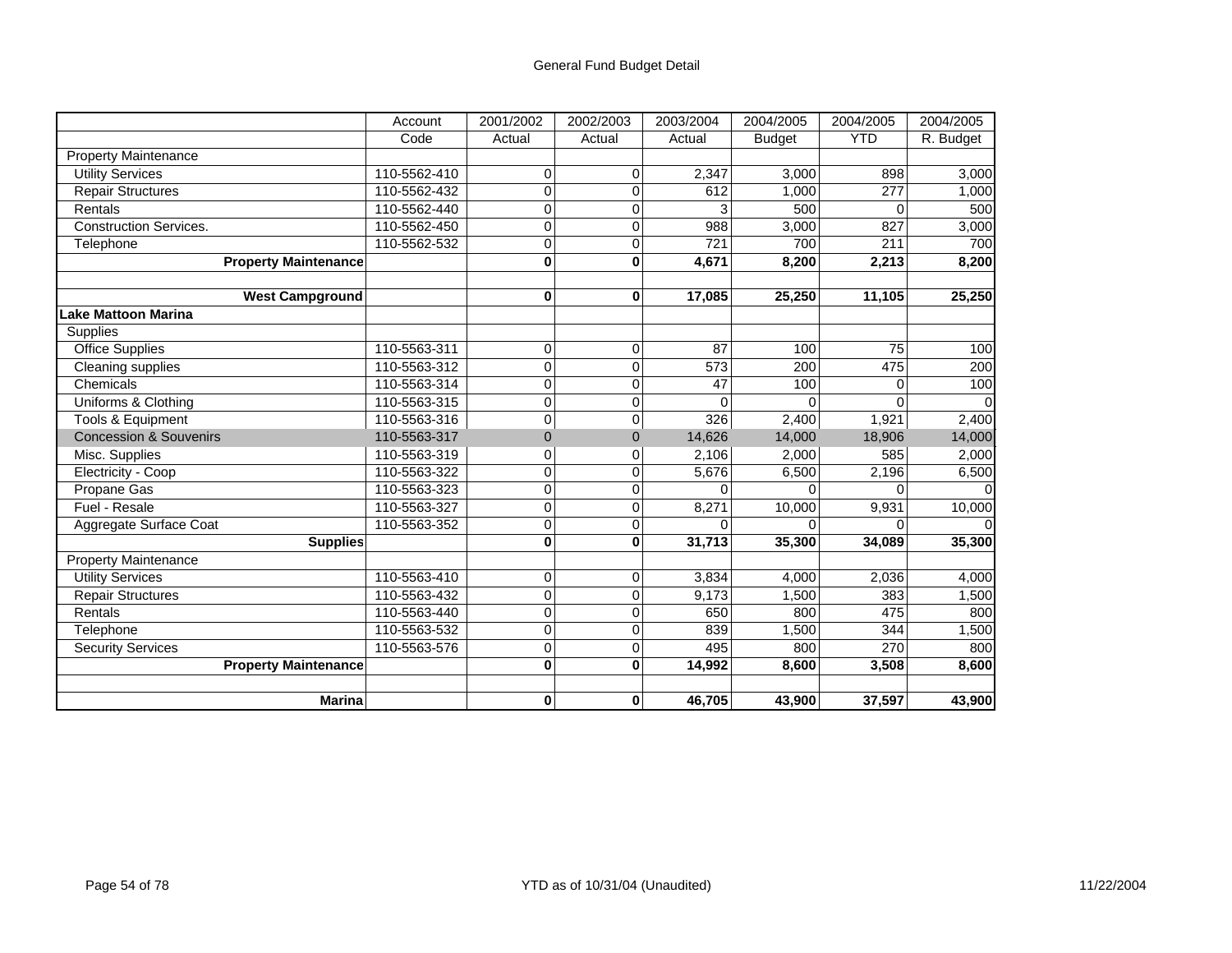## General Fund Budget Detail

|                                       | Account      | 2001/2002 | 2002/2003    | 2003/2004 | 2004/2005 | 2004/2005  | 2004/2005 |
|---------------------------------------|--------------|-----------|--------------|-----------|-----------|------------|-----------|
|                                       | Code         | Actual    | Actual       | Actual    | Budget    | <b>YTD</b> | R. Budget |
| Lake Mattoon Beach Area               |              |           |              |           |           |            |           |
| Supplies                              |              |           |              |           |           |            |           |
| Misc. Supplies                        | 110-5564-319 | $\Omega$  | 0            | 273       | 500       | 370        | 500       |
| Electricity - Coop                    | 110-5564-322 | 0         | 0            | 174       | 400       |            | 400       |
| Aggregate Surface Coat                | 110-5564-352 | $\Omega$  | 0            | U         | O         |            | $\Omega$  |
| <b>Supplies</b>                       |              | 0         | 0            | 447       | 900       | 370        | 900       |
| <b>Property Maintenance</b>           |              |           |              |           |           |            |           |
| <b>Utility Services</b>               | 110-5564-410 | 0         | 0            | 390       | 500       | 62         | 500       |
| <b>Repair Structures</b>              | 110-5564-432 | $\Omega$  | $\Omega$     | 72        | 200       |            | 200       |
| Rentals                               | 110-5564-440 | 0         | 0            | 0         | 0         |            | 0         |
| <b>Construction. Services</b>         | 110-5564-450 | $\Omega$  | 0            |           | $\Omega$  |            | $\Omega$  |
| <b>Property Maintenance</b>           |              | 0         | 0            | 461       | 700       | 62         | 700       |
|                                       |              |           |              |           |           |            |           |
| <b>Beach Area</b>                     |              | 0         | $\mathbf{0}$ | 909       | 1,600     | 432        | 1,600     |
|                                       |              |           |              |           |           |            |           |
| <b>Subtotal Lake Mattoon</b>          |              | 0         | $\mathbf{0}$ | 92,451    | 99,525    | 62,370     | 99,525    |
|                                       |              |           |              |           |           |            |           |
|                                       |              |           |              |           |           |            |           |
| <b>Total Culture &amp; Recreation</b> |              | 551,688   | 682,068      | 643,379   | 638,717   | 385,169    | 673,267   |
|                                       |              |           |              |           |           |            |           |
|                                       |              |           |              |           |           |            |           |
|                                       |              |           |              |           |           |            |           |
|                                       |              |           |              |           |           |            |           |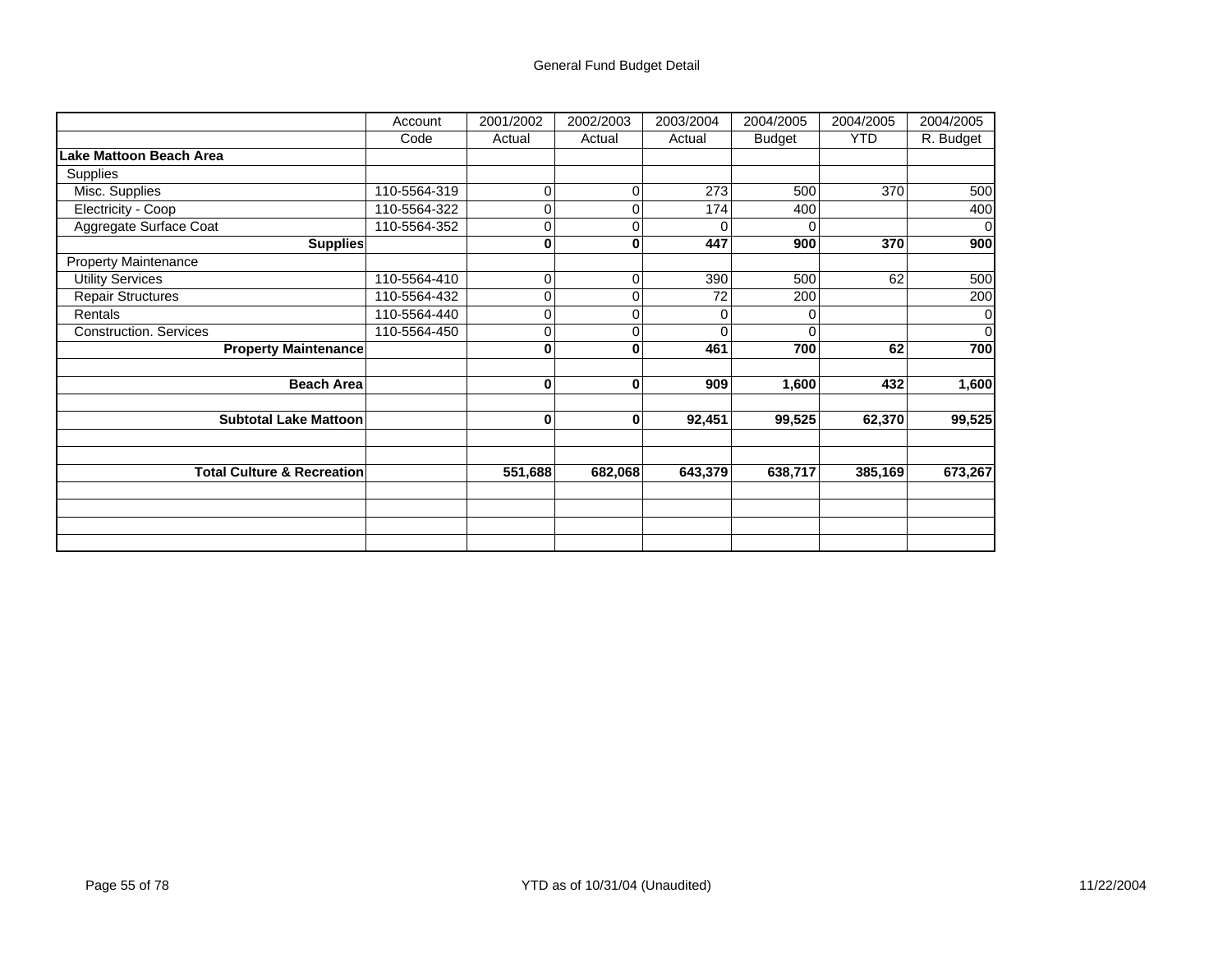|                                                | Account      | 2001/2002      | 2002/2003 | 2003/2004      | 2004/2005     | 2004/2005      | 2004/2005 |
|------------------------------------------------|--------------|----------------|-----------|----------------|---------------|----------------|-----------|
|                                                | Code         | Actual         | Actual    | Actual         | <b>Budget</b> | <b>YTD</b>     | R. Budget |
| <b>Economic Development</b>                    |              |                |           |                |               |                |           |
|                                                |              |                |           |                |               |                |           |
| <b>Economic Development</b>                    |              |                |           |                |               |                |           |
| <b>Other Purchased Services</b>                |              |                |           |                |               |                |           |
| Other Professional Services (Brownsfield Site) | 110-5651-519 | $\overline{0}$ |           | $\overline{0}$ |               | $\overline{0}$ | 80,136    |
| Dues & Memberships (Coles Together)            | 110-5651-571 | 10,000         | 50,000    | $\overline{0}$ | 50,000        | 25,000         | 60,000    |
| <b>Total Economic Development</b>              |              | 10,000         | 50,000    | 0              | 50,000        | 25,000         | 140,136   |
|                                                |              |                |           |                |               |                |           |
| <b>Debt Service</b>                            |              |                |           |                |               |                |           |
|                                                |              |                |           |                |               |                |           |
| <b>General Obligation Bonds</b>                |              |                |           |                |               |                |           |
| 1992 G.O. Bonds (Library)                      | 110-5711-817 | 26,843         | 92,147    | 18,201         | $\Omega$      | 0              |           |
| 1999 G.O. Bonds (Police Station & City Hall)   | 110-5712-817 | 210,093        | 209,688   | 204,080        | 204,473       | 52,236         | 204,473   |
| 2003 Library Refunding G.O. Bonds              | 110-5716-817 |                |           | 70,018         |               | $\overline{0}$ | 83,427    |
| 2003A G.O. Bonds (Pension Obligation)          | 110-5717-817 |                |           | $\Omega$       | 196,285       | $\overline{0}$ | 197,423   |
| 2004B Refunding G.O. Bonds                     | 110-5719-817 |                |           |                |               |                |           |
| Fiscal Agent's Fees                            | 110-5760-817 |                |           | 1,495          | 2,000         | 0              | 2.000     |
| <b>Debt Issuance Costs</b>                     | 110-5770-817 |                |           | 61,498         | 0             | 0              | 43,814    |
| <b>Advance Refunding Escrow</b>                | 110-5780-817 |                |           | 687,929        | 0             | 0              | 2,076,186 |
| Other Debt Service Expense (IMR-ERI Payoff)    | 110-5790-817 |                |           | 1,552,622      | $\Omega$      | $\Omega$       |           |
| <b>General Obligation Bonds</b>                |              | 236,936        | 301,835   | 2,595,842      | 402,757       | 52,236         | 2,607,322 |
|                                                |              |                |           |                |               |                |           |
| <b>Capital Leases</b>                          |              |                |           |                |               |                |           |
| Lake Mattoon Marina Fueling Equipment          | 110-5741-817 | 0              | 2,439     | 2,439          | 2,439         | 2,439          | 2,439     |
| <b>Street Department Equipment</b>             | 110-5742-817 | 70,833         | $\Omega$  | $\Omega$       | 0             | 0              |           |
| Fire Department Equipment                      | 110-5743-817 | 67,625         | 52,061    | 52,061         | $\Omega$      | $\Omega$       | $\Omega$  |
| <b>Police Department Equipment</b>             | 110-5744-817 | 195,624        | $\Omega$  | 33,673         | 98,364        | 33,673         | 98,364    |
| Yard Waste Tub Grinder                         | 110-5745-817 | 41,015         | 41,015    | 41,015         | 41,015        | 0              | 41,015    |
| <b>Capital Leases</b>                          |              | 375,097        | 95,515    | 129,188        | 141,818       | 36,111         | 141,818   |
|                                                |              |                |           |                |               |                |           |
| <b>Development Incentive Agreements</b>        |              |                |           |                |               |                |           |
| Rural King Water / Sewer Extensions            | 110-5751-817 | 49,500         | 49,500    | 49,500         | 49,500        | 49,500         | 49,500    |
| Kal Kan Water / Sewer Extensions (To RLF)      | 110-5752-817 | 15,467         | 14,178    | 15,467         | 15,467        | 7,733          | 15,467    |
| Home Depot Infrastructure                      | 110-5753-817 |                |           | 53,952         | 58,000        | 39,773         | 58,000    |
| <b>Development Incentive Agreements</b>        |              | 64,967         | 63,678    | 118,919        | 122,967       | 97,006         | 122,967   |
|                                                |              |                |           |                |               |                |           |
| <b>Total Debt Service</b>                      |              | 676,999        | 461,027   | 2,843,949      | 667,542       | 185,354        | 2,872,107 |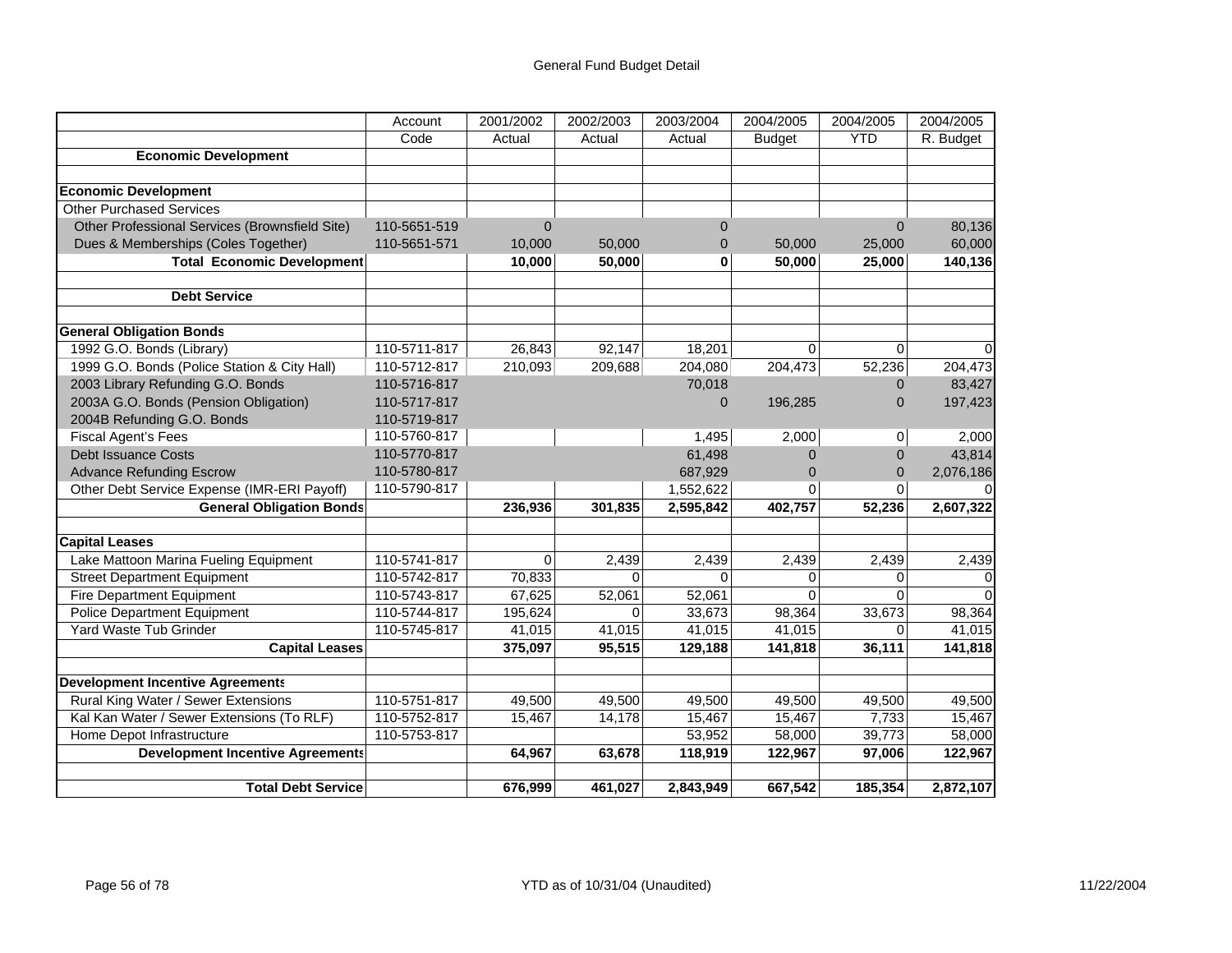|                                                                   | Account      | 2001/2002  | 2002/2003  | 2003/2004  | 2004/2005      | 2004/2005    | 2004/2005  |
|-------------------------------------------------------------------|--------------|------------|------------|------------|----------------|--------------|------------|
|                                                                   | Code         | Actual     | Actual     | Actual     | <b>Budget</b>  | <b>YTD</b>   | R. Budget  |
| <b>Other Financing Uses</b>                                       |              |            |            |            |                |              |            |
|                                                                   |              |            |            |            |                |              |            |
| <b>Interfund Transfers of Property Taxes</b>                      |              |            |            |            |                |              |            |
| <b>Transfer to IMRF Fund</b>                                      | 110-5911-822 | 490,913    |            | 0          | 0              | 0            | $\Omega$   |
| <b>Transfer to Library Fund</b>                                   | 110-5912-822 | 338,836    | 358,199    | 371,941    | 389,332        | 293,129      | 389,332    |
| Transfer to Insurance & Tort Judgment Fund                        | 110-5915-822 | 371,179    | 404,122    | 378,523    | 193,000        | $\Omega$     | 193,000    |
| <b>Transfers of Property Taxes</b>                                |              | 1,200,928  | 762,320    | 750,464    | 582,332        | 293,129      | 582,332    |
|                                                                   |              |            |            |            |                |              |            |
| <b>Interfund Transfers of Personal Property Replacement Taxes</b> |              |            |            |            |                |              |            |
| <b>Transfer to IMRF Fund</b>                                      | 110-5921-822 | 92,823     | $\Omega$   | $\Omega$   | $\Omega$       | 0            | $\Omega$   |
| Transfer to Library Fund (7.5%)                                   | 110-5922-822 | 26,840     | 21,931     | 24,359     | 27,804         | $\mathbf{0}$ | 20,625     |
| <b>Transfers of Replacement Taxes</b>                             |              | 119,663    | 21,931     | 24,359     | 27,804         | 0            | 20,625     |
|                                                                   |              |            |            |            |                |              |            |
| <b>Interfund Operating Transfers</b>                              |              |            |            |            |                |              |            |
| Transfers to Insurance & Tort Judgment Fund                       | 110-5906-822 |            |            | 0          | 0              | 0            | 0          |
| <b>Transfers to Water Fund</b>                                    | 110-5931-822 | 75,345     | 0          | 0          | $\overline{0}$ | 0            | 0          |
| <b>Transfers to Sewer Fund</b>                                    | 110-5932-822 | 331,143    | $\Omega$   | 0          | $\Omega$       | 0            | $\Omega$   |
| <b>Transfers to Cemetery Fund</b>                                 | 110-5933-822 | 49,500     | 50,000     | 50,000     | 34,847         | 0            | 34,847     |
| <b>Interfund Operating Transfers</b>                              |              | 455,988    | 50,000     | 50,000     | 34,847         | 0            | 34,847     |
|                                                                   |              |            |            |            |                |              |            |
| <b>Interfund Residual Equity Transfers</b>                        |              |            |            |            |                |              |            |
| <b>Transfers to Capital Project Fund</b>                          | 110-5945-822 | 0          | 14,178     | 16,756     | 600,000        | 0            | 600,000    |
| Transfers to Health Insurance Fund                                | 110-5949-822 | 701,917    | $\Omega$   | 0          | 0              | 0            |            |
| <b>Balance Sheet Adjustments</b>                                  |              |            | 154,483    | $-161,092$ | $\Omega$       | 0            |            |
| <b>Interfund Residual Equity Transfers</b>                        |              | 701,917    | 168,661    | $-144,336$ | 600,000        | 0            | 600,000    |
| <b>Total Interfund Transfers</b>                                  |              | 2,478,497  | 1,002,912  | 680,487    | 1,244,983      | 293,129      | 1,237,804  |
|                                                                   |              |            |            |            |                |              |            |
| <b>Total Expenditures and Other Financing Uses</b>                |              | 12,271,680 | 13,162,066 | 14,517,311 | 13,924,373     | 5,887,482    | 15,978,423 |
| Excess (deficiency) of revenues and other /                       |              |            |            |            |                |              |            |
| sources over expenditures and other uses                          |              | 234,483    | $-117,740$ | 676,320    | $-7,679$       | 1,435,424    | $-208,093$ |
|                                                                   |              |            |            |            |                |              |            |
| Fund Balance, beginning of year                                   |              |            | 1,594,804  | 1,442,019  | 1,591,817      | 2,118,339    | 2,118,339  |
| Fund Balance, end of year                                         |              | 1,594,804  | 1,477,064  | 2,118,339  | 1,584,138      | 3,553,763    | 1,910,247  |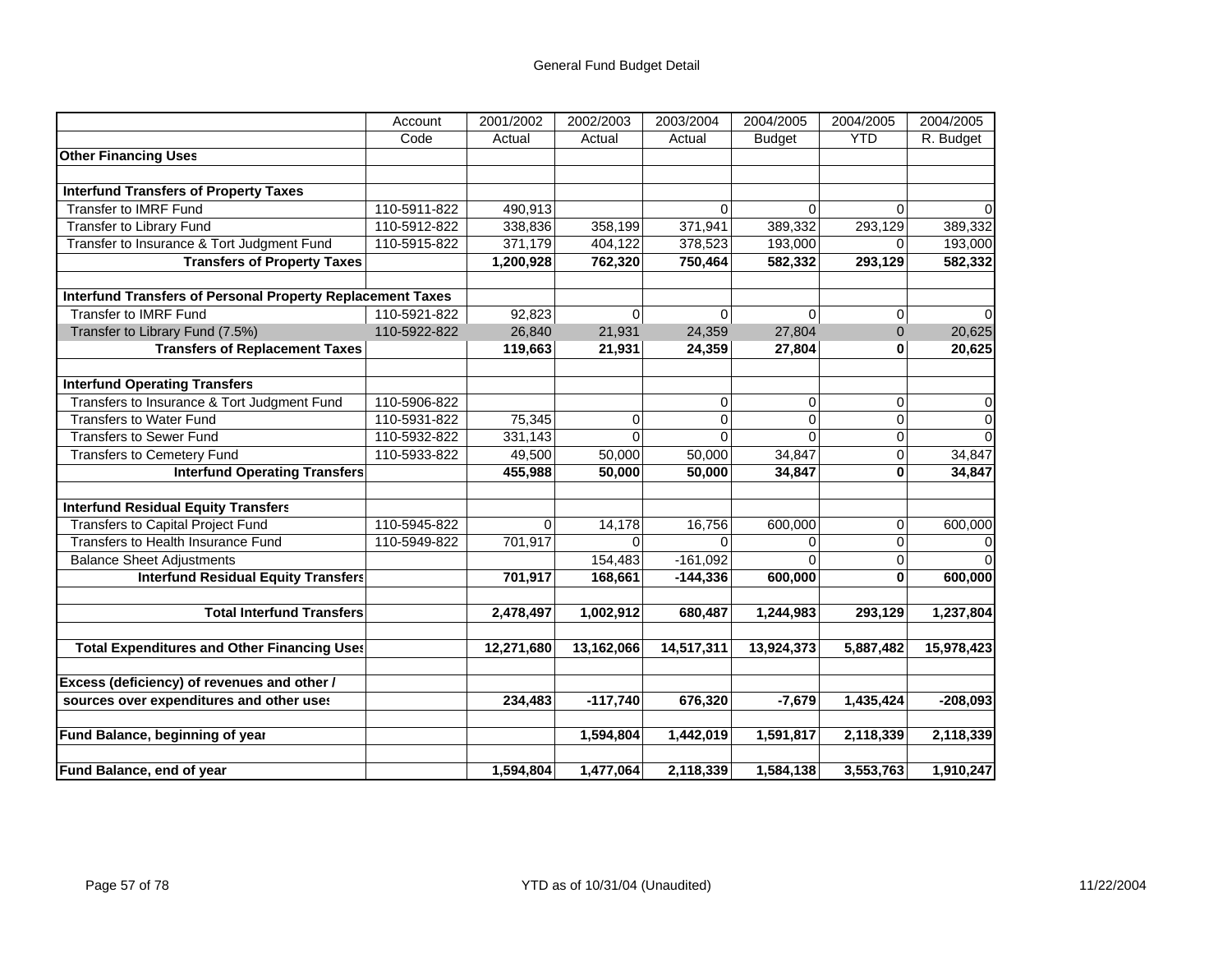| <b>Motor Fuel Tax Fund</b>                        | Account      | 2001/2002      | 2002/2003    | 2003/2004      | 2004/2005     | 2004/2005    | 2004/2005      |
|---------------------------------------------------|--------------|----------------|--------------|----------------|---------------|--------------|----------------|
|                                                   | Code         | Actual         | Actual       | Actual         | <b>Budget</b> | <b>YTD</b>   | R. Budget      |
| <b>Revenues and Other Sources</b>                 |              |                |              |                |               |              |                |
|                                                   |              |                |              |                |               |              |                |
| <b>Intergovernmental Revenues</b>                 |              |                |              |                |               |              |                |
| Federal Capital Project Grants (FEMA for 12th St) | 121-4313-023 | 0              | 65,000       | 0              | 0             | 0            | ΩI             |
| State Capital Grants (ICC, IDOT & CDAP)           | 121-4323-023 | $\overline{0}$ | $\mathbf{0}$ | $\overline{0}$ | 1,092,800     | $\mathbf{0}$ | 66,875         |
| IDOT = \$287,800 for Progress / Logan             |              |                |              |                |               |              |                |
| CDAP = \$750,000 for Progress / Logan             |              |                |              |                |               |              |                |
| IDOT = \$35,000 for Wildflower Grant              |              |                |              |                |               |              |                |
| IDOT = \$31,875 for Traffic Signal Upgrade Grants |              |                |              |                |               |              |                |
| <b>Motor Fuel Tax</b>                             | 121-4332-010 | 512,036        | 521,341      | 520,286        | 528,000       | 268,624      | 528,000        |
| County Capital Grants (Progress / Logan)          | 121-4340-023 |                |              |                | 120,000       | 0            | 120,000        |
| School District Grants (12th Street)              | 121-4360-023 | $\Omega$       | 219,728      | $\Omega$       | $\Omega$      | $\Omega$     | $\Omega$       |
| <b>Intergovernmental Revenues</b>                 | 0            | 512,036        | 806,070      | 520,286        | 1,740,800     | 268,624      | 714,875        |
| <b>Misc. Revenues</b>                             |              |                |              |                |               |              |                |
| <b>Public Utility License (ICTC)</b>              | 121-4215-023 |                | 100,000      | $\Omega$       | $\Omega$      | $\Omega$     | $\Omega$       |
| Investment Income                                 | 121-4610-010 | 14,156         | 9,609        | 3.918          | 6,000         | 3,453        | 6,000          |
| Misc. Revenue (IDOT Signal Reimbursements)        | 121-4800-010 | 349            |              | 24,487         | 18,000        | 6,106        | 18,000         |
| Developer Contributions (CNIC & Agracel)          | 121-4955-023 |                | 95,000       |                | 266,200       | 0            | 266,200        |
| CNIC @ \$100,000 for Champaign Ave Bridge         |              |                |              |                |               |              |                |
| Agracel @ 166,200 for Progress / Logan            |              |                |              |                |               |              |                |
| <b>Misc. Revenues</b>                             |              | 14,505         | 204,609      | 28,405         | 290,200       | 9,559        | 290,200        |
| <b>Long Term Debt Issued</b>                      |              |                |              |                |               |              |                |
| G.O. Bonds (Secured by MFT Revenues)              | 121-4941-023 |                | 0            | 0              | 0             | 0            | $\overline{0}$ |
| <b>Capital Lease Proceeds</b>                     | 121-4947-023 |                | 0            | $\Omega$       | $\Omega$      | $\mathbf 0$  | $\Omega$       |
| Proceeds from Revolving Loan Fund                 | 121-4948-023 |                | $\Omega$     | $\Omega$       | 534,000       | $\Omega$     | $\mathbf 0$    |
| <b>Long Term Debt Issued</b>                      |              | 0              | 0            | O              | 534,000       | 0            | 0              |
|                                                   |              |                |              |                |               |              |                |
| <b>Total Revenues and Other Sources</b>           |              | 526,541        | 1,010,678    | 548,691        | 2,565,000     | 278,184      | 1,005,075      |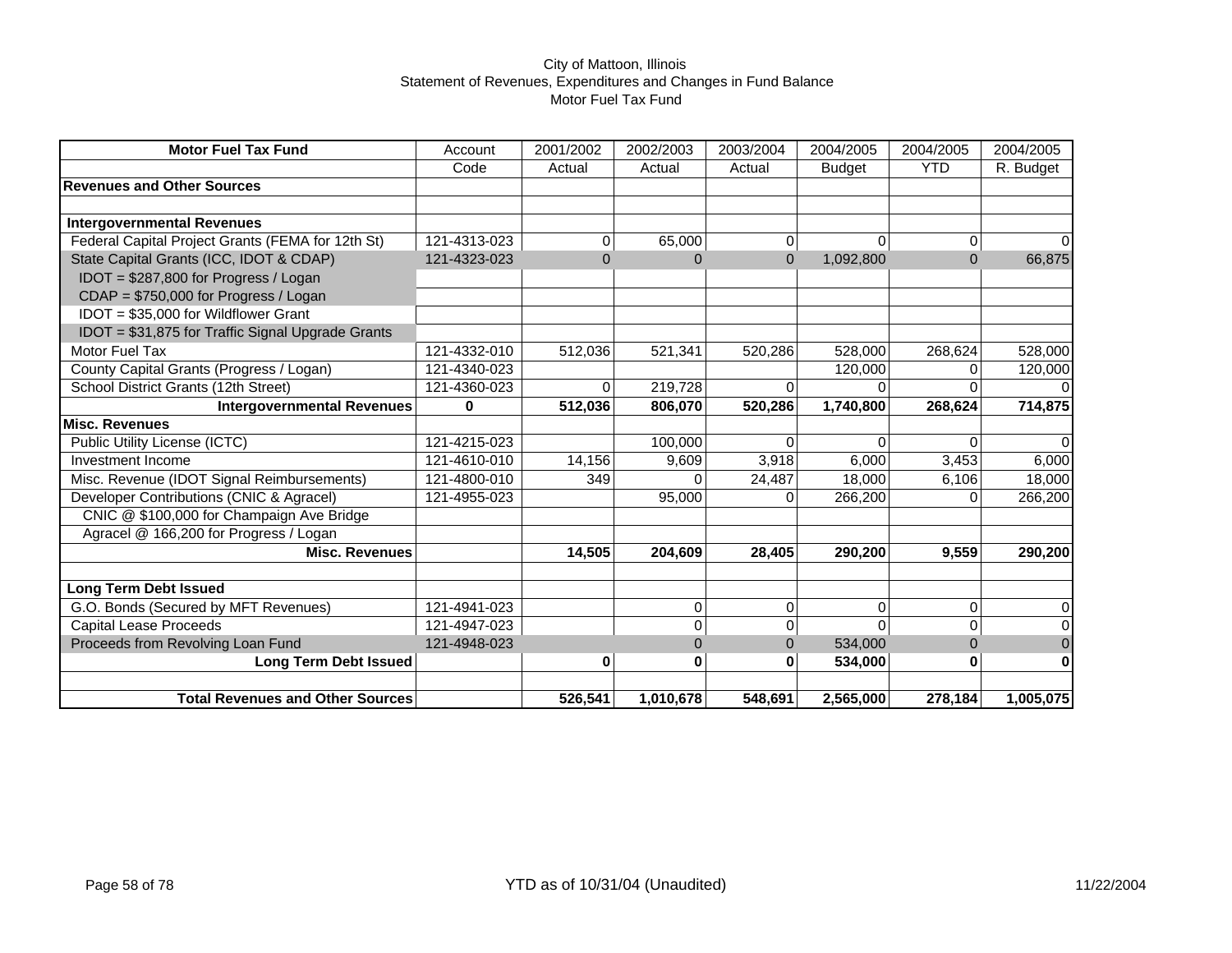| <b>Motor Fuel Tax Fund</b>                       | Account      | 2001/2002      | 2002/2003   | 2003/2004 | 2004/2005     | 2004/2005   | 2004/2005      |
|--------------------------------------------------|--------------|----------------|-------------|-----------|---------------|-------------|----------------|
|                                                  | Code         | Actual         | Actual      | Actual    | <b>Budget</b> | <b>YTD</b>  | R. Budget      |
| <b>Expenditures</b>                              |              |                |             |           |               |             |                |
|                                                  |              |                |             |           |               |             |                |
| <b>Public Works Maintenance &amp; Operations</b> |              |                |             |           |               |             |                |
|                                                  |              |                |             |           |               |             |                |
| <b>Street Maintenance</b>                        |              |                |             |           |               |             |                |
| Supplies                                         |              |                |             |           |               |             |                |
| Concrete                                         | 121-5321-351 | $\overline{0}$ | 14,978      | $\Omega$  | $\Omega$      | 0           | $\Omega$       |
| Aggregate Surface Course                         | 121-5321-352 | $\Omega$       | 13,173      | 13,344    | 23,000        | 9,198       | 23,000         |
| <b>Bituminous Patching</b>                       | 121-5321-353 | 14,505         | 10,158      | 11,910    | 19,500        | 12,493      | 19,500         |
| <b>Crack Sealer</b>                              | 121-5321-355 | $\mathbf 0$    | 5,507       | 6,867     | 9,600         | 21,087      | 21,087         |
| <b>Street Signs</b>                              | 121-5321-356 | $\overline{0}$ | 1,577       | 4,703     | 9,900         | 3,485       | 9,900          |
| <b>Other Street Maintenance Supplies</b>         | 121-5321-359 | $\Omega$       | 818         | $\Omega$  | $\Omega$      | 0           | $\Omega$       |
| Ice Removal Chemicals                            | 121-5325-354 | $\Omega$       | 7,818       | 13,586    | 13,500        | $\Omega$    | 13,500         |
| <b>Supplies</b>                                  |              | 14,505         | 54,030      | 50,411    | 75,500        | 46,263      | 86,987         |
| <b>Purchased Property Maintenance Services</b>   |              |                |             |           |               |             |                |
| <b>Equipment Rental</b>                          | 121-5321-440 | $\overline{0}$ | 1,253       | 464       | $\Omega$      | $\mathbf 0$ | $\Omega$       |
| <b>Seal Coat</b>                                 | 121-5321-451 | $\overline{0}$ | 84,109      | 66,264    | 116,000       | 99,148      | 99,148         |
| Aggregate Surface Course                         | 121-5321-452 | $\overline{0}$ | $\Omega$    | 50,030    | 62,000        | 45,138      | 45,138         |
| <b>Bituminous Patching</b>                       | 121-5321-453 | 0              | $\Omega$    | 955       | 0             | 0           | $\overline{0}$ |
| Roto-Tilling                                     | 121-5321-454 | $\pmb{0}$      | 0           | 7,643     | $\Omega$      | 0           | $\mathbf 0$    |
| <b>Brick Street Maintenance</b>                  | 121-5321-455 | $\mathbf 0$    | $\Omega$    | $\Omega$  | $\Omega$      | $\Omega$    | $\mathbf 0$    |
| <b>Other Construction Services</b>               | 121-5321-459 | $\overline{0}$ | 19,825      | $\Omega$  | $\Omega$      | $\Omega$    | $\Omega$       |
| <b>Property Maintenance</b>                      |              | $\bf{0}$       | 105,187     | 125,355   | 178,000       | 144,286     | 144,286        |
| <b>Other Purchased Services</b>                  |              |                |             |           |               |             |                |
| Planning & Design Services                       | 121-5321-511 | 299,559        | 12,810      | 0         | 0             | 0           | $\overline{0}$ |
| <b>Other Professional Services</b>               | 121-5321-519 | 132,161        | $\Omega$    | $\Omega$  | $\Omega$      | 131         | 500            |
| Advertising                                      | 121-5321-540 | 0              | 416         | 381       | 1,000         | 903         | 1,000          |
| Intergovernmental Expenditures                   | 121-5321-821 | $\Omega$       | 2,000       | 1,000     | 1,000         | $\Omega$    | 1,000          |
| <b>Contractual Services</b>                      |              | 431,720        | 15,226      | 1,381     | 2,000         | 1,034       | 2,500          |
|                                                  |              |                |             |           |               |             |                |
| <b>Subtotal Street Maintenance</b>               |              | 446,225        | 174,442     | 177,147   | 255,500       | 191,583     | 233,773        |
|                                                  |              |                |             |           |               |             |                |
| <b>Sidewalks</b>                                 |              |                |             |           |               |             |                |
| Concrete                                         | 121-5323-351 | $\overline{0}$ | $\Omega$    | 9,048     | 29,500        | 3,721       | 29,500         |
| <b>Other Construction Services</b>               | 121-5323-459 | $\overline{0}$ | 0           | $\Omega$  | 40,500        | 0           | 40,500         |
| <b>Subtotal Sidewalks</b>                        |              | $\mathbf 0$    | $\mathbf 0$ | 9,048     | 70,000        | 3,721       | 70,000         |
|                                                  |              |                |             |           |               |             |                |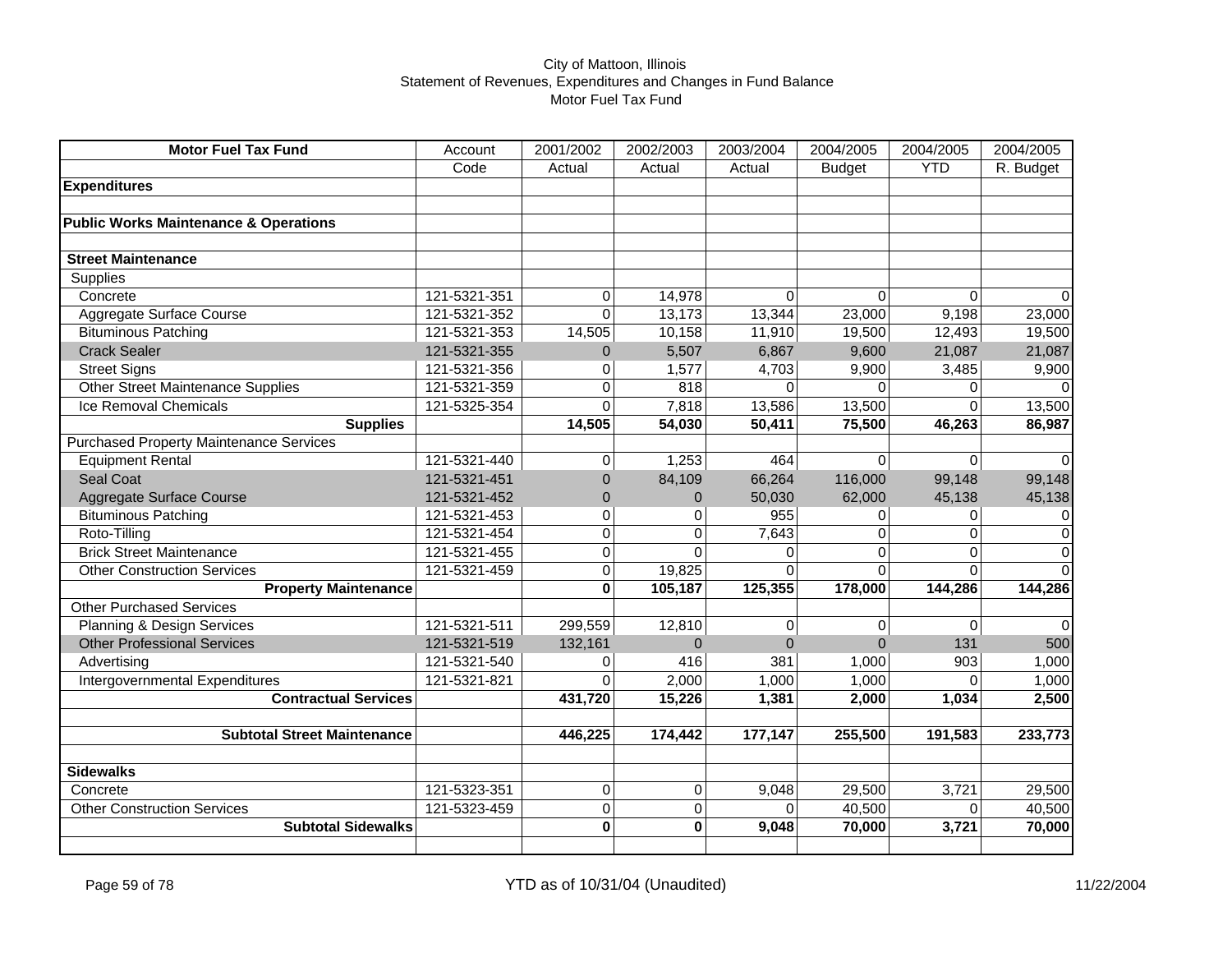| <b>Motor Fuel Tax Fund</b>                   | Account      | 2001/2002 | 2002/2003 | 2003/2004 | 2004/2005      | 2004/2005        | 2004/2005           |
|----------------------------------------------|--------------|-----------|-----------|-----------|----------------|------------------|---------------------|
|                                              | Code         | Actual    | Actual    | Actual    | <b>Budget</b>  | <b>YTD</b>       | R. Budget           |
| <b>Street Lighting</b>                       |              |           |           |           |                |                  |                     |
| Natural Gas & Electric (Ameren)              | 121-5326-321 |           |           | 82,526    | 99,000         | 48,486           | $\Omega$            |
| Electric (Coles Moultrie))                   | 121-5326-322 |           |           | 5,360     | 6,000          | 3,202            | 6,000               |
| <b>Repair of Structures</b>                  | 121-5326-432 |           |           |           | 5,000          | $\Omega$         | 5,000               |
| <b>Subtotal Street Lighting</b>              |              | $\bf{0}$  | 0         | 87,886    | 110,000        | 51,688           | 11,000              |
|                                              |              |           |           |           |                |                  |                     |
| <b>Traffic Control Devices</b>               |              |           |           |           |                |                  |                     |
| <b>Street Signs</b>                          | 121-5327-356 |           |           | 84        | $\overline{0}$ | $\Omega$         | $\Omega$            |
| Supplies (Paint)                             | 121-5327-359 | 0         | 0         | 1,552     | 3,000          | $\overline{772}$ | 3,000               |
| <b>Repair of Structures</b>                  | 121-5327-432 |           |           | 9,705     | 10,000         | 3,684            | 10,000              |
| Improvements                                 | 121-5327-730 | 0         | 0         | 35,000    |                |                  | $\Omega$            |
| <b>Subtotal Traffic Control Devices</b>      |              | $\bf{0}$  | 0         | 46,340    | 13,000         | 4,456            | 13,000              |
|                                              |              |           |           |           |                |                  |                     |
| <b>Storm Sewers</b>                          |              |           |           |           |                |                  |                     |
| <b>Catch Basins</b>                          | 121-5328-357 | 0         |           | 484       | 9,900          | 0                | 9,900               |
| Pipe                                         | 121-5328-358 | 0         | 3,931     | 4,980     | 9,900          | 0                | 9,900               |
| <b>Other Construction Services</b>           | 121-5328-459 | 0         | U         |           | $\Omega$       | 0                | $\Omega$            |
| <b>Subtotal Storm Sewers</b>                 |              | $\bf{0}$  | 3,931     | 5,464     | 19,800         | 0                | 19,800              |
|                                              |              |           |           |           |                |                  |                     |
| <b>Subtotal Maintenance &amp; Operations</b> |              | 446,225   | 178,373   | 325,885   | 468,300        | 251,448          | 347,573             |
|                                              |              |           |           |           |                |                  |                     |
| <b>Debt Service</b>                          |              |           |           |           |                |                  |                     |
| Series 2004 G.O. Bonds - MFT                 | 121-5718-817 |           |           |           | 0              |                  | $\overline{0}$      |
| Capital Leases - St. Dept. Equipment         | 121-5742-817 |           |           |           | 0              |                  | $\mathsf{O}\xspace$ |
| Lerna Road Improvements (To RLF)             | 121-5755-817 |           |           |           | 0              |                  | $\overline{0}$      |
| <b>Fiscal Agent's Fees</b>                   | 121-5760-817 |           |           |           | 0              |                  | $\mathsf{O}\xspace$ |
| <b>Debt Issuance Costs</b>                   | 121-5770-817 |           |           |           | 0              |                  | $\overline{0}$      |
| <b>Debt Service</b>                          |              | $\bf{0}$  | $\bf{0}$  | 0         | $\bf{0}$       | $\mathbf 0$      | $\bf{0}$            |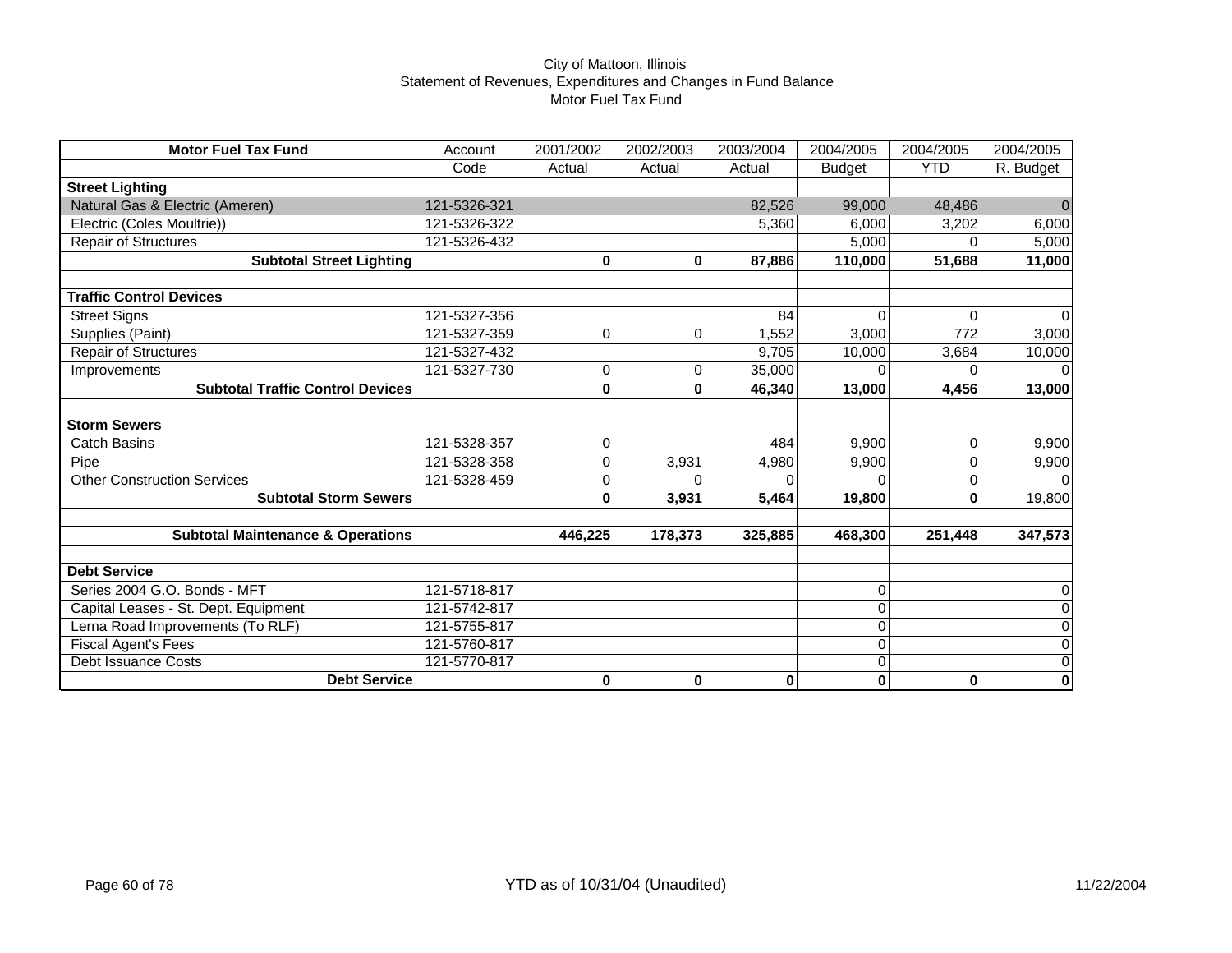| <b>Motor Fuel Tax Fund</b>                                         | Account      | 2001/2002    | 2002/2003  | 2003/2004      | 2004/2005     | 2004/2005  | 2004/2005      |
|--------------------------------------------------------------------|--------------|--------------|------------|----------------|---------------|------------|----------------|
|                                                                    | Code         | Actual       | Actual     | Actual         | <b>Budget</b> | <b>YTD</b> | R. Budget      |
| <b>Capital Improvement Projects</b>                                |              |              |            |                |               |            |                |
| 12th St. Extension & Construction                                  | 121-5321-730 | 0            | 892,142    | $\Omega$       | $\mathbf 0$   |            | $\overline{0}$ |
| 43rd Street Widening & Detention                                   | 121-5321-730 |              |            | 80,772         | $\Omega$      |            | $\Omega$       |
| Broadway Ave (Alton Trucking to McHugh Hotels)                     | 121-5321-730 | 0            | 0          | 0              | 175,000       |            | 175,000        |
| Marshall Ave (6th to Lakeland)                                     | 121-5321-730 | 0            | 0          | $\Omega$       | 200,000       | 121,570    | 200,000        |
| Broadway Ave (Logan to Mall)                                       | 121-5321-730 | 0            | $\Omega$   | $\Omega$       | $\Omega$      |            | $\overline{0}$ |
| Lerna Road (SR 16 to Thomason)                                     | 121-5321-730 |              |            |                | 534,000       |            | $\Omega$       |
| Progress Drive / Logan Street                                      | 121-5321-730 |              |            |                | 1,324,000     |            | 286,200        |
| North 33rd Street (Share of IDOT Project)                          | 121-5321-730 |              |            |                | 115,000       | 81,252     | 115,000        |
| <b>Brick Street Restoration Program</b>                            | 121-5321-730 |              |            |                | $\Omega$      |            | $\Omega$       |
| <b>Traffic Signal Grant Expenditures</b>                           | 121-5327-730 |              |            |                | 40,000        |            | 51,875         |
| Broadway & Richmond Bridge Reconstruction                          | 121-5324-730 | $\mathbf{0}$ | 175,640    | $\overline{0}$ | $\Omega$      | 15,115     | 15,115         |
| Champaign Avenue Bridge                                            | 121-5324-730 | 0            | 70,384     | 18,646         | 413,000       | 1,098      | 460,000        |
| <b>Wildflower Grant Expenditures</b>                               | 121-5329-730 |              |            |                | 35,000        |            | 35,000         |
| <b>Subtotal Capital Projects</b>                                   |              | 0            | 1,138,165  | 99,417         | 2,836,000     | 219,035    | 1,338,190      |
|                                                                    |              |              |            |                |               |            |                |
| <b>Total Expenditures</b>                                          |              | 446,225      | 1,316,538  | 425,302        | 3,304,300     | 470,483    | 1,685,763      |
|                                                                    |              |              |            |                |               |            |                |
| <b>Other Financing Uses</b>                                        |              |              | $\Omega$   | $\Omega$       | $\Omega$      |            |                |
| <b>Transfers to General Fund</b>                                   | 121-5935-822 | $\Omega$     |            |                |               |            | 60,000         |
| Construction Inspection @ \$60,000                                 |              |              |            |                |               |            |                |
| Interfund Payables @ \$11,380<br><b>Total Other Financing Uses</b> |              | 0            | 0          | 0              | 0             | 0          | 60,000         |
|                                                                    |              |              |            |                |               |            |                |
| <b>Total Expenditures and Other Financing Uses</b>                 |              | 446,225      | 1,316,538  | 425,302        | 3,304,300     | 470,483    | 1,745,763      |
|                                                                    |              |              |            |                |               |            |                |
| Excess (deficiency) of revenues and other financing                |              |              |            |                |               |            |                |
| sources over expenditures and other uses                           |              | 80,316       | $-305,860$ | 123,389        | $-739,300$    | $-192,300$ | $-740,688$     |
|                                                                    |              |              |            |                |               |            |                |
| Fund Balance, beginning of year                                    |              |              | 1,220,210  | 914,350        | 1,012,438     | 1,037,739  | 1,037,739      |
|                                                                    |              |              |            |                |               |            |                |
| <b>Fund Balance, end of year</b>                                   |              | 1,220,210    | 914,350    | 1,037,739      | 273,138       | 845,440    | 297,051        |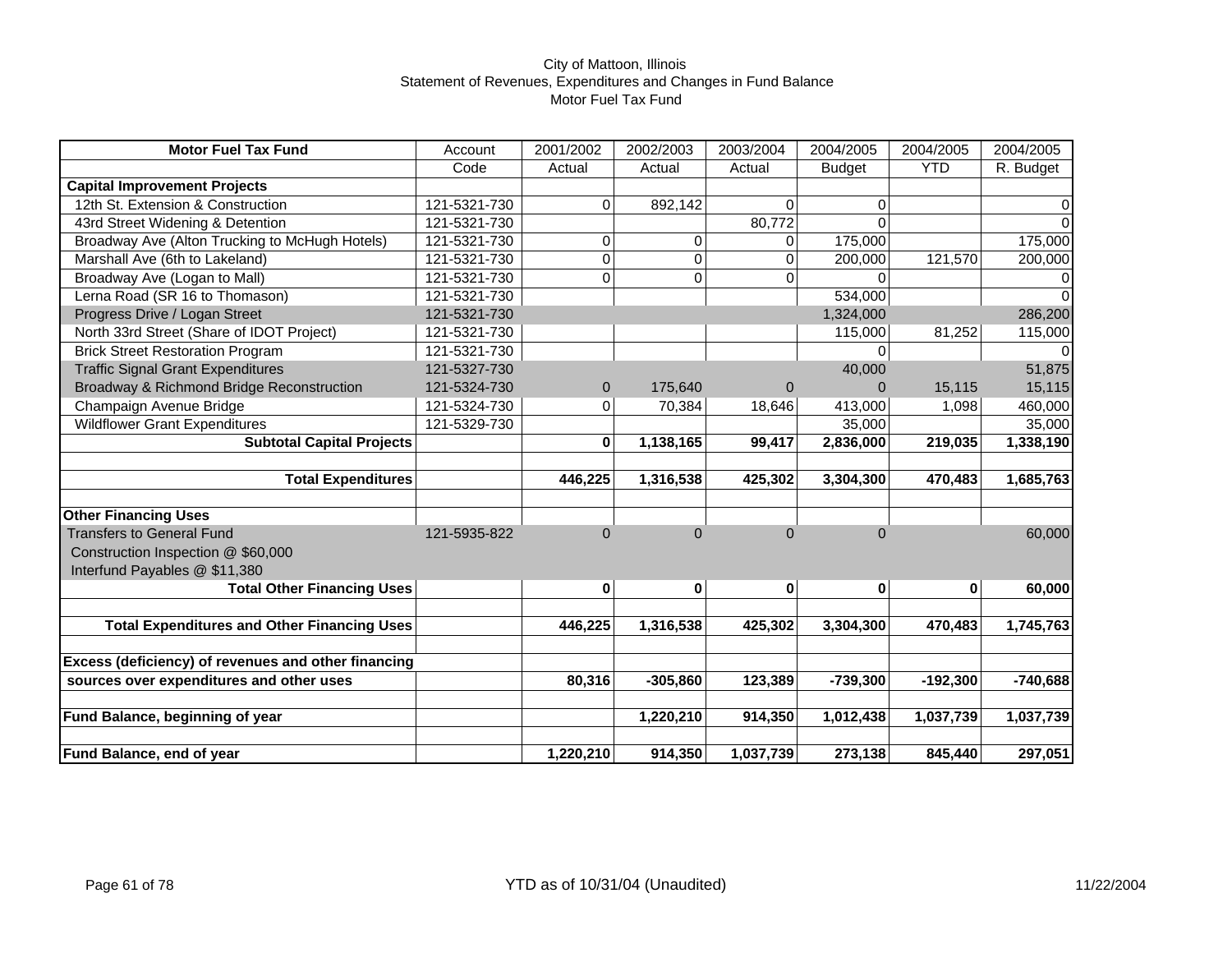# Statement of Revenues, Expenditures and Changes in Fund Balance Hotel / Motel Tax Fund

|                                    | Account      | 2001/2002 | 2002/2003      | 2003/2004 | 2004/2005     | 2004/2005      | 2004/2005 |
|------------------------------------|--------------|-----------|----------------|-----------|---------------|----------------|-----------|
|                                    | Code         | Actual    | Actual         | Actual    | <b>Budget</b> | <b>YTD</b>     | R. Budget |
|                                    |              |           |                |           |               |                |           |
|                                    |              |           |                |           |               |                |           |
| Revenues:                          |              |           |                |           |               |                |           |
| <b>Hotel &amp; Motel Taxes</b>     | 122-4170-100 | 236,116   | 241,913        | 232,450   | 245,000       | 127,843        | 245,000   |
| Other Misc. Charges (Copy Machine) | 122-4419-100 |           |                | 700       | $\Omega$      | 105            | 105       |
| <b>Interest Earnings</b>           | 122-4610-100 |           |                | $\Omega$  | 2,400         | $\Omega$       | 2,400     |
| Miscellaneous                      | 122-4800-100 | 346       | 304            | 4,600     | 350           | 226            | 350       |
| <b>Total Revenues</b>              |              | 236,462   | 242,218        | 237,750   | 247,750       | 128,175        | 247,855   |
| <b>Expenditures:</b>               |              |           |                |           |               |                |           |
| <b>Personal Services</b>           |              |           |                |           |               |                |           |
| Salaries - Regular Employees       | 122-5653-111 | 39,741    | 34,803         | 29,205    | 35,482        | 16,321         | 35,482    |
| Salaries - Temporary Employees     | 122-5653-112 |           |                | 2,440     | 3,200         | 4,452          | 5,000     |
| Overtime                           | 0            |           |                |           |               | $\Omega$       | 0         |
| <b>Compensated Absences</b>        | 122-5653-114 |           |                | 993       |               | 965            | $\Omega$  |
| <b>Personal Services</b>           |              | 39,741    | 34,803         | 32,637    | 38,682        | 21,738         | 40,482    |
| <b>Benefits</b>                    |              |           |                |           |               |                |           |
| Group Health Insurance             | 122-5653-211 | 4,672     | 1,966          | 3,652     | 2,962         | 1,358          | 2,962     |
| Group Life Insurance               | 122-5653-212 |           | $\Omega$       | $\Omega$  | 121           | $\Omega$       | 121       |
| <b>FICA</b>                        | 122-5653-221 |           | 1,846          | 1,967     | 2,397         | 1,335          | 2,397     |
| Medicare                           | 122-5653-222 |           | 399            | 460       | 560           | 312            | 560       |
| <b>IMRF Contributions</b>          | 122-5653-231 |           | 2,024          | 1,627     | 3,120         | 1,543          | 3,120     |
| <b>Unemployment Compensation</b>   | 122-5653-240 |           | 138            | 228       | 317           | 0              | 317       |
| <b>Workers Compensation</b>        | 122-5653-250 |           | 118            | 112       | 116           | $\Omega$       | 116       |
| <b>Benefits</b>                    |              | 4,672     | 6,491          | 8,046     | 9,593         | 4,547          | 9,593     |
| <b>Supplies</b>                    |              |           |                |           |               |                |           |
| <b>Office Supplies</b>             | 122-5653-311 | 2,257     | 2,494          | 915       | 2,000         | 1,124          | 2,000     |
| Small Tools & Equipment            | 122-5653-316 | 1,127     | 2,515          | 1,440     | 3,000         | 1,450          | 3,000     |
| Souvenir and Concession Supplies   | 122-5653-317 | <b>NA</b> | $\Omega$       | 1,399     | 2,000         | 901            | 2,000     |
| Misc. Supplies                     | 122-5653-319 | 1,799     | 4,318          | 574       | 1,000         | 661            | 1,000     |
| Gas & Electric (CIPS)              | 122-5653-321 |           | $\overline{0}$ | 1,821     | 2,000         | 734            | 2,000     |
| Electric (Coles Moltrie)           | 122-5653-322 |           | $\Omega$       | 324       | 500           | 205            | 500       |
| <b>Supplies</b>                    |              | 5,184     | 9,327          | 6,474     | 10,500        | 5,075          | 10,500    |
|                                    |              |           |                |           |               |                |           |
| Property Maintenance               |              |           |                |           |               |                |           |
| <b>Repair of Structures</b>        | 122-5653-432 | 905       | 5,606          | 5,598     | 1,000         | $\overline{0}$ | 1,000     |
| <b>Pest Control Services</b>       | 122-5653-436 |           |                | 80        | $\Omega$      | $\Omega$       | $\Omega$  |
| <b>Property Maintenance</b>        |              | 905       | 5,606          | 5,678     | 1,000         | $\bf{0}$       | 1,000     |
|                                    |              |           |                |           |               |                |           |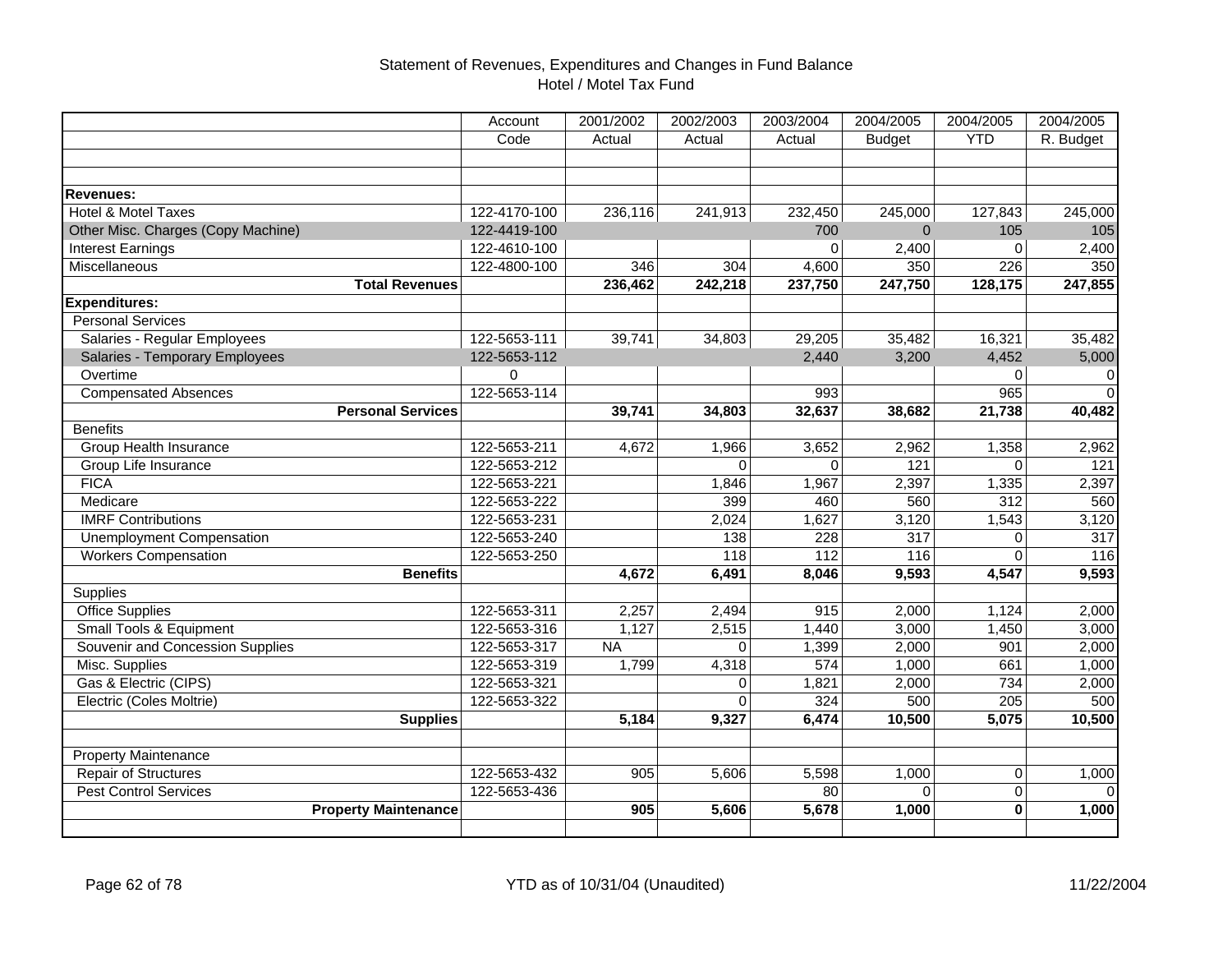# Statement of Revenues, Expenditures and Changes in Fund Balance Hotel / Motel Tax Fund

|                                          | Account      | 2001/2002 | 2002/2003               | 2003/2004   | 2004/2005     | 2004/2005  | 2004/2005      |
|------------------------------------------|--------------|-----------|-------------------------|-------------|---------------|------------|----------------|
|                                          | Code         | Actual    | Actual                  | Actual      | <b>Budget</b> | <b>YTD</b> | R. Budget      |
| <b>Other Purchased Services</b>          |              |           |                         |             |               |            |                |
| <b>Auditing Services</b>                 | 122-5653-513 | 500       | $\pmb{0}$               | 1,000       | 1,000         | 1,000      | 1,000          |
| <b>Technology Services</b>               | 122-5653-516 | <b>NA</b> | $\overline{\mathsf{o}}$ | 3,545       | 2,000         | 1,230      | 2,000          |
| Postage                                  | 122-5653-531 | <b>NA</b> | $\mathbf 0$             | 371         | 500           | 223        | 500            |
| Telephone/Fax                            | 122-5653-532 | <b>NA</b> |                         | 2,904       | 3,000         | 1,440      | 3,000          |
| Telephone - Cell                         | 122-5653-533 | 6,718     | 4,476                   | 627         | 750           | 744        | 1,600          |
| Advertising                              | 122-5653-540 | 9,173     | 19,634                  | 13,395      | 18,000        | 9,422      | 18,000         |
| Printing & Binding                       | 122-5653-550 | <b>NA</b> | $\mathbf 0$             | 3,469       | 4,000         | 4,629      | 7,000          |
| <b>Business Meeting Expense</b>          | 122-5653-561 | <b>NA</b> | 0                       | 1,420       | 1,500         | 178        | 1,500          |
| Travel & Training                        | 122-5653-562 | 7,570     | 2,866                   | 1,715       | 7,000         | 548        | 7,000          |
| Private Vehicle Expense Reimbursement    | 122-5653-564 | <b>NA</b> | $\pmb{0}$               | $\Omega$    | 0             | $\Omega$   | $\Omega$       |
| Dues & Memberships                       | 122-5653-571 |           |                         | 725         | 1,000         | 489        | 1,000          |
| <b>Community Promotion and Relations</b> | 122-5653-572 | <b>NA</b> | $\Omega$                | 877         | 1,000         | 500        | 1,000          |
| Copy Machine Maintenance Agreement       | 122-5653-814 | 797       | 1,393                   | 1,107       | 1,400         | 542        | 1,400          |
| <b>Tourism Grants</b>                    | 122-5653-825 | 102,096   | 102,222                 | 101,000     | 87,325        | 13,663     | 81,780         |
| <b>Other Purchased Services</b>          |              | 126,855   | 130,590                 | 132,156     | 128,475       | 34,608     | 126,780        |
|                                          |              |           |                         |             |               |            |                |
| Property                                 |              |           |                         |             |               |            |                |
| Improvements (Reader Board Sign)         | 122-5653-730 |           |                         | $\mathbf 0$ |               | 0          |                |
| Furniture & Equipment                    | 122-5653-743 |           |                         |             | 0             | 0          | $\overline{0}$ |
| Property                                 |              | 0         | $\bf{0}$                | $\bf{0}$    | $\mathbf{0}$  | 0          | $\mathbf 0$    |
|                                          |              |           |                         |             |               |            |                |
| <b>Interfund Transfers Out</b>           |              |           |                         |             |               |            |                |
| Transfers to Festival Management Fund    | 122-5904-822 | 38,500    | 31,500                  | 59,425      | 59,500        | 59,500     | 59,500         |
| Transfers to Capital Project Fund        | 122-5909-822 |           | $\Omega$                | $\Omega$    |               |            |                |
| <b>Interfund Transfers Out</b>           |              | 38,500    | 31,500                  | 59,425      | 59,500        | 59,500     | 59,500         |
|                                          |              |           |                         |             |               |            |                |
| <b>Total Expenditures</b>                |              | 215,856   | 218,318                 | 244,416     | 247,750       | 125,468    | 247,855        |
|                                          |              |           |                         |             |               |            |                |
| Excess (deficiency) of revenues and      |              |           |                         |             |               |            |                |
| other financing sources over             |              |           |                         |             |               |            |                |
| expenditures and other uses              |              | 20,606    | 23,900                  | $-6,666$    | 0             | 2,706      | $\mathbf{0}$   |
|                                          |              |           |                         |             |               |            |                |
|                                          |              |           |                         |             |               |            |                |
| Fund Balance, beginning of year          |              | 85,049    | 105,817                 | 129,717     | 101,166       | 123,051    | 123,051        |
|                                          |              |           |                         |             |               |            |                |
| Fund Balance, end of year                |              | 105,817   | 129,717                 | 123,051     | 101,166       | 125,757    | 123,051        |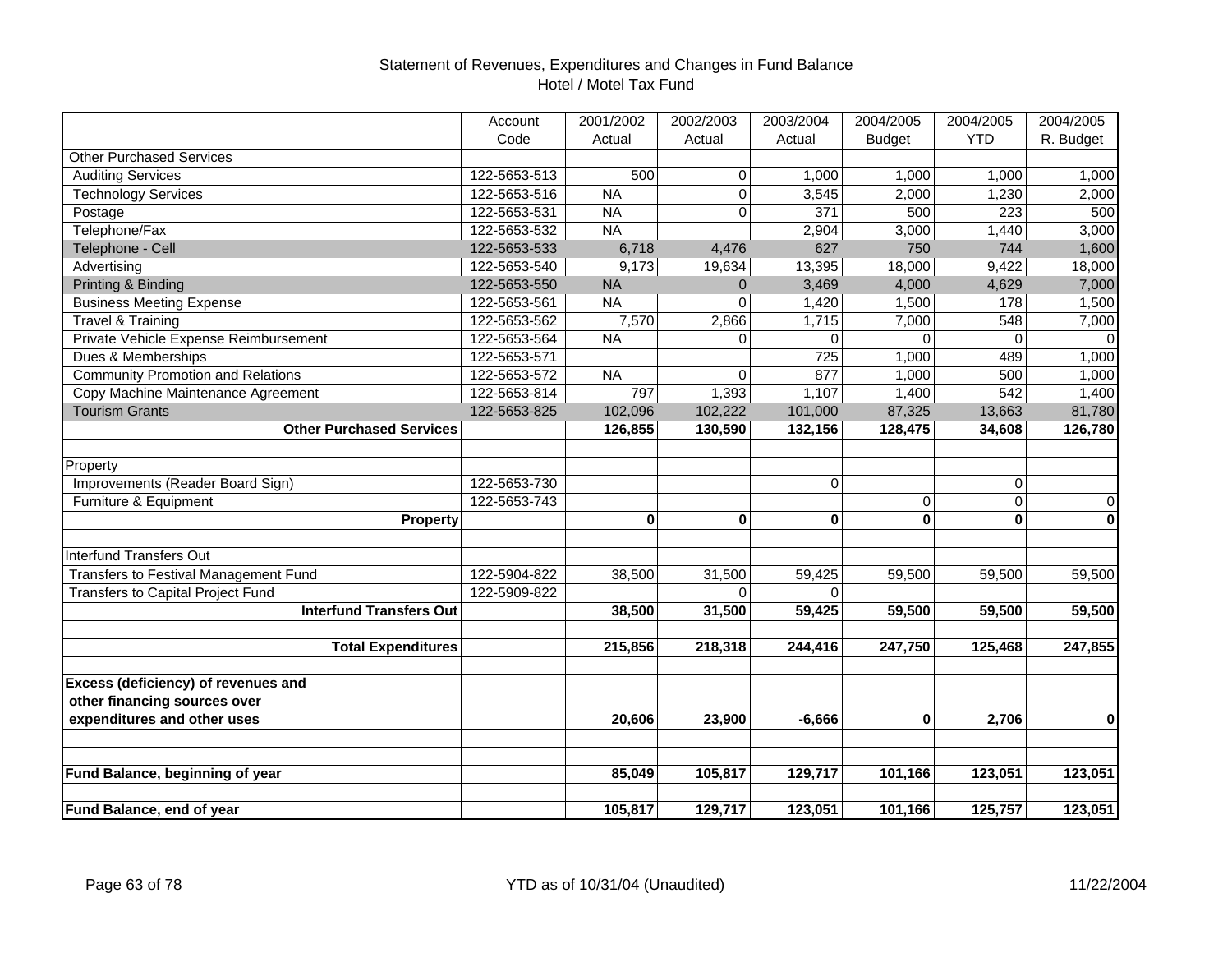|                                              | Account      | 2001/2002      | 2002/2003      | 2003/2004    | 2004/2005     | 2004/2005  | 2004/2005   |
|----------------------------------------------|--------------|----------------|----------------|--------------|---------------|------------|-------------|
|                                              | Code         | Actual         | Actual         | Actual       | <b>Budget</b> | <b>YTD</b> | R. Budget   |
|                                              |              |                |                |              |               |            |             |
| <b>Revenues and Other Sources:</b>           |              |                |                |              |               |            |             |
| Contributions & Sponsorships                 |              |                |                |              |               |            |             |
| <b>Fireworks</b>                             | 123-4491-010 | $\mathbf 0$    | 10,535         | 11,535       | 18,980        | 500        | 11,500      |
| <b>Lightworks Festival</b>                   | 123-4492-010 | 49,765         | 32,053         | 37,503       | 30,020        | 9,591      | 30,020      |
| <b>Water Sports Festival</b>                 | 123-4493-010 | 0              | 5,892          | 3,378        | 3,000         |            |             |
| <b>Bagelfest</b>                             | 123-4494-010 | 86,753         | 94,120         | 97,630       | 106,000       | 100,230    | 106,000     |
| <b>Fall Festival</b>                         | 123-4495-010 | 0              | $\mathbf{0}$   | 1,718        | 2,000         | 2,115      | 2,115       |
| Sesquicentennial                             | 123-4496-010 | $\Omega$       | $\mathbf{0}$   | $\mathbf 0$  | $\Omega$      |            | $\Omega$    |
| Pow Wow                                      | 123-4499-010 | 9,849          | $\overline{0}$ | $\mathbf{0}$ | 0             |            | $\mathbf 0$ |
| Miscellaneous Revenues                       | 123-4800-010 | $\Omega$       | $\Omega$       | $\Omega$     | $\Omega$      |            | $\Omega$    |
| <b>Contributions</b>                         |              | 146,366        | 142,600        | 151,765      | 160,000       | 112,436    | 149,635     |
| Transfers from Hotel / Motel Tax Fund        | $\Omega$     |                |                |              |               |            |             |
| Fireworks                                    | 123-4903-011 | $\mathbf 0$    | 11,500         | 10,000       | 10,000        | 10,000     | 10,000      |
| <b>Lightworks Festival</b>                   | 123-4903-012 | 10,500         |                | $\Omega$     |               |            |             |
| <b>Water Sports Festival</b>                 | 123-4903-013 | 3,000          | $\Omega$       | 9,425        | 7,000         |            |             |
| <b>Bagelfest</b>                             | 123-4903-014 | 25,000         | 20,000         | 25,000       | 27,500        | 27,500     | 27,500      |
| <b>Fall Festival</b>                         | 123-4903-015 | $\Omega$       | $\Omega$       | 15,000       | 15,000        | 22,000     | 22,000      |
| <b>Transfers from Hotel / Motel Tax Fund</b> |              | 38,500         | 31,500         | 59,425       | 59,500        | 59,500     | 59,500      |
|                                              |              |                |                |              |               |            |             |
| <b>Total Revenues and Other Sources</b>      |              | 184,866        | 174,100        | 211,190      | 219,500       | 171,936    | 209,135     |
| <b>Expenditures and Other Uses</b>           |              |                |                |              |               |            |             |
| <b>Administrative Expenses</b>               |              |                |                |              |               |            |             |
| <b>Supplies</b>                              |              |                |                |              |               |            |             |
| <b>Office Supplies</b>                       | 123-5581-311 | <b>NA</b>      | <b>NA</b>      | $\mathbf 0$  | 200           |            | 200         |
| Miscellaneous Supplies                       | 123-5581-319 | <b>NA</b>      | 259            | 1,150        | 1,200         | 767        | 1,200       |
| <b>Supplies</b>                              |              | $\Omega$       | 259            | 1,150        | 1,400         | 767        | 1,400       |
| <b>Purchased Services</b>                    |              |                |                |              |               |            |             |
| <b>Other Professional Services</b>           | 123-5581-519 | <b>NA</b>      | $\Omega$       | $\mathbf 0$  | 100           |            | 100         |
| Postage                                      | 123-5581-531 | <b>NA</b>      | <b>NA</b>      | $\mathbf{0}$ | 100           |            | 100         |
| <b>Business Meetings</b>                     | 123-5581-561 |                |                | 216          | 500           | 158        | 500         |
| Misc. Other Purchased Services               | 123-5581-579 |                |                | 0            | 0             |            |             |
| Parades                                      | 123-5581-831 | <b>NA</b>      | <b>NA</b>      | 90           | 500           | 1,598      | 1,598       |
| <b>Purchased Services</b>                    |              | $\overline{0}$ | $\mathbf 0$    | 306          | 1,200         | 1,756      | 2,298       |
|                                              |              |                |                |              |               |            |             |
| <b>Subtotal Administrative Expenses</b>      |              | $\bf{0}$       | 259            | 1,456        | 2,600         | 2,524      | 3,698       |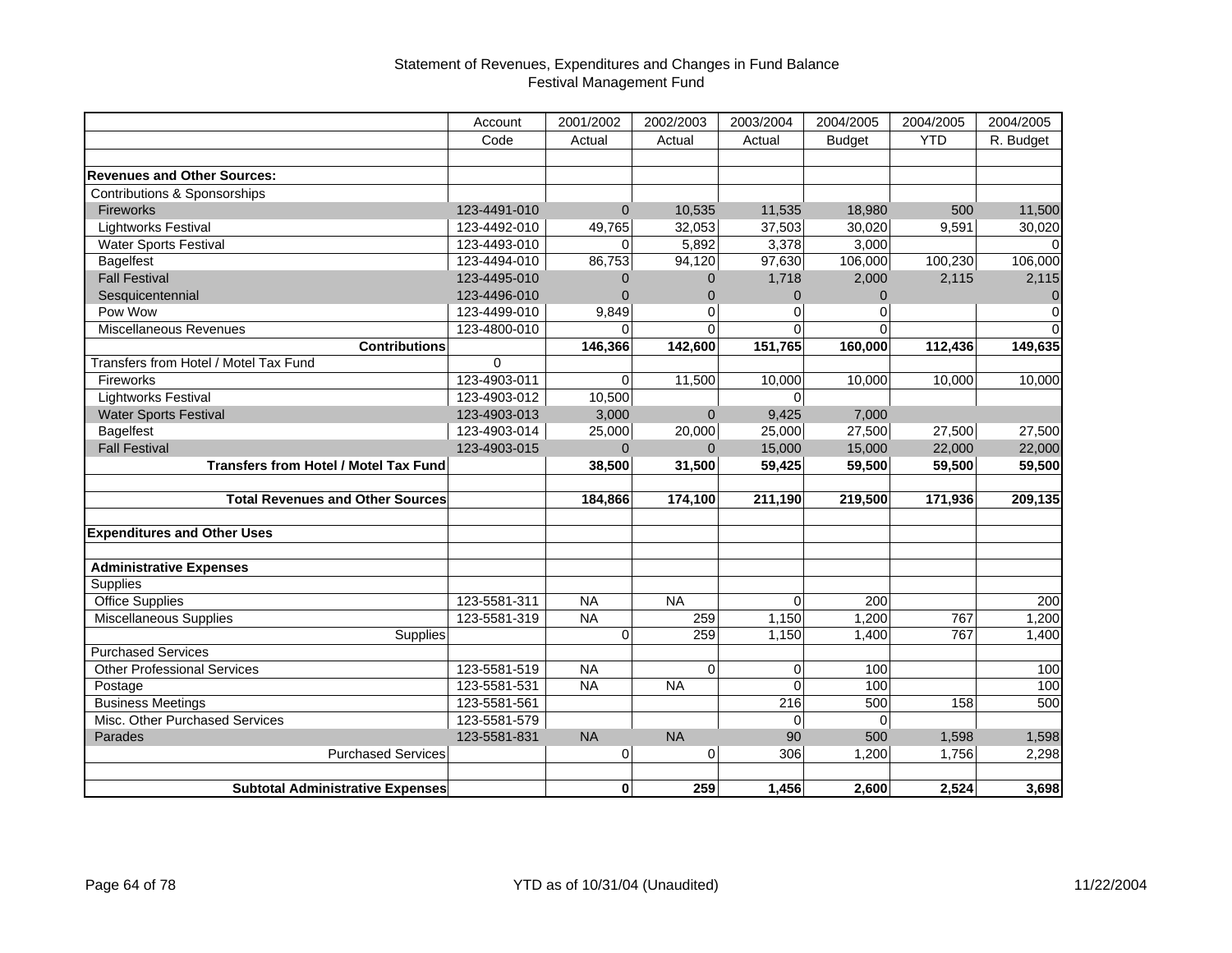|                                       | Account      | 2001/2002      | 2002/2003    | 2003/2004      | 2004/2005     | 2004/2005  | 2004/2005      |
|---------------------------------------|--------------|----------------|--------------|----------------|---------------|------------|----------------|
|                                       | Code         | Actual         | Actual       | Actual         | <b>Budget</b> | <b>YTD</b> | R. Budget      |
| <b>July 4th Fireworks</b>             |              |                |              |                |               |            |                |
| Supplies                              |              |                |              |                |               |            |                |
| Misc. Supplies                        | 123-5582-319 | <b>NA</b>      | 7.043        | 2,228          | 1.000         | 1,741      | 1,741          |
| Energy                                | 123-5582-321 | <b>NA</b>      | 1,499        | 0              | $\mathbf 0$   |            |                |
| Food                                  | 123-5582-330 | <b>NA</b>      | $\mathbf{0}$ | 467            | 800           | 519        | 519            |
| Supplies                              |              | $\overline{0}$ | 8,542        | 2,695          | 1,800         | 2,261      | 2,261          |
| <b>Purchased Services</b>             |              |                |              |                |               |            |                |
| <b>Rentals (Portable Toilets)</b>     | 123-5582-440 | <b>NA</b>      | 505          | 1,250          | 1,250         | 3,174      | 3,174          |
| <b>Other Professional Services</b>    | 123-5582-519 | <b>NA</b>      | $\mathbf{0}$ | 100            | 100           | 1,346      | 1,346          |
| Postage                               | 123-5582-531 | <b>NA</b>      | 0            | $\overline{0}$ | 50            |            |                |
| Advertising                           | 123-5582-540 | <b>NA</b>      | 744          | 1,906          | 2,000         | 1,928      | 2,000          |
| <b>Special Event Services</b>         | 123-5582-574 |                |              |                | 400           | 545        | 545            |
| Misc. Other Purchased Services        | 123-5582-579 | <b>NA</b>      | 2,438        | 2,541          | 2,500         | 500        | 500            |
| Parades                               | 123-5582-831 | <b>NA</b>      | 0            | 1,205          | 1,000         | 1,989      | 1,989          |
| Entertainment                         | 123-5582-834 | <b>NA</b>      | $\Omega$     | 0              | 0             |            |                |
| <b>Capital Outlay</b>                 |              |                | $\Omega$     | $\Omega$       | $\mathbf 0$   |            |                |
| Fireworks                             | 123-5582-835 | <b>NA</b>      | 15,365       | 17,954         | 15,000        | 15,450     | 15,450         |
| <b>Purchased Services</b>             |              | $\Omega$       | 19,052       | 24,956         | 22,300        | 24,932     | 25,004         |
|                                       |              |                |              |                |               |            |                |
| Subtotal July 4th                     |              | $\bf{0}$       | 27,595       | 27,652         | 24,100        | 27,193     | 27,265         |
| <b>Water Sports Festival</b>          |              |                |              |                |               |            |                |
| Supplies                              |              |                |              |                |               |            |                |
| Souvenir and Concession Supplies      | 123-5583-317 | <b>NA</b>      | <b>NA</b>    | 470            | 500           |            |                |
| Misc. Supplies                        | 123-5583-319 |                | 800          | 2,532          | 2,000         |            |                |
| Food                                  | 123-5583-330 | <b>NA</b>      | NA           | 325            | 350           |            |                |
| Supplies                              |              | $\overline{0}$ | 800          | 3,327          | 2,850         | 0          | $\overline{0}$ |
| <b>Purchased Services</b>             |              |                |              |                |               |            |                |
| Rentals                               | 123-5583-440 | <b>NA</b>      | <b>NA</b>    | 350            | 200           |            |                |
| Postage                               | 123-5583-531 |                |              | 15             | 15            |            |                |
| Advertising                           | 123-5583-540 | <b>NA</b>      | <b>NA</b>    | 3,283          | 1,200         | 341        | 341            |
| Printing and Binding                  | 123-5583-550 | <b>NA</b>      | <b>NA</b>    | 1,286          | 500           |            |                |
| <b>Special Event Services</b>         | 123-5583-574 | <b>NA</b>      | <b>NA</b>    | 300            | 700           |            |                |
| Misc. Other Purchased Services        | 123-5583-579 | 2,595          | 7,566        | 725            | 500           |            |                |
| Queen Pageant                         | 123-5583-833 | <b>NA</b>      | <b>NA</b>    | 319            | $\mathbf{0}$  |            |                |
| Entertainment                         | 123-5583-834 | <b>NA</b>      | <b>NA</b>    | 1,600          | 550           |            |                |
| <b>Fireworks</b>                      | 123-5583-835 | <b>NA</b>      | <b>NA</b>    | 3,113          | 1,500         |            |                |
| <b>Purchased Services</b>             |              | 2,595          | 7,566        | 10,991         | 5,165         | 341        | 341            |
|                                       |              |                |              |                |               |            |                |
| <b>Subtotal Water Sports Festival</b> |              | 2,595          | 8,366        | 14,318         | 8,015         | 341        | 341            |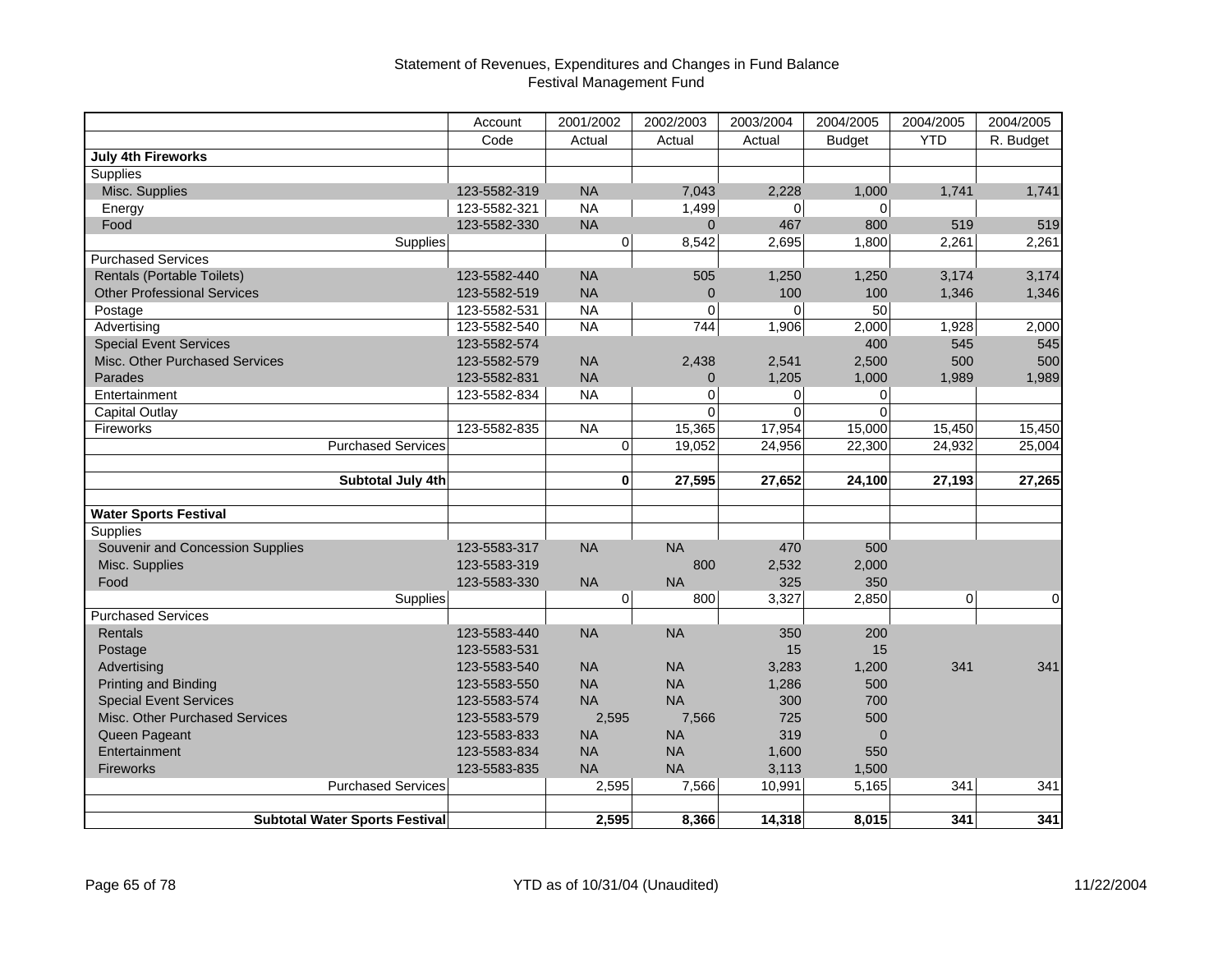|                                            | Account      | 2001/2002 | 2002/2003 | 2003/2004      | 2004/2005     | 2004/2005  | 2004/2005 |
|--------------------------------------------|--------------|-----------|-----------|----------------|---------------|------------|-----------|
|                                            | Code         | Actual    | Actual    | Actual         | <b>Budget</b> | <b>YTD</b> | R. Budget |
| <b>Bagelfest</b>                           |              |           |           |                |               |            |           |
|                                            |              |           |           |                |               |            |           |
| Supplies                                   |              |           |           |                |               |            |           |
| <b>Office Supplies</b>                     | 123-5584-311 | 534       | 613       | 118            | 200           | 74         | 100       |
| <b>Cleaning Supplies</b>                   | 123-5584-312 | <b>NA</b> | <b>NA</b> | $\overline{0}$ | $\mathbf 0$   |            | $\Omega$  |
| <b>Souvenirs &amp; Concession Supplies</b> | 123-5584-317 | 6,359     | 2,954     | 4,082          | 3,500         | 3,727      | 3,727     |
| <b>Other Supplies</b>                      | 123-5584-319 | 237       | 281       | 1,576          | 1,600         | 824        | 824       |
| Electrical                                 | 123-5584-321 | 2,751     | 500       | $\overline{0}$ | 0             |            | $\Omega$  |
| Food & Drink                               | 123-5584-330 | 63        | 168       | 39             | 100           | 123        | 123       |
| Supplies                                   |              | 9,944     | 4,516     | 5,816          | 5,400         | 4,749      | 4,774     |
|                                            |              |           |           |                |               |            |           |
| <b>Purchased Services</b>                  |              |           |           |                |               |            |           |
| <b>Equipment Rental</b>                    | 123-5584-440 | 300       | 1,279     | 18,870         | 19,500        | 19,540     | 19,500    |
| Staging / Sound                            | 123-5584-440 | 12,075    | 9,200     | $\overline{0}$ | 0             |            | $\Omega$  |
| Insurance                                  | 123-5584-525 | 4,875     | 3,938     | 4,500          | 4,500         | 7,100      | 7,100     |
| Postage                                    | 123-5584-531 | <b>NA</b> | <b>NA</b> | 89             | 100           | 384        | 384       |
| Advertising                                | 123-5584-540 | 14,771    | 12,234    | 12,658         | 12,000        | 11,914     | 12,000    |
| Printing and Binding                       | 123-5584-550 | <b>NA</b> | <b>NA</b> | 2,052          | 2,100         | 2,493      | 2,500     |
| <b>Business Meeting Expense</b>            | 123-5584-561 | <b>NA</b> | <b>NA</b> | $\mathbf 0$    | 200           | 211        | 211       |
| <b>Special Event Services</b>              | 123-5584-574 | 500       |           | 1,629          | 3,000         | 2,038      | 3,000     |
| Misc. Other Purchased Services             | 123-5584-579 | 5,968     | 6,972     | 5,902          | 6,000         | 7,633      | 7,650     |
| <b>Refunds</b>                             | 123-5584-813 | 575       | 650       | 200            | 200           | 665        | 665       |
| Parades                                    | 123-5584-831 |           |           | 1,011          | 1,000         | 1,659      | 1,659     |
| <b>Beer Tent</b>                           | 123-5584-832 | 14,944    | 11,142    | 18,003         | 16,000        | 12,710     | 13,000    |
| Queen Pageant                              | 123-5584-833 | 207       | 315       | 366            | 500           | 421        | 500       |
| Entertainment                              | 123-5584-834 | 45,344    | 28,075    | 80,410         | 60,000        | 31,868     | 59,213    |
| <b>Purchased Services</b>                  |              | 99,560    | 73,804    | 145,689        | 125,100       | 98,635     | 127,382   |
|                                            |              |           |           |                |               |            |           |
| Subtotal Bagelfest                         |              | 109,503   | 78,320    | 151,505        | 130,500       | 103,384    | 132,156   |
|                                            |              |           |           |                |               |            |           |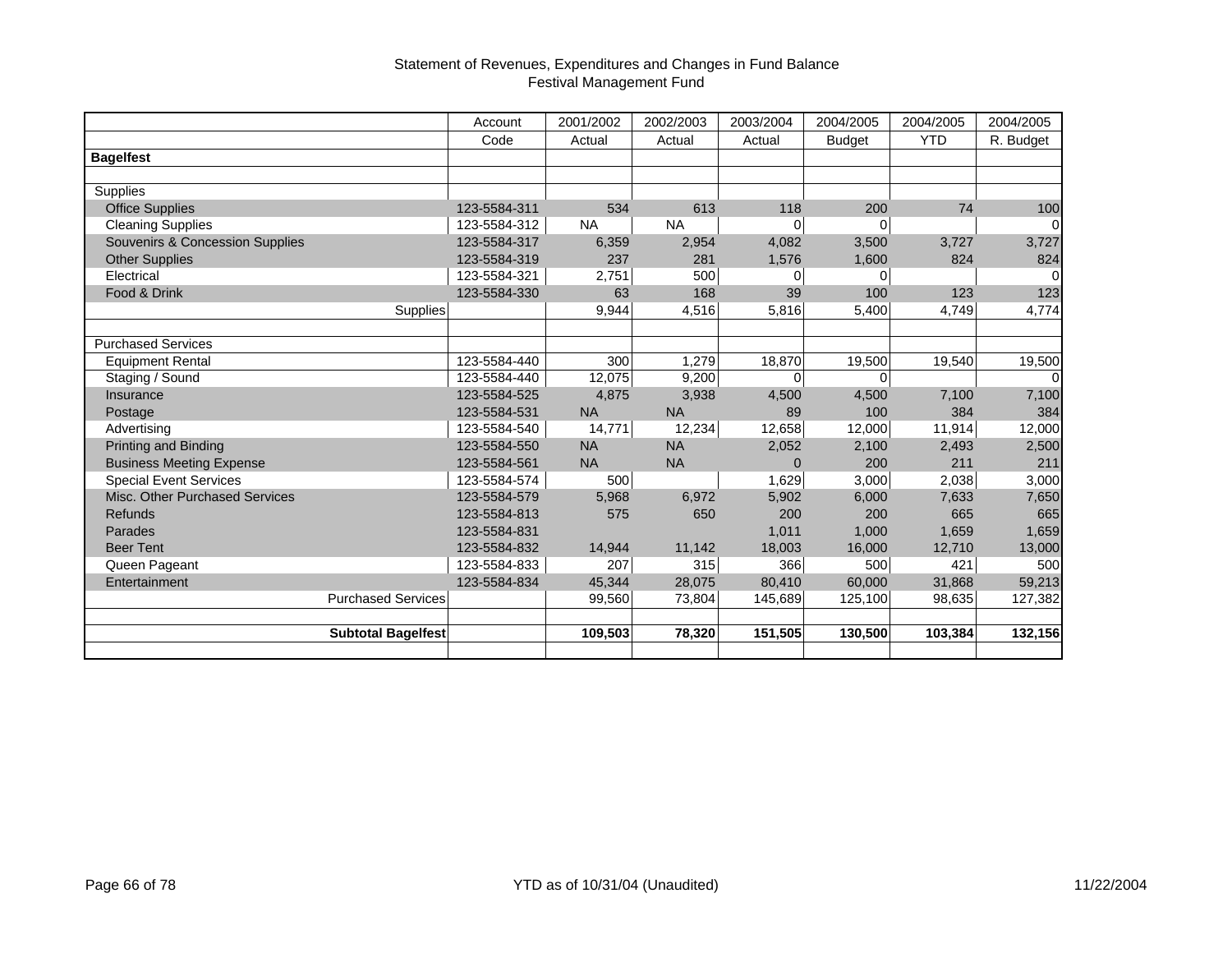|                                           | Account      | 2001/2002   | 2002/2003 | 2003/2004      | 2004/2005     | 2004/2005    | 2004/2005 |
|-------------------------------------------|--------------|-------------|-----------|----------------|---------------|--------------|-----------|
|                                           | Code         | Actual      | Actual    | Actual         | <b>Budget</b> | <b>YTD</b>   | R. Budget |
| <b>Fall Festival</b>                      |              |             |           |                |               |              |           |
| Supplies                                  |              |             |           |                |               |              |           |
| Souvenirs & Concession Supplies           | 123-5585-317 | <b>NA</b>   | <b>NA</b> | 758            | 1,000         | 1,540        | 1,540     |
| Misc. Supplies                            | 123-5585-319 | <b>NA</b>   | <b>NA</b> | 731            | 1,500         | 526          | 1,500     |
| Supplies                                  |              | $\Omega$    | $\Omega$  | 1,489          | 2,500         | 2,066        | 3,040     |
| <b>Purchased Services</b>                 |              |             |           |                |               |              |           |
| Rentals                                   | 123-5585-440 | <b>NA</b>   | <b>NA</b> | $\overline{0}$ | $\Omega$      |              |           |
| Advertising                               | 123-5585-540 | <b>NA</b>   | <b>NA</b> | 5,554          | 4,000         | 1,321        | 1,321     |
| <b>Special Event Services</b>             | 123-5585-574 | <b>NA</b>   | <b>NA</b> | 200            | 700           |              | 700       |
| Entertainment                             | 123-5585-834 | <b>NA</b>   | <b>NA</b> | 7,481          | 8,000         | 19,680       | 19,680    |
| <b>Purchased Services</b>                 |              | 0           | 0         | 13,235         | 12,700        | 21,001       | 21,701    |
|                                           |              |             |           |                |               |              |           |
| <b>Subtotal Fall Festival</b>             |              | $\bf{0}$    | $\bf{0}$  | 14,724         | 15,200        | 23,067       | 24,741    |
|                                           |              |             |           |                |               |              |           |
| <b>LightWorks</b>                         |              |             |           |                |               |              |           |
| Supplies                                  |              |             |           |                |               |              |           |
| Small Tools & Equipment                   | 123-5586-316 | $\Omega$    | 6,941     | 7,077          | 7,000         | 3,783        | 7,000     |
| <b>Concession &amp; Souvenir Supplies</b> | 123-5586-317 | $\Omega$    | 132       | 175            | 1.000         |              | 1,000     |
| Miscellaneous Supplies                    | 123-5586-319 | <b>NA</b>   | 721       | 5,595          | 5,000         | 77           | 5,000     |
| Energy                                    | 123-5586-321 | $\mathbf 0$ | 2,093     | 2,079          | 2,100         |              | 2,100     |
| Food (Candy Canes)                        | 123-5586-330 | $\mathbf 0$ | 1,944     | 1,798          | 2,000         |              | 2,000     |
| <b>Supplies</b>                           |              | $\Omega$    | 11,832    | 16,724         | 17,100        | 3,860        | 17,100    |
| <b>Purchased Services</b>                 |              |             |           |                |               |              |           |
| <b>Repairing Displays</b>                 | 123-5586-432 | 65,165      | 4,676     | 24,170         | 5,000         |              | 5,000     |
| <b>Other Professional Services</b>        | 123-5586-519 |             | N/A       | 3,500          | 5,000         |              | 5,000     |
| Holiday Homecoming                        | 123-5586-540 | $\mathbf 0$ | 150       | $\Omega$       |               |              |           |
| Advertising Signs / Printing              | 123-5586-540 | $\Omega$    | 6,803     | 4,407          | 5,000         |              | 5,000     |
| Printing and Binding                      | 123-5586-550 |             | N/A       | 2,300          | 2,500         |              | 2,500     |
| Dues & Memberships                        | 123-5586-571 | $\Omega$    |           | $\Omega$       | $\Omega$      |              |           |
| <b>Special Event Services</b>             | 123-5586-574 | <b>NA</b>   | N/A       | 600            | 2.600         |              | 2,600     |
| Parades                                   | 123-5586-831 | <b>NA</b>   | N/A       | 1.158          | 1.200         |              | 1,200     |
| <b>Purchased Services</b>                 |              | 65,165      | 11,629    | 36,134         | 21,300        | $\mathbf{0}$ | 21,300    |
|                                           |              |             |           |                |               |              |           |
| <b>Subtotal LightWorks</b>                |              | 65,165      | 23,461    | 52,858         | 38,400        | 3,860        | 38,400    |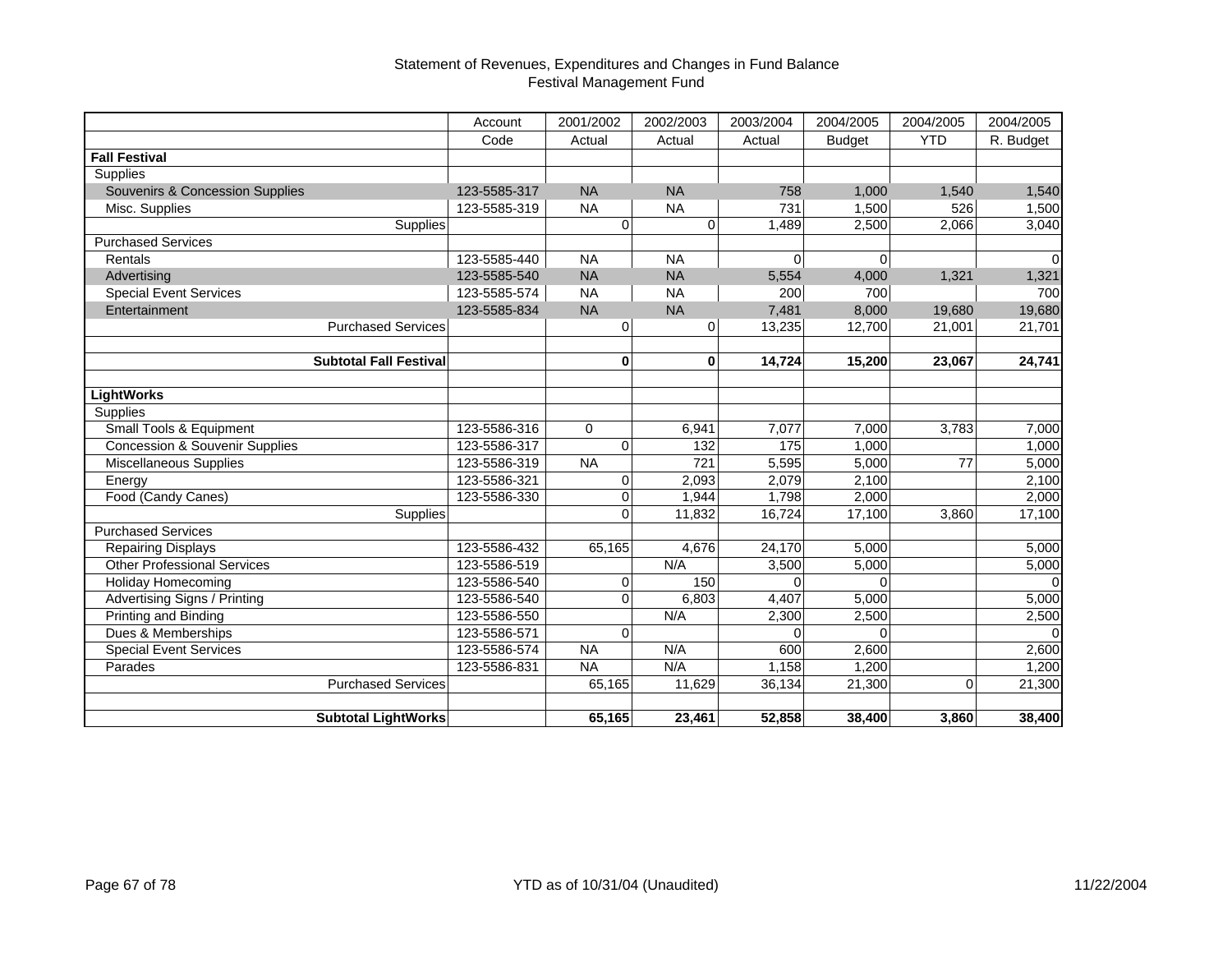|                                          | Account | 2001/2002 | 2002/2003 | 2003/2004 | 2004/2005     | 2004/2005 | 2004/2005 |
|------------------------------------------|---------|-----------|-----------|-----------|---------------|-----------|-----------|
|                                          | Code    | Actual    | Actual    | Actual    | <b>Budget</b> | YTD.      | R. Budget |
|                                          |         |           |           |           |               |           |           |
| <b>Total Expenditures and Other Uses</b> |         | 199,105   | 138,000   | 262,512   | 218,815       | 160,369   | 226,601   |
| Excess (deficiency) of revenues and      |         |           |           |           |               |           |           |
| other financing sources over             |         |           |           |           |               |           |           |
| expenditures and other uses              |         | $-14,239$ | 36,100    | $-51,322$ | 685           | 11,567    | $-17,466$ |
| Fund Balance, beginning of year          |         | 46,927    | 32,688    | 68,788    | 49,306        | 17,466    | 17,466    |
| <b>Fund Balance, end of year</b>         |         | 32,688    | 68,788    | 17,466    | 49,991        | 29,033    | 0         |
|                                          |         |           |           |           |               |           |           |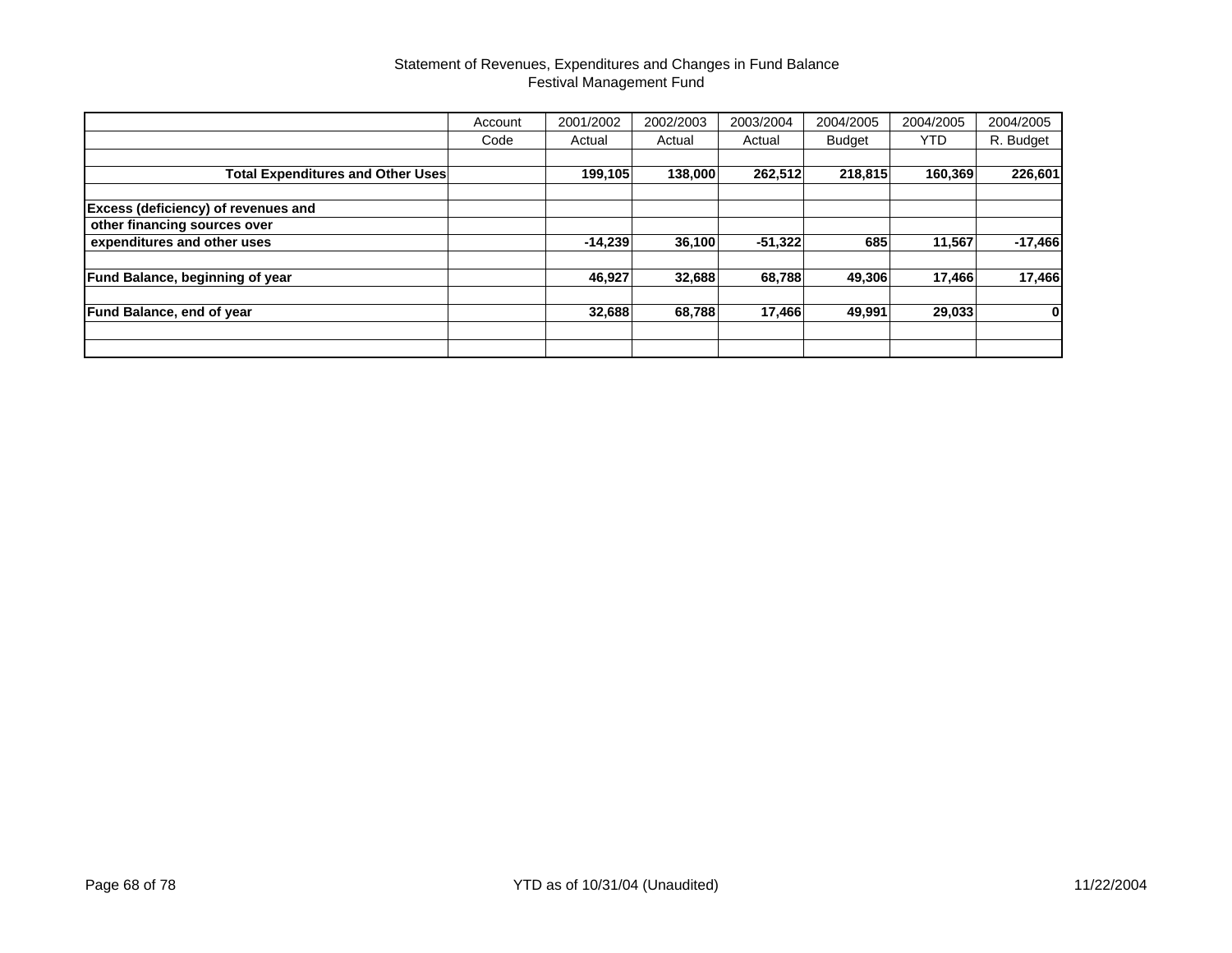|                                                                                                                                     | Account | 2001/2002    | 2002/2003      | 2003/2004 | 2004/2005     | 2004/2005  | 2004/2005   |
|-------------------------------------------------------------------------------------------------------------------------------------|---------|--------------|----------------|-----------|---------------|------------|-------------|
|                                                                                                                                     | Code    | Actual       | Actual         | Actual    | <b>Budget</b> | <b>YTD</b> | R. Budget   |
| <b>EVENT RECONCILIATION</b>                                                                                                         |         |              |                |           |               |            |             |
|                                                                                                                                     |         |              |                |           |               |            |             |
| <b>Fireworks</b>                                                                                                                    |         |              |                |           |               |            |             |
| Revenues & Transfers                                                                                                                |         | $\mathbf 0$  | 22,035         | 21,535    | 28,980        | 10,500     | 21,500      |
| Expenditures                                                                                                                        |         | $\mathbf 0$  | 27,595         | 27,652    | 24,100        | 27,193     | 27,265      |
| Profit or Loss                                                                                                                      |         | $\Omega$     | $-5,560$       | $-6,116$  | 4,880         | $-16,693$  | $-5,765$    |
| Carry-forward from Prior Year                                                                                                       |         |              |                | $-5,560$  | $-11,676$     | $-11,676$  | $-11,676$   |
| <b>Ending Cash Balance</b>                                                                                                          |         | 0            | $-5,560$       | $-11,676$ | $-6,796$      | $-28,369$  | $-17,441$   |
| Lightworks                                                                                                                          |         |              |                |           |               |            |             |
| Revenues & Transfers                                                                                                                |         | 60,265       | 32,053         | 37,503    | 30,020        | 9,591      | 30,020      |
| Expenditures                                                                                                                        |         | 65,165       | 23,461         | 52,858    | 38,400        | 3,860      | 38,400      |
| Profit or Loss                                                                                                                      |         | $-4,900$     | 8,593          | $-15,355$ | $-8,380$      | 5,731      | $-8,380$    |
| Carry-forward from Prior Year                                                                                                       |         | 10,721       | 5,821          | 19,313    | 3,959         | 3,959      | 3,959       |
| <b>Ending Cash Balance</b>                                                                                                          |         | 5,821        | 19,313         | 3,959     | $-4,421$      | 9,689      | $-4,421$    |
| <b>Water Sports</b>                                                                                                                 |         |              |                |           |               |            |             |
| Revenues & Transfers                                                                                                                |         | 3,000        | 5,892          | 12,803    | 10,000        | $\Omega$   | $\mathbf 0$ |
| Expenditures                                                                                                                        |         | 2,595        | 8,366          | 14,318    | 8,015         | 341        | 341         |
| Profit or Loss                                                                                                                      |         | 405          | $-2,474$       | $-1,514$  | 1,985         | $-341$     | $-341$      |
| Carry-forward from Prior Year                                                                                                       |         | $\Omega$     | 405            | $-2,069$  | $-3,584$      | $-3,584$   | $-3,584$    |
| <b>Ending Cash Balance</b>                                                                                                          |         | 405          | $-2,069$       | $-3,584$  | $-1,599$      | $-3,925$   | $-3,925$    |
| <b>Bagelfest</b>                                                                                                                    |         |              |                |           |               |            |             |
| Revenues & Transfers                                                                                                                |         | 111,753      | 114,120        | 122,630   | 133,500       | 127,730    | 133,500     |
| Expenditures                                                                                                                        |         | 109,503      | 78,320         | 151,505   | 130,500       | 103,384    | 132,156     |
| Profit or Loss                                                                                                                      |         | 2,250        | 35,800         | $-28,875$ | 3,000         | 24,347     | 1,344       |
| Carry-forward from Prior Year                                                                                                       |         | 24,212       | 26,462         | 62,262    | 33,387        | 33,387     | 33,387      |
| <b>Ending Cash Balance</b>                                                                                                          |         | 26,462       | 62,262         | 33,387    | 36,387        | 57,734     | 34,731      |
|                                                                                                                                     |         |              |                |           |               |            |             |
| <b>Fall Festival</b>                                                                                                                |         |              |                |           |               |            |             |
| Revenues & Transfers                                                                                                                |         | $\mathbf 0$  | 0              | 16,718    | 17,000        | 24,115     | 24,115      |
| Expenditures                                                                                                                        |         | $\mathbf 0$  | $\overline{O}$ | 14,724    | 15,200        | 23,067     | 24,741      |
| Profit or Loss                                                                                                                      |         | $\mathbf 0$  | $\pmb{0}$      | 1,994     | 1,800         | 1,048      | $-626$      |
| Carry-forward from Prior Year                                                                                                       |         | $\mathbf 0$  | $\overline{O}$ | $\Omega$  | 1,994         | 1,994      | 1,994       |
| <b>Ending Cash Balance</b>                                                                                                          |         | $\mathbf{0}$ | $\mathbf{0}$   | 1,994     | 3,794         | 3,042      | 1,368       |
| Note:                                                                                                                               |         |              |                |           |               |            |             |
| Ending "Event Cash Balances" do not reconcile to ending "Fund Balances" after 2001/2002 due to offsets for administrative expenses. |         |              |                |           |               |            |             |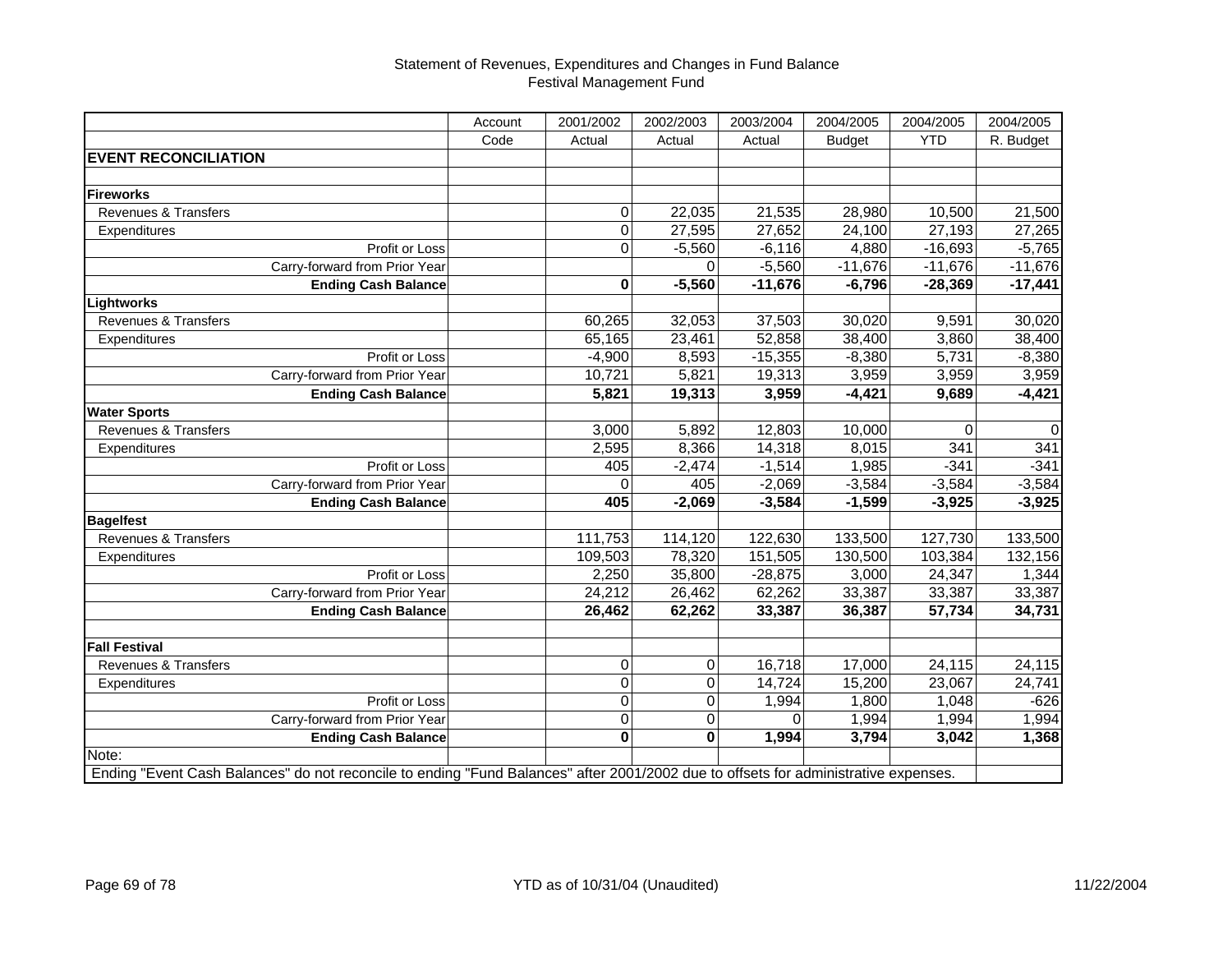### City of Mattoon, Illinois Statement of Revenues, Expenditures and Changes in Fund Balance Insurance and Tort Judgment Fund

|                                                     | Account      | 2001/2002  | 2002/2003      | 2003/2004 | 2004/2005     | 2004/2005  | 2004/2005 |
|-----------------------------------------------------|--------------|------------|----------------|-----------|---------------|------------|-----------|
| <b>INSURANCE &amp; TORT JUDGMENT FUND</b>           | Code         | Actual     | Actual         | Actual    | <b>Budget</b> | <b>YTD</b> | R. Budget |
|                                                     |              |            |                |           |               |            |           |
| <b>Revenues &amp; Other Sources</b>                 |              |            |                |           |               |            |           |
|                                                     |              |            |                |           |               |            |           |
| <b>Interest Earnings</b>                            | 125-4610-010 |            | 798            | 372       | 0             |            | $\Omega$  |
| Miscellaneous Insurance Related Revenues            | 125-4807-010 | 22,476     | 45,822         | 14,074    | 10,000        | 15,865     | 10,000    |
|                                                     |              |            |                |           |               |            |           |
| <b>Transfers from Other Funds</b>                   |              |            |                |           |               |            |           |
| <b>General Fund (Property Taxes)</b>                | 125-4901-010 | 371,179    | 404,122        | 378,523   | 193,000       |            | 193,000   |
| Interfund Charges for Services                      |              |            |                |           |               |            |           |
| <b>General Fund</b>                                 | 125-4901-021 |            | 336,388        | 339,831   | 610,632       |            | 610,632   |
| Hotel & Motel Tax Fund                              | 125-4903-021 |            | 256            | 340       | 433           |            | 433       |
| <b>Water Fund</b>                                   | $\Omega$     |            | 46,606         | 119,546   | 120,279       |            | 120,279   |
| Sewer Fund                                          | 125-4912-021 |            | 48,162         | 135,373   | 151,700       |            | 151,700   |
| Cemetery Fund                                       | 125-4913-021 |            | 5,425          | 9,040     | 6,354         |            | 6,354     |
| <b>Library Fund</b>                                 | 125-4917-021 |            | $\Omega$       | $\Omega$  | 19,123        | 8,011      | 19,123    |
| <b>Interfund Transfers</b>                          |              | 0          | 436,837        | 604,130   | 908,521       | 8,011      | 908,521   |
|                                                     |              |            |                |           |               |            |           |
| <b>Total Revenues &amp; Other Sources</b>           |              | 393,655    | 887,579        | 997,099   | 1,111,521     | 23,876     | 1,111,521 |
| <b>Expenditures and Other Uses:</b>                 |              |            |                |           |               |            |           |
| <b>Purchased Services</b>                           |              |            |                |           |               |            |           |
| Unemployment Insurance                              | 125-5150-240 | 9,429      | 19,958         | 28,168    | 28,563        | 3,598      | 28,563    |
| <b>Workers Compensation Insurance</b>               | 125-5150-250 | 249,106    | 338,994        | 198,471   | 251,359       |            | 243,393   |
| <b>Other Professional Services</b>                  | 125-5150-519 | 0          | 4,488          | 35,570    | 29,360        | 18,750     | 29,360    |
| Property & Casualty Insurance                       | 125-5150-523 | 181,764    | 221,688        | 304,347   | 328,535       | 101,318    | 332,258   |
| Boiler & Machinery Insurance                        | 125-5150-526 | $\Omega$   | $\overline{0}$ | $\Omega$  | $\Omega$      | 7,655      | 7,655     |
| Self Insured Retention & Deductible Expenses        | 125-5150-527 |            | $\mathbf 0$    | 122,136   | 295,359       | 68,141     | 295,359   |
| Unreconciled Governmental Fund Expenditures         |              |            | 90,423         |           |               |            |           |
| <b>Uninsured Judgments</b>                          | 125-5150-228 | 88,435     | 1,626          | $\Omega$  | 1,000         |            | 1,000     |
| <b>Total Expenditures &amp; Other Uses</b>          |              | 528,733    | 677,178        | 688,691   | 934,176       | 199,462    | 937,588   |
| Excess (deficiency) of revenues and other financing |              |            |                |           |               |            |           |
| sources over expenditures and other uses            |              | $-135,078$ | 210,402        | 308,408   | 177,345       | $-175,586$ | 173,933   |
|                                                     |              |            |                |           |               |            |           |
| Fund Balance, beginning of year                     |              |            | 274,228        | 484,630   | 332,935       | 793,038    | 793,038   |
|                                                     |              |            |                |           |               |            |           |
| Fund Balance, end of year                           |              | 274,228    | 484,630        | 793,038   | 510,280       | 617,452    | 966,971   |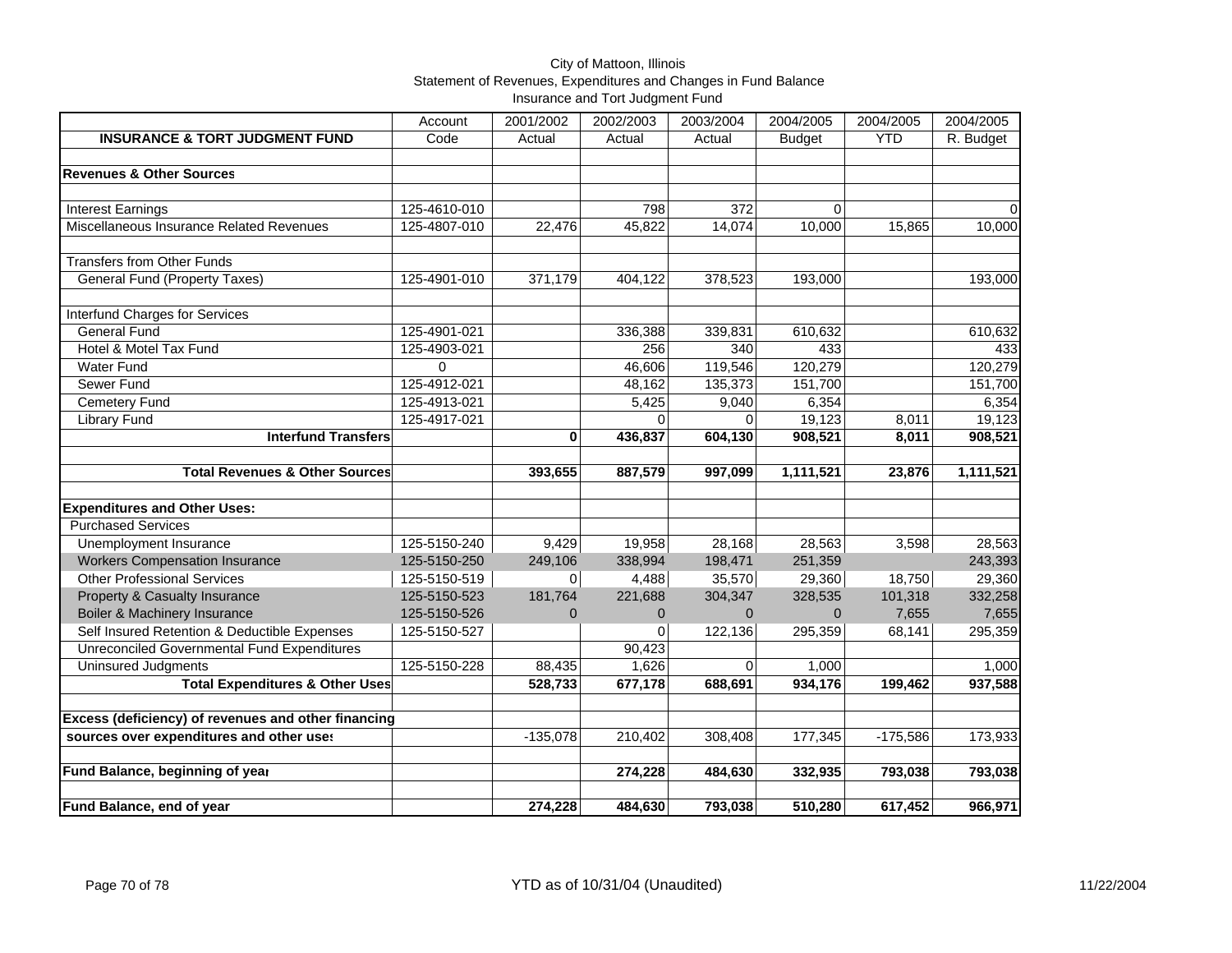## City of Mattoon, Illinois Statement of Revenues, Expenditures and Changes in Fund Balance Home Rehabilitation Grant Fund

|                                                             | Account      | 2001/2002    | 2002/2003 | 2003/2004   | 2004/2005     | 2004/2005  | 2004/2005 |
|-------------------------------------------------------------|--------------|--------------|-----------|-------------|---------------|------------|-----------|
|                                                             | Code         | Actual       | Actual    | Actual      | <b>Budget</b> | <b>YTD</b> | R. Budget |
| <b>HOME REHABILITATION GRANT FUND</b>                       |              |              |           |             |               |            |           |
|                                                             |              |              |           |             |               |            |           |
| <b>Revenues:</b>                                            |              |              |           |             |               |            |           |
| Intergovernmental Revenues                                  |              |              |           |             |               |            |           |
| Federal Categorical Grants (HOME Grants thru IHDA)          | 126-4311-023 | 7,440        | 71,368    | 133,760     | 189,000       | 189,000    | 189,000   |
| Federal Capital Grants (CDAP/Trust Fund Program)            | 126-4313-023 |              |           | 0           | 351,000       |            |           |
| <b>State Capital Grants (Housing Trust Funds)</b>           | 126-4323-023 |              |           |             | 60,000        |            |           |
| Miscellaneous Revenues                                      | 126-4800-023 | $\Omega$     |           |             |               |            |           |
| <b>Total Revenues</b>                                       |              | 7,440        | 71,368    | 133,760     | 600,000       | 189,000    | 189,000   |
|                                                             |              |              |           |             |               |            |           |
| <b>Expenditures:</b>                                        |              |              |           |             |               |            |           |
| Redevelopment & Housing                                     |              |              |           |             |               |            |           |
| <b>Other Purchased Services</b>                             |              | 14,880       |           |             |               |            |           |
| <b>Other Construction Services</b>                          | 126-5601-459 | 3,440        | 63,928    | 127,360     | 519,000       |            | 180,000   |
| Administration & Inspection by CCRP&DC                      | 126-5601-519 | 4,000        | 7,440     | 6,400       | 81,000        | 3,000      | 9,000     |
| <b>Total Expenditures</b>                                   |              | 7,440        | 71,368    | 133,760     | 600.000       | 3,000      | 189,000   |
|                                                             |              |              |           |             |               |            |           |
| Excess (deficiency) of revenues and                         |              |              |           |             |               |            |           |
| other financing sources over<br>expenditures and other uses |              | $\bf{0}$     | $\bf{0}$  | $\mathbf 0$ | $\mathbf 0$   | 186,000    |           |
|                                                             |              |              |           |             |               |            | 0         |
| Fund Balance, beginning of year                             |              | $\bf{0}$     | $\bf{0}$  | 0           | 0             | 0          | 0         |
|                                                             |              |              |           |             |               |            |           |
| <b>Fund Balance, end of year</b>                            |              | $\mathbf{0}$ | $\bf{0}$  | 0           | 0             | 186,000    | 0         |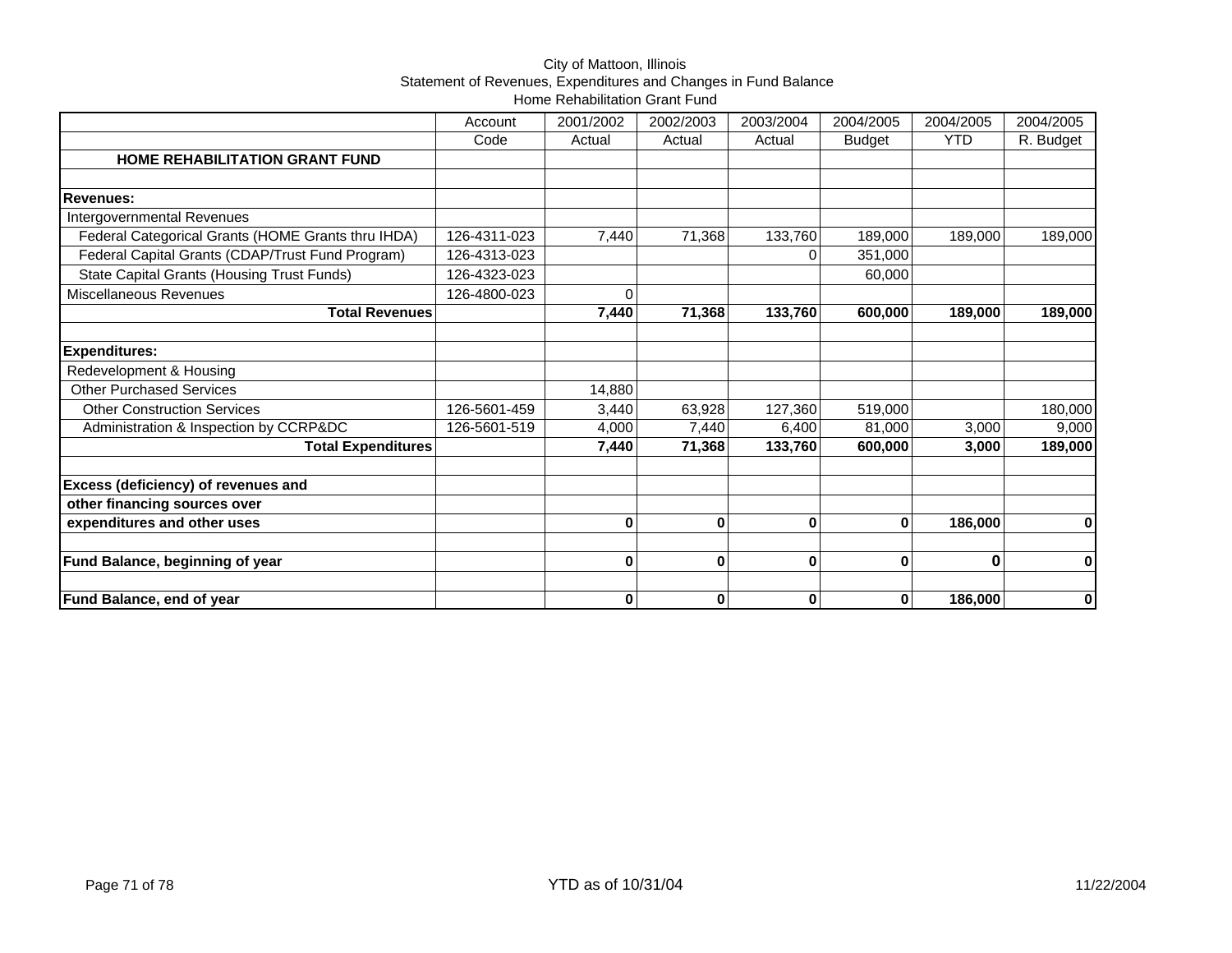|                                              | Account      | 2001/2002 | 2002/2003   | 2003/2004 | 2004/2005     | 2004/2005  | 2004/2005     |
|----------------------------------------------|--------------|-----------|-------------|-----------|---------------|------------|---------------|
| <b>REVOLVING LOAN FUND</b>                   | Code         | Actual    | Actual      | Actual    | <b>Budget</b> | <b>YTD</b> | R. Budget     |
|                                              |              |           |             |           |               |            |               |
|                                              |              |           |             |           |               |            |               |
| <b>Revenues &amp; Other Sources:</b>         |              |           |             |           |               |            |               |
|                                              |              |           |             |           |               |            |               |
| <b>Investment Income</b>                     |              |           |             |           |               |            |               |
| Interest Income                              | 127-4610-022 | 9,850     | 26,980      | 17,394    | 10,000        | 3,469      | 10,000        |
| Net Increase in Investment Value             | 127-4640-022 |           | $-18,225$   | $-7,254$  |               |            |               |
| Loan Repayments                              | 127-4630-022 | 85,904    |             | 22,074    | 22,351        | 12,699     | 22,351        |
| <b>Investment Income</b>                     |              | 95,754    | 8,755       | 32,215    | 32,351        | 16,169     | 32,351        |
|                                              |              |           |             |           |               |            |               |
| <b>Interfund Transfers (City Loans)</b>      |              |           |             |           |               |            |               |
| Loan Repayments (CMR)                        |              | 14,178    | $\mathbf 0$ | 15,467    | 15,467        | 7,733      | 15,467        |
| Loan Repayments (Enterprise Industrial Park) | 0            | $\Omega$  | 0           | 0         | 0             |            | 0<br>$\Omega$ |
| Loan Repayments (Coles Centre)               |              | $\Omega$  | 0           | $\Omega$  | $\Omega$      |            |               |
| <b>Interfund Transfers</b>                   | 127-4901-022 | 14,178    | 0           | 15,467    | 15,467        | 7,733      | 15,467        |
| <b>Total Revenues &amp; Other Sources</b>    |              | 109,932   | 8,755       | 47,682    | 47,818        | 23,902     | 47,818        |
|                                              |              |           |             |           |               |            |               |
| <b>Expenditures &amp; Other Uses:</b>        |              |           |             |           |               |            |               |
| <b>Auditing Services</b>                     | 127-5652-513 | $\Omega$  | $\mathbf 0$ | 1,000     | 1,000         | 1,000      | 1,000         |
| Administration by CCRP&DC                    | 127-5652-519 | 1,955     | 303         | 1,216     | 2,500         | 782        | 2,500         |
| Special Items (Loans Made)                   | 127-5652-826 | 16,800    | $\Omega$    | 120,000   | 915,256       | 80,000     | 555,026       |
| <b>Transfer to General Fund</b>              | 127-5935-822 |           |             |           | 0             |            | $\Omega$      |
| <b>Balance Sheet Adjustments</b>             |              |           |             | $-84,912$ |               |            |               |
| <b>Total Expenditures &amp; Other Uses</b>   |              | 18,755    | 303         | 37,304    | 918,756       | 81,782     | 558,526       |
|                                              |              |           |             |           |               |            |               |
| <b>Excess (deficiency) of revenues</b>       |              |           |             |           |               |            |               |
| and other financing sources over             |              |           |             |           |               |            |               |
| expenditures and other uses                  |              | 91,177    | 8,452       | 10,377    | $-870,938$    | $-57,879$  | $-510,708$    |
| Fund Balance, beginning of year              |              |           | 944,305     | 952,757   | 870,938       | 963,135    | 963,135       |
|                                              |              |           |             |           |               |            |               |
| <b>Fund Balance, end of year</b>             |              | 944,305   | 952,757     | 963,135   | 0             | 905,255    | 452,427       |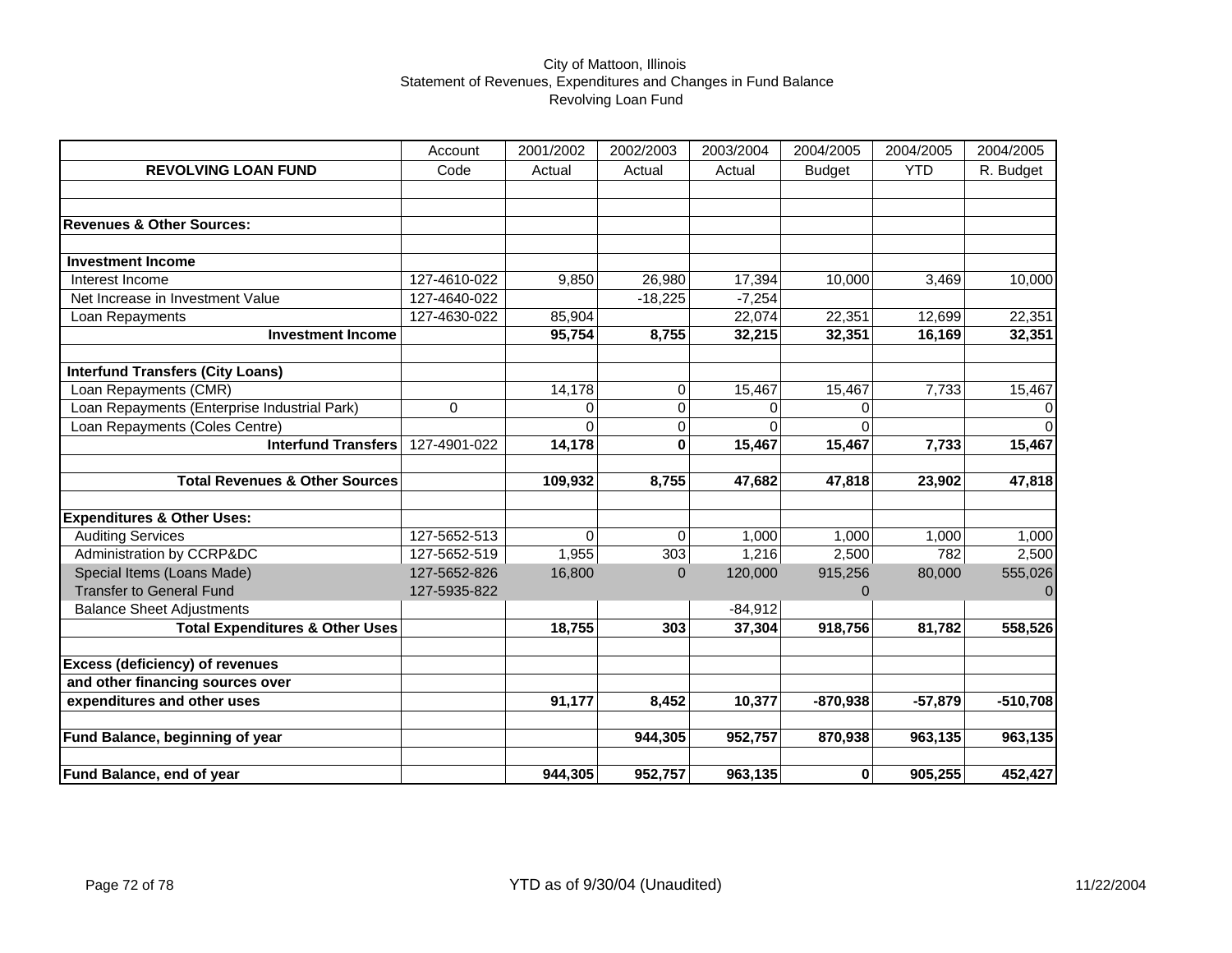|                                                         | Account      | 2001/2002      | 2002/2003      | 2003/2004      | 2004/2005      | 2004/2005    | 2004/2005                 |
|---------------------------------------------------------|--------------|----------------|----------------|----------------|----------------|--------------|---------------------------|
|                                                         | Code         | Actual         | Actual         | Actual         | <b>Budget</b>  | <b>YTD</b>   | R. Budget                 |
| <b>Revenues &amp; Other Sources</b>                     |              |                |                |                |                |              |                           |
|                                                         |              |                |                |                |                |              |                           |
| <b>Intergovernmental Revenues</b>                       |              |                |                |                |                |              |                           |
|                                                         |              |                |                |                |                |              |                           |
| <b>Federal Government Capital Grants</b>                |              |                |                |                |                |              |                           |
| Law Enforcement Block Grant                             |              |                | 0              | 0              | $\overline{0}$ |              | $\boldsymbol{0}$          |
| Federal Train Depot Restoration Grant                   |              |                | $\Omega$       | $\Omega$       | $\Omega$       |              | $\overline{0}$            |
| Federal Capital Grants 130-4313-023                     |              | $\bf{0}$       | 0              | 0              | $\bf{0}$       | $\mathbf{0}$ | $\mathbf 0$               |
|                                                         |              |                |                |                |                |              |                           |
| <b>State Government Capital Grants</b>                  |              |                |                |                |                |              |                           |
| CDAP ADA Grant #00-24606                                |              |                | 77,500         | $\mathbf{0}$   | 0              |              | $\overline{0}$            |
| 2002 IDOT Train Depot Roof Grant                        |              | 36,626         | 31,375         | $\Omega$       | $\overline{0}$ |              | $\overline{0}$            |
| <b>IDOT Train Depot Restoration Grant</b>               | $\Omega$     |                | $\Omega$       | $\Omega$       | 0              |              | $\overline{0}$            |
| State Capital Grants 130-4323-023                       |              | 36,626         | 108,875        | 0              | $\mathbf{0}$   | 0            | $\mathbf 0$               |
|                                                         |              |                |                |                |                |              |                           |
| <b>School District Capital Grants</b>                   |              |                |                |                |                |              |                           |
| School District Grant for 43rd Street                   |              | 0              | 148,500        | $\mathbf{0}$   | $\overline{0}$ |              | $\boldsymbol{0}$          |
| School District Grant for Central School Gym            |              | $\Omega$       | $\Omega$       | $\Omega$       | $\Omega$       |              | $\boldsymbol{0}$          |
| School District Capital Grants 130-4360-023             |              | O              | 148,500        | 0              | $\mathbf{0}$   | $\bf{0}$     | $\mathbf 0$               |
|                                                         |              |                |                |                |                |              |                           |
| <b>Subtotal Intergovernmental Revenues</b>              |              | 36,626         | 257,375        | $\mathbf{0}$   | $\bf{0}$       | $\bf{0}$     | $\mathbf 0$               |
|                                                         |              |                |                |                |                |              |                           |
| <b>Charges for Services</b>                             |              |                |                |                |                |              |                           |
| <b>Development Impact Fees</b>                          | 130-4416-021 |                | $\overline{0}$ |                | $\overline{0}$ |              | $\overline{0}$            |
| Plan Review Fees                                        | 130-4441-021 |                | $\mathbf{0}$   |                | $\overline{0}$ |              | $\overline{0}$            |
| <b>Subtotal Charges for Services</b>                    |              |                | $\mathbf{0}$   | $\bf{0}$       | $\mathbf{0}$   | $\bf{0}$     | $\mathbf 0$               |
|                                                         |              |                |                |                |                |              |                           |
| <b>Investment Income</b>                                |              |                |                |                |                |              |                           |
| <b>Interest Earnings</b>                                | 130-4610-010 | $\overline{0}$ | 3,428          | 424            | 5,000          | 2,629        | 5,000                     |
| <b>Dividend Earnings</b>                                | 130-4620-010 | $\Omega$       | 0              | 2,325          | $\Omega$       | 222          | $\Omega$                  |
| Subtotal Investment Income                              |              | 0              | 3,428          | 2,748          | 5,000          | 2,850        | 5,000                     |
|                                                         |              |                |                |                |                |              |                           |
| <b>Contributions &amp; Other Miscellaneous Revenues</b> |              |                |                |                |                |              |                           |
| Contributions & Other Miscellaneous Revenue             | 130-4805-023 | $\Omega$       | 20             | 25,950         | $\Omega$       |              | $\overline{0}$            |
| <b>Great American Station Foundation Grant</b>          | 130-4808-023 | 30,000         | $\mathbf{0}$   | $\Omega$       | $\Omega$       |              | $\overline{0}$            |
| <b>Tourism Grant for Depot Restoration</b>              | 130-4809-023 | 27,500         | $\Omega$       | $\Omega$       | $\overline{0}$ |              | $\overline{0}$            |
| <b>Historical Society Grant for Depot Roof</b>          | 130-4810-023 | $\Omega$       | 24,174         | $\overline{0}$ | $\overline{0}$ |              | $\overline{\mathfrak{o}}$ |
| <b>Historical Society Grant for Depot Restoration</b>   | 130-4811-023 |                | $\Omega$       | $\Omega$       | 0              |              | $\overline{0}$            |
| <b>Subtotal Miscellaneous Revenues</b>                  |              | 57,500         | 24,194         | 25,950         | $\bf{0}$       | $\bf{0}$     | $\dddot{\mathbf{0}}$      |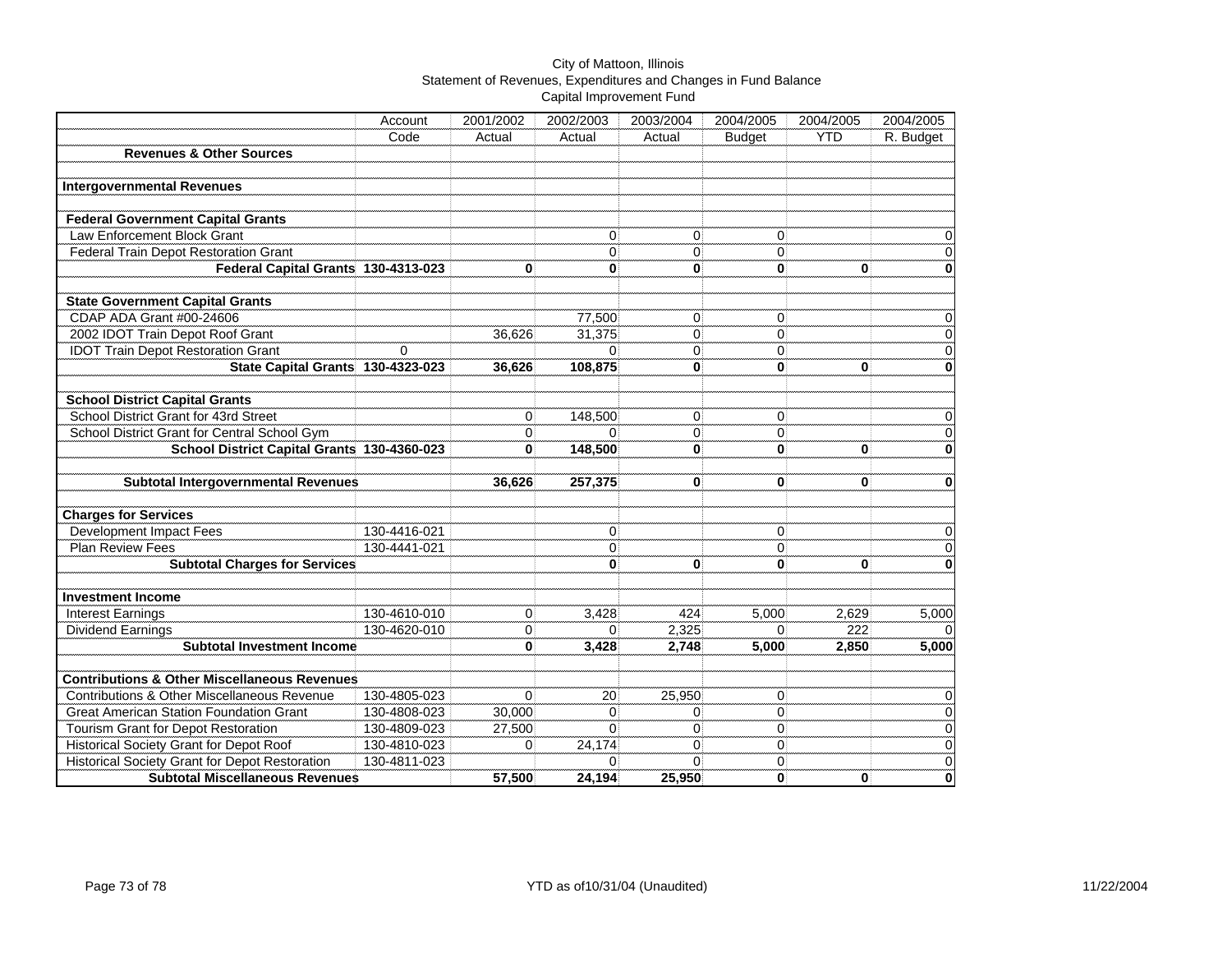|                                               | Account      | 2001/2002    | 2002/2003 | 2003/2004      | 2004/2005      | 2004/2005  | 2004/2005                 |
|-----------------------------------------------|--------------|--------------|-----------|----------------|----------------|------------|---------------------------|
|                                               | Code         | Actual       | Actual    | Actual         | <b>Budget</b>  | <b>YTD</b> | R. Budget                 |
|                                               |              |              |           |                |                |            |                           |
| <b>Other Financing Sources</b>                |              |              |           |                |                |            |                           |
|                                               |              |              |           |                |                |            |                           |
| <b>Interfund Transfers-In</b>                 |              |              |           |                |                |            |                           |
| General Fund                                  | 130-4901-010 |              | 14,178    |                | 600,000        |            | 600,000                   |
| Debt Service Fund (99 G.O. Bond Proceeds)     |              |              |           | 145,644        | $\Omega$       |            | $\pmb{0}$                 |
| <b>Water Fund</b>                             | 130-4911-010 |              |           | $\Omega$       | $\Omega$       |            | $\overline{0}$            |
| Sewer Fund                                    | 130-4912-010 |              |           | $\Omega$       | $\Omega$       |            | $\overline{0}$            |
| <b>Interfund Transfers-In</b>                 |              | 0            | 14,178    | 145,644        | 600,000        | 0          | 600,000                   |
| <b>Sale of Surplus Property</b>               |              |              |           |                |                |            |                           |
| Fire Station No. 2                            |              |              | 72,000    |                | 0              |            | $\pmb{0}$                 |
| Fire Dept. Equipment                          |              |              | 0         |                | 0              |            | $\overline{0}$            |
| Police Dept Equipment                         |              |              | $\Omega$  |                | $\Omega$       |            | $\pmb{0}$                 |
| Park Dept. Equipment                          |              |              | 0         |                | $\overline{0}$ |            | $\pmb{0}$                 |
| Street Dept. Equipment                        |              |              | $\Omega$  |                | 0              |            | $\overline{0}$            |
| Sale of Surplus Property 130-4931-010         |              | $\bf{0}$     | 72,000    | $\bf{0}$       | 0              | 9,575      | $\pmb{0}$                 |
|                                               |              |              |           |                |                |            |                           |
| <b>Long Term Debt Issued</b>                  |              |              |           |                |                |            |                           |
| G.O. Bonds for Maintenance Facility           | 130-4941-023 |              | 0         | $\vert$        | $\overline{0}$ |            | $\boldsymbol{0}$          |
| I-57 East TIF Infrastructure Note             | 130-4944-023 |              | 0         |                | $\overline{0}$ |            | $\overline{0}$            |
| <b>Capital Lease Proceeds</b>                 | 130-4947-023 |              | 0         | $\overline{0}$ | $\overline{0}$ |            | $\overline{0}$            |
| Proceeds from Revolving Loan Fund             | 130-4948-023 |              | $\Omega$  | $\Omega$       | $\Omega$       |            | $\mathbf 0$               |
| Home Depot Infrastructure Note                | 130-4949-023 |              | 300,000   |                |                |            |                           |
| Agracel Contributions for I-57 East TIF       | 130-4949-023 |              | 13,500    | 18,212         | 50,000         |            | 50,000                    |
| Redev. Committee Contribution for Midtown TIF | 130-4949-023 |              | 3,200     | $\Omega$       | $\Omega$       |            | $\mathbf 0$               |
| MAID Loan Proceeds for Midtown TIF            | 130-4949-023 |              | 40,000    | 30,000         |                |            |                           |
| <b>Long Term Debt Issued</b>                  |              | $\bf{0}$     | 356,700   | 48,212         | 50,000         | $\bf{0}$   | 50,000                    |
| <b>Contributed Capital</b>                    |              |              |           |                |                |            |                           |
| Developer Contributions (Home Depot)          | 130-4955-021 |              | 58,500    |                | $\overline{0}$ |            | $\mathbf 0$               |
| <b>Other Contributed Capital</b>              | 130-4956-021 |              |           |                | $\Omega$       |            | $\overline{\mathfrak{o}}$ |
| <b>Contributed Capital</b>                    |              | $\mathbf{0}$ | 58,500    | $\mathbf{0}$   | $\bf{0}$       | $\bf{0}$   | $\bf{0}$                  |
|                                               |              |              |           |                |                |            |                           |
| <b>Subtotal Other Financing Sources</b>       |              | 0            | 501,378   | 193,856        | 650,000        | 9,575      | 650,000                   |
|                                               |              |              |           |                |                |            |                           |
| <b>Total Revenues &amp; Other Sources</b>     |              | 94,126       | 786,375   | 222,554        | 655,000        | 12,425     | 655,000                   |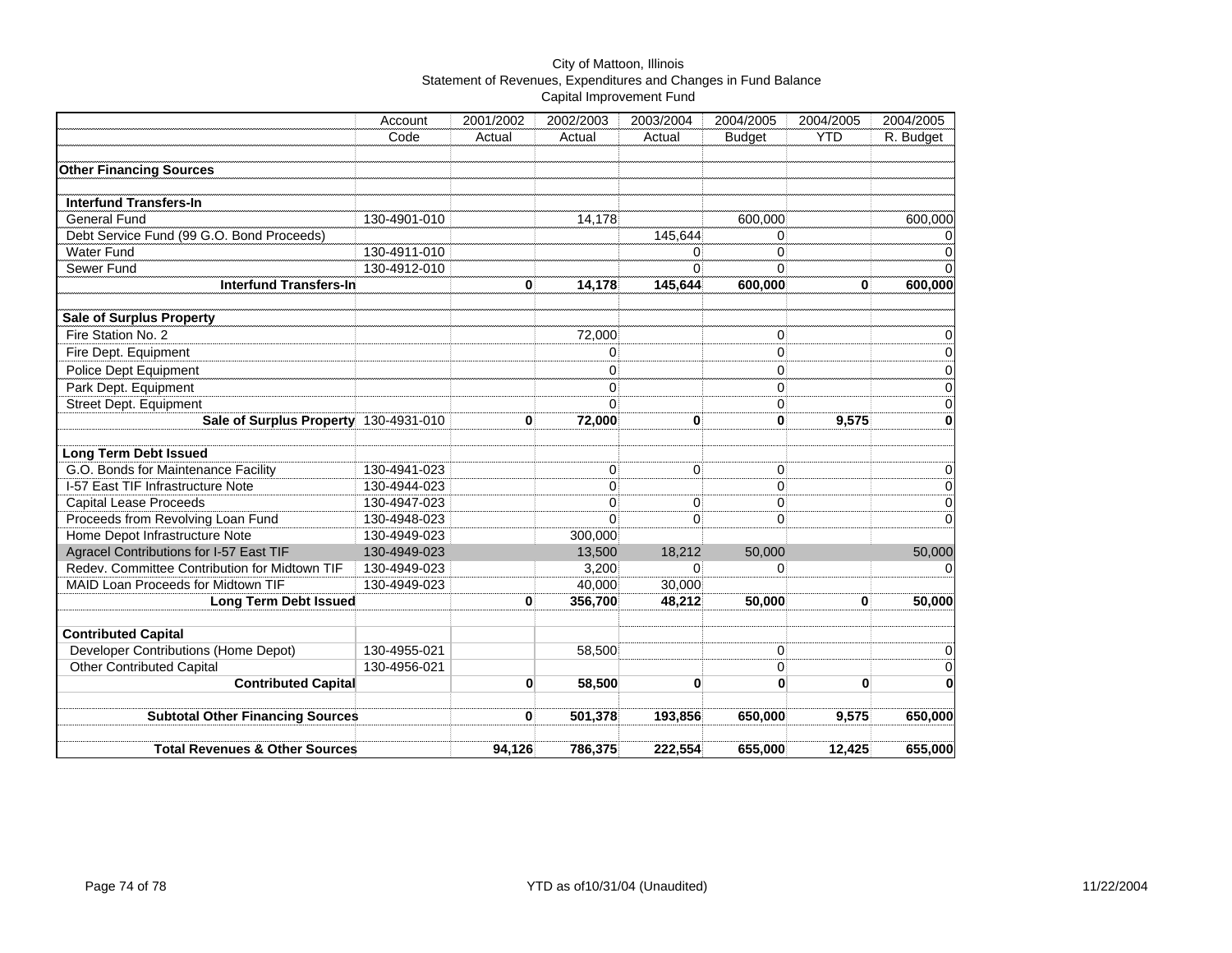|                                            | Account                | 2001/2002    | 2002/2003      | 2003/2004      | 2004/2005      | 2004/2005    | 2004/2005      |
|--------------------------------------------|------------------------|--------------|----------------|----------------|----------------|--------------|----------------|
|                                            | Code                   | Actual       | Actual         | Actual         | <b>Budget</b>  | <b>YTD</b>   | R. Budget      |
| <b>Expenditures &amp; Other Uses</b>       |                        |              |                |                |                |              |                |
|                                            |                        |              |                |                |                |              |                |
| <b>General Government</b>                  |                        |              |                |                |                |              |                |
|                                            |                        |              |                |                |                |              |                |
| <b>Financial Administration</b>            |                        |              |                |                |                |              |                |
| <b>Auditing Services</b>                   | 130-5150-513           |              |                |                |                |              |                |
| <b>Farm Expenses</b>                       | 130-5150-816           |              |                | 1,295          |                |              | 1,200          |
| <b>Financial Administration</b>            |                        | $\mathbf{0}$ | $\mathbf{0}$   | 1.295          | $\mathbf{0}$   | $\mathbf{0}$ | 1,200          |
| <b>Computer Information Systems</b>        |                        |              |                |                |                |              |                |
| <b>Technology Support Services</b>         | 130-5170-516           |              | 41,460         | 22,000         | $\overline{0}$ |              | $\overline{0}$ |
| <b>Travel &amp; Training</b>               | 130-5170-562           |              | 1,175          | 0              | $\Omega$       |              | $\mathbf 0$    |
| Wide Area Network Software                 | 130-5170-841           |              | 15,128         | $\Omega$       | $\overline{0}$ |              | $\overline{0}$ |
| <b>General Ledger Software</b>             | 130-5170-842           |              | 5,954          | 37,933         | $\mathbf 0$    |              | $\overline{0}$ |
| <b>Utility Billing Software</b>            | 130-5170-843           |              | $\Omega$       | 17,017         | $\mathbf 0$    |              | $\mathbf 0$    |
| Wide Area Network Servers                  | 130-5170-851           |              | 3,999          | 2.022          | $\mathbf 0$    |              | 0              |
| <b>Network Security Systems</b>            | 130-5170-852           |              | 745            | 2,432          | $\mathbf 0$    |              | $\overline{0}$ |
| Wide Area Network Wiring                   | 130-5170-854           |              | 583            | 2,692          | $\mathbf 0$    |              | $\overline{0}$ |
| <b>PC Workstation Upgrades</b>             | 130-5170-861           |              | 14,226         | $\Omega$       | $\mathbf 0$    |              | $\overline{0}$ |
| <b>New Desktop PC Work Stations</b>        | 130-5170-863           |              | 2,490          | 6,891          | $\mathbf 0$    |              | $\pmb{0}$      |
| Laptop, Notebook & Docking Stations        | 130-5170-864           |              | $\Omega$       | 9.929          | $\Omega$       |              | $\overline{0}$ |
| <b>Printers</b>                            | 130-5170-865           |              | $\mathbf{0}$   | 56             | $\mathbf 0$    |              | $\pmb{0}$      |
| <b>Computer Information Systems</b>        |                        |              | 85,760         | 100,971        | $\bf{0}$       | 0            | 0              |
|                                            |                        |              |                |                |                |              |                |
| <b>Subtotal General Government</b>         |                        |              | 85,760         | 102,266        | $\bf{0}$       | $\mathbf{0}$ | 1,200          |
| <b>Public Works</b>                        |                        |              |                |                |                |              |                |
|                                            |                        |              |                |                |                |              |                |
| <b>Streets</b>                             |                        |              |                |                |                |              |                |
| Fort Worth Way Extension                   |                        |              | 358,950        | $\Omega$       | $\overline{0}$ |              | $\mathbf 0$    |
| Veterans Field Conveyance                  |                        |              |                | 8,319          | $\overline{0}$ |              | $\overline{0}$ |
| 43rd Street Widening & Detention           |                        |              | 8,536          | 122,788        | $\overline{0}$ |              | $\pmb{0}$      |
| <b>Streets</b>                             | 130-5321-730           |              | 367,486        | 131,107        | $\mathbf{0}$   | $\bf{0}$     | 0              |
| <b>Storm Drainage</b>                      |                        |              |                |                |                |              |                |
| Storm Water Mgt. Compliance Permit         |                        |              | $\overline{0}$ | $\Omega$       | $\Omega$       |              | $\Omega$       |
| Kickapoo Drainage Project                  |                        |              |                | 50             | 600,000        | 184          | 600,000        |
| Storm Drainage 130-5328-730                |                        |              | 0              | 50             | 600,000        | 184          | 600,000        |
| <b>Buildings &amp; Grounds - City Hall</b> |                        |              |                |                |                |              |                |
| <b>City Hall Elevator ADA Project</b>      |                        |              | 150,978        | $\Omega$       | $\Omega$       |              | $\mathbf{0}$   |
| <b>City Hall Renovations</b>               |                        |              | 5,531          | 89,361         | 144,000        | 78,624       | 85,307         |
| <b>City Hall Parking Lot Improvements</b>  |                        |              | 0              | $\overline{0}$ | $\Omega$       |              | $\mathbf{0}$   |
|                                            | City Hall 130-5382-720 |              | 156,510        | 89,361         | 144,000        | 78,624       | 85,307         |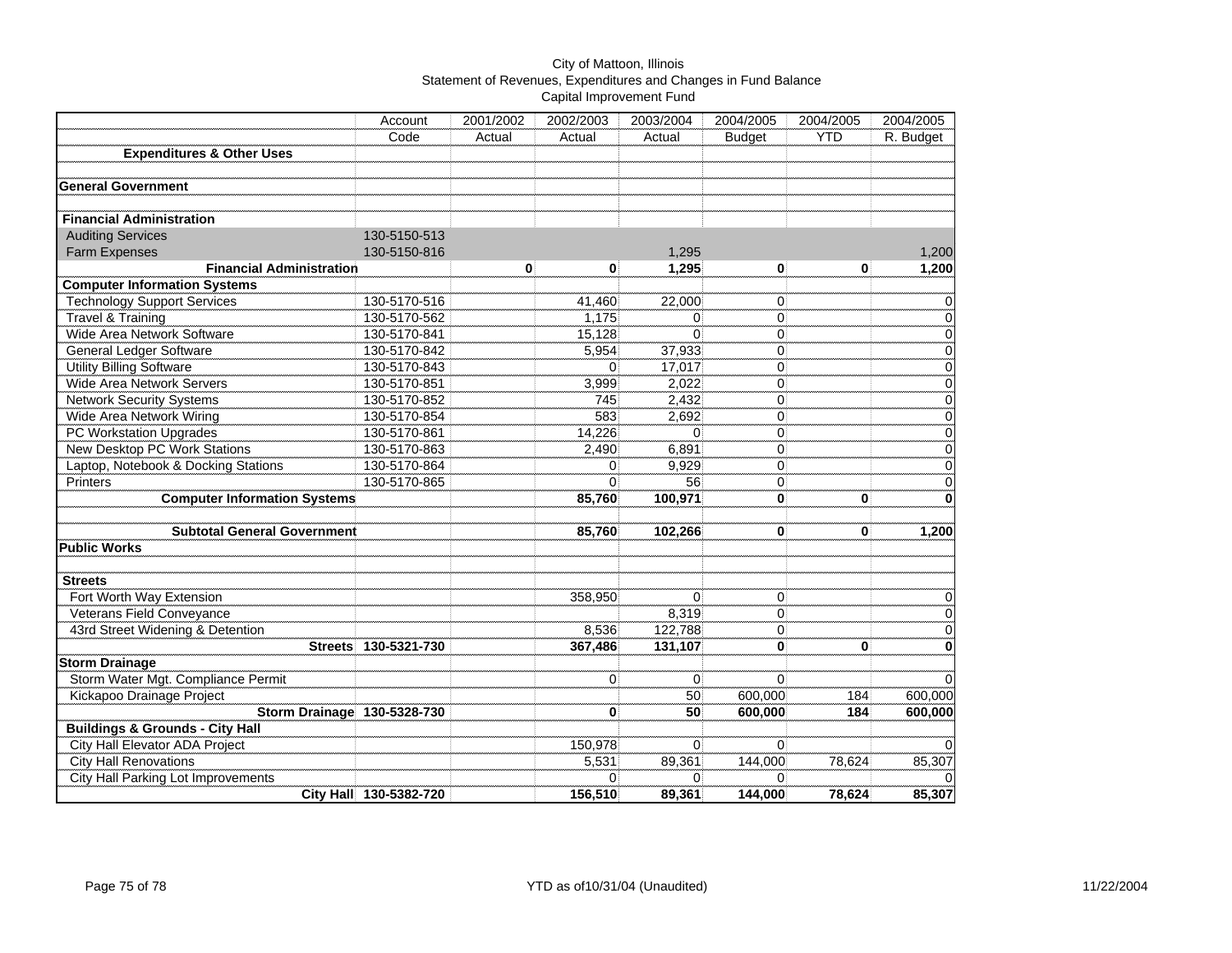|                                                     | Account      | 2001/2002 | 2002/2003 | 2003/2004  | 2004/2005     | 2004/2005  | 2004/2005        |
|-----------------------------------------------------|--------------|-----------|-----------|------------|---------------|------------|------------------|
|                                                     | Code         | Actual    | Actual    | Actual     | <b>Budget</b> | <b>YTD</b> | R. Budget        |
| <b>Building &amp; Grounds - Railroad Depot</b>      |              |           |           |            |               |            |                  |
| IC Railroad Depot Roof Restoration                  |              |           | 86,355    | $\Omega$   | $\Omega$      |            | 0                |
| IC Railroad Depot Restoration                       |              |           |           | 0          | $\Omega$      |            | 0                |
| Railroad Depot 130-5384-720                         |              |           | 86,355    | $\bf{0}$   | 0             |            | $\bf{0}$         |
| <b>Subtotal Public Works</b>                        |              | 0         | 610,351   | 220,518    | 744,000       | 78,808     | 685,307          |
| <b>Economic Development</b>                         |              |           |           |            |               |            |                  |
| I-57 East TIF District                              | 130-5603-511 |           | 44,139    | 23,459     | 50,000        | 38,015     | 100,000          |
| <b>Midtown TIF District</b>                         | 130-5604-511 |           | 26,807    | 22,514     | 42,000        | 17,961     | $\boldsymbol{0}$ |
| Master Plan Update                                  | 130-5605-511 |           | 0         | 10,000     | 0             |            | $\mathbf 0$      |
| <b>Condemnations &amp; Demolitions</b>              | 130-5606-577 |           | $\Omega$  | $\Omega$   | $\Omega$      |            | $\mathbf 0$      |
| Dues & Memberships (Coles Together)                 | 130-5651-571 |           |           | 50,000     | $\Omega$      |            | $\Omega$         |
| <b>Subtotal Economic Development</b>                |              |           | 70,946    | 105,973    | 92,000        | 55,977     | 100,000          |
| <b>Other Financing Uses</b>                         |              |           |           |            |               |            |                  |
| <b>Transfers to Midtown TIF Fund</b>                | 130-5937-822 |           |           |            |               |            | 32,000           |
| Transfers to I-57 East TIF Fund                     | 130-5938-822 |           |           |            |               |            | 0                |
| <b>Balance Sheet Adjustments</b>                    |              |           |           | 1,296      |               |            |                  |
| <b>Subtotal Other Financing Uses</b>                |              | 0         | 0         | 1,296      | 0             | 0          | 32,000           |
| <b>Total Expenditures &amp; Other Uses</b>          |              | 0         | 767,057   | 428,758    | 836,000       | 134,785    | 817,307          |
| Excess (deficiency) of revenues and other financing |              |           |           |            |               |            |                  |
| sources over expenditures and other uses            |              | 94,126    | 19,318    | $-206,204$ | $-181,000$    | $-122,360$ | $-162,307$       |
| Fund Balance, beginning of year                     |              | 730,082   | 635,956   | 655,274    | 399,816       | 449,070    | 449,070          |
| <b>Fund Balance, end of year</b>                    |              | 635,956   | 655,274   | 449,070    | 218,816       | 326,710    | 286,762          |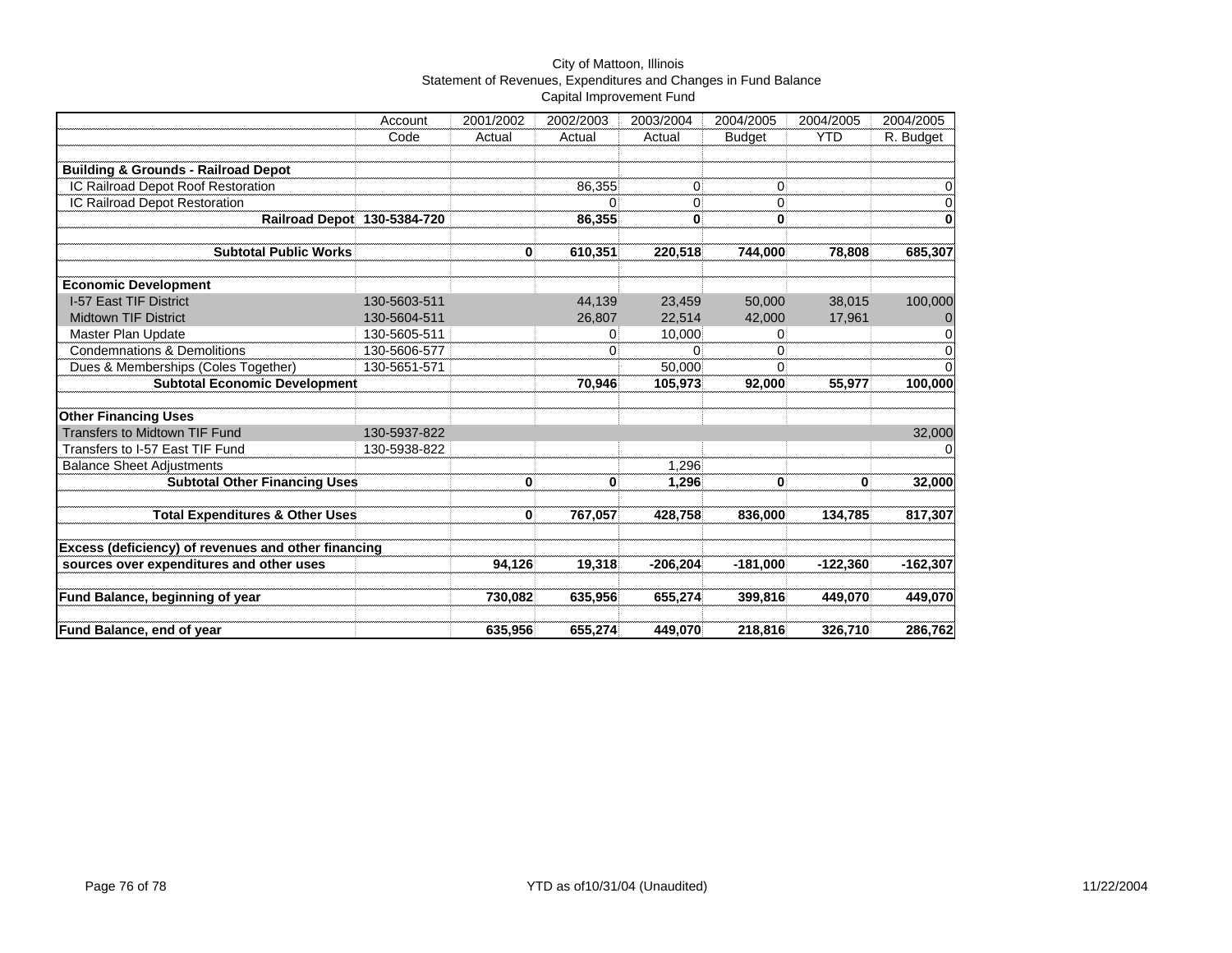# City of Mattoon, Illinois Statement of Revenues, Expenditures and Changes in Fund Balance Midtown TIF District Special Revenue Fund

|                                             | Old Account  | New Account  | 2002/2003 | 2003/2004 | 2004/2005  | 2004/2005     |
|---------------------------------------------|--------------|--------------|-----------|-----------|------------|---------------|
|                                             | Code         | Code         | Actual    | Actual    | <b>YTD</b> | <b>Budget</b> |
| <b>Revenues &amp; Other Sources</b>         |              |              |           |           |            |               |
|                                             |              |              |           |           |            |               |
| <b>Revenues</b>                             |              |              |           |           |            |               |
| Property Tax Increment                      |              | 128-4192-023 |           |           | 17,702     | 18,000        |
| Interest Earnings                           |              | 128-4610-023 |           |           |            | 100           |
| Contributions & Other Miscellaneous Revenue |              | 128-4805-023 |           |           |            | 55,500        |
| <b>Subtotal Revenues</b>                    |              |              | 0         | 0         | 17,702     | 73,600        |
| <b>Other Sources</b>                        |              |              |           |           |            |               |
| Transfer from Capital Improvement Fund      |              | 128-4909-023 |           | 7,847     |            |               |
| Land / Building Sale Proceeds               |              | 128-4931-023 |           |           |            |               |
| Long Term Debt Issued                       | 130-4949-023 | 128-4949-023 | 43,200    | 30,000    |            |               |
| <b>Subtotal Other Sources</b>               |              |              | 43,200    | 37,847    | $\bf{0}$   | $\mathbf 0$   |
|                                             |              | $\mathbf 0$  |           |           |            |               |
| <b>Total Revenues &amp; Other Sources</b>   |              |              | 43,200    | 37,847    | 17,702     | 73,600        |
|                                             |              |              |           |           |            |               |
| <b>Expenditures &amp; Other Uses</b>        |              |              |           |           |            |               |
|                                             |              |              |           |           |            |               |
| <b>Supplies</b>                             |              |              |           |           |            |               |
| <b>Office Supplies</b>                      | 130-5604-511 | 128-5604-311 |           | 253       |            | 100           |
| Misc. Supplies                              |              | 128-5604-319 |           |           |            |               |
| <b>Subtotal Supplies</b>                    |              |              | 0         | 253       | $\bf{0}$   | 100           |
|                                             |              |              |           |           |            |               |
| <b>Purchased Services</b>                   |              |              |           |           |            |               |
| <b>Planning &amp; Design Services</b>       | 130-5604-511 | 128-5604-511 | 26,807    | 9,919     | 25,849     | 39,500        |
| <b>Auditing Services</b>                    |              | 128-5604-513 |           |           |            |               |
| <b>Other Professional Services</b>          | 130-5604-511 | 128-5604-519 |           | 6,580     |            |               |
| Postage                                     | 130-5604-511 | 128-5604-531 |           | 1,856     | 43         | 100           |
| Advertising                                 | 130-5604-511 | 128-5604-540 |           | 261       |            | 500           |
| Printing & Binding                          |              | 128-5604-550 |           |           | 6          | 100           |
| <b>Business Meeting Expenses</b>            | 130-5604-511 | 128-5604-561 |           | 592       | 156        | 500           |
| Dues & Memberships                          |              | 128-5604-571 |           |           | 188        | 188           |
| <b>Demolition Services</b>                  | 130-5604-511 | 128-5604-577 |           | 2,780     | 1,975      | 42,500        |
| <b>Subtotal Purchased Services</b>          |              |              | 26,807    | 21,988    | 28,217     | 83,388        |
|                                             |              |              |           |           |            |               |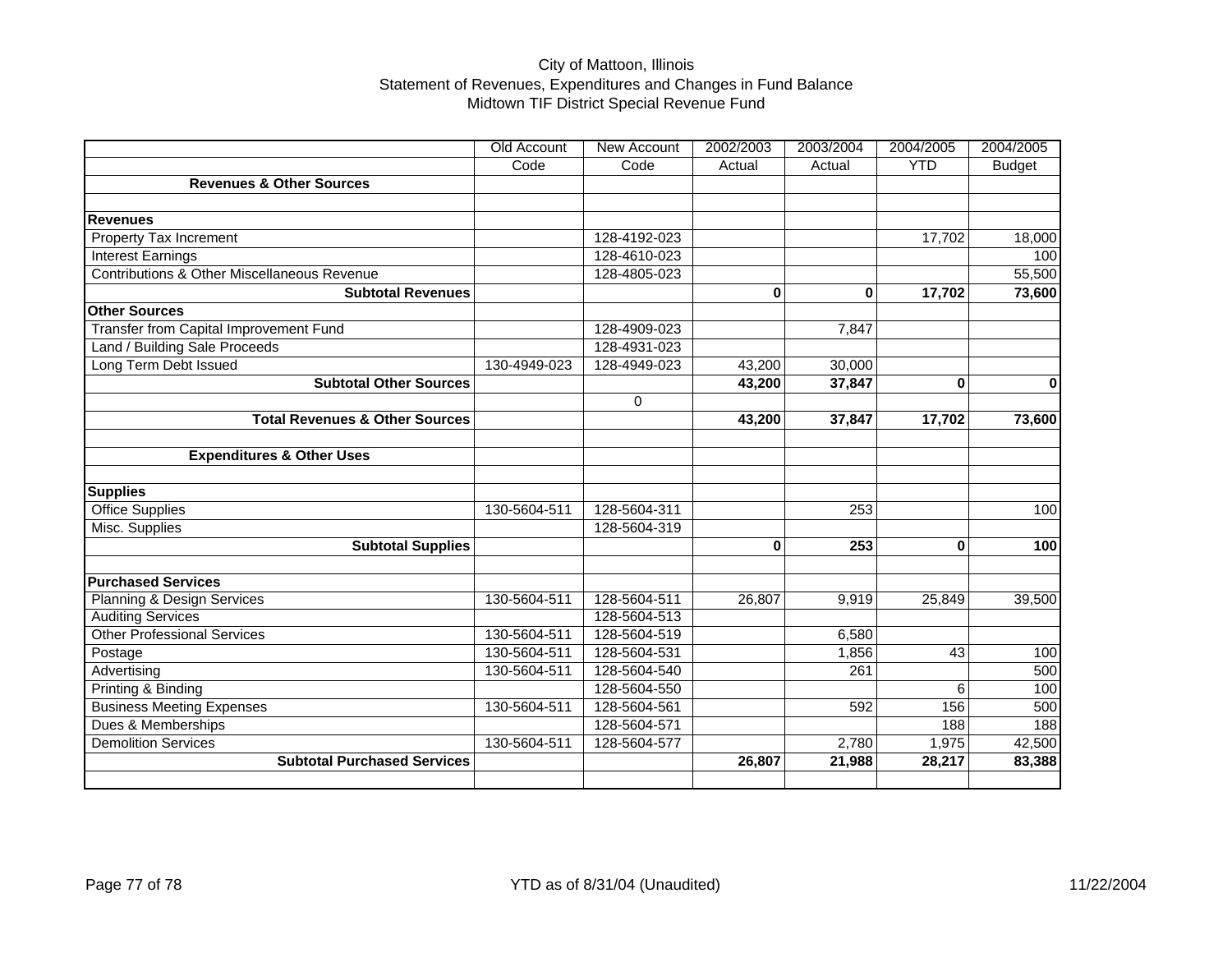# City of Mattoon, Illinois Statement of Revenues, Expenditures and Changes in Fund Balance Midtown TIF District Special Revenue Fund

|                                                                                                   | Old Account | New Account  | 2002/2003 | 2003/2004   | 2004/2005   | 2004/2005     |
|---------------------------------------------------------------------------------------------------|-------------|--------------|-----------|-------------|-------------|---------------|
|                                                                                                   | Code        | Code         | Actual    | Actual      | <b>YTD</b>  | <b>Budget</b> |
| <b>Property</b>                                                                                   |             |              |           |             |             |               |
| <b>Streets</b>                                                                                    |             | 128-5321-730 |           |             |             |               |
| Sidewalks & Crosswalks                                                                            |             | 128-5323-730 |           |             |             |               |
| <b>Street Lighting</b>                                                                            |             | 128-5326-730 |           |             |             |               |
| <b>Traffic Control Devices</b>                                                                    |             | 128-5327-730 |           |             |             |               |
| <b>Sanitary Sewer</b>                                                                             |             | 128-5341-730 |           |             |             |               |
| Storm Drainage                                                                                    |             | 128-5328-730 |           |             |             |               |
| <b>Water Distribution</b>                                                                         |             | 128-5354-730 |           |             |             |               |
| Parking Lots                                                                                      |             | 128-5385-730 |           |             |             | 15,000        |
| <b>Public Buildings</b>                                                                           |             | 128-5389-720 |           |             |             |               |
| <b>Subtotal Property</b>                                                                          |             |              | $\bf{0}$  | $\bf{0}$    | $\bf{0}$    | 15,000        |
|                                                                                                   |             |              |           |             |             |               |
| <b>Economic Development</b>                                                                       |             |              |           |             |             |               |
| <b>TIF Grants</b>                                                                                 |             | 128-5654-825 |           |             |             |               |
| <b>TIF Loans</b>                                                                                  |             | 128-5655-826 |           |             |             |               |
| <b>Subtotal Economic Development</b>                                                              |             |              | $\bf{0}$  | $\mathbf 0$ | $\mathbf 0$ | $\mathbf{0}$  |
|                                                                                                   |             |              |           |             |             |               |
| <b>Debt Service</b>                                                                               |             |              |           |             |             |               |
| TIF Alternative Revenue Source G.O. Bonds                                                         |             | 128-5719-817 |           |             |             |               |
| Other TIF Debt Instruments                                                                        |             | 128-5756-817 |           |             |             | 3,200         |
| <b>Subtotal Debt Service</b>                                                                      |             |              | $\bf{0}$  | $\bf{0}$    | $\bf{0}$    | 3,200         |
|                                                                                                   |             |              |           |             |             |               |
| <b>Intergovernmental Expenditures</b>                                                             |             |              |           |             |             |               |
| Increment Revenues Shared with Taxing Bodies @ 20%                                                |             | 128-5800-821 |           |             |             | 3,600         |
| Job Training by Other Taxing Bodies                                                               |             | 128-5800-826 |           |             |             |               |
| Subtotal Intergovernmental Expenditures                                                           |             |              | $\bf{0}$  | $\bf{0}$    | $\bf{0}$    | 3,600         |
|                                                                                                   |             |              |           |             |             |               |
| <b>Total Expenditures &amp; Other Uses</b>                                                        |             |              | 26,807    | 22,241      | 28,217      | 105,288       |
|                                                                                                   |             |              |           |             |             |               |
| Excess (deficiency) of revenues and other financing                                               |             |              |           |             |             |               |
| sources over expenditures and other uses                                                          |             |              | 16,393    | 15,606      | $-10,514$   | $-31,688$     |
| Fund Balance, beginning of year                                                                   |             |              | $\bf{0}$  | 16,393      | 31,999      | 31,999        |
|                                                                                                   |             |              |           |             |             |               |
| Fund Balance, end of year                                                                         |             |              | 16,393    | 31,999      | 21,485      | 311           |
|                                                                                                   |             |              |           |             |             |               |
| Note: Transactions that occurred prior to 2004/2005 were reported in the Capital Improvement Fund |             |              |           |             |             |               |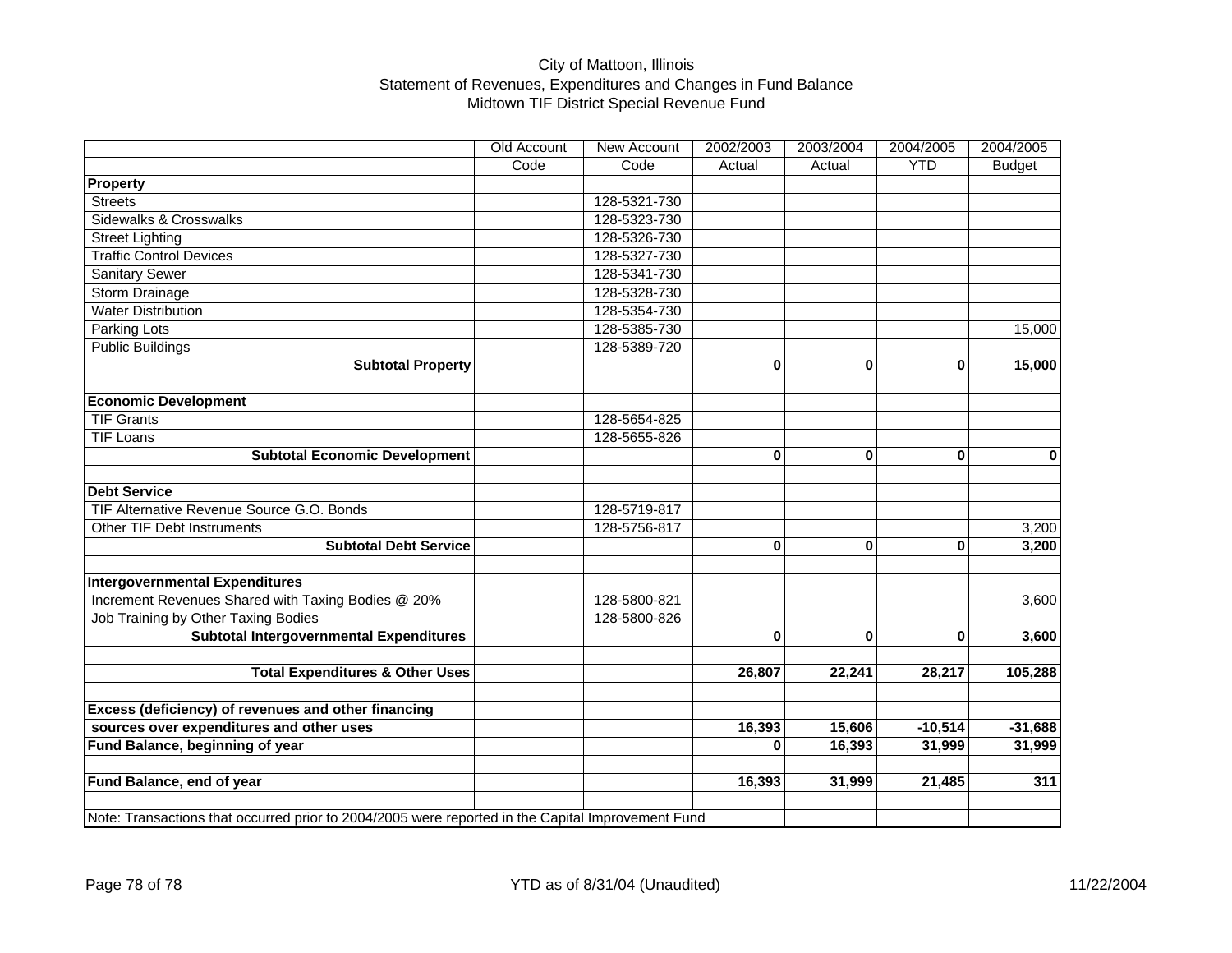## City of Mattoon, Illinois Combining Statement of Revenues, Expenses and Changes in Cash All Enterprise Funds

|                                                                                                                                                     | 2001/2002    | 2002/2003    | 2003/2004    | 2004/2005      | 2004/2005      | 2004/2005      |
|-----------------------------------------------------------------------------------------------------------------------------------------------------|--------------|--------------|--------------|----------------|----------------|----------------|
|                                                                                                                                                     | Actual       | Actual       | Actual       | <b>Budget</b>  | <b>YTD</b>     | R. Budget      |
|                                                                                                                                                     |              |              |              |                |                |                |
| <b>Operating Revenues</b>                                                                                                                           | 6,193,994    | 6,344,628    | 6,903,327    | 6,668,262      | 3,333,624      | 6,790,669      |
|                                                                                                                                                     |              |              |              |                |                |                |
| <b>Operating Expenses</b>                                                                                                                           |              |              |              |                |                |                |
| Reservoirs & Sources of Supply                                                                                                                      | 60,369       | 83,326       | 239,267      | 93,651         | 52,097         | 93,396         |
| <b>Restricted Reliant Energy Expenses</b>                                                                                                           | $\Omega$     | $\Omega$     | $\Omega$     | $\Omega$       | $\Omega$       | $\Omega$       |
| <b>Water Treatment Plant</b>                                                                                                                        | 472,800      | 628,787      | 801,388      | 754,710        | 328,983        | 735,458        |
| <b>Water Distribution System</b>                                                                                                                    | 475,728      | 719,570      | 477,493      | 450,020        | 273,563        | 427,526        |
| Sewer Collection System                                                                                                                             | 549,759      | 682,215      | 540,794      | 534,709        | 198,734        | 521,809        |
| <b>Sewer Lift Stations</b>                                                                                                                          | 25,430       | 37,400       | 29,634       | 38,000         | 18,709         | 43,000         |
| <b>Wastewater Treatment Plant</b>                                                                                                                   | 879,174      | 854,751      | 998,350      | 1,031,209      | 551,358        | 1,037,009      |
| <b>Accounting and Collection Expenses</b>                                                                                                           | 189,151      | 249,715      | 368,072      | 634,678        | 136,801        | 581,313        |
| <b>Administrative &amp; General Expenses</b>                                                                                                        | 1,263,290    | 279,398      | 768,421      | 704,675        | 228,298        | 705,942        |
| <b>Cemetery Payroll Expenses</b>                                                                                                                    | 143,993      | 170,236      | 158,433      | 89,022         | 38,261         | 89,022         |
| <b>Cemetery Supplies</b>                                                                                                                            | 6,928        | 14,360       | 8,283        | 6,500          | 1,874          | 6,500          |
| <b>Other Cemetery Operating Expenses</b>                                                                                                            | 13,338       | 6,532        | 18,043       | 53,924         | 41,323         | 53,924         |
| Depreciation                                                                                                                                        | 1,215,544    | 1,214,111    | 1,134,692    | 1,214,111      | $\Omega$       | 1,134,692      |
| <b>Total Operating Expenses</b>                                                                                                                     | 5,295,504    | 4,940,400    | 5,542,869    | 5,605,209      | 1,870,000      | 5,429,591      |
|                                                                                                                                                     |              |              |              |                |                |                |
| <b>Operating Income</b>                                                                                                                             | 898,491      | 1,404,228    | 1,360,457    | 1,063,053      | 1,463,624      | 1,361,078      |
| <b>Nonoperating Revenues (Expenditures)</b>                                                                                                         |              |              |              |                |                |                |
| <b>Intergovernmental Grants</b>                                                                                                                     | $\Omega$     | 91,884       | $\Omega$     | 326,000        | $\overline{0}$ | 626,000        |
| Gain (Loss) on Sale, Lease or Abandonment of Fixed Assets                                                                                           | 10,707       | $-668,399$   | $-1,162$     | 200,000        | $\overline{0}$ | 200,000        |
| <b>Investment Income</b>                                                                                                                            | 221,473      | 77,047       | 43,054       | 41,500         | 33,525         | 63,500         |
| Increase (Decrease) in Investment Value                                                                                                             | 3,577        | $-13,507$    | 607          | 0              | $\Omega$       | $\overline{0}$ |
| Refunding Bonds Issued, Net of Refunding Escrow & Costs of Issuance                                                                                 | $-8,940$     | $-66,219$    | $-13,551$    | $\overline{0}$ | $\overline{0}$ | $\overline{0}$ |
| Loan Proceeds Plus Insurance Recoveries                                                                                                             | 3,730,654    | 6,549,376    | 301,065      | 50,000         | $\overline{0}$ | 50,000         |
| <b>Capital Expenditures</b>                                                                                                                         | $-3,911,655$ | $-8,377,933$ | $-2,065,094$ | $-2,382,282$   | $-963,246$     | $-2,912,282$   |
| <b>Debt Service Expenditures</b>                                                                                                                    | $-1,843,312$ | $-2,076,955$ | $-2,145,825$ | $-2,296,833$   | $-771,964$     | $-2,296,833$   |
| <b>Total Nonoperating Revenues (Expenditures)</b>                                                                                                   | $-1,797,496$ | $-4,484,706$ | $-3,880,905$ | $-4,061,615$   | $-1,701,685$   | $-4,269,615$   |
|                                                                                                                                                     |              |              |              |                |                |                |
| Cash Gain (Loss) Before Operating Transfers and Depreciation                                                                                        | $-899,005$   | $-3,080,478$ | $-2,520,447$ | $-2,998,562$   | $-238,062$     | $-2,908,537$   |
|                                                                                                                                                     |              |              |              |                |                |                |
| Net Operating Transfers From Other Funds                                                                                                            | $-350$       | 50,000       | $-142,843$   | 34,847         | $\Omega$       | 34,847         |
| Depreciation                                                                                                                                        | 1,215,544    | 1,214,111    | 1,134,692    | 1,214,111      | $\Omega$       | 1,134,692      |
| <b>Net Cash Gain (Loss)</b>                                                                                                                         | 316,189      | $-1,816,367$ | $-1,528,599$ | $-1,749,604$   | $-238,062$     | $-1,738,998$   |
|                                                                                                                                                     |              |              |              |                |                |                |
| <b>Cash Beginning of Year</b>                                                                                                                       | 10,639,730   | 10,423,026   | 8,478,846    | 6,400,122      | 6,261,952      | 6,261,952      |
|                                                                                                                                                     |              |              |              |                |                |                |
| <b>Cash End of Year</b>                                                                                                                             | 10,423,026   | 8,478,846    | 6,261,952    | 4,638,518      | 6,023,890      | 4,434,997      |
|                                                                                                                                                     |              |              |              |                |                |                |
| Note: This statement is presented on a "cash basis". It includes capital expenditures, principal and interest expense on debt service expenditures. |              |              |              |                |                |                |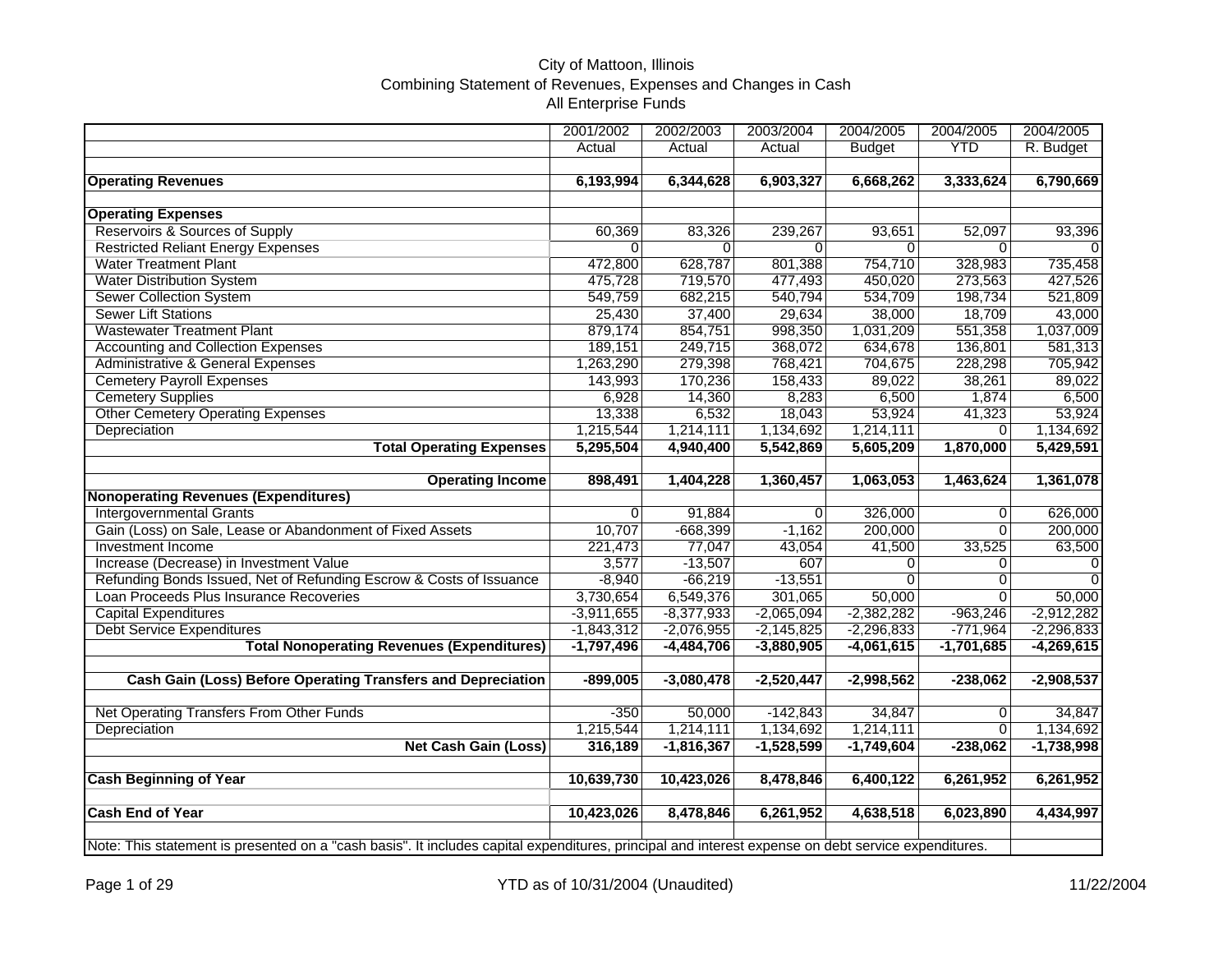|                                                           | Account      | 2001/2002      | 2002/2003      | 2003/2004    | 2004/2005     | 2004/2005      | 2004/2005               |
|-----------------------------------------------------------|--------------|----------------|----------------|--------------|---------------|----------------|-------------------------|
|                                                           | Code         | Actual         | Actual         | Actual       | <b>Budget</b> | <b>YTD</b>     | R. Budget               |
| <b>Operating Revenues</b>                                 |              |                |                |              |               |                |                         |
| <b>Water Sales</b>                                        | 211-4461-021 | 2,620,932      | 2,910,365      | 3,062,988    | 2,971,993     | 1,431,507      | 2,971,993               |
| <b>Utility Taxes</b>                                      | 211-4462-021 | 101,200        | 108,035        | 104,324      | 105,735       | 54,417         | 105,735                 |
| <b>Reliant Energy Sales</b>                               | 211-4463-021 | 63,561         | 69,719         | 51,814       | 68,879        | 31,281         | 68,879                  |
| Farm Income                                               | 211-4464-021 | 30,259         | 17,520         | 17,520       | 15,000        | $\Omega$       | 15,000                  |
| Leases & Rentals                                          | 211-4465-021 | 37,744         | 41,587         | 38,463       | 21,234        | 275            | 21,234                  |
| Permits & Tapping Fees                                    | 211-4466-021 | 56,842         | 7,310          | 6,228        | 5,715         | 4,145          | 5,715                   |
| Misc. & Sundry Revenues                                   | 211-4469-021 | 91,952         | 22,397         | 15,371       | 19,105        | 8,207          | 19,105                  |
| <b>Subtotal Operating Revenues</b>                        |              | 3,002,490      | 3,176,935      | 3,296,708    | 3,207,661     | 1,529,831      | 3,207,661               |
|                                                           |              |                |                |              |               |                |                         |
| <b>Non-operating Revenues</b>                             |              |                |                |              |               |                |                         |
| <b>Interest Earnings</b>                                  | 211-4610-021 | 116,931        | 58,596         | 29,577       | 25,000        | 15,855         | 25,000                  |
| Increase in Investment Value                              | 211-4640-021 | 3,577          | $-588$         | 613          | 0             | $\overline{0}$ | 0                       |
| Sale of Capital Assets                                    | 211-4931-021 | 68             | $-551,230$     | $-1,162$     | $\Omega$      | $\Omega$       | 0                       |
| <b>Refunding Bonds Issued</b>                             | 211-4945-021 |                | 6,180,000      | $\Omega$     | $\Omega$      | $\Omega$       | 0                       |
| Premiums on Bonds Sold                                    | 211-4946-021 |                | 70,995         | $\Omega$     | $\Omega$      | $\Omega$       | $\Omega$                |
| Non Reoccuring Lake Lease Proceeds                        | 211-4990-023 |                |                |              | 200,000       | $\Omega$       | 200,000                 |
| <b>Subtotal Non-operating Revenues</b>                    |              | 120,577        | 5,757,773      | 29,028       | 225,000       | 15,855         | 225,000                 |
|                                                           |              |                |                |              |               |                |                         |
| <b>Interfund Transfers</b>                                |              |                |                |              |               |                |                         |
| <b>IMRF Fund</b>                                          | 211-4905-021 | 75,345         |                |              | $\mathbf 0$   | $\overline{0}$ | 0                       |
| <b>General Fund</b>                                       | 211-5935-021 | $\Omega$       | 97,020         |              | $\mathbf 0$   | $\overline{0}$ | $\mathsf 0$             |
| <b>Subtotal Interfund Transfers</b>                       |              | 75,345         | 97,020         | $\mathbf{0}$ | $\mathbf{0}$  | $\mathbf{0}$   | $\overline{\mathbf{0}}$ |
|                                                           |              |                |                |              |               |                |                         |
| <b>State Capital Grants</b>                               |              |                |                |              |               |                |                         |
| IEPA Clean Lakes Grant (Phase II: \$300,000 over 6 Years) |              | $\Omega$       | 91,884         | $\mathbf{0}$ | $\Omega$      | $\overline{0}$ | 300,000                 |
| <b>DNR Boat Ramp Grant</b>                                |              | $\Omega$       | $\Omega$       | $\Omega$     | 76,000        | $\overline{0}$ | 76,000                  |
| IEPA 319 Grant                                            |              |                |                |              | 250,000       | 0              | 250,000                 |
| Subtotal State Capital Grants 211-4323-023                |              | $\mathbf{0}$   | 91,884         | $\bf{0}$     | 326,000       | $\mathbf{0}$   | 626,000                 |
|                                                           |              |                |                |              |               |                |                         |
| <b>Contributed Capital</b>                                |              |                |                |              |               |                |                         |
| <b>Developer Contributions</b>                            | 211-4955-021 | $\overline{0}$ | $\overline{0}$ | 0            | 0             | $\overline{0}$ | 0                       |
| <b>Other Contributed Capital</b>                          | 211-4956-021 |                |                | $\pmb{0}$    | 0             | $\overline{0}$ | $\overline{0}$          |
| <b>Subtotal Contributed Capital</b>                       |              | $\mathbf{0}$   | $\mathbf{0}$   | $\bf{0}$     | $\mathbf{0}$  | $\mathbf{0}$   | $\overline{\mathbf{0}}$ |
|                                                           |              |                |                |              |               |                |                         |
| <b>Total Revenues &amp; Other Sources</b>                 |              | 3,198,412      | 9,123,612      | 3,325,736    | 3,758,661     | 1,545,687      | 4,058,661               |
|                                                           |              |                |                |              |               |                |                         |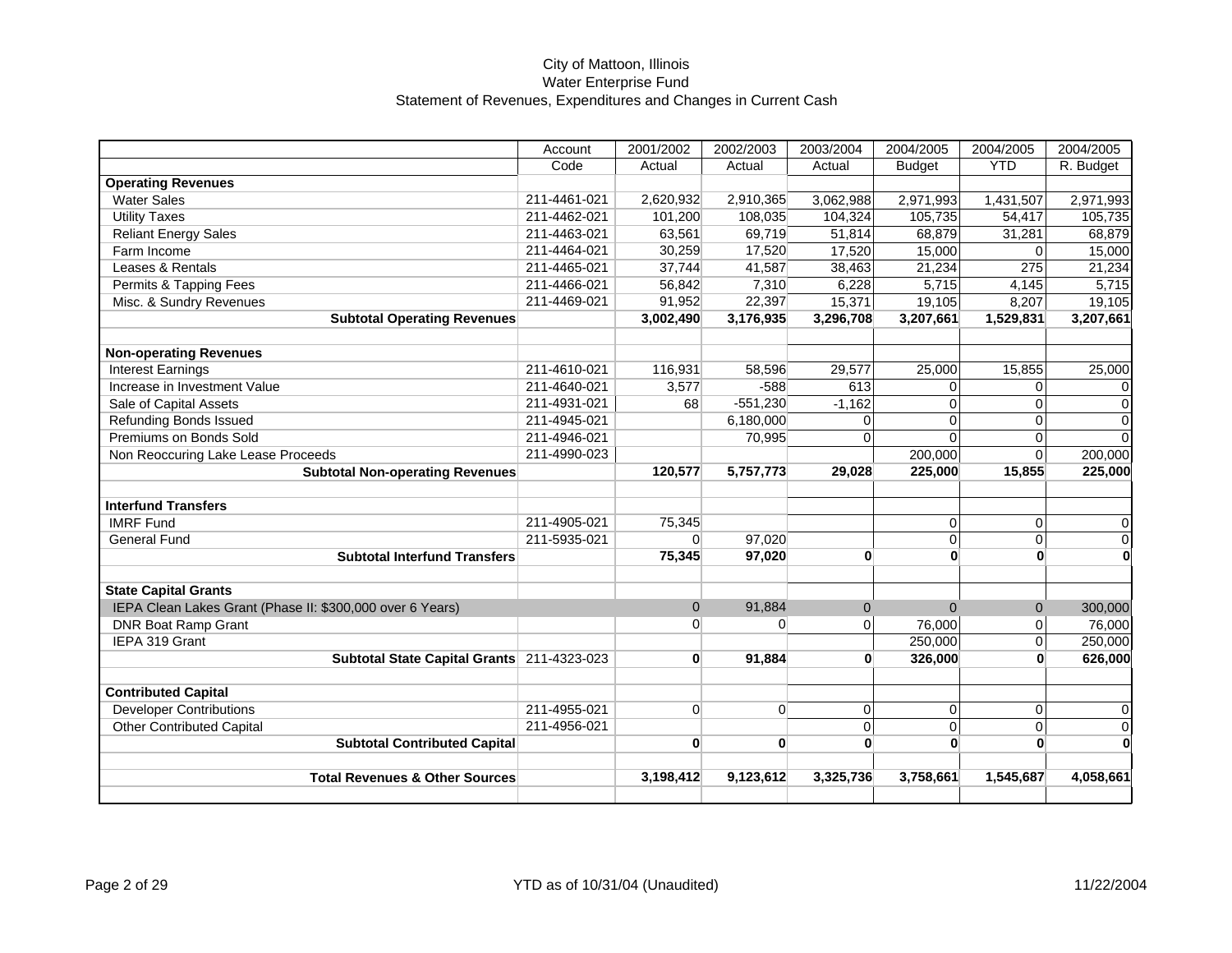|                                                          | Account      | 2001/2002      | 2002/2003      | 2003/2004 | 2004/2005     | 2004/2005  | 2004/2005       |
|----------------------------------------------------------|--------------|----------------|----------------|-----------|---------------|------------|-----------------|
|                                                          | Code         | Actual         | Actual         | Actual    | <b>Budget</b> | <b>YTD</b> | R. Budget       |
| <b>Expenditures &amp; Other Uses</b>                     |              |                |                |           |               |            |                 |
|                                                          |              |                |                |           |               |            |                 |
| <b>Reservoirs &amp; Sources of Supply</b>                |              |                |                |           |               |            |                 |
| <b>Personnel Services</b>                                |              | 16,315         | 12,646         |           |               |            |                 |
| <b>Salaries</b>                                          | 211-5351-111 | $\Omega$       | $\Omega$       | 42,942    | 9,584         | 6,245      | 9,584           |
| Salaries - Temporary Employees                           | 211-5351-112 | $\Omega$       | $\Omega$       | 10,390    | $\Omega$      | 2,321      |                 |
| Salaries - Overtime                                      | 211-5351-113 | $\Omega$       | $\Omega$       | 1,364     | 229           | 43         | 229             |
| <b>Compensated Absences</b>                              | 211-5351-114 | $\Omega$       | $\Omega$       | 7,188     | $\Omega$      | 3,716      |                 |
| <b>Subtotal Personnel Services</b>                       |              | 16,315         | 12,646         | 61,884    | 9,813         | 12,324     | 9,813           |
| <b>Benefits</b>                                          |              |                |                |           |               |            |                 |
| Group Health                                             | 211-5351-211 | $\Omega$       | $\Omega$       | 9,538     | 1,718         | 1,785      | 1,718           |
| Group Life                                               | 211-5351-212 | $\Omega$       | $\Omega$       | $\Omega$  | 24            | $\Omega$   | 24              |
| FICA-Employer Share                                      | 211-5351-221 | $\Omega$       | 959            | 3,506     | 608           | 739        | 608             |
| Medicare - Employer Share                                | 211-5351-222 | $\overline{0}$ | 165            | 820       | 142           | 173        | $\frac{1}{142}$ |
| <b>IMRF-Employer Share</b>                               | 211-5351-231 | $\Omega$       | $\Omega$       | 4,243     | 1,067         | 1,053      | 1,067           |
| Unemployment Insurance                                   | 211-5351-240 | $\overline{0}$ | 81             | 418       | 31            | $\Omega$   | 31              |
| Workers' Comp                                            | 211-5351-250 | $\Omega$       | 2,160          | 5,220     | 868           | $\Omega$   | 868             |
| <b>Subtotal Benefits</b>                                 |              | $\mathbf{0}$   | 3,365          | 23,745    | 4,458         | 3,751      | 4,458           |
| <b>Supplies</b>                                          |              |                |                |           |               |            |                 |
| <b>Cleaning Supplies</b>                                 | 211-5351-312 | $\Omega$       | $\Omega$       | $\Omega$  | 0             | $\Omega$   | 0               |
| <b>Medical &amp; Safety Supplies</b>                     | 211-5351-313 | $\Omega$       | $\Omega$       | 1.081     | 400           | $\Omega$   | $\mathbf 0$     |
| Tools & Equipment                                        | 211-5351-316 | $\Omega$       | $\Omega$       | 75        | 200           | $\Omega$   | 200             |
| <b>Vehicle Parts</b>                                     | 211-5351-318 | $\Omega$       | $\Omega$       | 323       | 300           | $\Omega$   | 300             |
| <b>Miscellaneous Supplies</b>                            | 211-5351-319 | 1,339          | 4,021          | 988       | 1,000         | 150        | 300             |
| Electric & Gas (AmerenCIPS)                              | 211-5351-321 | 36,953         | 51,836         | 1,247     | 1,300         | 644        | 1,300           |
| Electric (Coles-Moultrie)                                | 211-5351-322 | $\overline{0}$ | $\Omega$       | 66        | 100           | 38         | 100             |
| Fuel                                                     | 211-5351-326 | $\Omega$       | $\Omega$       | 2,550     | $\Omega$      |            |                 |
| Subtotal Supplies                                        |              | 38,292         | 55,857         | 6,331     | 3,300         | 832        | 2,200           |
| <b>Property Maintenance Services</b>                     |              |                |                |           |               |            |                 |
| <b>Repair of Structures</b>                              | 211-5351-432 | $\overline{0}$ | $\Omega$       | 21,236    | 100           | $\Omega$   | 100             |
| Repair of Machinery                                      | 211-5351-433 | 5,762          | 11,457         | 864       | 100           | $\Omega$   | 100             |
| <b>Repair of Vehicles</b>                                | 211-5351-434 | $\mathbf{0}$   | $\overline{0}$ | 50        | 100           | 2,439      | 2,500           |
| Other Repair & Maintenance Services (Paradise Boat Ramp) | 211-5351-439 | $\overline{0}$ | $\Omega$       | 15,395    | 500           | 50         | 500             |
| <b>Other Property Maintenance Services</b>               | 211-5351-460 | $\mathbf{0}$   | $\Omega$       | 83,878    | 7,000         | 150        | 500             |
| <b>Subtotal Property Maintenance Services</b>            |              | 5,762          | 11,457         | 121,423   | 7,800         | 2,639      | 3,700           |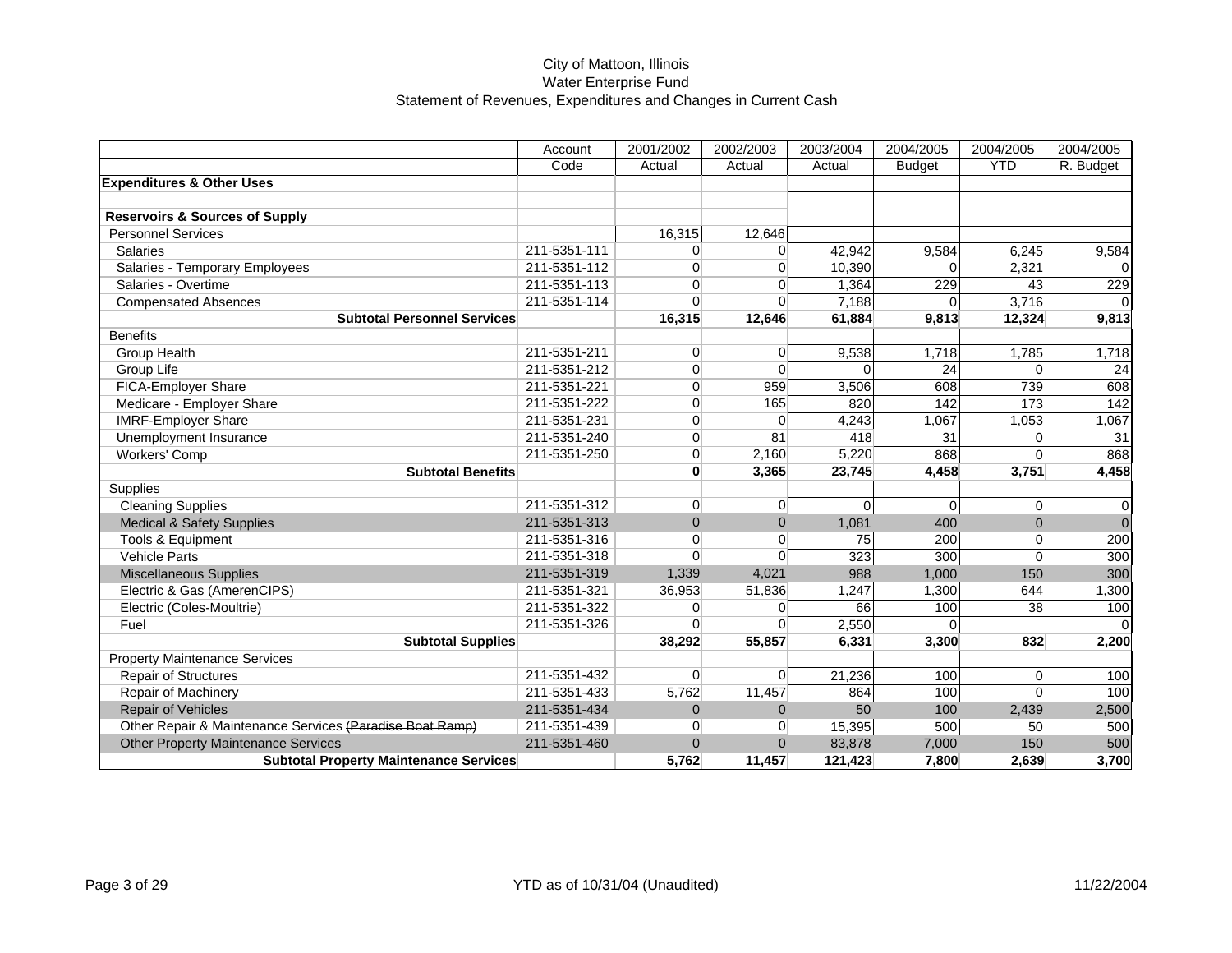|                                                 | Account      | 2001/2002      | 2002/2003      | 2003/2004   | 2004/2005     | 2004/2005  | 2004/2005 |
|-------------------------------------------------|--------------|----------------|----------------|-------------|---------------|------------|-----------|
|                                                 | Code         | Actual         | Actual         | Actual      | <b>Budget</b> | <b>YTD</b> | R. Budget |
| <b>Purchased Services</b>                       |              |                |                |             |               |            |           |
| <b>Other Professional Services</b>              | 211-5351-519 | $\overline{0}$ | $\overline{0}$ | 21,732      | 65,000        | 27,972     | 65,000    |
| Water Reservoir Dam Insurance                   | 211-5351-524 | $\overline{0}$ | $\Omega$       | 3,174       | 3,180         | 0          | 3,180     |
| Telephone                                       | 211-5351-532 | $\Omega$       | $\Omega$       | 565         | $\Omega$      | 45         | 45        |
| Misc. Other Purchased Services                  | 211-5351-579 | $\Omega$       | $\Omega$       | 413         | 100           | 4,535      | 5,000     |
| <b>Subtotal Other Purchased Services</b>        |              | $\mathbf{0}$   | $\bf{0}$       | 25,883      | 68,280        | 32,552     | 73,225    |
| Property                                        |              |                |                |             |               |            |           |
| Land                                            | 211-5351-710 |                |                | $\Omega$    | $\Omega$      | 0          | 0         |
| <b>Buildings</b>                                | 211-5351-720 |                |                | $\Omega$    | ∩             |            | $\Omega$  |
| Improvements Other Than Buildings               | 211-5351-730 |                |                |             | 30,000        | 27,967     | 30,000    |
| Cap Wells Vacated by Clearwater Corp. @ \$3,000 |              | $\overline{0}$ | $\overline{0}$ |             |               |            |           |
| Seal Wells at Dorans Field @ \$35,265           |              |                |                |             |               |            |           |
| Lake Mattoon Intake Pump Station @ \$25,000     |              | $\overline{0}$ | $\Omega$       |             |               |            |           |
| Lake Paradise Road Improvements @ \$80,000      |              |                |                |             |               |            |           |
| Lake Paradise Spillway Repairs @ \$30,000       |              |                |                |             |               |            |           |
| Machinery & Equipment                           | 211-5351-740 |                |                | $\mathbf 0$ | $\Omega$      | $\Omega$   | $\Omega$  |
| <b>Subtotal Property</b>                        |              | $\bf{0}$       | $\bf{0}$       | $\bf{0}$    | 30,000        | 27,967     | 30,000    |
|                                                 |              |                |                |             |               |            |           |
| Subtotal Reservoirs & Sources of Supply         |              | 60,369         | 83,326         | 239,267     | 123,651       | 80,064     | 123,396   |
| <b>Restricted Reliant Energy Expenses</b>       |              |                |                |             |               |            |           |
| Property                                        |              |                |                |             |               |            |           |
| Land                                            | 211-5352-710 |                |                | $\Omega$    | $\Omega$      |            | 0         |
| <b>Buildings</b>                                | 211-5352-720 |                |                | $\Omega$    | $\Omega$      |            | $\Omega$  |
| Improvements Other Than Buildings               | 211-5352-730 | $\mathbf{0}$   | 34,552         | 44,226      | 359,154       | 72,891     | 659,154   |
| Clean Lakes Project @ \$250,000 + \$300,000     | N/A          | $\Omega$       |                |             |               |            |           |
| DNR Boat Ramp Grant Project @ \$122,514         | N/A          |                |                |             |               |            |           |
| Machinery & Equipment                           | 211-5352-740 |                |                |             | $\Omega$      |            | $\Omega$  |
| <b>Subtotal Property</b>                        |              | $\mathbf{0}$   | 34,552         | 44,226      | 359,154       | 72,891     | 659,154   |
|                                                 |              |                |                |             |               |            |           |
| <b>Subtotal Restricted Reliant Expenses</b>     |              | $\mathbf{0}$   | 34,552         | 44,226      | 359,154       | 72,891     | 659,154   |
|                                                 |              |                |                |             |               |            |           |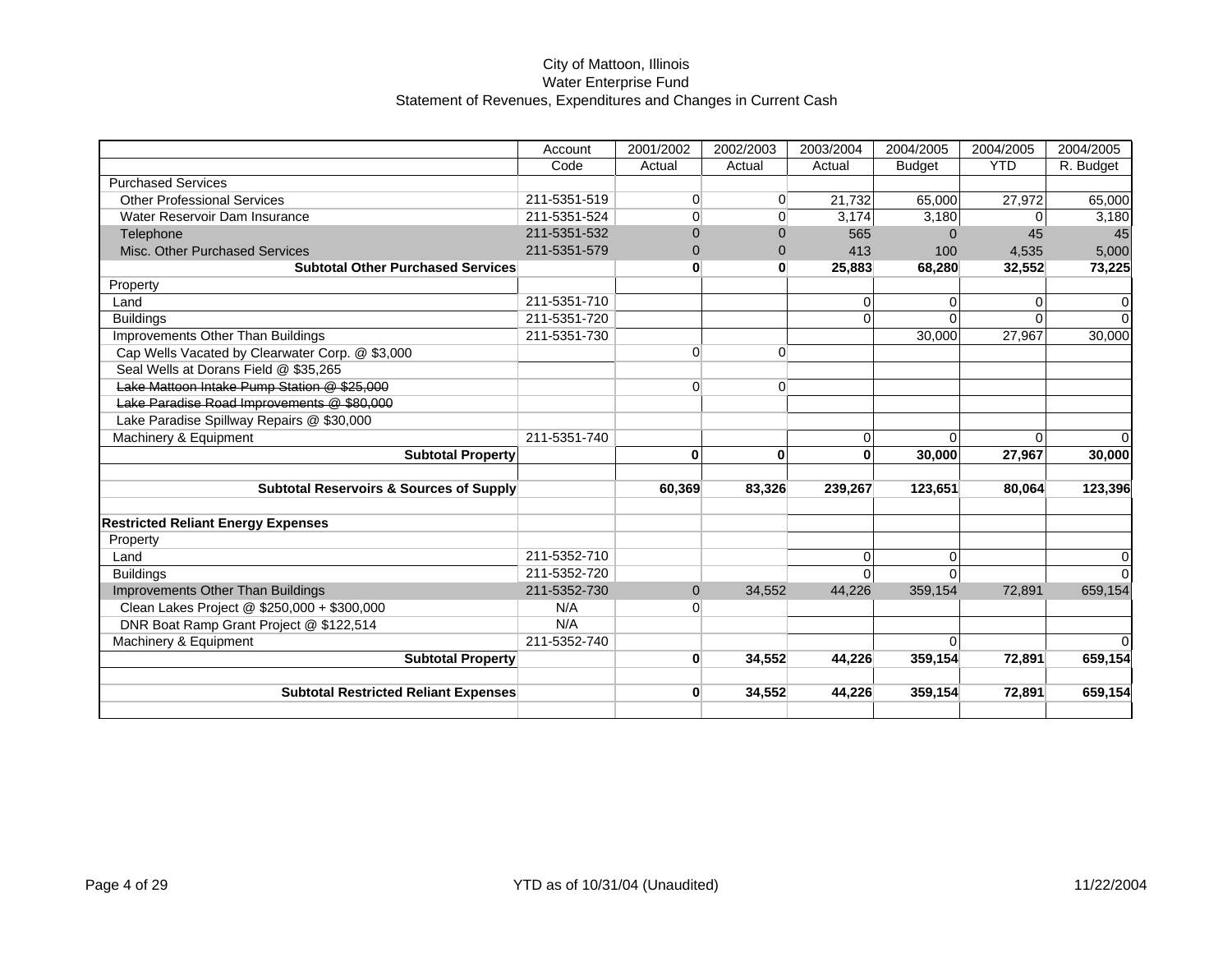|                                      | Account      | 2001/2002      | 2002/2003      | 2003/2004 | 2004/2005     | 2004/2005  | 2004/2005 |
|--------------------------------------|--------------|----------------|----------------|-----------|---------------|------------|-----------|
|                                      | Code         | Actual         | Actual         | Actual    | <b>Budget</b> | <b>YTD</b> | R. Budget |
| <b>Water Treatment Plant</b>         |              |                |                |           |               |            |           |
| <b>Personnel Services</b>            |              |                |                |           |               |            |           |
| <b>Salaries</b>                      | 211-5353-111 | 276,728        | 216,149        | 257,580   | 282,398       | 125,095    | 282,398   |
| Salaries - Temporary Employees       | 211-5353-112 | $\Omega$       | $\Omega$       | $\Omega$  | $\Omega$      | $\Omega$   |           |
| Salaries - Overtime                  | 211-5353-113 | $\Omega$       | $\Omega$       | 15,562    | 18,876        | 8,138      | 18,876    |
| <b>Compensated Absences</b>          | 211-5353-114 | $\Omega$       | $\Omega$       | 95,020    | $\Omega$      | 17,407     |           |
| <b>Subtotal Personnel Services</b>   |              | 276,728        | 216,149        | 368,162   | 301,274       | 150,639    | 301,274   |
| <b>Benefits</b>                      |              |                |                |           |               |            |           |
| Group Health                         | 211-5353-211 | $\Omega$       | 46,868         | 45,370    | 42,953        | 18,663     | 42,953    |
| Group Life                           | 211-5353-212 | $\overline{0}$ | $\Omega$       | $\Omega$  | 728           | $\Omega$   | 728       |
| FICA-Employer Share                  | 211-5353-221 | $\Omega$       | 15,785         | 17,761    | 18,679        | 9,112      | 18,679    |
| Medicare - Employer Share            | 211-5353-222 | $\overline{0}$ | 3,418          | 4,154     | 4,368         | 2,131      | 4,368     |
| <b>IMRF-Employer Share</b>           | 211-5353-231 | $\overline{0}$ | 23,066         | 25,553    | 32,768        | 16,053     | 32,768    |
| Unemployment Insurance               | 211-5353-240 | $\overline{0}$ | 486            | 648       | 942           | $\Omega$   | 942       |
| <b>Workers' Comp</b>                 | 211-5353-250 | $\overline{0}$ | 14,748         | 16,381    | 20,936        | $\Omega$   | 20,936    |
| <b>Subtotal Benefits</b>             |              | $\mathbf{0}$   | 104,370        | 109,867   | 121,374       | 45,959     | 121,374   |
| Supplies                             |              |                |                |           |               |            |           |
| <b>Office Supplies</b>               | 211-5353-311 | $\overline{0}$ | $\overline{0}$ | 356       | 500           | 342        | 500       |
| <b>Cleaning Supplies</b>             | 211-5353-312 | $\overline{0}$ | $\Omega$       | 2,189     | 200           | 60         | 200       |
| <b>Medical &amp; Safety Supplies</b> | 211-5353-313 | $\Omega$       | $\Omega$       | 381       | 500           | 81         | 500       |
| Chemicals                            | 211-5353-314 | 137,799        | 183,472        | 177,535   | 189,000       | 69,254     | 170,000   |
| Tools & Equipment                    | 211-5353-316 | 110            | 416            | 766       | 1,000         | 470        | 1,000     |
| <b>Vehicle Parts</b>                 | 211-5353-318 | $\overline{0}$ | $\overline{0}$ | 195       | 500           | 191        | 500       |
| Miscellaneous Supplies (Lab)         | 211-5353-319 | 15,785         | 21,704         | 6,994     | 8,500         | 4,994      | 10,000    |
| Gas & Electric (AmerenCIPS)          | 211-5353-321 | 8,710          | 68,089         | 8,219     | 10,500        | 5,134      | 10,500    |
| Electric - (Coles-Moultrie)          | 211-5353-322 | $\Omega$       | $\Omega$       | 57,564    | 58,000        | 25,865     | 58,000    |
| Fuel                                 | 211-5353-326 | $\overline{0}$ | $\overline{0}$ | 537       | 0             | $\Omega$   |           |
| <b>Books &amp; Periodicals</b>       | 211-5353-340 | $\overline{0}$ | $\overline{0}$ | $\Omega$  | $\Omega$      | $\Omega$   |           |
| <b>Plant Equipment</b>               | 211-5353-377 | $\mathbf{0}$   | $\Omega$       | 5,039     | 5,000         | 5,095      | 11,000    |
| Plant Maintenance & Repair Material  | 211-5353-378 |                |                | 1,381     | 1,000         | 654        | 1,000     |
| Other Water Maintenance Material     | 211-5353-379 |                |                | 5         | $\Omega$      | $\Omega$   |           |
| <b>Subtotal Supplies</b>             |              | 162,404        | 273,681        | 261,160   | 274,700       | 112,140    | 263,200   |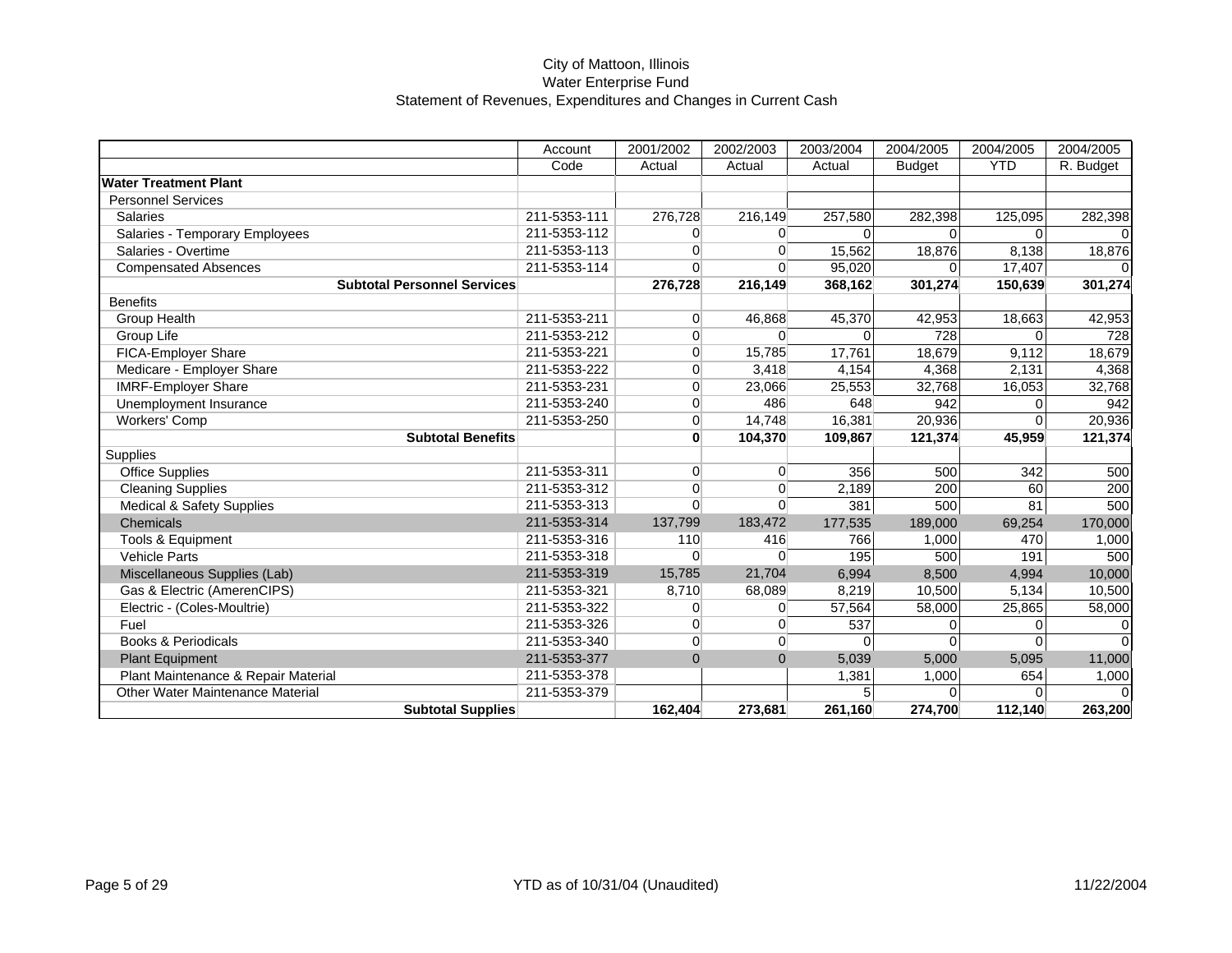|                                                       | Account      | 2001/2002      | 2002/2003      | 2003/2004   | 2004/2005     | 2004/2005      | 2004/2005 |
|-------------------------------------------------------|--------------|----------------|----------------|-------------|---------------|----------------|-----------|
|                                                       | Code         | Actual         | Actual         | Actual      | <b>Budget</b> | <b>YTD</b>     | R. Budget |
| <b>Property Maintenance Services</b>                  |              |                |                |             |               |                |           |
| Repair of Office Equipment                            | 211-5353-431 | $\overline{0}$ | $\overline{0}$ | $\mathbf 0$ | 500           | $\Omega$       | 500       |
| Repair of Structures (Lagoons)                        | 211-5353-432 | 4,434          | 9,608          | 12,874      | 20,000        | 8,016          | 20,000    |
| Repair of Machinery                                   | 211-5353-433 | 29,234         | 24,378         | 745         | 5,000         | 425            | 5,000     |
| Repair of Vehicles                                    | 211-5353-434 | $\Omega$       | $\overline{0}$ | 121         | 500           | 36             | 500       |
| <b>Elevator Service Agreement</b>                     | 211-5353-435 | $\overline{0}$ | $\overline{0}$ | 1,735       | 2,000         | 915            | 2,000     |
| Other Repair & Maintenance Services                   | 211-5353-439 | $\overline{0}$ | 0              | 3,935       | 3,000         | 1,345          | 3,000     |
| Rentals (Lagoon Cleaning)                             | 211-5353-440 | $\Omega$       | $\Omega$       | 10,189      | $\Omega$      | 2,000          | 2,000     |
| <b>Other Property Maintenance Services</b>            | 211-5353-460 | $\Omega$       | $\mathbf{0}$   | 12,724      | 5,652         | 1,876          | 3,000     |
| <b>Subtotal Property Maintenance</b>                  |              | 33,668         | 33,987         | 42,323      | 36,652        | 14,612         | 36,000    |
| <b>Other Purchased Services</b>                       |              |                |                |             |               |                |           |
| <b>Technology Support Services</b>                    | 211-5353-516 | $\overline{0}$ | $\overline{0}$ | $\mathbf 0$ | $\mathbf 0$   | $\overline{0}$ |           |
| Other Professional Services (Lab Testing)             | 211-5353-519 | $\overline{0}$ | $\mathbf{0}$   | 13,714      | 14,000        | 2,606          | 8,000     |
| Postage                                               | 211-5353-531 |                |                | 302         | 200           | 19             | 200       |
| Telephone                                             | 211-5353-532 | $\Omega$       | $\Omega$       | 3,357       | 3,500         | 1,956          | 3,500     |
| <b>Cellular Phone</b>                                 | 211-5353-533 |                |                |             | 410           | 89             | 410       |
| Internet Access Charge                                | 211-5353-538 | $\overline{0}$ | $\Omega$       | $\mathbf 0$ | $\Omega$      | $\Omega$       |           |
| Misc. Other Purchased Services (NPDES Permit)         | 211-5353-579 | $\Omega$       | $\Omega$       | 2,233       | 2,400         | 720            | 1,000     |
| Printing & Copy Machine Lease                         | 211-5353-814 |                |                | 270         | 200           | 242            | 500       |
| Water Dept. Software                                  | 211-5353-847 |                |                |             | $\Omega$      | $\Omega$       |           |
| <b>Subtotal Other Purchased Services</b>              |              | $\bf{0}$       | $\mathbf{0}$   | 19,876      | 20,710        | 5,632          | 13,610    |
| Property                                              |              |                |                |             |               |                |           |
| <b>Buildings</b>                                      | 211-5353-720 |                |                | $\Omega$    | $\Omega$      |                |           |
| Improvements Other Than Buildings                     | 211-5353-730 |                | 17,863         | 63,525      | 596,998       | 57,519         | 596,998   |
| Demolish Old Treatment Plant @ \$110,000              | N/A          | $\Omega$       |                |             |               |                |           |
| Demolish 12th & Marshall Structure @ \$50,000         |              |                |                |             |               |                |           |
| Abandon Old Treatment Plant Sludge Lagoons @ \$25,000 |              |                |                |             |               |                |           |
| Repaint Water Treatment Plant Filters @ \$50,000      |              |                |                |             |               |                |           |
| Carbon & Permanganate Feed System @ \$436,998         | N/A          | $\Omega$       |                |             |               |                |           |
| Water Plant Security Projects @ \$14,000              | N/A          |                |                |             |               |                |           |
| Water Plant Sludge Lagoon @ \$40,000                  |              |                |                |             |               |                |           |
| Machinery & Equipment                                 | 211-5353-740 | $\overline{0}$ | 7,900          | 6,073       | $\Omega$      |                | $\Omega$  |
| Truck Slinger @ \$56,500                              | N/A          | $\overline{0}$ |                |             |               |                |           |
| <b>Subtotal Property</b>                              |              | $\bf{0}$       | 25,763         | 69,598      | 596,998       | 57,519         | 596,998   |
|                                                       |              |                |                |             |               |                |           |
| <b>Water Treatment Plant</b>                          |              | 472,800        | 653,950        | 870,986     | 1,351,708     | 386,502        | 1,332,456 |
|                                                       |              |                |                |             |               |                |           |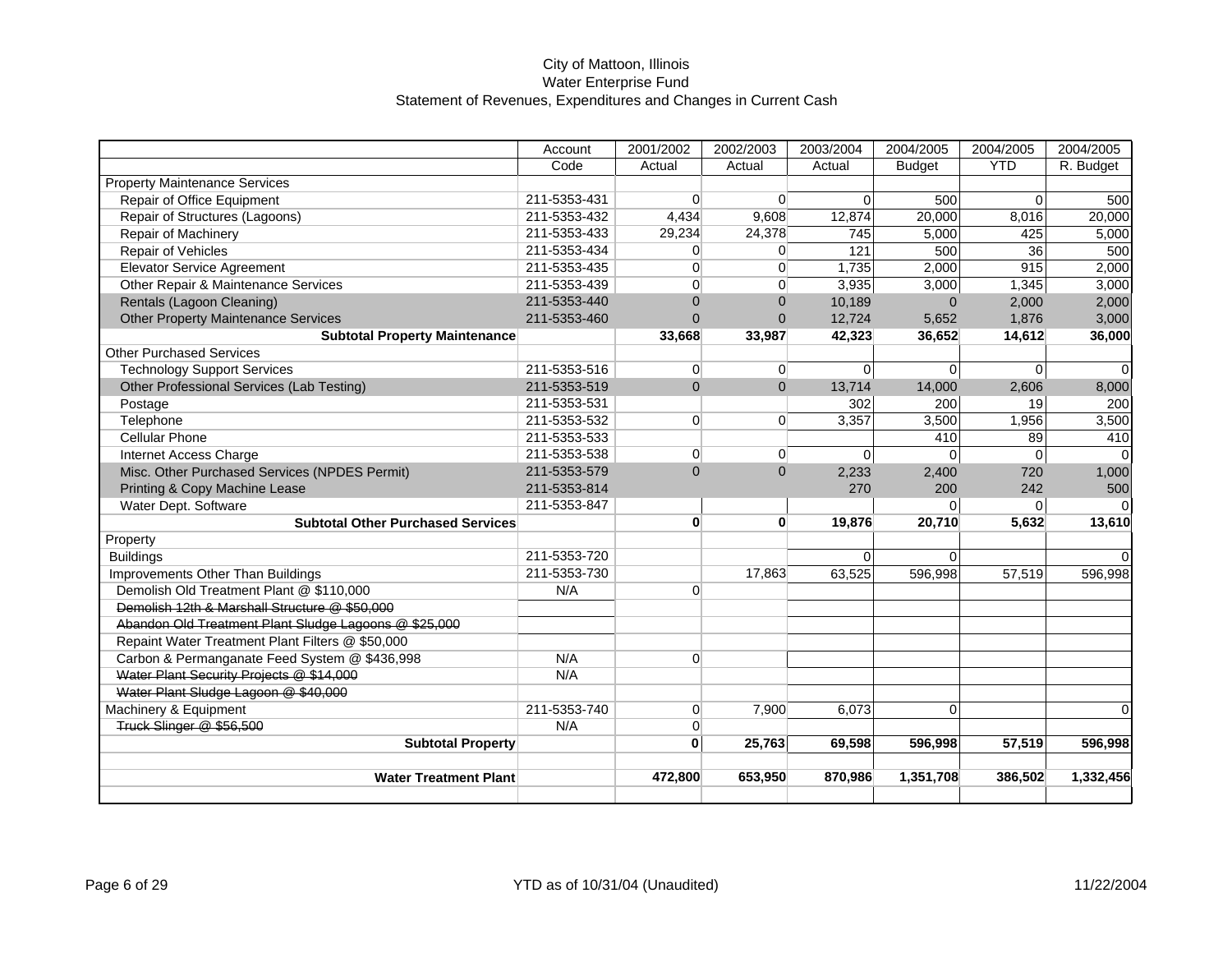|                                          | Account      | 2001/2002      | 2002/2003      | 2003/2004 | 2004/2005     | 2004/2005    | 2004/2005 |
|------------------------------------------|--------------|----------------|----------------|-----------|---------------|--------------|-----------|
|                                          | Code         | Actual         | Actual         | Actual    | <b>Budget</b> | <b>YTD</b>   | R. Budget |
| <b>Water Distribution</b>                |              |                |                |           |               |              |           |
| <b>Personnel Services</b>                |              |                |                |           |               |              |           |
| <b>Salaries</b>                          | 211-5354-111 | 323,894        | 459.037        | 206,188   | 216,601       | 128,813      | 216,601   |
| Salaries - Temporary Employees           | 211-5354-112 | $\Omega$       | $\Omega$       | $\Omega$  | $\Omega$      |              |           |
| Salaries - Overtime                      | 211-5354-113 | $\overline{0}$ | $\Omega$       | 21,326    | 12,813        | 13,815       | 12,813    |
| <b>Compensated Absences</b>              | 211-5354-114 | $\Omega$       | 3,005          | 28,072    |               | 22,186       |           |
| <b>Subtotal Personnel Services</b>       |              | 323,894        | 462,042        | 255,587   | 229,414       | 164,815      | 229,414   |
| <b>Benefits</b>                          |              |                |                |           |               |              |           |
| <b>Group Health</b>                      | 211-5354-211 | $\overline{0}$ | 67,793         | 42,287    | 35,243        | 28,872       | 35,243    |
| Group Life                               | 211-5354-212 | $\overline{0}$ | $\overline{0}$ | 0         | 629           | 0            | 629       |
| <b>FICA-Employer Share</b>               | 211-5354-221 | $\overline{0}$ | 21,544         | 13,724    | 14,340        | 9,996        | 14,340    |
| Medicare - Employer Share                | 211-5354-222 | $\Omega$       | 4,917          | 3,210     | 3,846         | 2,338        | 3,846     |
| <b>IMRF-Employer Share</b>               | 211-5354-231 | $\overline{0}$ | 33,698         | 20,908    | 24,995        | 17,612       | 24,995    |
| Unemployment Insurance                   | 211-5354-240 | $\Omega$       | 648            | 855       | 816           | $\Omega$     | 816       |
| Workers' Comp                            | 211-5354-250 | $\Omega$       | 21,674         | 24,265    | 18,437        | $\Omega$     | 18,437    |
| <b>Subtotal Benefits</b>                 |              | $\bf{0}$       | 150,274        | 105,248   | 98,306        | 58,819       | 98,306    |
| Supplies                                 |              |                |                |           |               |              |           |
| <b>Medical &amp; Safety Supplies</b>     | 211-5354-313 | $\Omega$       | $\Omega$       | 1,208     | 1,200         | 186          | 500       |
| Tools & Equipment                        | 211-5354-316 | $\Omega$       | $\Omega$       | 616       | 800           | 2,569        | 4,000     |
| <b>Vehicle Parts</b>                     | 211-5354-318 |                |                | 3,946     | 4,000         | 37           | 1,000     |
| Miscellaneous Supplies                   | 211-5354-319 | $\overline{0}$ | $\overline{0}$ | 286       | 300           | 145          | 300       |
| Electric & Gas (AmerenCIPS)              | 211-5354-321 | 61,317         | 6,635          | 54,486    | 69,000        | 18,364       | 40,000    |
| Electric - (Coles-Moultrie)              | 211-5354-322 | $\overline{0}$ | $\Omega$       | 1,885     | 2,000         | 732          | 2,000     |
| <b>Bottled Gas</b>                       | 211-5354-323 | $\overline{0}$ | 0              | 738       | 500           | 200          | 500       |
| Fuel                                     | 211-5354-326 | $\overline{0}$ | $\overline{0}$ | 4,729     | $\Omega$      | $\mathbf{0}$ |           |
| <b>Water Pipe</b>                        | 211-5354-371 | $\Omega$       | $\Omega$       | 1,983     | 2,500         | 565          | 1,500     |
| <b>Service Line Materials</b>            | 211-5354-374 | $\mathbf{0}$   | $\mathbf{0}$   | 8,691     | 6,500         | 7,006        | 12,000    |
| Leak Repair Materials                    | 211-5354-375 | $\overline{0}$ | 0              | 211       | 1,000         | 591          | 1,000     |
| <b>Backfill &amp; Surface Material</b>   | 211-5354-376 | $\Omega$       | $\Omega$       | 5,889     | 5,000         | 7,473        | 15,000    |
| <b>Other Water Maintenance Materials</b> | 211-5354-379 | $\Omega$       | 0              | 7,112     | 8,000         | 213          | 1,000     |
| <b>Subtotal Supplies</b>                 |              | 61,317         | 6,635          | 91,781    | 100,800       | 38,081       | 78,800    |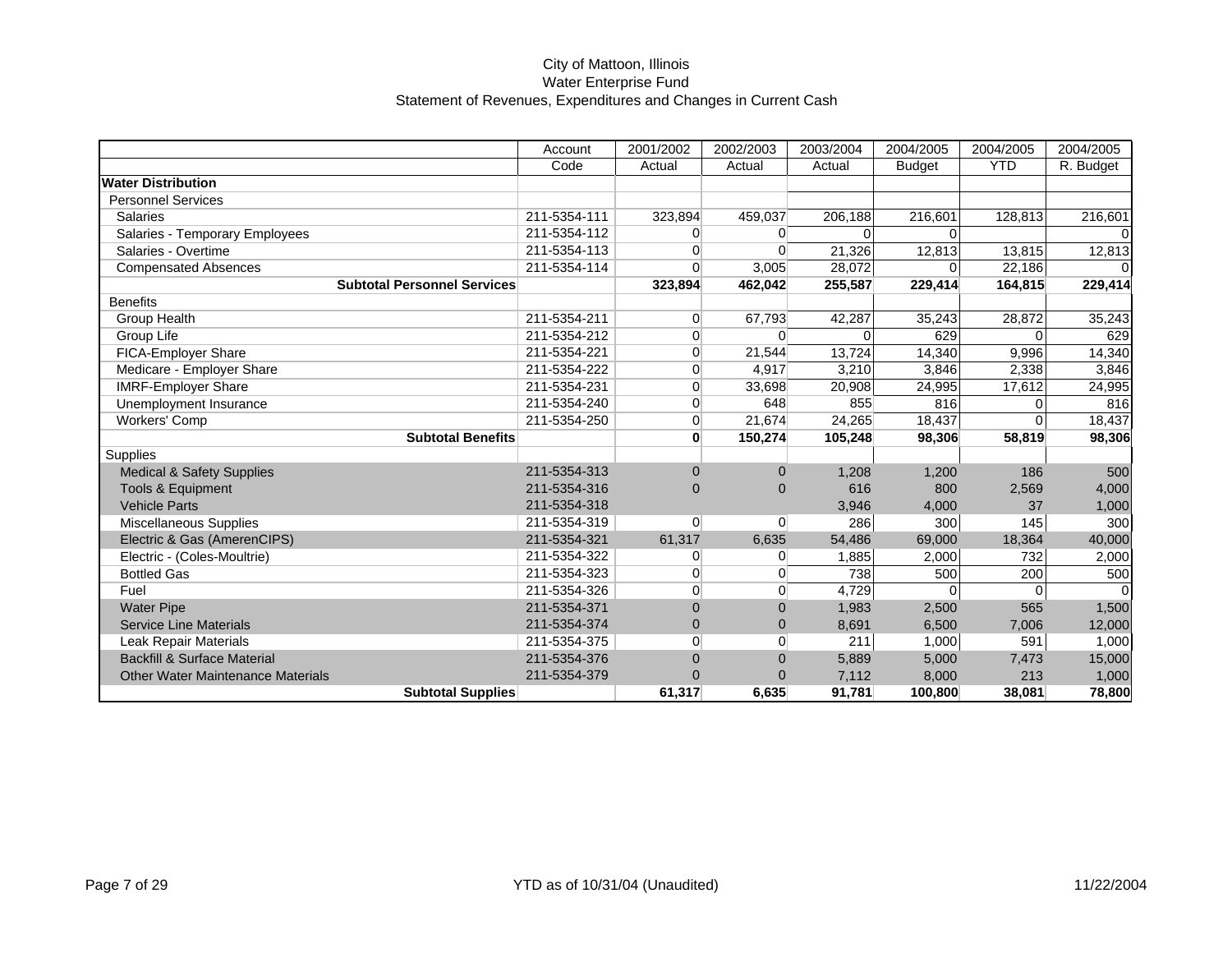|                                                        | Account      | 2001/2002      | 2002/2003      | 2003/2004 | 2004/2005     | 2004/2005  | 2004/2005 |
|--------------------------------------------------------|--------------|----------------|----------------|-----------|---------------|------------|-----------|
|                                                        | Code         | Actual         | Actual         | Actual    | <b>Budget</b> | <b>YTD</b> | R. Budget |
| <b>Property Maintenance Services</b>                   |              |                |                |           |               |            |           |
| <b>Repair of Structures</b>                            | 211-5354-432 | 57,141         | 11,990         | 892       | 2,000         |            | 1,000     |
| Repair of Machinery                                    | 211-5354-433 | 33,376         | 57,184         | 1,472     | 5,000         |            | 2,500     |
| Repair of Vehicles                                     | 211-5354-434 | 0              | $\Omega$       | 2,752     | 4,000         |            | 2,000     |
| Other Repair & Maintenance Services                    | 211-5354-439 | $\Omega$       | 31,445         | 14,555    | 3,000         | 6,722      | 8,000     |
| Rentals                                                | 211-5354-440 | $\Omega$       |                | 172       | 500           | 156        | 500       |
| <b>Other Property Maintenance Services</b>             | 211-5354-460 | $\overline{0}$ | $\overline{0}$ | 5,028     | 5,000         | 4,964      | 5,000     |
| <b>Real Estate Taxes</b>                               | 211-5354-828 |                |                | 6         | $\Omega$      | 6          | 6         |
| Desktop PC Work Stations                               | 211-5354-863 |                |                |           | 2,000         |            | 2,000     |
| <b>Subtotal Property Maintenance</b>                   |              | 90,517         | 100,619        | 24,877    | 21,500        | 11,849     | 21,006    |
| Property                                               |              |                |                |           |               |            |           |
| Land                                                   | 211-5354-710 | $\Omega$       |                | 0         | $\Omega$      | $\Omega$   |           |
| <b>Buildings</b>                                       | 211-5354-720 |                |                |           | $\Omega$      |            |           |
| Improvements Other Than Buildings                      | 211-5354-730 |                | 926,069        | 714,163   | 746,130       | 446,032    | 746,130   |
| 12th Street Water Main Relocation @ \$82,843 (2003)    | <b>NA</b>    |                |                |           |               |            |           |
| Sword's Drive Standpipe Pump @ \$250,000               | <b>NA</b>    |                |                |           |               |            |           |
| Water Storage Tank Rehab & Painting @ \$676,130 (2005) | N/A          | $\Omega$       |                |           |               |            |           |
| West End System Loops @ \$150,000 (2004)               | <b>NA</b>    |                |                |           |               |            |           |
| Country Club Road Loop @ \$70,000 (2005)               |              |                |                |           |               |            |           |
| Richmond Avenue Loop (6th to 10th St.) @ \$20,000      |              |                |                |           |               |            |           |
| Machinery & Equipment                                  | 211-5354-740 | $\Omega$       | $\Omega$       | 7,685     | $\Omega$      | 0          |           |
| <b>Subtotal Property</b>                               |              | 0              | 926,069        | 721,847   | 746,130       | 446,032    | 746,130   |
|                                                        |              |                |                |           |               |            |           |
| <b>Subtotal Water Distribution</b>                     |              | 475,728        | 1,645,639      | 1,199,341 | 1,196,150     | 719,595    | 1,173,656 |
|                                                        |              |                |                |           |               |            |           |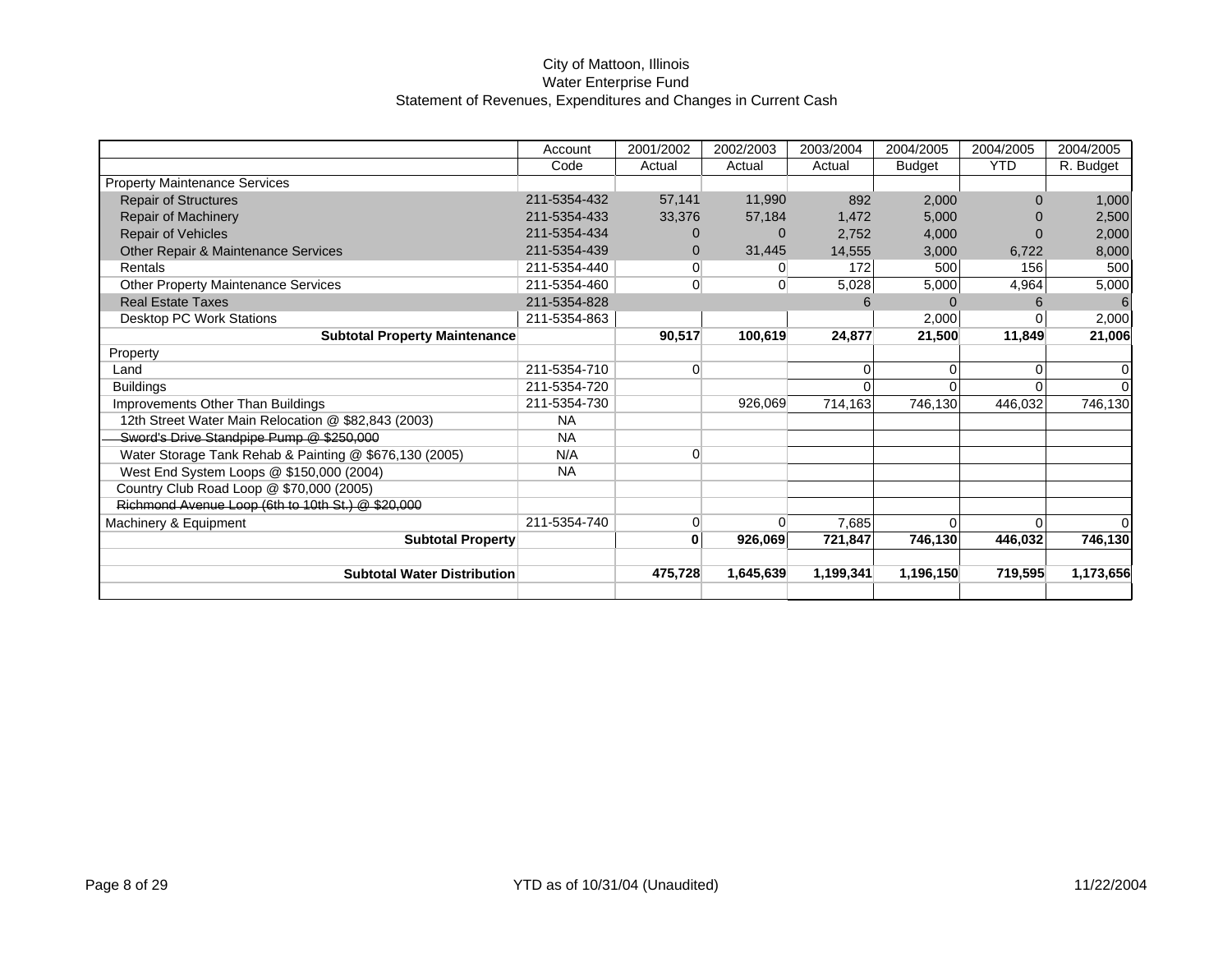|                                      | Account      | 2001/2002      | 2002/2003 | 2003/2004 | 2004/2005     | 2004/2005  | 2004/2005 |
|--------------------------------------|--------------|----------------|-----------|-----------|---------------|------------|-----------|
|                                      | Code         | Actual         | Actual    | Actual    | <b>Budget</b> | <b>YTD</b> | R. Budget |
| <b>Accounting &amp; Collection</b>   |              |                |           |           |               |            |           |
| <b>Personnel Services</b>            |              |                |           |           |               |            |           |
| Salaries                             | 211-5355-111 | $\Omega$       | 36,676    | 45,092    | 110,843       | 31,101     | 110,843   |
| Salaries - Temporary Employees       | 211-5355-112 | $\Omega$       | $\Omega$  | 7,274     | 17,590        | 1,407      | 17,590    |
| Salaries - Overtime                  | 211-5355-113 | $\overline{0}$ | $\Omega$  | 1,728     | 2,714         | 28         | 2,714     |
| <b>Compensated Absences</b>          | 211-5355-114 | $\overline{0}$ | $\Omega$  | 6,835     |               | 1,423      |           |
| <b>Subtotal Personnel Services</b>   |              | $\mathbf{0}$   | 36,676    | 60,929    | 131,146       | 33,958     | 131,146   |
| <b>Benefits</b>                      |              |                |           |           |               |            |           |
| Group Health                         | 211-5355-211 | $\overline{0}$ | $\Omega$  | 10,650    | 27,167        | 6,967      | 27,167    |
| Group Life                           | 211-5355-212 | $\overline{0}$ | $\Omega$  | $\Omega$  | 423           | $\Omega$   | 423       |
| FICA-Employer Share                  | 211-5355-221 | $\overline{0}$ | 2,332     | 3,214     | 8,070         | 2,425      | 8,070     |
| Medicare - Employer Share            | 211-5355-222 | $\Omega$       | 514       | 752       | 1,873         | 567        | 1,873     |
| <b>IMRF-Employer Share</b>           | 211-5355-231 | $\overline{0}$ | $\Omega$  | 4,086     | 12,245        | 3,360      | 12,245    |
| Unemployment Insurance               | 211-5355-240 | $\overline{0}$ | 122       | 349       | 829           | 0          | 829       |
| Workers' Comp                        | 211-5355-250 | $\overline{0}$ | 2,927     | 3,482     | 5,006         | $\Omega$   | 5,006     |
| <b>Subtotal Benefits</b>             |              | $\bf{0}$       | 5,894     | 22,532    | 55,613        | 13,319     | 55,613    |
| Supplies                             |              |                |           |           |               |            |           |
| <b>Office Supplies</b>               | 211-5355-311 | 78,587         | 9,365     | 7,266     | 5,000         | 1,180      | 5,000     |
| <b>Vehicle Parts</b>                 | 211-5355-318 |                |           | 601       | 1,000         | 25         | 1,000     |
| Miscellaneous Supplies               | 211-5355-319 | 4,261          | 12,599    | 616       | 500           | 939        | 500       |
| Fuel                                 | 211-5355-326 |                |           | 3,531     | 15,000        | 6,520      | 15,000    |
| Meter Tiles, Rims & Lids             | 211-5355-372 |                |           | 3,146     | 4,000         | 462        | 1,500     |
| <b>Water Meters</b>                  | 211-5355-373 |                |           | 108       | 500           | $\Omega$   | 500       |
| <b>Subtotal Supplies</b>             |              | 82,849         | 21,964    | 15,267    | 26,000        | 9,126      | 23,500    |
| <b>Property Maintenance Services</b> |              |                |           |           |               |            |           |
| Repair of Office Equipment           | 211-5355-431 |                |           | $\Omega$  | 500           | $\Omega$   | 500       |
| Repair of Vehicles                   | 211-5355-434 | 0              |           | $\Omega$  | 1,000         | $\Omega$   | 1,000     |
| Other Repair & Maintenance Services  | 211-5355-439 |                |           | 6,508     | 500           | 114        | 500       |
| <b>Subtotal Property Maintenance</b> |              | $\mathbf{0}$   | 0         | 6,508     | 2,000         | 114        | 2,000     |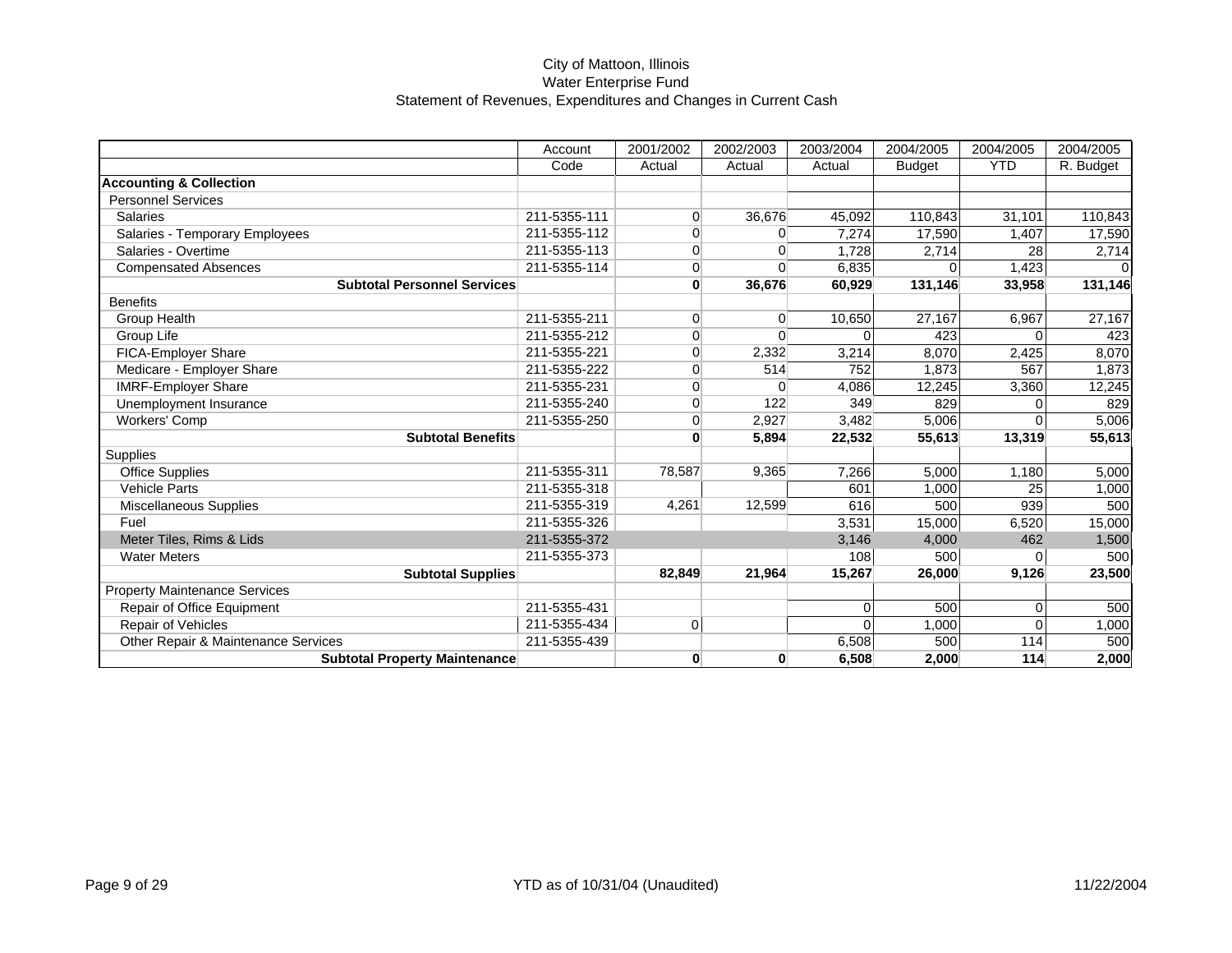|                                                       | Account      | 2001/2002      | 2002/2003 | 2003/2004 | 2004/2005     | 2004/2005  | 2004/2005 |
|-------------------------------------------------------|--------------|----------------|-----------|-----------|---------------|------------|-----------|
|                                                       | Code         | Actual         | Actual    | Actual    | <b>Budget</b> | <b>YTD</b> | R. Budget |
| <b>Other Purchased Services</b>                       |              |                |           |           |               |            |           |
| <b>Technology Support Services</b>                    | 211-5355-516 | $\Omega$       | $\Omega$  | 226       | 2,500         | 2,287      | 2,500     |
| <b>Accounting Services</b>                            | 211-5355-518 | $\Omega$       | $\Omega$  |           |               | $\Omega$   |           |
| <b>Other Professional Services</b>                    | 211-5355-519 | 5,103          | 121       | 2,944     | 500           |            | 500       |
| Postage                                               | 211-5355-531 | $\Omega$       | 24,119    | 10,985    | 12,500        | 7,064      | 12,500    |
| Telephone                                             | 211-5355-532 |                |           |           | 1,380         | 606        | 1,380     |
| <b>Travel &amp; Training</b>                          | 211-5355-562 | $\Omega$       | $\Omega$  | $\Omega$  | 2,000         | 0          | 1,000     |
| <b>Collection Fees</b>                                | 211-5355-579 |                | 0         |           | $\Omega$      | 0          |           |
| <b>Subtotal Other Purchased Services</b>              |              | 5,103          | 24,240    | 14,155    | 18,880        | 9,957      | 17,880    |
| Property                                              |              |                |           |           |               |            |           |
| Land                                                  | 211-5355-710 |                |           |           | $\Omega$      | 0          |           |
| <b>Buildings</b>                                      | 211-5355-720 |                |           |           | $\Omega$      | 0          |           |
| Improvements Other Than Buildings (Radio Read Meters) | 211-5355-730 |                | 37,161    | 166,511   | 185,000       | 162,493    | 295,000   |
| Machinery & Equipment                                 | 211-5355-740 |                |           |           |               |            |           |
| <b>Subtotal Property</b>                              |              | 0              | 37,161    | 166,511   | 185,000       | 162,493    | 295,000   |
| <b>Other Objects</b>                                  |              |                |           |           |               |            |           |
| <b>Utility Tax Remittance</b>                         | 211-5355-804 | 101,200        | 108,035   | 104,324   | 148,600       | $\Omega$   | 105,735   |
| <b>Bank Service Charges</b>                           | 211-5355-811 | $\overline{0}$ | 5         |           | 0             | 0          | 0         |
| Meter Deposit Refunds                                 | 211-5355-812 | $\overline{0}$ | 0         | 21,479    | $\Omega$      | $\Omega$   |           |
| <b>Other Refunds</b>                                  | 211-5355-813 | $\Omega$       | $\Omega$  | 1,966     | 2,000         | $\Omega$   | 2,000     |
| Copy Machines                                         | 211-5355-814 | $\Omega$       |           | 2,705     | 2,500         | 784        | 2,500     |
| Postage Meter                                         | 211-5355-815 | $\Omega$       |           | 1.966     | 2,000         | 310        | 2,000     |
| <b>Subtotal Other Objects</b>                         |              | 101,200        | 108,041   | 132,441   | 155,100       | 1,094      | 112,235   |
|                                                       |              |                |           |           |               |            |           |
| <b>Subtotal Accounting &amp; Collection</b>           |              | 189,151        | 233,976   | 418,343   | 573,739       | 230,062    | 637,374   |
|                                                       |              |                |           |           |               |            |           |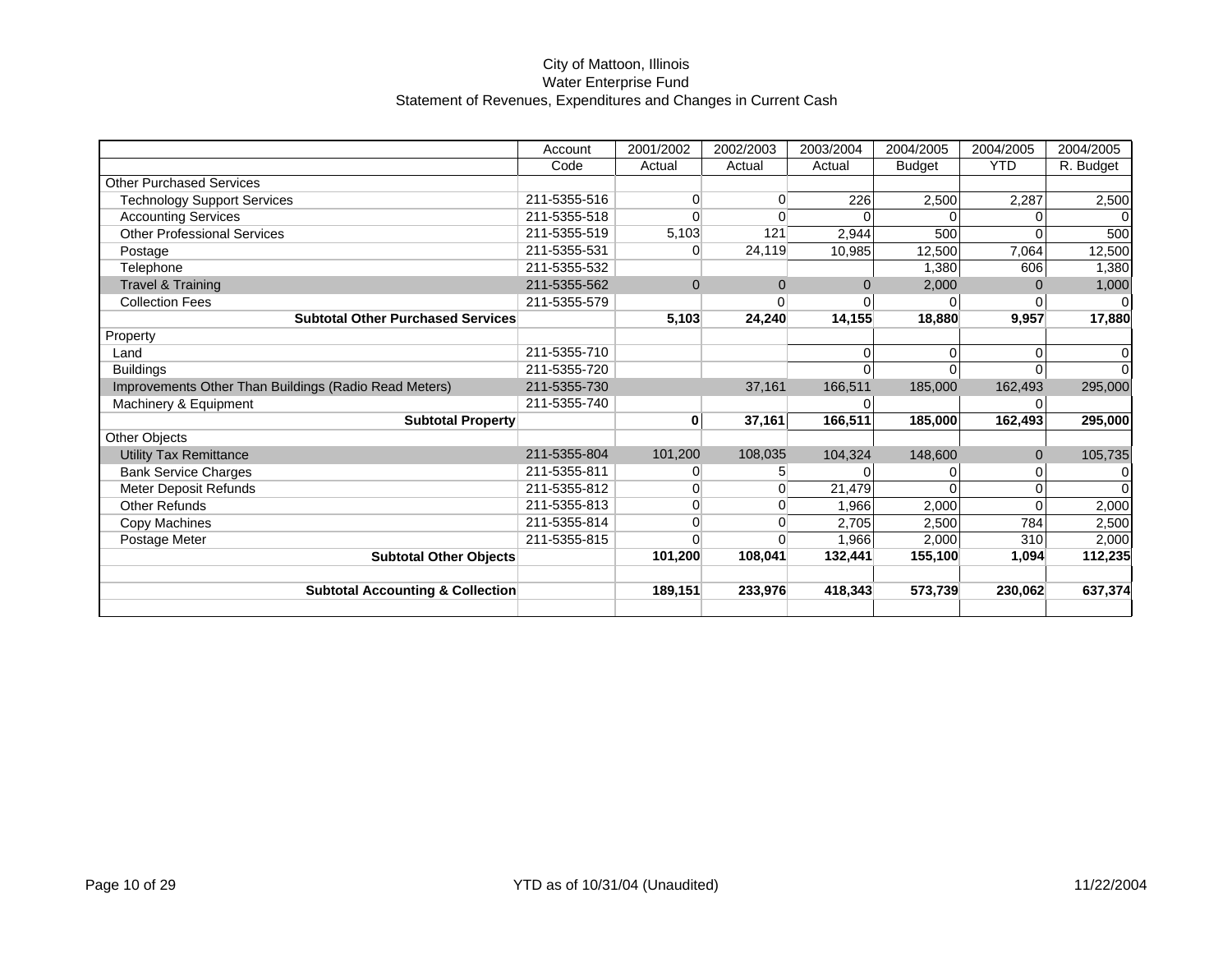|                                              | Account      | 2001/2002      | 2002/2003      | 2003/2004               | 2004/2005     | 2004/2005      | 2004/2005 |
|----------------------------------------------|--------------|----------------|----------------|-------------------------|---------------|----------------|-----------|
|                                              | Code         | Actual         | Actual         | Actual                  | <b>Budget</b> | <b>YTD</b>     | R. Budget |
| <b>Administrative &amp; General Expenses</b> |              |                |                |                         |               |                |           |
| <b>Personnel Services</b>                    |              |                |                |                         |               |                |           |
| <b>Salaries</b>                              | 211-5356-111 | 297,986        | 3,267          | 113,103                 | 152,074       | 59,647         | 152,074   |
| Salaries - Temporary Employees               | 211-5356-112 | $\Omega$       | ∩              | $\Omega$                |               | $\Omega$       |           |
| Salaries - Overtime                          | 211-5356-113 | $\overline{0}$ | $\Omega$       | 8,227                   | 12,226        | 2,202          | 12,226    |
| <b>Compensated Absences</b>                  | 211-5356-114 | $\Omega$       |                | 18,865                  | $\Omega$      | 4.645          |           |
| <b>Subtotal Personnel Services</b>           |              | 297,986        | 3,267          | 140,195                 | 164,300       | 66,495         | 164,300   |
| <b>Benefits</b>                              |              |                |                |                         |               |                |           |
| Group Health                                 | 211-5356-211 | 149,950        | 4,687          | 19,521                  | 23,829        | 9,602          | 23,829    |
| Group Life                                   | 211-5356-212 | $\Omega$       | $\Omega$       | $\Omega$                | 363           |                | 363       |
| FICA-Employer Share                          | 211-5356-221 | 134,023        | 1,760          | 7,219                   | 10,139        | 4,020          | 10,139    |
| Medicare - Employer Share                    | 211-5356-222 | 1,270          | 334            | 1,688                   | 2,357         | 940            | 2,357     |
| <b>IMRF-Employer Share</b>                   | 211-5356-231 | $\overline{0}$ | 2,791          | 10,749                  | 17,899        | 7,085          | 17,899    |
| Unemployment Insurance                       | 211-5356-240 | $\Omega$       | 109            | 305                     | 437           | 0              | 437       |
| <b>Workers' Comp</b>                         | 211-5356-250 | $\Omega$       | 3,651          | 8,539                   | 12.893        | $\Omega$       | 12,893    |
| <b>Subtotal Benefits</b>                     |              | 285,242        | 13,333         | 48,021                  | 67,917        | 21,648         | 67,917    |
| Supplies                                     |              |                |                |                         |               |                |           |
| <b>Office Supplies</b>                       | 211-5356-311 | 10,166         | 3,986          | $\overline{\mathbf{4}}$ | 500           | 614            | 500       |
| <b>Medical &amp; Safety Supplies</b>         | 211-5356-313 | $\Omega$       | 0              | 45                      | 100           | $\Omega$       | 100       |
| <b>Vehicle Parts</b>                         | 211-5356-318 | $\Omega$       | $\Omega$       | $\Omega$                | $\Omega$      | $\Omega$       |           |
| <b>Miscellaneous Supplies</b>                | 211-5356-319 | $\overline{0}$ | $\Omega$       | $-76$                   | 100           | $\Omega$       | 100       |
| Electric & Gas (AmerenCIPS) (12th St.)       | 211-5356-326 | $\Omega$       | $\Omega$       | 12,073                  | 8,000         | 5,622          | 12,000    |
| Fuel                                         | 211-5356-326 |                |                | 87                      | $\Omega$      | $\Omega$       |           |
| <b>Books &amp; Periodicals</b>               | 211-5356-340 | $\Omega$       | $\Omega$       | 423                     | 300           | 150            | 300       |
| <b>Subtotal Supplies</b>                     |              | 10,166         | 3,986          | 12,556                  | 9,000         | 6,386          | 13,000    |
| <b>Property Maintenance Services</b>         |              |                |                |                         |               |                |           |
| Repair of Office Equipment                   | 211-5356-431 | $\overline{0}$ | $\overline{0}$ | 0                       | 100           | $\Omega$       | 100       |
| Other Repair & Maintenance Services          | 211-5356-439 | $\Omega$       | $\Omega$       | 0                       | 100           | $\overline{0}$ | 100       |
| <b>Subtotal Property Maintenance</b>         |              | $\mathbf{0}$   | 0              | $\bf{0}$                | 200           | $\mathbf{0}$   | 200       |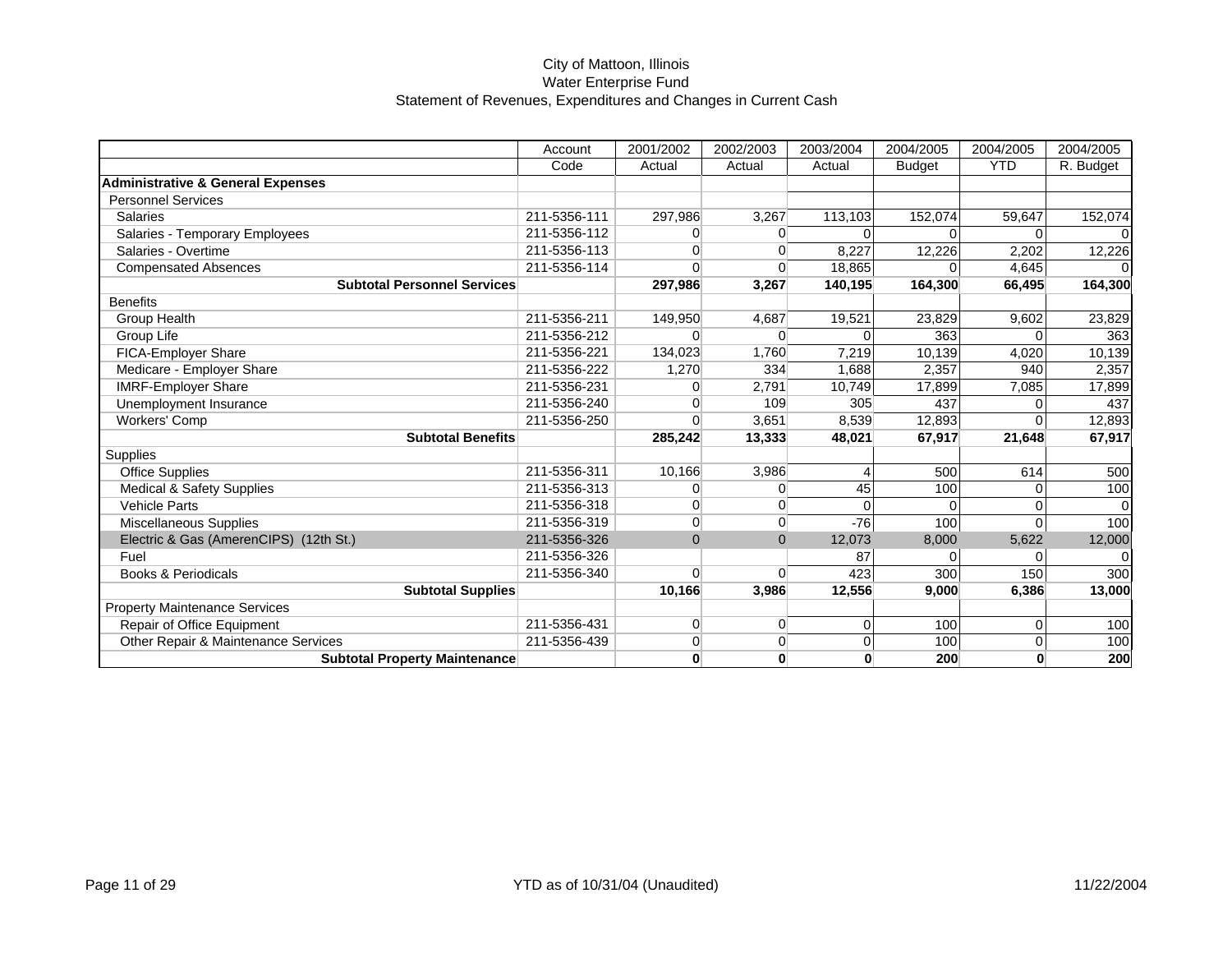|                                              | Account      | 2001/2002      | 2002/2003      | 2003/2004   | 2004/2005     | 2004/2005      | 2004/2005 |
|----------------------------------------------|--------------|----------------|----------------|-------------|---------------|----------------|-----------|
|                                              | Code         | Actual         | Actual         | Actual      | <b>Budget</b> | <b>YTD</b>     | R. Budget |
| <b>Other Purchased Services</b>              |              |                |                |             |               |                |           |
| Planning & Design Services                   | 211-5356-511 | 9,018          | 970            | 785         | 2,000         | 111            | 2,000     |
| <b>Auditing Services</b>                     | 211-5356-513 | 15,823         | 764            | 16,750      | 15,300        | 15,300         | 15,300    |
| <b>Other Professional Services</b>           | 211-5356-519 | $\Omega$       | $\Omega$       | 888         | 1,000         | $\Omega$       | 1,000     |
| Property & Casualty Insurance                | 211-5356-523 | 2,392          | 3,005          | 59,084      | 59,084        | $\Omega$       | 59,084    |
| Postage                                      | 211-5356-531 |                |                | 535         | 600           | 229            | 600       |
| Telephone                                    | 211-5356-532 | 37,082         | 24,351         | 2,266       | 550           | 225            | 550       |
| <b>Cellular Phone</b>                        | 211-5356-533 | $\Omega$       | $\overline{0}$ | 1,175       | 1,233         | 988            | 1,233     |
| Pagers                                       | 211-5356-534 | $\Omega$       | $\Omega$       | 822         | 900           | 169            | 900       |
| Radios                                       | 211-5356-535 | $\Omega$       | $\Omega$       | 243         | 300           | $\Omega$       | 300       |
| Advertising                                  | 211-5356-540 | $\Omega$       | $\Omega$       | 65          | 200           | $\Omega$       | 200       |
| <b>Travel and Training</b>                   | 211-5356-562 | 4,458          | 3,429          | 2,917       | 3,000         | 1,596          | 3,000     |
| <b>Tuition Reimbursement</b>                 | 211-5356-563 | $\Omega$       | $\Omega$       | $\Omega$    | $\Omega$      | $\Omega$       |           |
| Private Vehicle Expense Reimbursement        | 211-5356-564 | $\Omega$       | $\Omega$       | 271         | 400           | $\Omega$       | 400       |
| Cellular Phone Expense Reimbursement         | 211-5356-565 | $\overline{0}$ | $\overline{0}$ | 685         | 300           | 137            | 300       |
| Dues & Memberships                           | 211-5356-571 | $\overline{0}$ | $\overline{0}$ | 1,386       | 1,500         | 1,457          | 1,500     |
| <b>Community Promotion &amp; Relations</b>   | 211-5356-572 | $\Omega$       | $\mathbf{0}$   | 5,326       | 5,500         | 2,693          | 3,000     |
| Misc. Other Purchased Services (Julie, etc.) | 211-5356-579 | $\overline{0}$ | $\Omega$       | 1,091       | 1,095         | 547            | 1,095     |
| <b>Subtotal Other Purchased Services</b>     |              | 68,773         | 32,519         | 94,288      | 92,962        | 23,454         | 90,462    |
| Other Objects                                |              |                |                |             |               |                |           |
| Farm Expenses                                | 211-5356-816 | 8,227          | 3,090          | 2,990       | 1,000         | $\Omega$       | 1,000     |
| Special Items (Bad Debt Expense)             | 211-5356-826 | 16,868         | $\overline{0}$ | 11,724      | 12,000        | $\Omega$       | 12,000    |
| <b>Extraordinary Items</b>                   | 211-5356-827 | $\overline{0}$ | 9,953          | $\mathbf 0$ | 2,000         | $\Omega$       | 2,000     |
| <b>Real Estate Taxes</b>                     | 211-5356-828 |                |                | 662         | 700           | 443            | 700       |
| Wide Area Network                            | 211-5356-841 |                | 20,782         | $\mathbf 0$ | 1,057         | $\overline{0}$ | 1,057     |
| General Ledger Software                      | 211-5356-842 | $\overline{0}$ | 1,211          | $\mathbf 0$ | $\mathbf 0$   | $\overline{0}$ | $\Omega$  |
| <b>Utility Billing Software</b>              | 211-5356-843 |                | $\overline{0}$ | $\Omega$    | $\Omega$      | $\Omega$       | $\Omega$  |
| <b>Local Area Network</b>                    | 211-5356-853 |                |                | $\Omega$    | $\Omega$      | $\Omega$       | $\Omega$  |
| <b>Desktop PC Work Stations</b>              | 211-5356-863 |                | $\Omega$       | $\Omega$    | 4,333         | $\Omega$       | 4,333     |
| Laptop, Notebook & Docking Stations          | 211-5356-864 |                |                | $\Omega$    | $\Omega$      | $\Omega$       |           |
| Printers                                     | 211-5356-865 |                |                | $\Omega$    | $\Omega$      | $\Omega$       |           |
| <b>Subtotal Other Objects</b>                |              | 25,095         | 35,036         | 15,376      | 21,090        | 443            | 21,090    |
|                                              |              |                |                |             |               |                |           |
| <b>Subtotal Administrative &amp; General</b> |              | 687,262        | 88,141         | 310,436     | 355,469       | 118,425        | 356,969   |
|                                              |              |                |                |             |               |                |           |
|                                              |              |                |                |             |               |                |           |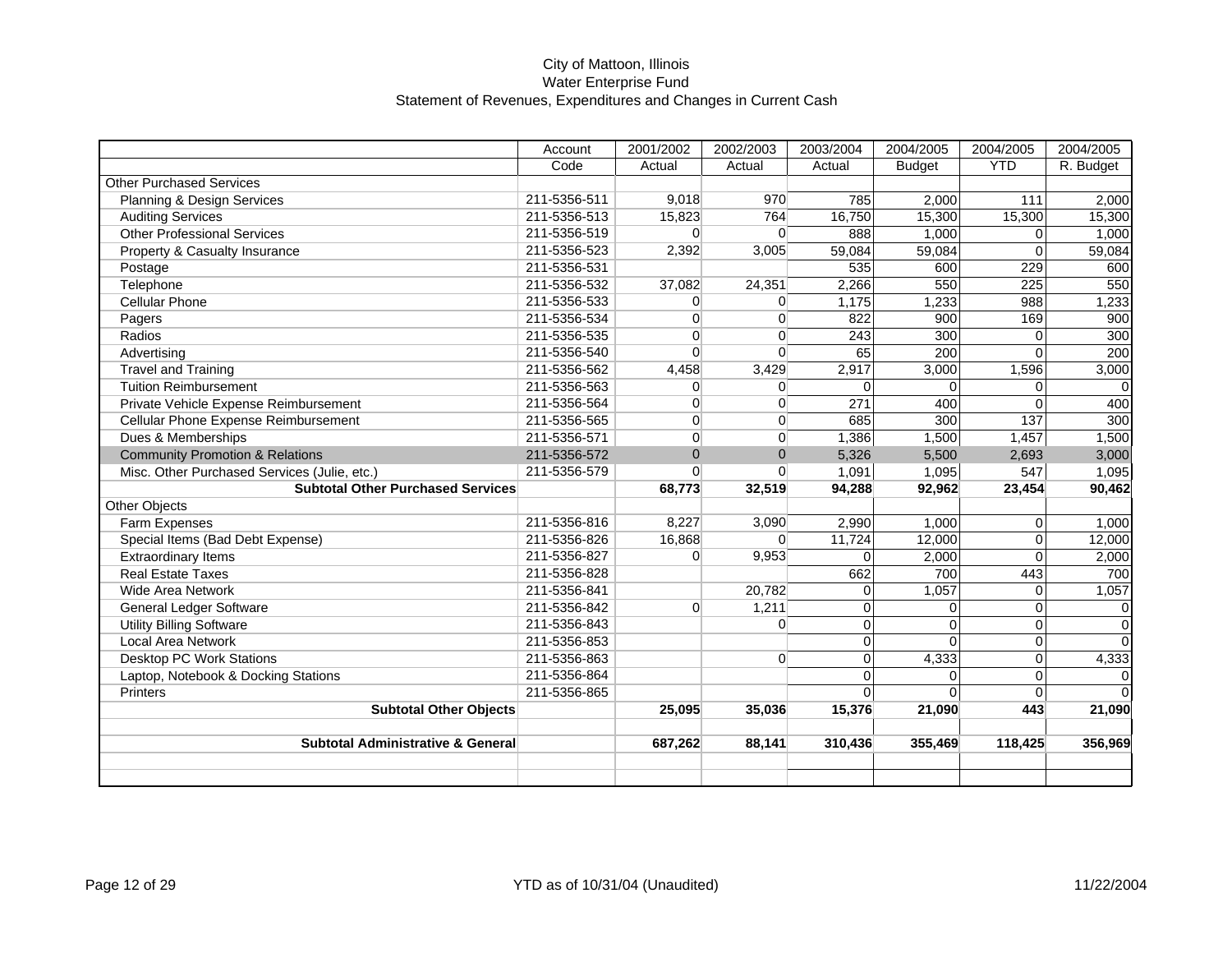|                                               | Account      | 2001/2002    | 2002/2003  | 2003/2004 | 2004/2005     | 2004/2005    | 2004/2005      |
|-----------------------------------------------|--------------|--------------|------------|-----------|---------------|--------------|----------------|
|                                               | Code         | Actual       | Actual     | Actual    | <b>Budget</b> | <b>YTD</b>   | R. Budget      |
| <b>Depreciation</b>                           |              |              |            |           |               |              |                |
| On Assets Acquired with Ratepayers' Funds     | N/A          | 414,883      | 404,054    | 452,371   | 404,054       | $\Omega$     | 452,371        |
| On Assets Acquired with Contributed Capital   | N/A          | 80,761       | 80,431     |           | 80,431        | $\Omega$     |                |
| <b>Subtotal Depreciation</b>                  | 211-5357-829 | 495,644      | 484,485    | 452,371   | 484,485       | $\bf{0}$     | 452,371        |
| <b>Debt Service</b>                           |              |              |            |           |               |              |                |
| <b>General Obligation Bonds</b>               |              |              |            |           |               |              |                |
| 1996 G.O. Bonds - Water System                | 211-5713-817 | 607,065      | 578,997    | 151,428   | $\Omega$      | $\Omega$     | $\Omega$       |
| 2003 Waterworks Refunding G.O. Bonds          | 211-5714-817 |              |            | 427,995   | 575,355       | 92,678       | 575,355        |
| 2003A Pension Benefit Obligation G.O. Bonds   | 211-5717-817 |              |            |           | 47,801        | $\Omega$     | 47,801         |
| G.O. Bonds                                    |              | 607,065      | 578,997    | 579,422   | 623,156       | 92,678       | 623,156        |
| <b>IEPA Installment Loans</b>                 |              |              |            |           |               |              |                |
| 1998 Water Treatment Plant IEPA Note          | 211-5731-817 | 533,517      | 522,432    | 522,429   | 522,429       | 261,215      | 522,429        |
| Other Debt Related Uses of Funds              |              |              |            |           |               |              |                |
| <b>Fiscal Agent's Fees</b>                    | 211-5760-817 |              | 8,941      | 908       | 9,000         | 0            | 9,000          |
| <b>Debt Issuance Costs</b>                    | 211-5770-817 | 8,940        | 119,652    | 13,551    |               | 0            |                |
| <b>Advance Refunding Escrow</b>               | 211-5780-817 |              | 6,126,567  |           |               | $\Omega$     |                |
| Other Debt Service Expense                    | 211-5790-817 |              |            |           |               | 0            |                |
| <b>Debt Related Uses of Funds</b>             |              | 8,940        | 6,255,159  | 14,458    | 9,000         | $\bf{0}$     | 9,000          |
|                                               |              |              |            |           |               |              |                |
| <b>Subtotal Debt Service</b>                  |              | 1,149,522    | 7,356,588  | 1,116,310 | 1,154,585     | 353,892      | 1,154,585      |
| <b>Interfund Transfers Out</b>                |              |              |            |           |               |              |                |
| <b>Finance Department Services</b>            | N/A          |              |            | 87,843    | $\Omega$      | $\Omega$     | $\overline{0}$ |
| <b>Public Works Administration</b>            |              |              |            |           | $\Omega$      | 0            | $\overline{0}$ |
| <b>Construction Inspection</b>                |              |              |            | 105,000   | $\Omega$      | $\Omega$     | 0              |
| Subtotal Interfund Transfers Out 211-5936-822 |              | $\mathbf{0}$ | $\bf{0}$   | 192,843   | $\bf{0}$      | $\mathbf{0}$ | $\overline{0}$ |
| <b>Total Expenses and Other Uses</b>          |              | 3,530,478    | 10,580,656 | 4.844.122 | 5,598,941     | 1,961,430    | 5,889,961      |
|                                               |              |              |            |           |               |              |                |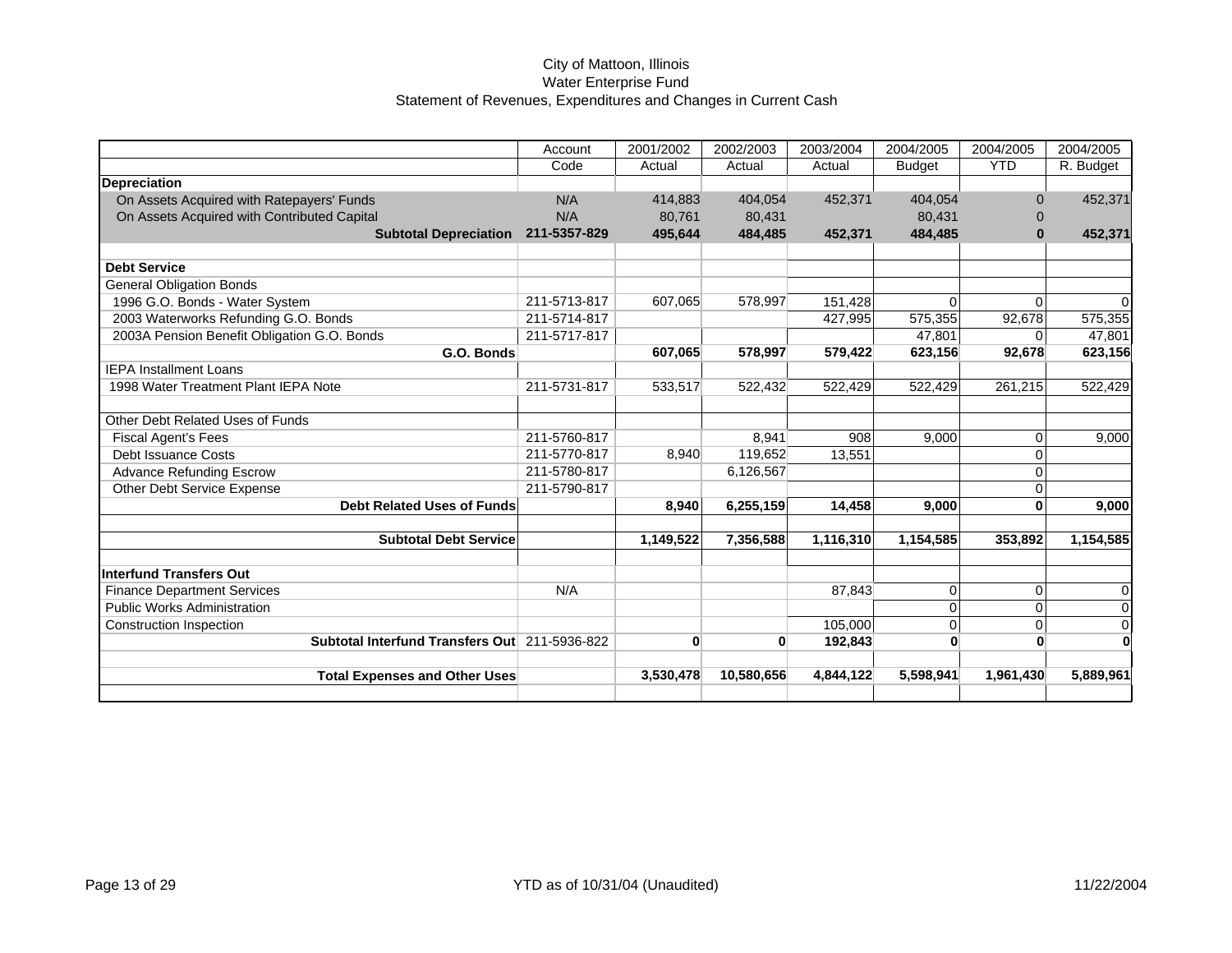|                                                              | Account | 2001/2002    | 2002/2003                           | 2003/2004    | 2004/2005     | 2004/2005    | 2004/2005     |
|--------------------------------------------------------------|---------|--------------|-------------------------------------|--------------|---------------|--------------|---------------|
|                                                              | Code    | Actual       | Actual                              | Actual       | <b>Budget</b> | <b>YTD</b>   | R. Budget     |
| <b>Results of Operations:</b>                                |         |              |                                     |              |               |              |               |
|                                                              |         |              |                                     |              |               |              |               |
| <b>Operating Revenues</b>                                    |         | 2,903,175    | 3,068,899                           | 3,296,708    | 3,207,661     | 1,529,831    | 3,207,661     |
|                                                              |         |              |                                     |              |               |              |               |
| <b>Operating Expenses</b>                                    |         | 2,380,955    | 2,209,463                           | 2,533,694    | 2,536,074     | 840,636      | 2,417,094     |
|                                                              |         |              |                                     |              |               |              |               |
| <b>Operating Income (Loss)</b>                               |         | 522,220      | 859,436                             | 763,014      | 671,587       | 689,195      | 790,567       |
| <b>Nonoperating Revenues (Expenditures)</b>                  |         |              |                                     |              |               |              |               |
| <b>Intergovernmental Grants</b>                              |         | $\Omega$     | 91,884                              | $\Omega$     | 326,000       | $\Omega$     | 626,000       |
| Gain (Loss) on Sale, Lease or Abandonment of Fixed Assets    |         | 3,577        | $-551,230$                          | $-1,162$     | 200,000       | $\Omega$     | 200,000       |
| Investment Income                                            |         | 116,931      | 58,008                              | 29,577       | 25,000        | 15,855       | 25,000        |
| Increase (Decrease) in Investment Value                      |         | 68           | $\Omega$                            | 613          | $\Omega$      | $\Omega$     |               |
| Refunding Bonds Issued, Net of Refunding Escrow & Costs      |         | $\Omega$     | $-66,219$                           | $\Omega$     | $\Omega$      | $\Omega$     | 0             |
| Loan Proceeds Plus Insurance Recoveries                      |         | $\Omega$     | $\Omega$                            |              |               |              |               |
| <b>Capital Expenditures</b>                                  |         | $\Omega$     | $-1,023,545$                        | $-1,002,183$ | $-1,917,282$  | $-766,902$   | $-2,327,282$  |
| <b>Debt Service Expenditures</b>                             |         | $-1,140,582$ | $-1,101,429$                        | $-1,101,851$ | $-1,145,585$  | $-353,892$   | $-1,145,585$  |
| Debt Issuance Costs                                          |         | $-8,940$     | $-9,676$                            | 13,551       | $\Omega$      | $\Omega$     |               |
| <b>Total Nonoperating Revenues (Expenditures)</b>            |         | $-1,028,946$ | $-2,602,206$                        | $-2,061,456$ | $-2,511,867$  | $-1,104,939$ | $-2,621,867$  |
| Cash Gain (Loss) Before Operating Transfers and Depreciation |         |              |                                     |              |               | $-415,744$   |               |
|                                                              |         | $-506,727$   | $-1,742,771$                        | $-1,298,442$ | $-1,840,280$  |              | $-1,831,300$  |
| <b>Net Operating Transfers</b>                               |         | 75,345       | $\Omega$                            | $-192,843$   | $\Omega$      | $\Omega$     |               |
| Depreciation                                                 |         | 495,644      | 484,485                             | 452,371      | 484,485       | $\Omega$     | 452,371       |
| <b>Net Cash Gain (Loss)</b>                                  |         | 64,262       | $-1,258,286$                        | $-1,038,914$ | $-1,355,795$  | $-415,744$   | $-1,378,929$  |
|                                                              |         |              |                                     |              |               |              |               |
| <b>Cash Beginning of Year</b>                                |         | 5,383,959    | 5,319,697                           | 4,061,411    | 3,537,364     | 3,298,354    | 3,298,354     |
| <b>Cash End of Year</b>                                      |         | 5,319,697    | 4,061,411                           | 3,298,354    | 2,181,569     | 2,882,611    | 1,919,425     |
|                                                              |         |              | <b>Debt Service Coverage Test:</b>  |              |               |              |               |
|                                                              |         |              | <b>Operating Income</b>             |              | 671,587       | 689,195      | 790,567       |
|                                                              |         |              | <b>Plus Depreciation</b>            |              | 484,485       | $\Omega$     | 452,371       |
|                                                              |         |              | <b>Less Debt Service</b>            |              | (1, 145, 585) | (353, 892)   | (1, 145, 585) |
|                                                              |         |              | <b>Excess Cash for Debt Service</b> |              | 10,487        | 335,303      | 97,353        |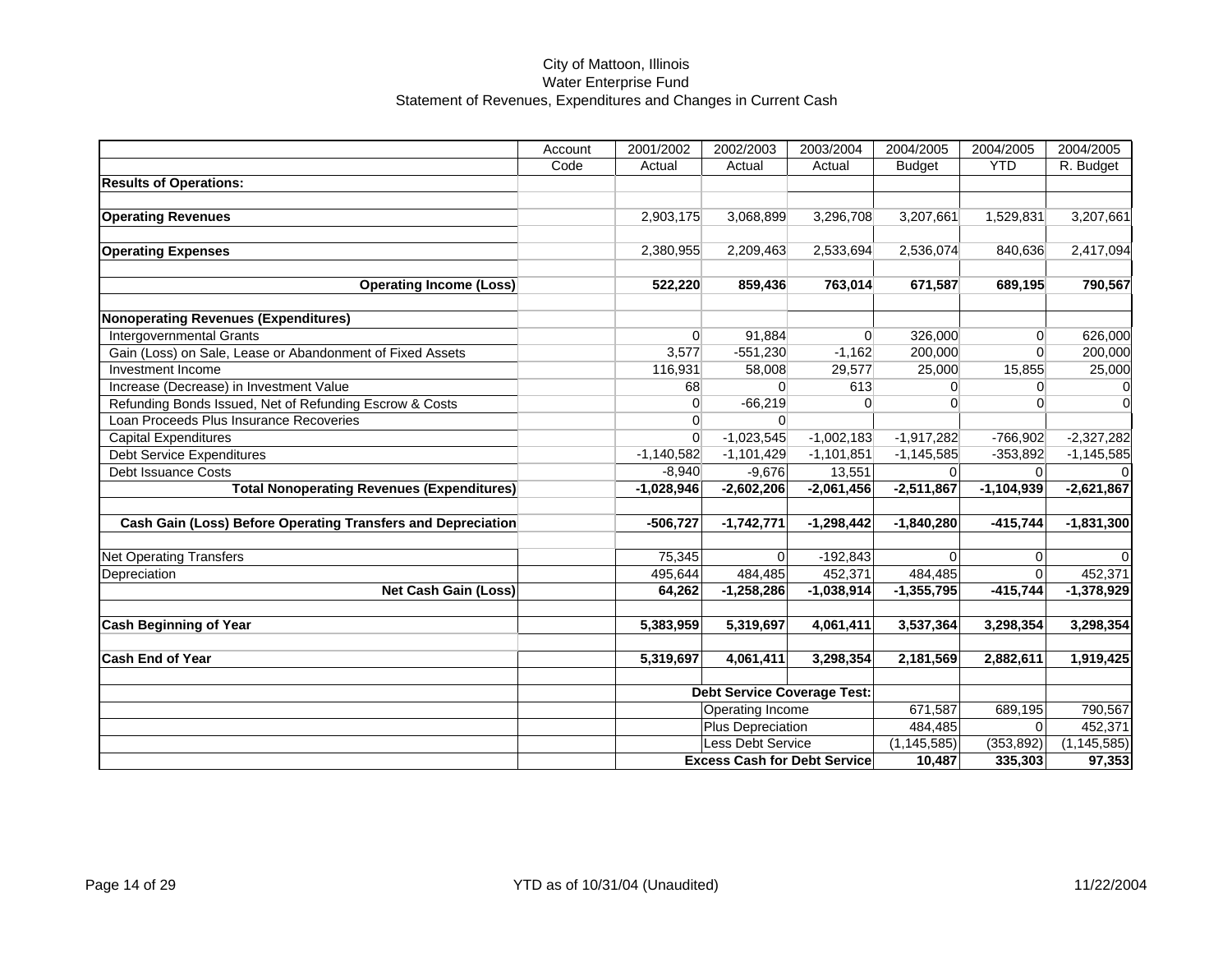|                                               | Account      | 2001/2002 | 2002/2003   | 2003/2004      | 2004/2005     | 2004/2005      | 2004/2005   |
|-----------------------------------------------|--------------|-----------|-------------|----------------|---------------|----------------|-------------|
|                                               | Code         | Actual    | Actual      | Actual         | <b>Budget</b> | <b>YTD</b>     | R. Budget   |
| <b>Revenues &amp; Other Sources</b>           |              |           |             |                |               |                |             |
|                                               |              |           |             |                |               |                |             |
| <b>Operating Revenues</b>                     |              |           |             |                |               |                |             |
| <b>Sewer User Charges</b>                     | 212-4451-021 | 2,770,479 | 3,034,786   | 3,329,397      | 3,212,602     | 1,692,733      | 3,385,000   |
| <b>Sewer Charge Penalties</b>                 | 212-4452-021 | 36,707    | $\Omega$    | 36,975         | 31,988        | 35,945         | 37,000      |
| <b>BOD Surcharges</b>                         | 212-4453-021 | 205,215   | $\Omega$    | 8,382          | 10,058        | 9,798          | 19,000      |
| <b>Suspended Solids Surcharges</b>            | 212-4454-021 | 40,198    | $\mathbf 0$ | 88,972         | 59,395        | 8,508          | 17,000      |
| Permits & Tapping Fees                        | 212-4455-021 | 4,287     | 1,450       | 2,189          | 1,808         | 306            | 1,808       |
| <b>Landfill Leachate Treatment Fees</b>       | 212-4456-021 |           |             |                |               | 928            | 2,000       |
| Misc. & Sundry Sewer Charges                  | 212-4459-021 | 14,454    | 23,018      | 27,248         | 31,550        | 4,193          | 8,000       |
| <b>Subtotal Operating Revenues</b>            |              | 3,071,341 | 3,059,254   | 3,493,163      | 3,347,401     | 1,752,410      | 3,469,808   |
|                                               |              |           |             |                |               |                |             |
| <b>Non-operating Revenues</b>                 |              |           |             |                |               |                |             |
| <b>Interest Earnings</b>                      | 212-4610-021 | 94,517    | 11,719      | 9,359          | 10,000        | 16,157         | 32,000      |
| Increase in Investment Value                  | 212-4640-021 | $\Omega$  | $\Omega$    |                | 0             | 0              | 0           |
| Transfer from 1993 Bond Reserve Trust Account | 212-4910-021 | 331,143   | 282,566     | $\Omega$       | 0             | $\Omega$       | 0           |
| Sale of Capital Assets                        | 212-4931-021 | 10,639    | $-117,169$  |                | $\Omega$      | $\Omega$       | $\Omega$    |
| Compensation for Loss of Capital Assets       | 212-4932-021 | 0         | 955,751     | $\overline{0}$ | 0             | $\mathbf 0$    | $\Omega$    |
| <b>Refunding Bonds Issued</b>                 | 212-4945-010 |           |             |                | $\Omega$      | $\overline{0}$ | 4,235,000   |
| Proceeds from IEPA Note                       | 212-4949-021 | 3,730,654 | 5,593,625   | 301,065        | 50,000        | $\Omega$       | 50,000      |
| <b>Subtotal Non-operating Revenues</b>        |              | 4,166,953 | 6,726,491   | 310,424        | 60.000        | 16,157         | 4,317,000   |
|                                               |              |           |             |                |               |                |             |
| <b>Contributed Capital</b>                    |              |           |             |                |               |                |             |
| <b>Developer Contributions</b>                | 212-4955-021 |           | 0           | $\mathbf 0$    | 0             | $\mathbf 0$    | 0           |
| <b>Other Contributed Capital</b>              | 212-4956-021 |           | 0           | $\Omega$       | 0             | $\Omega$       | $\mathbf 0$ |
| <b>Subtotal Contributed Capital</b>           |              | 0         | 0           | 0              | 0             | 0              | 0           |
|                                               |              |           |             |                |               |                |             |
| <b>Total Revenues &amp; Other Sources</b>     |              | 7,238,294 | 9,785,746   | 3,803,586      | 3,407,401     | 1,768,567      | 7,786,808   |
|                                               |              |           |             |                |               |                |             |
|                                               |              |           |             |                |               |                |             |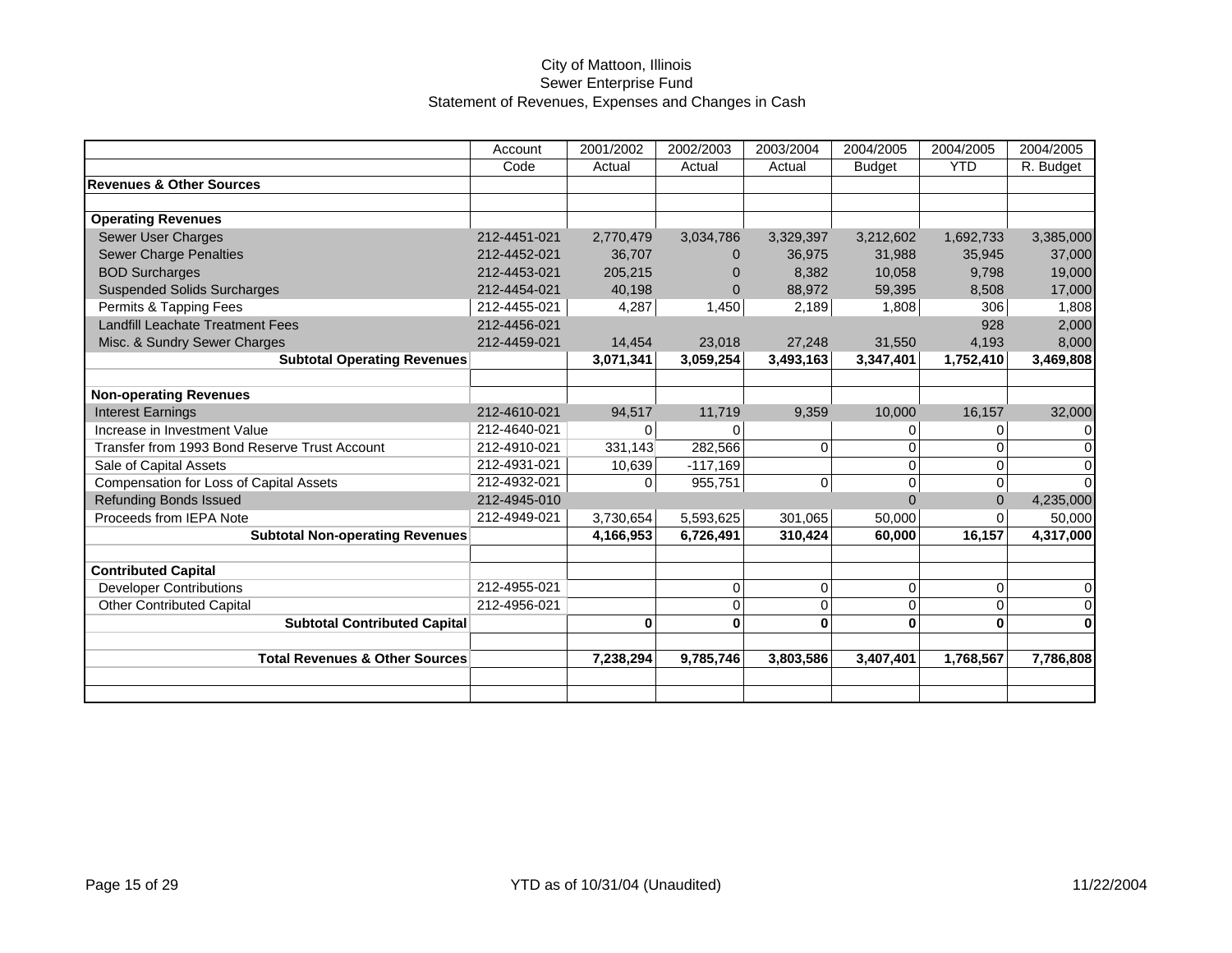|                                            | Account      | 2001/2002      | 2002/2003      | 2003/2004      | 2004/2005     | 2004/2005        | 2004/2005 |
|--------------------------------------------|--------------|----------------|----------------|----------------|---------------|------------------|-----------|
|                                            | Code         | Actual         | Actual         | Actual         | <b>Budget</b> | <b>YTD</b>       | R. Budget |
| <b>Expenses &amp; Other Uses</b>           |              |                |                |                |               |                  |           |
|                                            |              |                |                |                |               |                  |           |
| <b>Sewer Collection System</b>             |              |                |                |                |               |                  |           |
| <b>Personnel Services</b>                  |              | 406,146        | 417,000        |                |               |                  |           |
| <b>Salaries</b>                            | 212-5342-111 |                | $\overline{0}$ | 307,481        | 318,841       | 105,125          | 318,841   |
| Salaries - Temporary Employees             | 212-5342-112 | $\overline{0}$ | $\overline{0}$ |                | 10,800        |                  | 10,800    |
| Salaries - Overtime                        | 212-5342-113 | $\Omega$       | $\Omega$       | 11,278         | 18,596        | 3,055            | 18,596    |
| <b>Compensated Absences</b>                | 212-5342-114 | $\Omega$       | 8,297          | 50,715         | $\Omega$      | 30,235           |           |
| <b>Personnel Services</b>                  |              | 406,146        | 425,297        | 369,473        | 348,237       | 138,414          | 348,237   |
| <b>Benefits</b>                            |              |                |                |                |               |                  |           |
| <b>Group Health Insurance</b>              | 212-5342-211 | $\overline{0}$ | 67,793         | 67,131         | 53,046        | 25,278           | 53,046    |
| Group Life Insurance                       | 212-5342-212 | $\Omega$       | $\Omega$       |                | 921           | $\Omega$         | 921       |
| FICA-Employer Share                        | 212-5342-221 | $\Omega$       | 21,083         | 20,499         | 20,766        | 8,365            | 20,766    |
| Medicare - Employer Share                  | 212-5342-222 | $\Omega$       | 4,651          | 4,794          | 5,352         | 1,956            | 5,352     |
| <b>IMRF-Employer Share</b>                 | 212-5342-231 | $\Omega$       | 33,089         | 29,747         | 36,745        | 14,735           | 36,745    |
| Unemployment Insurance                     | 212-5342-240 | $\overline{0}$ | 648            | 982            | 1,193         | 0                | 1,193     |
| <b>Workers Compensation</b>                | 212-5342-250 | $\overline{0}$ | 21,674         | 24,676         | 27,949        | $\overline{0}$   | 27,949    |
| <b>Benefits</b>                            |              | $\mathbf{0}$   | 148,938        | 147,829        | 145,972       | 50,334           | 145,972   |
| Supplies                                   |              |                |                |                |               |                  |           |
| <b>Medical &amp; Safety Supplies</b>       | 212-5342-313 | $\mathbf{0}$   | $\overline{0}$ | 1,243          | 1,500         | 204              | 500       |
| Tools & Equipment                          | 212-5342-316 | $\overline{0}$ | $\Omega$       | 119            | 500           | 448              | 1,000     |
| <b>Vehicle Parts</b>                       | 212-5342-318 |                |                | 7,314          | 7,000         | 1,997            | 5,000     |
| Fuel                                       | 212-5342-326 | 15,333         | 16,918         | 6,929          | 0             | 0                | $\Omega$  |
| Sewer Pipe                                 | 212-5342-361 | 96,633         | 24,310         | $\Omega$       | 1,000         | $\overline{0}$   | 1,000     |
| Manholes, Casings, and Lids                | 212-5342-362 | $\Omega$       | $\mathbf{0}$   | 260            | 1,000         | 1,817            | 3,600     |
| <b>Backfill and Surface Materials</b>      | 212-5342-363 | $\Omega$       | $\overline{0}$ | 1,632          | 5,000         | 3,341            | 7,000     |
| Sewer Line Repair Materials                | 212-5342-364 | $\Omega$       | $\Omega$       | 354            | 2,000         | 595              | 1,500     |
| <b>Other Sewer Maintenance Supplies</b>    | 212-5342-369 | $\Omega$       | $\overline{0}$ | 2,370          | 3,000         | 49               | 1,000     |
| <b>Supplies</b>                            |              | 111,966        | 41,228         | 20,220         | 21,000        | 8,451            | 20,600    |
| <b>Property Maintenance Services</b>       |              |                |                |                |               |                  |           |
| Repair of Machinery                        | 212-5342-433 | 31,647         | 50,121         | 590            | 5,000         | 801              | 2,000     |
| <b>Repair of Vehicles</b>                  | 212-5342-434 | $\overline{0}$ | $\overline{0}$ | 1,095          | 5,000         | 356              | 1,000     |
| Other Repair & Maintenance Services        | 212-5342-439 |                | 16,632         | 568            | 5,000         | 156              | 500       |
| Rentals                                    | 212-5342-440 | $\mathbf{0}$   | $\mathbf 0$    | 519            | 1,000         | 115              | 500       |
| Roto-Tilling                               | 212-5342-454 | $\overline{0}$ | $\overline{0}$ | $\overline{0}$ | 500           | $\boldsymbol{0}$ | 500       |
| <b>Other Property Maintenance Services</b> | 212-5342-460 | $\Omega$       | $\Omega$       | 500            | 1,000         | 107              | 500       |
| <b>Desktop PC Work Stations</b>            | 211-5342-863 |                |                |                | 2,000         | $\Omega$         | 2,000     |
| <b>Property Maintenance Services</b>       |              | 31,647         | 66,752         | 3,273          | 19,500        | 1,535            | 7,000     |
|                                            |              |                |                |                |               |                  |           |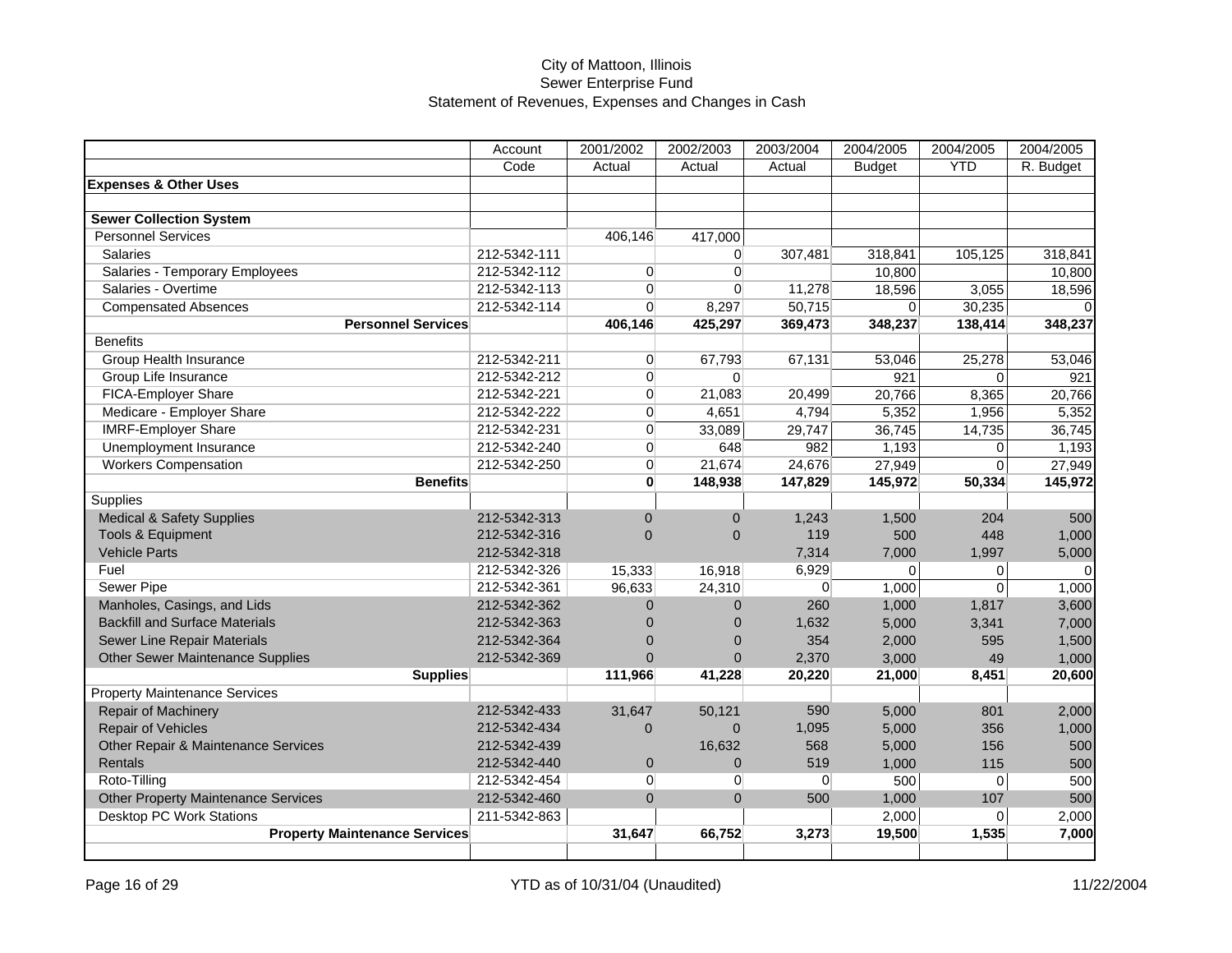|                                                            | Account      | 2001/2002 | 2002/2003 | 2003/2004 | 2004/2005     | 2004/2005  | 2004/2005 |
|------------------------------------------------------------|--------------|-----------|-----------|-----------|---------------|------------|-----------|
|                                                            | Code         | Actual    | Actual    | Actual    | <b>Budget</b> | <b>YTD</b> | R. Budget |
| Property                                                   |              |           |           |           |               |            |           |
| Land                                                       | 212-5342-710 |           |           | $\Omega$  | 0             |            | 0         |
| <b>Buildings</b>                                           | 212-5342-720 |           |           | $\Omega$  |               |            | $\Omega$  |
| Improvements Other Than Buildings                          | 212-5342-730 |           | 197,691   | $\Omega$  | 70,000        | 6,002      | 70,000    |
| South 12th St. @ \$134,000                                 |              |           |           |           |               |            |           |
| Charleston Avenue and 1st Street @ \$41,000                |              |           |           |           |               |            |           |
| 10th St. Alley between Lafayette and Wabash @ \$63,000     |              |           |           |           |               |            |           |
| 35th Street Cured-In-Place Repair @ \$38,000               |              |           |           |           |               |            |           |
| 28th to 29th Street between Western and Pine @ \$46,000    |              |           |           |           |               |            |           |
| 35th Street Property Acquisition & Replacement @ \$174,000 |              |           |           |           |               |            |           |
| Route 45 CSO @ \$70,000                                    |              |           |           |           |               |            |           |
| Marion & 24th @ \$37,000                                   |              |           |           |           |               |            |           |
| Wabash 7th to 9th Street @ \$117,000                       |              |           |           |           |               |            |           |
| Edgar & Lafayette (East of Lakeland Blvd.) @ \$37,000      |              |           |           |           |               |            |           |
| Machinery & Equipment                                      | 212-5342-740 |           |           | $\Omega$  | $\Omega$      |            | $\Omega$  |
| <b>Property</b>                                            |              | 0         | 197,691   | 0         | 70,000        | 6,002      | 70,000    |
|                                                            |              |           |           |           |               |            |           |
| <b>Subtotal Sewer Collection System</b>                    |              | 549,759   | 879,906   | 540,794   | 604,709       | 204,736    | 591,809   |
|                                                            |              |           |           |           |               |            |           |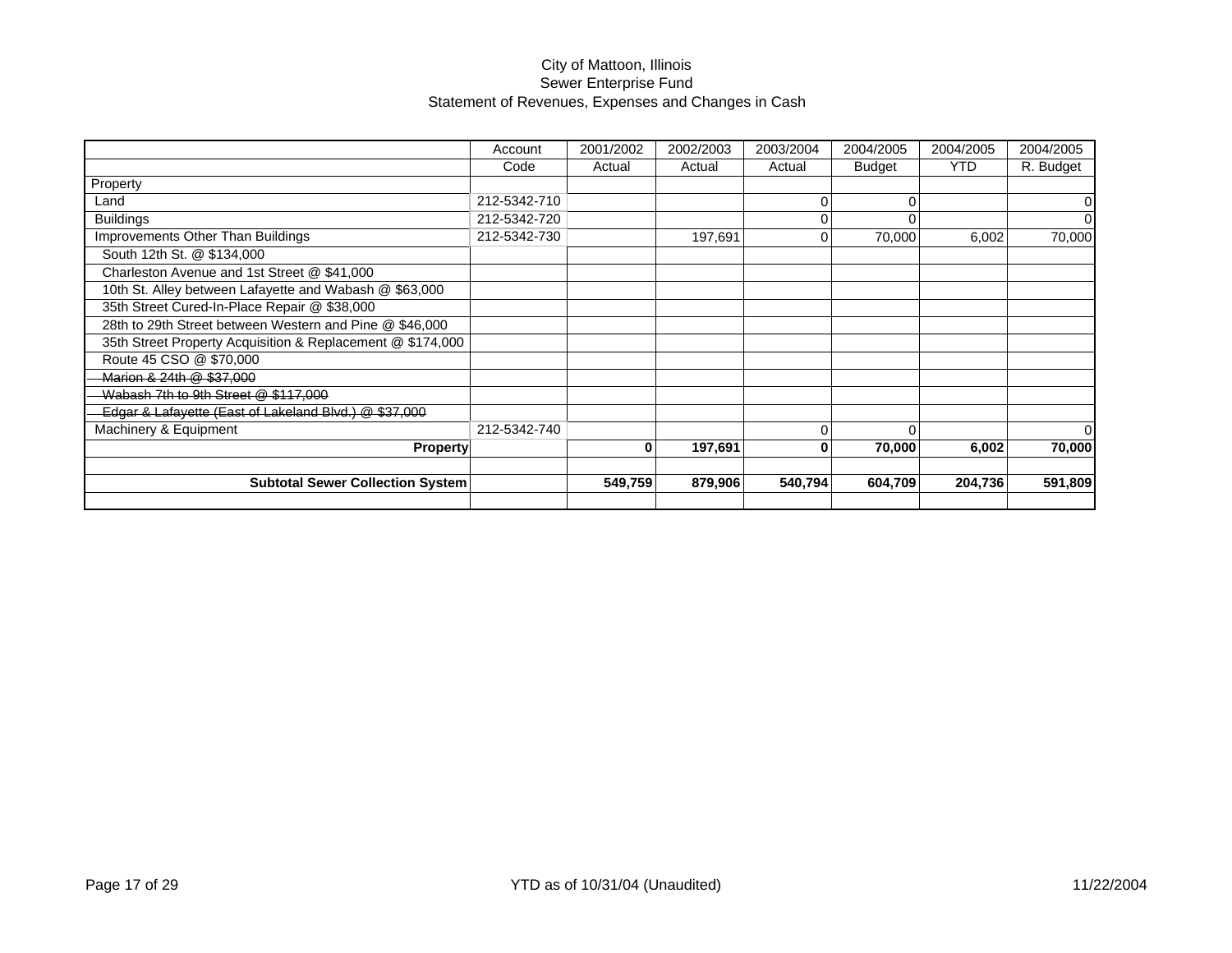|                                          | Account      | 2001/2002   | 2002/2003      | 2003/2004      | 2004/2005     | 2004/2005             | 2004/2005   |
|------------------------------------------|--------------|-------------|----------------|----------------|---------------|-----------------------|-------------|
|                                          | Code         | Actual      | Actual         | Actual         | <b>Budget</b> | <b>YTD</b>            | R. Budget   |
| <b>Sewer Lift Stations</b>               |              |             |                |                |               |                       |             |
|                                          |              |             |                |                |               |                       |             |
| <b>Supplies</b>                          |              |             |                |                |               |                       |             |
| Tools & Equipment                        | 212-5343-316 | $\Omega$    | $\overline{0}$ | 97             | 500           | 69                    | 500         |
| <b>Vehicle Parts</b>                     | 212-5343-318 |             |                |                |               | $\Omega$              |             |
| <b>Miscellaneous Supplies</b>            | 212-5343-319 | $\Omega$    | $\mathbf{0}$   | 778            | 1,000         | 105                   | 500         |
| Natural Gas & Electric (AmerenCIPS)      | 212-5343-321 | $\mathbf 0$ | $\overline{0}$ | 17,831         | 17,000        | 7,418                 | 17,000      |
| Electricity (Coles-Moultrie)             | 212-5343-322 | $\Omega$    | $\Omega$       | 5,960          | 6,000         | 3,148                 | 7,000       |
| <b>Bottled Gas</b>                       | 212-5343-323 | $\Omega$    | $\Omega$       | 243            | 500           | $\Omega$              | 500         |
| Fuel                                     | 212-5343-326 |             |                | 142            | $\Omega$      | $\Omega$              | $\Omega$    |
| <b>Lift Station Repair Materials</b>     | 212-5343-365 | 25,430      | 27,340         | 3,193          | 10,000        | 4,694                 | 10,000      |
| <b>Other Sewer Maintenance Supplies</b>  | 212-5343-369 | $\Omega$    | $\Omega$       | U              | $\Omega$      |                       |             |
| <b>Supplies</b>                          |              | 25,430      | 27,340         | 28,243         | 35,000        | 15,434                | 35,500      |
| <b>Property Maintenance Services</b>     |              |             |                |                |               |                       |             |
| <b>Repair of Structures</b>              | 212-5343-432 | $\Omega$    | 10,060         | 864            | 2,000         | $\Omega$              | 1,000       |
| Repair of Machinery                      | 212-5343-433 | $\Omega$    | $\Omega$       | 520            | 1,000         | 3.265                 | 6,500       |
| <b>Elevator Service Agreement</b>        | 212-5343-435 | $\Omega$    | $\Omega$       | $\Omega$       | $\Omega$      | $\Omega$              | $\mathbf 0$ |
| Other Repair & Maintenance Services      | 212-5343-439 | $\Omega$    | $\Omega$       | $\Omega$       | $\Omega$      | $\boldsymbol{\Delta}$ | $\pmb{0}$   |
| Roto-Tilling                             | 212-5343-454 |             |                | $\Omega$       | $\Omega$      | $\Omega$              | $\pmb{0}$   |
| <b>Real Estate Taxes</b>                 | 212-5343-828 |             |                |                | $\Omega$      |                       | $\Omega$    |
| <b>Property Maintenance Services</b>     |              | $\bf{0}$    | 10,060         | 1,391          | 3,000         | 3,275                 | 7,500       |
| Property                                 |              |             |                |                |               |                       |             |
| Land                                     | 212-5343-710 |             |                | 0              | 0             | $\Omega$              | 0           |
| <b>Buildings</b>                         | 212-5343-720 |             |                | $\Omega$       | $\Omega$      | $\Omega$              | $\Omega$    |
| Improvements Other Than Buildings        | 212-5343-730 |             | 160.000        | $\Omega$       | 10.000        | $\Omega$              | 10,000      |
| Hospital Lift Station @ \$277,000        |              |             |                |                |               |                       |             |
| Country Orchard Lift Station @ \$5,000   |              |             | $\mathbf 0$    |                |               |                       |             |
| North 28th Street Lift Station @ \$5,000 |              |             | $\overline{0}$ |                |               |                       |             |
| Riley Creek CSO @ \$300,000              |              |             | $\Omega$       |                |               |                       |             |
|                                          |              |             |                |                |               |                       |             |
| Machinery & Equipment                    | 212-5343-740 |             |                | $\overline{0}$ | $\Omega$      | $\mathbf 0$           | $\Omega$    |
| Property                                 |              | $\bf{0}$    | 160,000        | $\bf{0}$       | 10,000        | $\bf{0}$              | 10,000      |
|                                          |              |             |                |                |               |                       |             |
| <b>Subtotal Lift Stations</b>            |              | 25,430      | 197,400        | 29,634         | 48,000        | 18,709                | 53,000      |
|                                          |              |             |                |                |               |                       |             |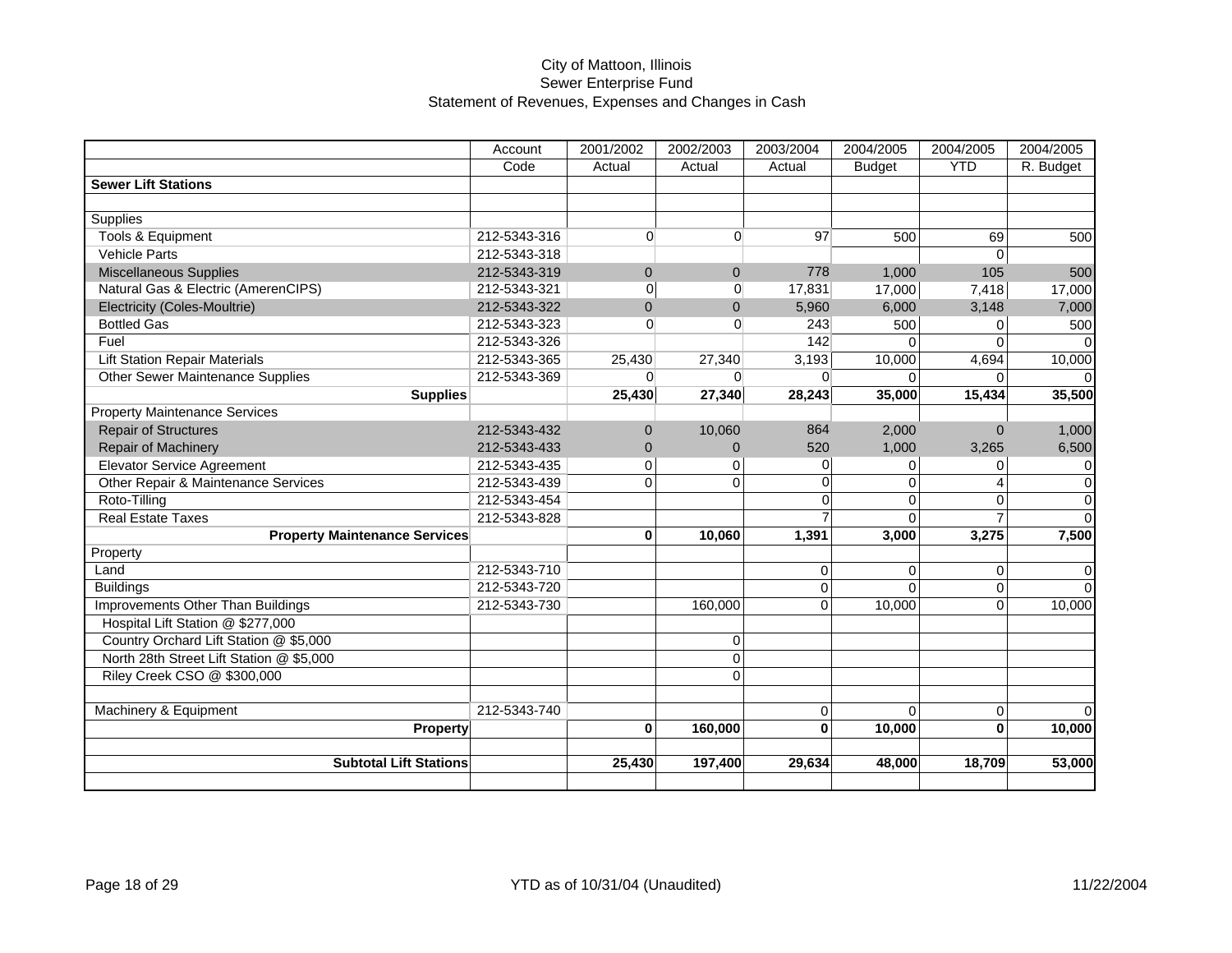|                                      | Account      | 2001/2002      | 2002/2003      | 2003/2004 | 2004/2005     | 2004/2005  | 2004/2005 |
|--------------------------------------|--------------|----------------|----------------|-----------|---------------|------------|-----------|
|                                      | Code         | Actual         | Actual         | Actual    | <b>Budget</b> | <b>YTD</b> | R. Budget |
| <b>Wastewater Treatment Plant</b>    |              |                |                |           |               |            |           |
|                                      |              |                |                |           |               |            |           |
| <b>Personnel Services</b>            |              |                |                |           |               |            |           |
| <b>Salaries</b>                      | 212-5344-111 | 445,561        | 250,077        | 279,572   | 332,530       | 148,087    | 332,530   |
| Salaries - Temporary Employees       | 212-5344-112 | $\Omega$       | $\overline{0}$ | 5,433     |               | 914        |           |
| Salaries - Overtime                  | 212-5344-113 | $\Omega$       | $\Omega$       | 5,751     | 11,686        | 5,172      | 11,686    |
| <b>Compensated Absences</b>          | 212-5344-114 | $\Omega$       | $\Omega$       | 35,922    |               | 19,741     |           |
| <b>Personnel Services</b>            |              | 445,561        | 250,077        | 326,678   | 344,216       | 173,914    | 344,216   |
|                                      |              |                |                |           |               |            |           |
| <b>Benefits</b>                      |              |                |                |           |               |            |           |
| <b>Group Health Insurance</b>        | 212-5344-211 | $\Omega$       | 53,610         | 58,537    | 54,506        | 27,254     | 54,506    |
| Group Life Insurance                 | 212-5344-212 | $\Omega$       | $\Omega$       | $\Omega$  | 971           | $\Omega$   | 971       |
| FICA-Employer Share                  | 212-5344-221 | $\Omega$       | 16,898         | 18,351    | 21,342        | 10,514     | 21,342    |
| Medicare - Employer Share            | 212-5344-222 | $\Omega$       | 3,704          | 4,292     | 4,991         | 2,459      | 4,991     |
| <b>IMRF-Employer Share</b>           | 212-5344-231 | $\Omega$       | 24,477         | 26,248    | 37,440        | 18,423     | 37,440    |
| Unemployment Insurance               | 212-5344-240 | $\Omega$       | 810            | 864       | 1,256         | $\Omega$   | 1,256     |
| <b>Workers Compensation</b>          | 212-5344-250 | $\Omega$       | 18,221         | 13,419    | 18,623        | $\Omega$   | 18,623    |
| <b>Benefits</b>                      |              | $\mathbf{0}$   | 117,720        | 121,711   | 139,129       | 58,650     | 139,129   |
|                                      |              |                |                |           |               |            |           |
| <b>Supplies</b>                      |              |                |                |           |               |            |           |
| <b>Office Supplies</b>               | 212-5344-311 | $\overline{0}$ | $\overline{0}$ | 2,232     | 1,500         | 516        | 1,500     |
| <b>Cleaning Supplies</b>             | 212-5344-312 | $\Omega$       | $\Omega$       | 3,003     | 600           | 1,312      | 2,600     |
| <b>Medical and Safety Supplies</b>   | 212-5344-313 | $\Omega$       | $\Omega$       | 1,229     | 1,000         | 1,031      | 2,000     |
| Chemicals                            | 212-5344-314 | 24,775         | 30,263         | 19,340    | 25,000        | 7,962      | 25,000    |
| <b>Tools &amp; Equipment</b>         | 212-5344-316 | $\Omega$       | 2,944          | 13,572    | 3,500         | 3,760      | 6,000     |
| <b>Vehicle Parts</b>                 | 212-5344-318 | 0              | $\overline{0}$ | 559       | 1,000         | 618        | 1,000     |
| Misc. Supplies (Lab)                 | 212-5344-319 | 11,279         | 11,033         | 4,895     | 5,000         | 5,504      | 11,000    |
| Electric & Gas (AmerenCIPS)          | 212-5344-321 | 309,647        | 327,740        | 372,921   | 350,000       | 187,691    | 350,000   |
| <b>Bottled Gas</b>                   | 212-5344-323 |                |                | 235       | 300           | $\Omega$   | 300       |
| Fuel                                 | 212-5344-326 | $\mathbf{0}$   |                | 992       | $\Omega$      | 2,074      | 4,000     |
| <b>Books and Periodicals</b>         | 212-5344-340 | $\Omega$       | $\overline{0}$ | 75        | 500           | $\Omega$   | 500       |
| Plant Maintenance & Repair Materials | 212-5344-366 | $\Omega$       | 14,271         | 15,684    | 20,000        | 16,288     | 20,000    |
| <b>Subtotal Supplies</b>             |              | 345,702        | 386,252        | 434,736   | 408,400       | 226,757    | 423,900   |
|                                      |              |                |                |           |               |            |           |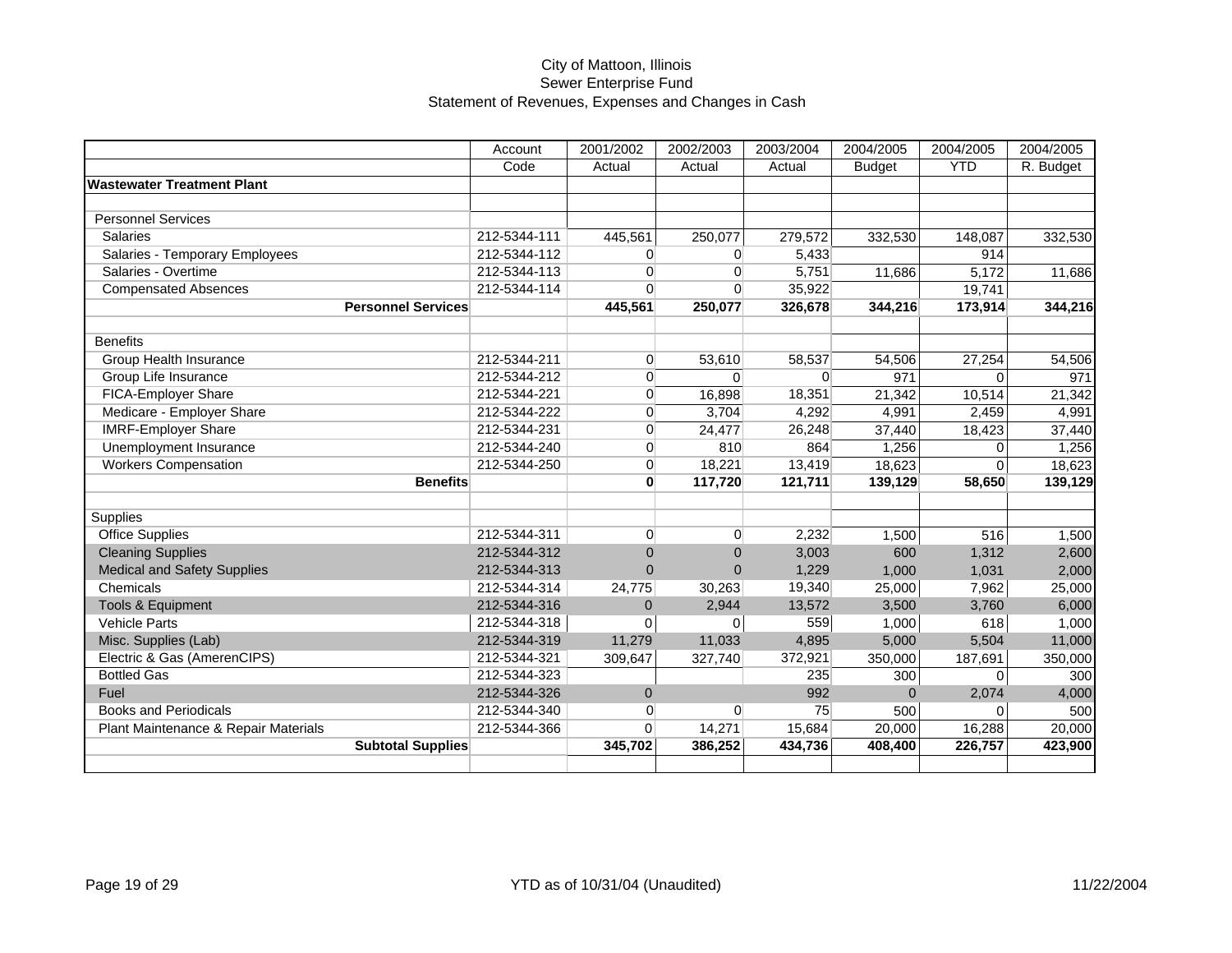|                                                  | Account      | 2001/2002 | 2002/2003      | 2003/2004 | 2004/2005     | 2004/2005  | 2004/2005 |
|--------------------------------------------------|--------------|-----------|----------------|-----------|---------------|------------|-----------|
|                                                  | Code         | Actual    | Actual         | Actual    | <b>Budget</b> | <b>YTD</b> | R. Budget |
| <b>Property Maintenance Services</b>             |              |           |                |           |               |            |           |
| Repair of Office Equipment                       | 212-5344-431 | $\Omega$  | $\Omega$       | $\Omega$  | 500           | $\Omega$   | 500       |
| <b>Repair of Structures</b>                      | 212-5344-432 | 7,534     | 17,260         | 1,629     | 2,000         | $\Omega$   | 2,000     |
| <b>Repair of Machinery</b>                       | 212-5344-433 | 43,161    | 28,738         | 16,369    | 25,000        | 11,801     | 25,000    |
| Repair of Vehicles                               | 212-5344-434 | $\Omega$  | $\overline{0}$ | 382       | 2,000         | 19         | 2,000     |
| <b>Pest Control Services</b>                     | 212-5344-436 |           |                | 440       | 500           | $\Omega$   | $\Omega$  |
| Other Repair & Maintenance Services              | 212-5344-439 |           |                | 7,726     | 2,500         | 1,493      | 2,500     |
| Rentals                                          | 212-5344-440 | $\Omega$  | 0              | 1,564     | 2,000         | 1,132      | 2,000     |
| Other Services (Sludge Disposal)                 | 212-5344-460 | 37,216    | 37,016         | 46,349    | 45,000        | 40,571     | 45,000    |
| <b>Property Maintenance Services</b>             |              | 87,911    | 83,014         | 74,458    | 79,500        | 55,016     | 79,000    |
|                                                  |              |           |                |           |               |            |           |
| <b>Other Purchased Services</b>                  |              |           |                |           |               |            |           |
| Planning & Design Services                       | 212-5344-511 | 0         | 17,688         | 25        | $\Omega$      | $\Omega$   | $\Omega$  |
| <b>Technology Support Services</b>               | 212-5344-516 |           |                | $\Omega$  | 7,464         | $\Omega$   | 7,464     |
| Telephone                                        | 212-5344-532 | $\Omega$  | $\mathbf{0}$   | 16,256    | 25,000        | 10,814     | 15,000    |
| Internet Access Charge                           | 212-5344-538 |           |                | $\Omega$  | $\Omega$      | $\Omega$   | $\Omega$  |
| Misc. Other Purchased Services (NPDES Permit)    | 212-5344-579 |           |                | 24,486    | 27,500        | 25,806     | 27,500    |
| Copy Machine                                     | 212-5344-814 |           |                |           |               | 401        | 800       |
| <b>Other Purchased Services</b>                  |              | 0         | 17,688         | 40,766    | 59.964        | 37,021     | 50,764    |
| Property                                         |              |           |                |           |               |            |           |
| Land                                             | 212-5344-710 |           |                | $\Omega$  |               |            |           |
| <b>Buildings</b>                                 | 212-5344-720 |           |                | $\Omega$  |               |            |           |
| Improvements Other Than Buildings                | 212-5344-730 | 3,911,655 | 6,931,326      | 883,199   | 200,000       | 27,872     | 200,000   |
| WWTP Upgrade @ \$50,000                          |              |           |                |           |               |            |           |
| Plant Backwash Valves @ \$13,284 (Done in 03/04) |              |           |                |           |               |            |           |
| WWTP Automation @ \$25,000 + \$125,000           |              |           |                |           |               |            |           |
| Machinery & Equipment                            | 212-5344-740 |           |                |           | $\Omega$      |            | 10,000    |
| <b>Property</b>                                  |              | 3,911,655 | 6,931,326      | 883,199   | 200,000       | 27,872     | 210,000   |
|                                                  |              |           |                |           |               |            |           |
| <b>Subtotal Wastewater Treatment Plant</b>       |              | 4,790,829 | 7,786,077      | 1,881,549 | 1,231,209     | 579,230    | 1,247,009 |
|                                                  |              |           |                |           |               |            |           |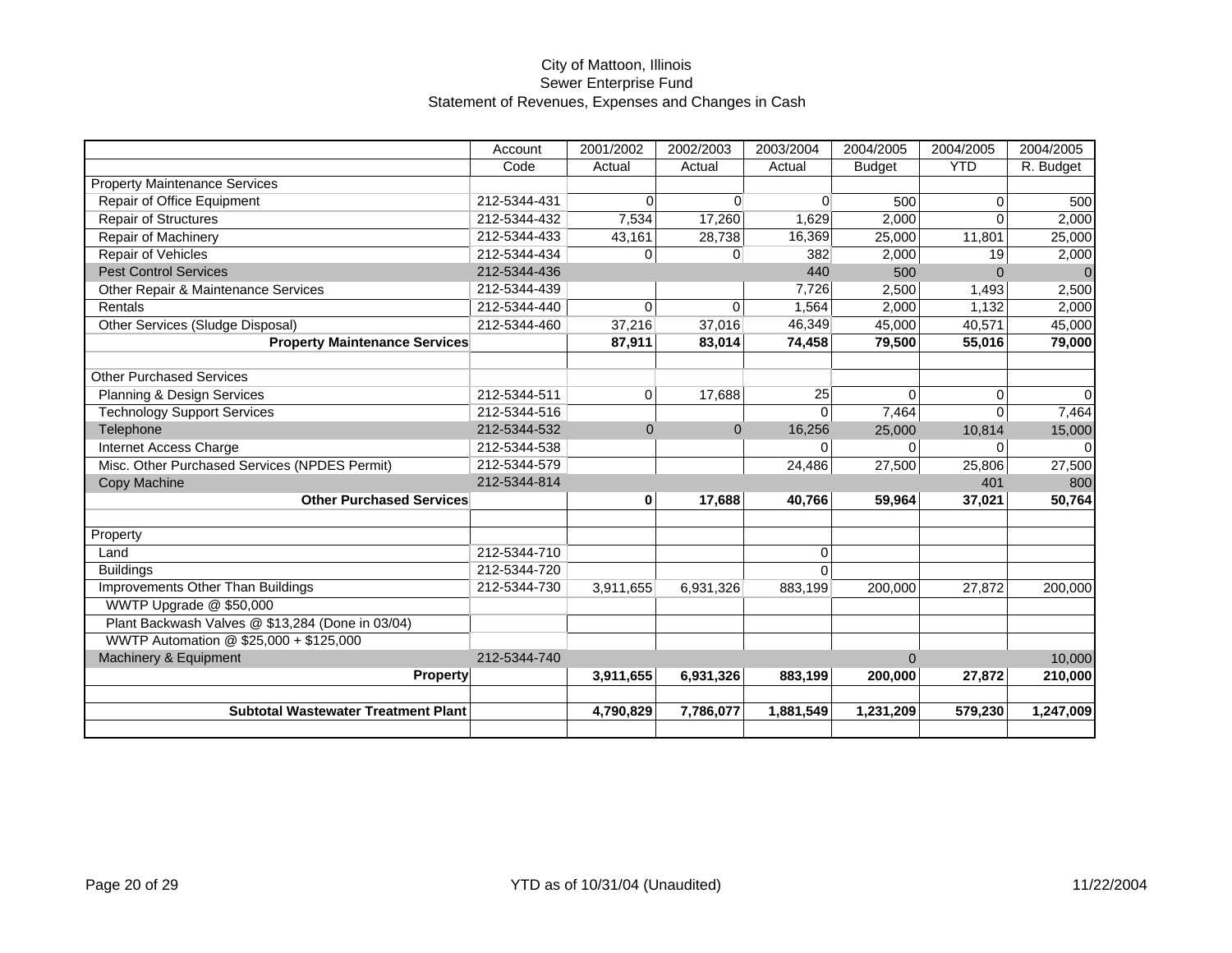|                                      | Account      | 2001/2002      | 2002/2003      | 2003/2004 | 2004/2005     | 2004/2005  | 2004/2005 |
|--------------------------------------|--------------|----------------|----------------|-----------|---------------|------------|-----------|
|                                      | Code         | Actual         | Actual         | Actual    | <b>Budget</b> | <b>YTD</b> | R. Budget |
| <b>Accounting &amp; Collection</b>   |              |                |                |           |               |            |           |
|                                      |              |                |                |           |               |            |           |
| <b>Personnel Services</b>            |              |                |                |           |               |            |           |
| <b>Salaries</b>                      | 212-5345-111 | $\Omega$       | 36,676         | 45,092    | 110,843       | 31,101     | 110,843   |
| Salaries - Temporary Employees       | 212-5345-112 | $\overline{0}$ | $\overline{0}$ | 7,274     | 17,590        | 1,411      | 17,590    |
| Salaries - Overtime                  | 212-5345-113 | $\overline{0}$ | $\Omega$       | 1,728     | 2,714         | 28         | 2,714     |
| <b>Compensated Absences</b>          | 212-5345-114 | $\overline{0}$ | $\Omega$       | 4,947     | $\Omega$      | 1,423      |           |
| <b>Personnel Services</b>            |              | $\mathbf{0}$   | 36,676         | 59,041    | 131,146       | 33,963     | 131,146   |
|                                      |              |                |                |           |               |            |           |
| <b>Benefits</b>                      |              |                |                |           |               |            |           |
| Group Health Insurance               | 212-5345-211 | $\overline{0}$ | $\overline{0}$ | 10,650    | 27,167        | 6,967      | 27,167    |
| Group Life Insurance                 | 212-5345-212 | $\overline{0}$ | $\overline{0}$ | $\Omega$  | 423           | $\Omega$   | 423       |
| <b>FICA-Employer Share</b>           | 212-5345-221 | $\overline{0}$ | $\overline{0}$ | 3,214     | 8,070         | 2,425      | 8,070     |
| Medicare - Employer Share            | 212-5345-222 | $\overline{0}$ | $\Omega$       | 752       | 1.873         | 567        | 1,873     |
| <b>IMRF-Employer Share</b>           | 212-5345-231 | $\Omega$       | 2,846          | 4,086     | 12,245        | 3,360      | 12,245    |
| Unemployment Insurance               | 212-5345-240 | $\overline{0}$ | 122            | 349       | 829           | $\Omega$   | 829       |
| <b>Workers Compensation</b>          | 212-5345-250 | $\Omega$       | 2,927          | 3,482     | 5,006         | $\Omega$   | 5,006     |
| <b>Benefits</b>                      |              | $\mathbf{0}$   | 5,894          | 22,532    | 55,613        | 13,319     | 55,613    |
|                                      |              |                |                |           |               |            |           |
| <b>Supplies</b>                      |              |                |                |           |               |            |           |
| <b>Office Supplies</b>               | 212-5345-311 |                | $\Omega$       | 5,330     | 6,000         | 3,498      | 5,000     |
| <b>Vehicle Parts</b>                 | 212-5345-318 |                |                | 50        | 2,000         | 25         | 1,000     |
| Misc. Supplies                       | 212-5345-319 |                | 5,519          | 2,038     | 2,000         | 1,633      | 2,000     |
| Fuel                                 | 212-5345-326 |                |                | 3,059     | 15,000        | 6,520      | 13,500    |
| Meter Tiles, Rims & Lids             | 212-5345-372 | $\overline{0}$ | $\mathbf{0}$   | 2,990     | 4,000         | 462        | 1,500     |
| <b>Water Meters</b>                  | 212-5345-373 | $\overline{0}$ | $\Omega$       | $\Omega$  | 1,000         | $\Omega$   | 1,000     |
| <b>Supplies</b>                      |              | $\mathbf{0}$   | 5,519          | 13,466    | 30,000        | 12,137     | 24,000    |
|                                      |              |                |                |           |               |            |           |
| <b>Property Maintenance Services</b> |              |                |                |           |               |            |           |
| Repair of Office Equipment           | 212-5345-431 |                | $\overline{0}$ | $\Omega$  | 500           | $\Omega$   | 500       |
| Repair of Vehicles                   | 212-5345-434 | $\Omega$       | $\mathbf 0$    | $\Omega$  | 1,000         | 43         | 1,000     |
| Other Repair & Maintenance Services  | 212-5345-439 |                | $\Omega$       | $\Omega$  | 500           | $\Omega$   | 500       |
| <b>Property Maintenance Services</b> |              | $\mathbf{0}$   | $\mathbf{0}$   | $\bf{0}$  | 2,000         | 43         | 2,000     |
|                                      |              |                |                |           |               |            |           |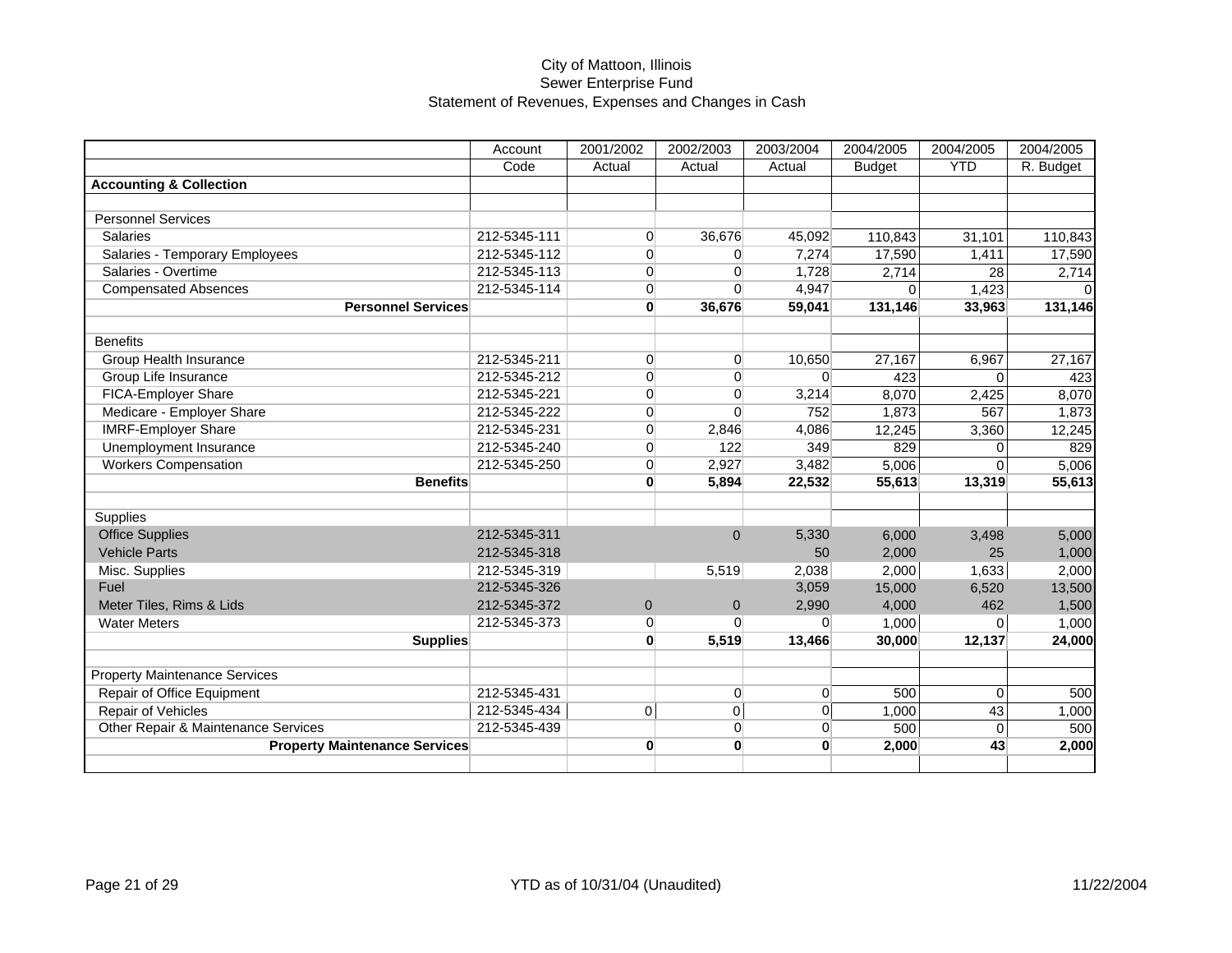|                                             | Account      | 2001/2002    | 2002/2003      | 2003/2004 | 2004/2005     | 2004/2005  | 2004/2005 |
|---------------------------------------------|--------------|--------------|----------------|-----------|---------------|------------|-----------|
|                                             | Code         | Actual       | Actual         | Actual    | <b>Budget</b> | <b>YTD</b> | R. Budget |
| <b>Other Purchased Services</b>             |              |              |                |           |               |            |           |
| <b>Technology Support Services</b>          | 212-5345-516 | $\Omega$     | $\overline{0}$ | 2,437     | 2,500         | 2,287      | 2,500     |
| <b>Accounting Services</b>                  | 212-5345-518 | $\Omega$     | $\overline{0}$ |           | $\Omega$      | $\Omega$   | $\Omega$  |
| <b>Other Professional Services</b>          | 212-5345-519 |              |                | 1,171     | 500           |            | 500       |
| Postage                                     | 212-5345-531 |              | 4,554          | 13,607    | 15,000        | 5,564      | 15,000    |
| Telephone                                   | 212-5345-532 |              |                |           | 1,380         | 831        | 1,380     |
| <b>Travel &amp; Training</b>                | 212-5345-562 | $\Omega$     | $\mathbf{0}$   | $\Omega$  | 2,000         | 50         | 1,000     |
| Misc. Other Purchased Services              | 212-5345-579 |              | $\mathbf 0$    | $\Omega$  | 300           | $\Omega$   | 300       |
| <b>Other Purchased Services</b>             |              | $\mathbf{0}$ | 4,554          | 17,215    | 21,680        | 8,732      | 20,680    |
|                                             |              |              |                |           |               |            |           |
| Property                                    |              |              |                |           |               |            |           |
| Land                                        | 212-5345-710 |              |                |           |               |            |           |
| <b>Buildings</b>                            | 212-5345-720 |              |                |           |               |            |           |
| Improvements Other Than Buildings           | 212-5345-730 |              | 65,371         | 179,712   | 185,000       | 162,470    | 295,000   |
| Radio Read Water Meters 1,500 @ \$185,000   |              |              |                |           |               |            |           |
| Machinery & Equipment                       | 212-5345-740 |              |                |           |               |            |           |
| <b>Property</b>                             |              | $\mathbf{0}$ | 65,371         | 179,712   | 185,000       | 162.470    | 295,000   |
|                                             |              |              |                |           |               |            |           |
| <b>Other Objects</b>                        |              |              |                |           |               |            |           |
| <b>Bank Service Charges</b>                 | 212-5345-811 |              | 257            | $\Omega$  | 500           | $\Omega$   | 500       |
| <b>Copy Machines</b>                        | 212-5345-814 | $\Omega$     | $\mathbf{0}$   | 2,888     | 3,000         | 994        | 3,000     |
| Postage Meter                               | 212-5345-815 | 0            | 0              | 1,098     | 2,000         | 44         | 2,000     |
| <b>Other Objects</b>                        |              | $\mathbf{0}$ | 257            | 3,986     | 5,500         | 1,038      | 5,500     |
|                                             |              |              |                |           |               |            |           |
| <b>Subtotal Accounting &amp; Collection</b> |              | $\mathbf{0}$ | 118,271        | 295,952   | 430,939       | 231,702    | 533,939   |
|                                             |              |              |                |           |               |            |           |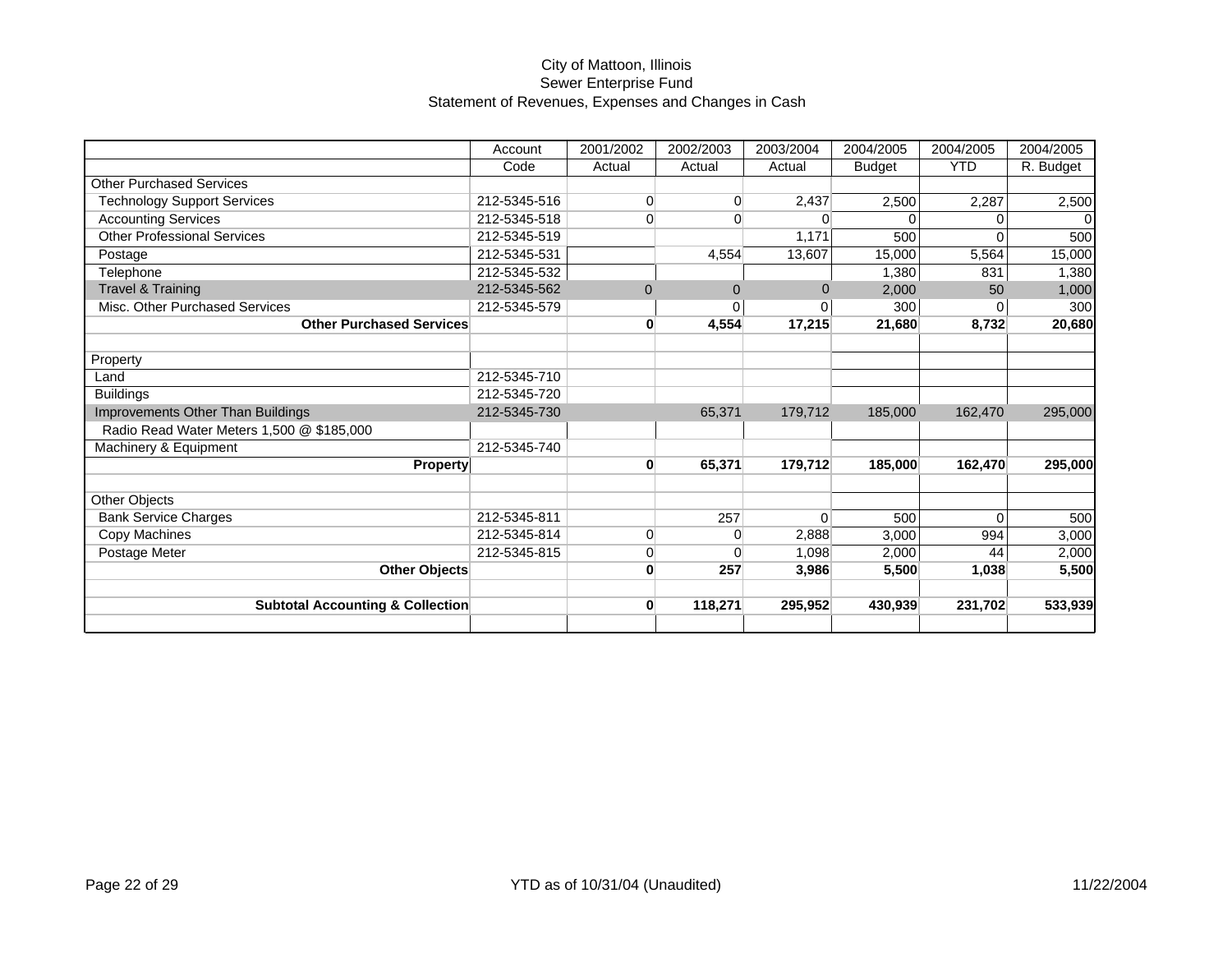|                                              | Account      | 2001/2002 | 2002/2003      | 2003/2004 | 2004/2005     | 2004/2005    | 2004/2005 |
|----------------------------------------------|--------------|-----------|----------------|-----------|---------------|--------------|-----------|
|                                              | Code         | Actual    | Actual         | Actual    | <b>Budget</b> | <b>YTD</b>   | R. Budget |
| <b>Administrative &amp; General Expenses</b> |              |           |                |           |               |              |           |
| <b>Personnel Services</b>                    |              | 74,059    | 15,734         |           |               |              |           |
| <b>Salaries</b>                              | 212-5346-111 | $\Omega$  | $\Omega$       | 186,470   | 152,074       | 59,647       | 152,074   |
| Salaries - Temporary Employees               | 212-5346-112 | $\Omega$  | $\Omega$       | 5,435     | $\Omega$      | $\Omega$     | $\Omega$  |
| Salaries - Overtime                          | 212-5346-113 | $\Omega$  | $\Omega$       | 16,130    | 12,226        | 2,202        | 12,226    |
| <b>Compensated Absences</b>                  | 212-5346-114 |           | $\Omega$       | 24,210    | $\Omega$      | 4,646        | $\Omega$  |
| <b>Personnel Services</b>                    |              | 74,059    | 15,734         | 232,246   | 164,300       | 66,495       | 164,300   |
| <b>Benefits</b>                              |              |           |                |           |               |              |           |
| <b>Group Health Insurance</b>                | 212-5346-211 | 150,352   | 4,687          | 35,227    | 23,829        | 9,602        | 23,829    |
| Group Life Insurance                         | 212-5346-212 | $\Omega$  | $\Omega$       | $\Omega$  | 363           | $\Omega$     | 363       |
| FICA-Employer Share                          | 212-5346-221 | 146,224   | 2,925          | 13,203    | 10,139        | 4,020        | 10,139    |
| Medicare - Employer Share                    | 212-5346-222 | $\Omega$  | 474            | 3,088     | 2,357         | 940          | 2,357     |
| <b>IMRF-Employer Share</b>                   | 212-5346-231 |           | 6,067          | 18,876    | 17,899        | 7,085        | 17,899    |
| Unemployment Insurance                       | 212-5346-240 | 1,730     | 109            | 305       | 437           | $\Omega$     | 437       |
| <b>Workers Compensation</b>                  | 212-5346-250 | $\Omega$  | 3,651          | 8,539     | 12,893        | $\Omega$     | 12,893    |
| <b>Benefits</b>                              |              | 298,307   | 17,913         | 79,238    | 67,917        | 21,648       | 67,917    |
|                                              |              |           |                |           |               |              |           |
| Supplies                                     |              |           |                |           |               |              |           |
| <b>Office Supplies</b>                       | 212-5346-311 | 19,160    | 24,286         | 128       | 200           | 99           | 200       |
| <b>Miscellaneous Supplies</b>                | 212-5346-319 | 41,615    | 2,827          | -8        | 100           | $\Omega$     | 100       |
| <b>Subtotal Supplies</b>                     |              | 60,776    | 27,113         | 120       | 300           | 99           | 300       |
|                                              |              |           |                |           |               |              |           |
| <b>Other Purchased Services</b>              |              |           |                |           |               |              |           |
| <b>Planning and Design Services</b>          | 212-5346-511 | 25,841    |                | 688       | 5,000         | $\mathbf{0}$ | 2,000     |
| <b>Auditing Services</b>                     | 212-5346-513 | 17,178    | $-273$         | 16,750    | 15,300        | 15,300       | 15,300    |
| <b>Other Professional Service</b>            | 212-5346-519 |           |                | 37,541    |               | $\Omega$     |           |
| Property & Casualty Insurance                | 212-5346-523 | $\Omega$  | $\overline{0}$ | 82,757    | 82,757        | $\mathbf 0$  | 82,757    |
| Postage                                      | 212-5346-531 |           |                | 44        | 100           | 398          | 800       |
| Telephone                                    | 212-5346-532 |           |                | 1,552     | 550           | 274          | 550       |
| <b>Cellular Phone</b>                        | 212-5346-533 | $\Omega$  | $\mathbf{0}$   | 1,462     | 1,233         | 1,648        | 3,300     |
| <b>Travel &amp; Training</b>                 | 212-5346-562 | 8,973     | 1,806          | 1,668     | 2,000         | 1,025        | 2,000     |
| <b>Tuition Reimbursement</b>                 | 212-5346-563 |           |                | 446       | 500           | 490          | 500       |
| <b>Cell Phone Reimbursement</b>              | 212-5346-565 |           |                | 363       | 300           | 88           | 300       |
| Dues & Memberships                           | 212-5346-571 |           |                | 1,642     | 2,500         | 2,058        | 2,500     |
| Miscellaneous Other Purchased Services       | 212-5346-579 | 68,000    | 97,020         | 943       | 1,060         | 348          | 1,060     |
| <b>Other Purchased Services</b>              |              | 119,992   | 98,552         | 145,856   | 111,300       | 21,631       | 111,067   |
|                                              |              |           |                |           |               |              |           |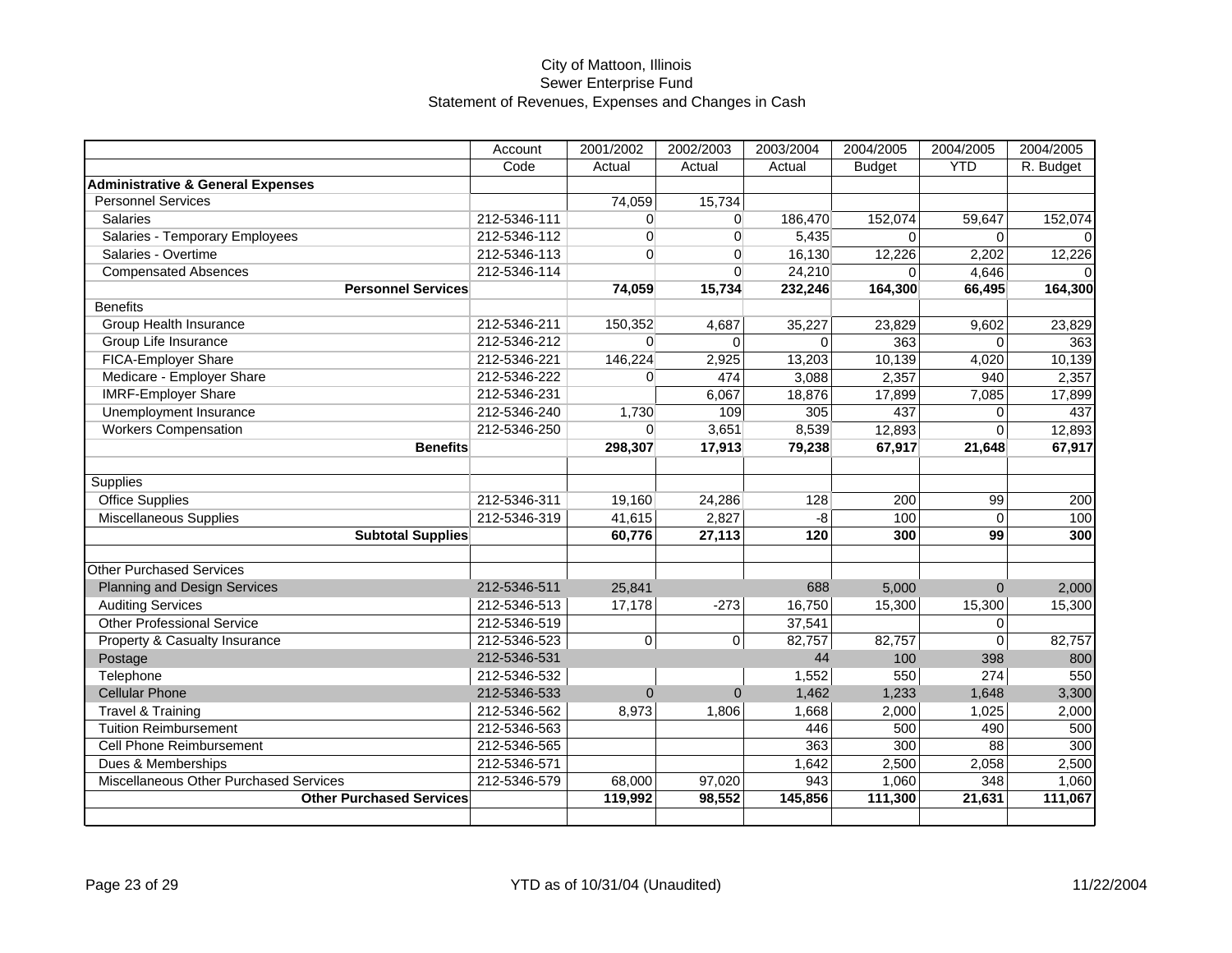|                                               | Account                   | 2001/2002 | 2002/2003  | 2003/2004      | 2004/2005     | 2004/2005    | 2004/2005      |
|-----------------------------------------------|---------------------------|-----------|------------|----------------|---------------|--------------|----------------|
|                                               | Code                      | Actual    | Actual     | Actual         | <b>Budget</b> | <b>YTD</b>   | R. Budget      |
| <b>Other Objects</b>                          |                           |           |            |                |               |              |                |
| Special Items (Bad Debt Expense)              | 212-5346-826              | 22,894    |            | $\Omega$       | 0             | $\Omega$     | 0              |
| <b>Extraordinary Items</b>                    | 212-5346-827              |           |            | 526            | $\Omega$      | $\Omega$     | $\mathbf 0$    |
| <b>Wide Area Network</b>                      | 212-5346-841              |           |            | 0              | 1,057         | 0            | 1,057          |
| <b>General Ledger Software</b>                | 212-5346-842              |           | 21,993     | $\overline{0}$ | 0             | $\mathbf 0$  | $\overline{0}$ |
| <b>Utility Billing Software</b>               | 212-5346-843              |           | 9,953      | $\mathbf 0$    | $\Omega$      | $\mathbf{0}$ | $\Omega$       |
| <b>Desktop PC Work Stations</b>               | 212-5346-863              |           | $\Omega$   | $\Omega$       | 4,333         | 0            | 4,333          |
| <b>Other Expenses</b>                         |                           | 22,894    | 31,946     | 526            | 5,390         | $\bf{0}$     | 5,390          |
|                                               |                           |           |            |                |               |              |                |
| <b>Subtotal Administrative &amp; General</b>  |                           | 576,027   | 191,257    | 457,985        | 349,207       | 109,873      | 348,974        |
| <b>Depreciation</b>                           |                           |           |            |                |               |              |                |
| On Assets Acquired with Ratepayers' Funds     |                           | 346,472   | 359,190    | 676,690        | 359,190       |              | 676,690        |
| On Assets Acquired with Contributed Capital   |                           | 356,885   | 354,830    |                | 354,830       |              |                |
|                                               | Depreciation 212-5347-829 | 703,357   | 714,020    | 676,690        | 714,020       | $\mathbf{0}$ | 676,690        |
| <b>Debt Service</b>                           |                           |           |            |                |               |              |                |
| <b>General Obligation Bonds</b>               |                           |           |            |                |               |              |                |
| 1993 Refunding G.O. Bonds                     | N/A                       | 455,385   | 455,880    | $\Omega$       | $\Omega$      | $\Omega$     | $\Omega$       |
| 1998 G.O. Bonds - Sewer System                | 212-5715-817              | 207,000   | 207,000    | 417,000        | 417,445       | 98,723       | 417,445        |
| 2003A Pension Benefit Obligation G.O. Bonds   | 212-5717-817              |           |            |                | 90,002        | $\Omega$     | 90,002         |
| 2004A Refunding G.O. Bonds                    | 212-5719-817              |           |            |                |               |              |                |
| <b>General Obligation Bonds</b>               |                           | 662,385   | 662,880    | 417,000        | 507,447       | 98,723       | 507,447        |
| <b>IEPA Installment Loans</b>                 |                           |           |            |                |               |              |                |
| 1997 Sewer Plant IEPA Note                    | 212-5732-817              | 35,244    | 35,244     | 35,243         | 35,243        | 17,622       | 35,243         |
| 2004 Sewer Plant IEPA Note                    | 212-5733-817              | $\Omega$  | 272,301    | 586,630        | 603,456       | 301,728      | 603,456        |
| <b>IEPA Installment Loans</b>                 |                           | 35,244    | 307,545    | 621,873        | 638,700       | 319,350      | 638,700        |
| <b>Other Debt Service Expense</b>             |                           |           |            |                |               |              |                |
| <b>Fiscal Agent's Fees</b>                    | 212-5760-817              |           | 881        | 1,695          | 1,500         | $\mathbf 0$  | 1,500          |
| <b>Debt Issuance Costs</b>                    | 212-5770-817              |           |            |                | $\Omega$      | $\mathbf{0}$ | 75,956         |
| <b>Advance Refunding Escrow</b>               | 212-5780-817              |           |            |                | $\Omega$      | $\mathbf{0}$ | 4,159,044      |
| <b>Other Debt Service Expense</b>             |                           | 0         | 881        | 1,695          | 1,500         | $\mathbf{0}$ | 4,236,500      |
|                                               |                           |           |            |                |               |              |                |
| <b>Subtotal Debt Service</b>                  |                           | 697,629   | 971,306    | 1,040,567      | 1,147,647     | 418,072      | 5,382,647      |
| <b>Interfund Transfers Out</b>                |                           |           |            |                |               |              |                |
| <b>Finance Department Services</b>            | N/A                       |           |            | 87,843         | $\Omega$      | $\Omega$     | $\mathsf 0$    |
| <b>Public Works Administration</b>            | N/A                       |           |            | $\Omega$       | $\Omega$      | $\Omega$     | $\overline{0}$ |
| <b>Construction Inspection</b>                | N/A                       |           |            |                | $\Omega$      | $\Omega$     | $\Omega$       |
| Subtotal Interfund Transfers Out 212-5936-822 |                           | 456,337   | 359,856    | 87,843         | $\mathbf{0}$  | $\mathbf{0}$ | $\bf{0}$       |
|                                               |                           |           |            |                |               |              |                |
| <b>Total Expenses and Other Uses</b>          |                           | 7,799,368 | 11,218,093 | 5,011,015      | 4,525,730     | 1,562,322    | 8,834,066      |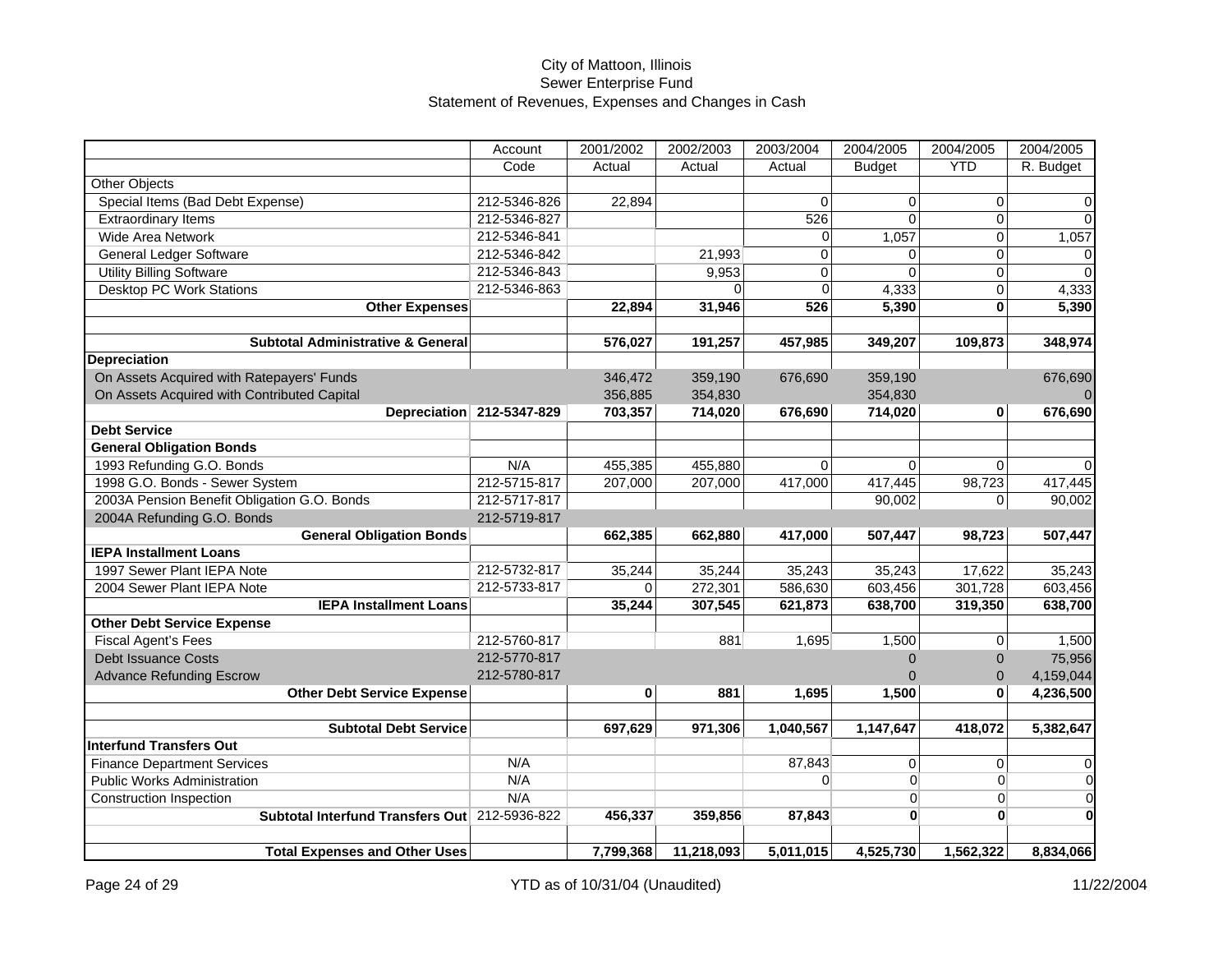| Account | 2001/2002    | 2002/2003                                                            | 2003/2004                                                                                                                    | 2004/2005                                                                                                                                                                                                 | 2004/2005                                                                                                                                                               | 2004/2005                                                                                                                                    |
|---------|--------------|----------------------------------------------------------------------|------------------------------------------------------------------------------------------------------------------------------|-----------------------------------------------------------------------------------------------------------------------------------------------------------------------------------------------------------|-------------------------------------------------------------------------------------------------------------------------------------------------------------------------|----------------------------------------------------------------------------------------------------------------------------------------------|
| Code    | Actual       | Actual                                                               | Actual                                                                                                                       | <b>Budget</b>                                                                                                                                                                                             | <b>YTD</b>                                                                                                                                                              | R. Budget                                                                                                                                    |
|         |              |                                                                      |                                                                                                                              |                                                                                                                                                                                                           |                                                                                                                                                                         |                                                                                                                                              |
|         |              |                                                                      |                                                                                                                              |                                                                                                                                                                                                           |                                                                                                                                                                         |                                                                                                                                              |
|         |              |                                                                      |                                                                                                                              |                                                                                                                                                                                                           |                                                                                                                                                                         |                                                                                                                                              |
|         | 3,071,171    | 3,059,254                                                            | 3,493,163                                                                                                                    | 3,347,401                                                                                                                                                                                                 | 1,752,410                                                                                                                                                               | 3,469,808                                                                                                                                    |
|         |              |                                                                      |                                                                                                                              |                                                                                                                                                                                                           |                                                                                                                                                                         |                                                                                                                                              |
|         | 2,733,747    | 2,533,424                                                            | 2,821,388                                                                                                                    | 2,914,583                                                                                                                                                                                                 | 947,906                                                                                                                                                                 | 2,867,920                                                                                                                                    |
|         |              |                                                                      |                                                                                                                              |                                                                                                                                                                                                           |                                                                                                                                                                         |                                                                                                                                              |
|         |              | 525,830                                                              | 671,774                                                                                                                      | 432,818                                                                                                                                                                                                   | 804,504                                                                                                                                                                 | 601,888                                                                                                                                      |
|         |              |                                                                      |                                                                                                                              |                                                                                                                                                                                                           |                                                                                                                                                                         |                                                                                                                                              |
|         |              |                                                                      |                                                                                                                              |                                                                                                                                                                                                           |                                                                                                                                                                         |                                                                                                                                              |
|         | $\Omega$     | $\Omega$                                                             | $\mathbf 0$                                                                                                                  | 0                                                                                                                                                                                                         | $\Omega$                                                                                                                                                                | 0                                                                                                                                            |
|         |              |                                                                      |                                                                                                                              |                                                                                                                                                                                                           |                                                                                                                                                                         | $\Omega$                                                                                                                                     |
|         | 94,518       |                                                                      |                                                                                                                              |                                                                                                                                                                                                           |                                                                                                                                                                         | 32,000                                                                                                                                       |
|         | $\Omega$     | $\Omega$                                                             | $\Omega$                                                                                                                     | $\Omega$                                                                                                                                                                                                  | $\Omega$                                                                                                                                                                | $\Omega$                                                                                                                                     |
|         | $\Omega$     | $\Omega$                                                             | $\Omega$                                                                                                                     | $\Omega$                                                                                                                                                                                                  | $\Omega$                                                                                                                                                                | 4,159,044                                                                                                                                    |
|         | 3,730,654    |                                                                      | 301,065                                                                                                                      | 50,000                                                                                                                                                                                                    | $\Omega$                                                                                                                                                                | 50,000                                                                                                                                       |
|         | $-3,911,655$ | $-7,354,388$                                                         |                                                                                                                              | $-465,000$                                                                                                                                                                                                |                                                                                                                                                                         | $-585,000$                                                                                                                                   |
|         | $-697,629$   | $-970,425$                                                           | $-1,038,873$                                                                                                                 | $-1,146,147$                                                                                                                                                                                              | $-418,072$                                                                                                                                                              | $-1,146,147$                                                                                                                                 |
|         | $\Omega$     | $-881$                                                               | $-1,695$                                                                                                                     | $-1,500$                                                                                                                                                                                                  | $\Omega$                                                                                                                                                                | $-4,236,500$                                                                                                                                 |
|         | $-773,473$   | $-1,881,769$                                                         | $-1,793,054$                                                                                                                 | $-1,552,647$                                                                                                                                                                                              | $-598,259$                                                                                                                                                              | $-1,726,603$                                                                                                                                 |
|         |              |                                                                      |                                                                                                                              |                                                                                                                                                                                                           |                                                                                                                                                                         |                                                                                                                                              |
|         |              |                                                                      |                                                                                                                              |                                                                                                                                                                                                           |                                                                                                                                                                         | $-1,124,714$                                                                                                                                 |
|         |              |                                                                      |                                                                                                                              |                                                                                                                                                                                                           |                                                                                                                                                                         |                                                                                                                                              |
|         |              | 0                                                                    | $\Omega$                                                                                                                     | 0                                                                                                                                                                                                         | 0                                                                                                                                                                       |                                                                                                                                              |
|         |              |                                                                      |                                                                                                                              |                                                                                                                                                                                                           |                                                                                                                                                                         | 676,690                                                                                                                                      |
|         |              |                                                                      |                                                                                                                              |                                                                                                                                                                                                           |                                                                                                                                                                         | $-448,025$                                                                                                                                   |
|         |              |                                                                      |                                                                                                                              |                                                                                                                                                                                                           |                                                                                                                                                                         |                                                                                                                                              |
|         |              |                                                                      |                                                                                                                              |                                                                                                                                                                                                           |                                                                                                                                                                         | 2,822,008                                                                                                                                    |
|         |              |                                                                      |                                                                                                                              |                                                                                                                                                                                                           |                                                                                                                                                                         | 2,373,983                                                                                                                                    |
|         |              |                                                                      |                                                                                                                              |                                                                                                                                                                                                           |                                                                                                                                                                         |                                                                                                                                              |
|         |              |                                                                      |                                                                                                                              |                                                                                                                                                                                                           |                                                                                                                                                                         |                                                                                                                                              |
|         |              |                                                                      |                                                                                                                              |                                                                                                                                                                                                           |                                                                                                                                                                         | 601,888                                                                                                                                      |
|         |              |                                                                      |                                                                                                                              |                                                                                                                                                                                                           |                                                                                                                                                                         | 676,690                                                                                                                                      |
|         |              |                                                                      |                                                                                                                              |                                                                                                                                                                                                           |                                                                                                                                                                         | (1, 146, 147)                                                                                                                                |
|         |              |                                                                      |                                                                                                                              |                                                                                                                                                                                                           |                                                                                                                                                                         | 132,431                                                                                                                                      |
|         |              | 10,639<br>-436,049<br>$-125, 194$<br>703,357<br>142,114<br>4,857,954 | 337,424<br>$-117,169$<br>11,719<br>6,549,376<br>$-1,355,938$<br>714,020<br>$-641,918$<br>5,000,068<br>4,857,954<br>4,216,036 | $\Omega$<br>9,359<br>$-1,062,911$<br>$-1,121,280$<br>676,690<br>$-444,590$<br>4,216,036<br>2,822,008<br>Operating Income<br>Plus Depreciation<br>Less Debt Service<br><b>Excess Cash for Debt Service</b> | $\Omega$<br>10,000<br>$-1,119,829$<br>714,020<br>-405,809<br>2,699,768<br>2,293,959<br><b>Debt Service Coverage Test:</b><br>432,818<br>714,020<br>(1, 146, 147)<br>691 | $\Omega$<br>16,157<br>$-196,344$<br>206,245<br>$\Omega$<br>206,245<br>2,822,008<br>3,028,253<br>804,504<br>$\Omega$<br>(418, 072)<br>386,431 |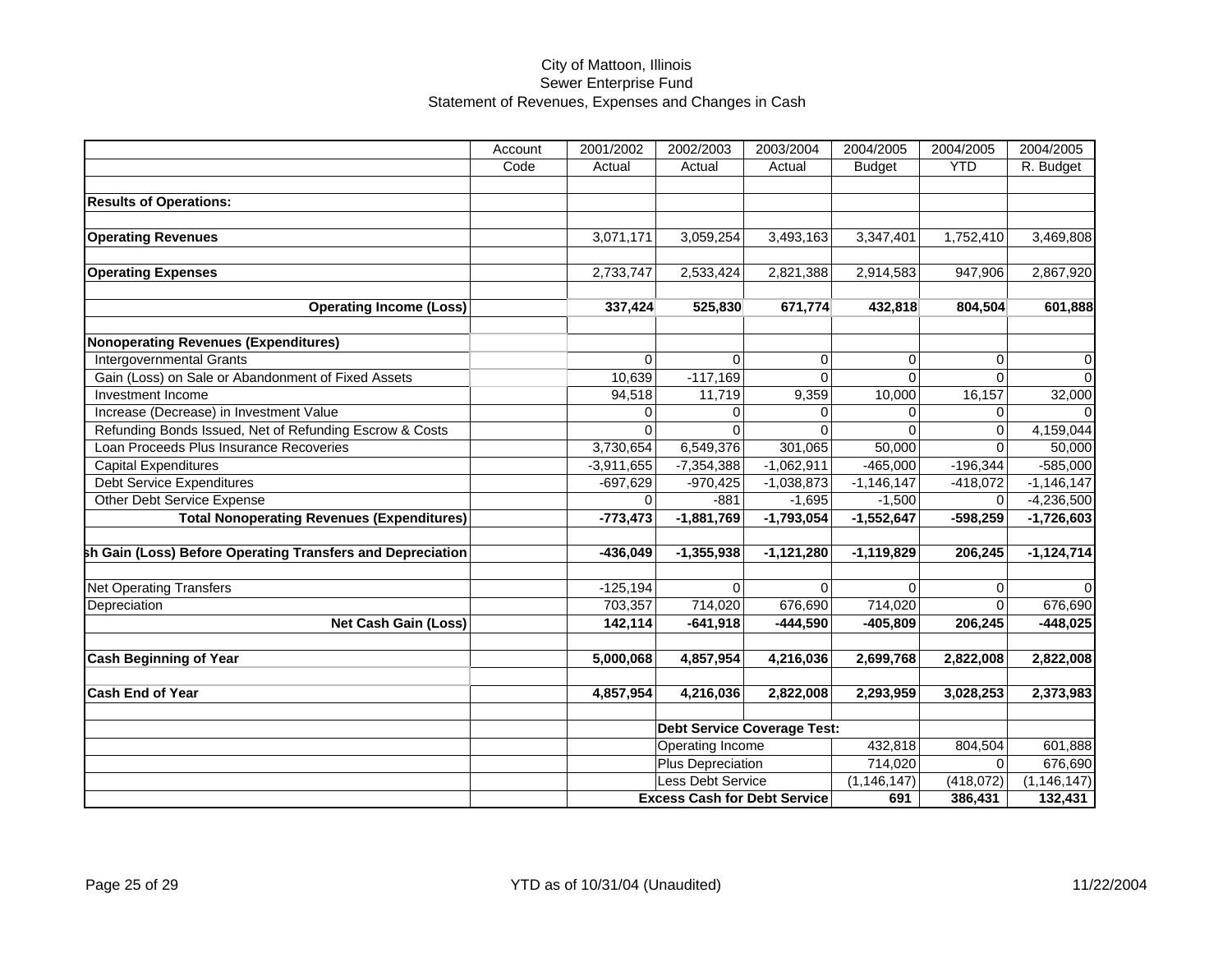|                                            | Account      | 2001/2002 | 2002/2003 | 2003/2004 | 2004/2005     | 2004/2005  | 2004/2005 |
|--------------------------------------------|--------------|-----------|-----------|-----------|---------------|------------|-----------|
|                                            | Code         | Actual    | Actual    | Actual    | <b>Budget</b> | <b>YTD</b> | R. Budget |
| <b>Revenues and Other Sources</b>          |              |           |           |           |               |            |           |
|                                            |              |           |           |           |               |            |           |
| <b>Operating Revenues</b>                  |              |           |           |           |               |            |           |
| Sale of Lots                               | 213-4471-021 | 36,275    | 30,513    | 30,512    | 30,000        | 9,318      | 30,000    |
| <b>Opening Graves</b>                      | 213-4472-021 | 74,150    | 66,995    | 68,705    | 70,000        | 34,475     | 70,000    |
| Monument Foundation Preparation            | 213-4473-021 | 7,627     | 7,679     | 9,399     | 7,600         | 6,210      | 7,600     |
| Farm Income                                | 213-4474-021 | $\Omega$  | 0         | 715       | 1.500         |            | 1,500     |
| Miscellaneous Cemetery Charges             | 213-4479-021 | 2,112     | 1,001     | 2,510     | 1,000         | 1,380      | 1,000     |
| Contributions for Perpetual Care Fund      | 213-4951-021 | 0         | 2,253     | 1,615     | 3,000         |            | 3,000     |
| <b>Other Contributed Capital</b>           | 213-4956-021 |           |           |           | 100           |            | 100       |
| <b>Subtotal Operating Revenues</b>         |              | 120,164   | 108,440   | 113,456   | 113,200       | 51,383     | 113,200   |
|                                            |              |           |           |           |               |            |           |
| <b>Nonoperating Revenues</b>               |              |           |           |           |               |            |           |
| <b>Interest Earnings</b>                   | 213-4610-021 | 1.818     | 1,418     | 1,485     | 1,500         | 1,383      | 1,500     |
| Increase in Value of Investments           | 213-4640-021 |           | $-12,919$ | -5        | $\Omega$      | 0          | $\Omega$  |
| Other Invest. Income (Perpetual Care Fund) | 213-4690-021 | 8,206     | 5,314     | 2,633     | 5,000         | 130        | 5,000     |
| <b>Subtotal Nonoperating Revenues</b>      |              | 10,024    | $-6,187$  | 4,113     | 6,500         | 1,513      | 6,500     |
|                                            |              |           |           |           |               |            |           |
| <b>Interfund Transfers</b>                 |              |           |           |           |               |            |           |
| <b>Transfers from General Fund</b>         | 213-4901-021 | 49,499    | 50,000    | 50,000    | 34,847        | 0          | 34,847    |
| Transfers from Hotel Tax Fund              | 213-4903-021 |           |           |           |               | 0          | 0         |
| <b>Subtotal Interfund Transfers</b>        |              | 49,499    | 50,000    | 50,000    | 34,847        | 0          | 34,847    |
|                                            |              |           |           |           |               |            |           |
|                                            |              |           |           |           |               |            |           |
| <b>Total Revenues &amp; Other Sources</b>  |              | 179,687   | 152,253   | 167,569   | 154,547       | 52,895     | 154,547   |
|                                            |              |           |           |           |               |            |           |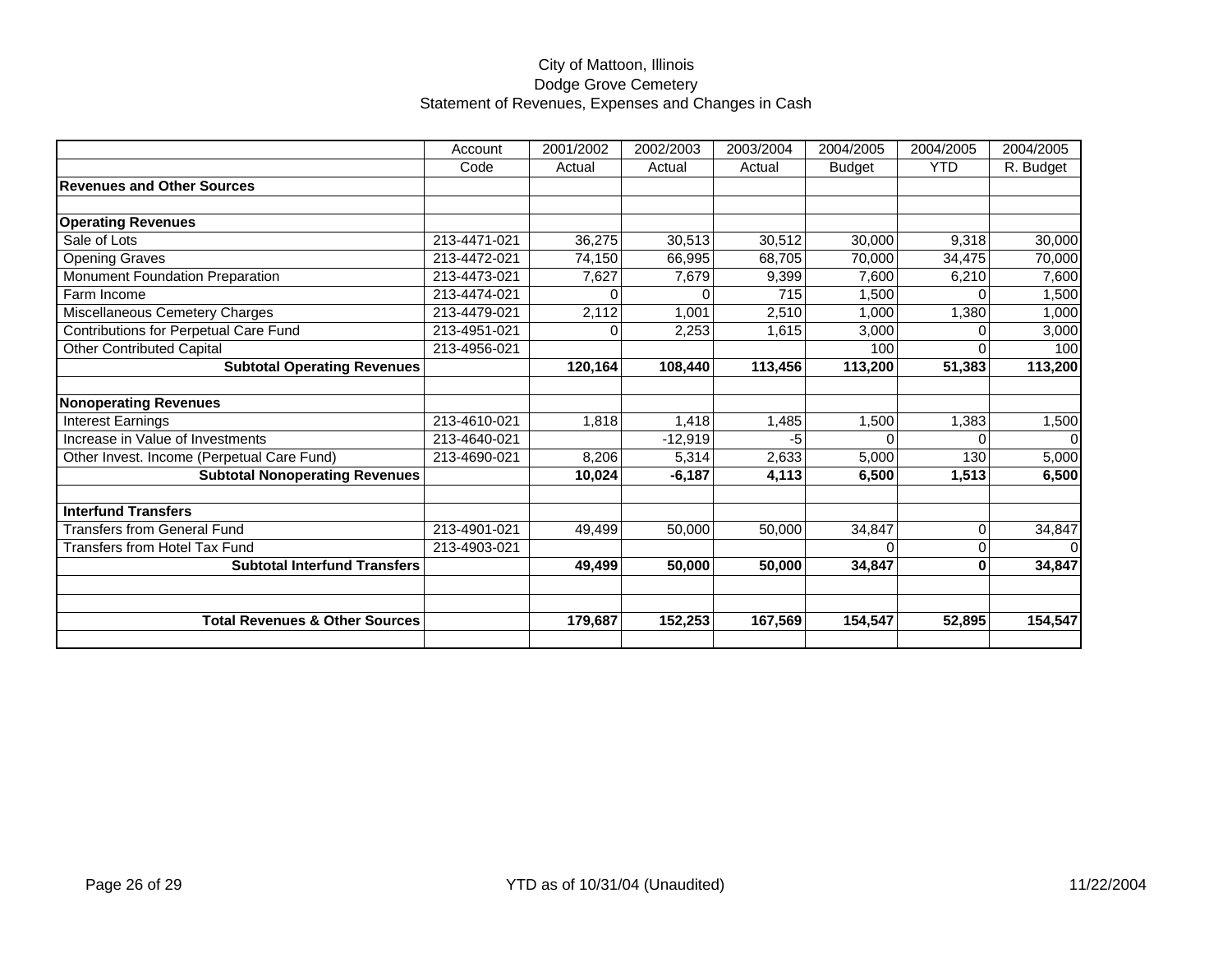|                                      | Account      | 2001/2002 | 2002/2003 | 2003/2004 | 2004/2005     | 2004/2005    | 2004/2005 |
|--------------------------------------|--------------|-----------|-----------|-----------|---------------|--------------|-----------|
|                                      | Code         | Actual    | Actual    | Actual    | <b>Budget</b> | <b>YTD</b>   | R. Budget |
| <b>Operating Expense</b>             |              |           |           |           |               |              |           |
|                                      |              |           |           |           |               |              |           |
| <b>Personnel Services</b>            | N/A          |           |           |           |               |              |           |
| Salaries - Regular Employees         | 213-5361-111 | 133,810   | 124,152   | 100,073   | 56,292        | 27,987       | 56,292    |
| Salaries - Temporary Employees       | 213-5361-112 |           |           | 14,962    | 8,000         |              | 8,000     |
| Salaries - Overtime                  | 213-5361-113 |           |           | 339       | 775           | 77           | 775       |
| <b>Compensated Absences</b>          | 213-5361-114 |           |           | 4,849     | $\Omega$      | 239          | $\Omega$  |
| <b>Subtotal Personnel Services</b>   |              | 133,810   | 124,152   | 120,223   | 65,067        | 28,303       | 65,067    |
|                                      |              |           |           |           |               |              |           |
| <b>Benefits</b>                      |              |           |           |           |               |              |           |
| Group Health                         | 213-5361-211 |           | 22,118    | 12,464    | 9,450         | 4,725        | 9,450     |
| Group Life                           | 213-5361-212 |           | 0         |           | 194           | $\Omega$     | 194       |
| FICA - Employer Share                | 213-5361-221 | 10,183    | 7,311     | 8,347     | 4,030         | 1,749        | 4,030     |
| Medicare - Employer Share            | 213-5361-222 |           | 1,580     | 1,952     | 942           | 409          | 942       |
| <b>IMRF - Employer Share</b>         | 213-5361-231 |           | 9,650     | 9,906     | 6,199         | 3,075        | 6,199     |
| Unemployment Insurance               | 213-5361-240 |           | 400       | 365       | 379           | <sup>0</sup> | 379       |
| Worker's Comp                        | 213-5361-250 |           | 5,025     | 5,175     | 2,761         | <sup>0</sup> | 2,761     |
| <b>Subtotal Benefits</b>             |              | 10.183    | 46,084    | 38,210    | 23,955        | 9,958        | 23,955    |
|                                      |              |           |           |           |               |              |           |
| <b>Supplies</b>                      |              |           |           |           |               |              |           |
| <b>Office Supplies</b>               | 213-5361-311 | 1,530     | 650       | 624       | 500           | 306          | 500       |
| <b>Medical &amp; Safety Supplies</b> | 213-5361-313 |           |           | 101       | $\Omega$      | $\Omega$     | $\Omega$  |
| Small Tools & Equipment              | 213-5361-316 |           | 7,804     | 2,138     | 900           | $\Omega$     | 900       |
| <b>Miscellaneous Supplies</b>        | 213-5361-319 | 2,104     | 1,906     | 3,642     | 3,000         | 507          | 3,000     |
| Gas & Electric - AmerenCIPS          | 213-5361-321 | 3,295     | 4,000     | 1,778     | 1,600         | 623          | 1,600     |
| Fuel                                 | 213-5361-326 |           |           |           | 500           | 438          | 500       |
| <b>Subtotal Supplies</b>             |              | 6,928     | 14,360    | 8,283     | 6,500         | 1,874        | 6,500     |
|                                      |              |           |           |           |               |              |           |
| <b>Property Maintenance</b>          |              |           |           |           |               |              |           |
| Utilities (Water & Sewer)            | 213-5361-410 | $\Omega$  |           | 1,653     | 2,000         | 1,766        | 2,000     |
| <b>Repair of Structures</b>          | 213-5361-432 | 3586      |           | 1,119     | 1,500         | $\Omega$     | 1,500     |
| Repair of Machinery                  | 213-5361-433 | 4,081     | 6,109     | 3,726     | 1,500         | 305          | 1,500     |
| <b>Subtotal Property Maintenance</b> |              | 7,667     | 6,109     | 6,498     | 5,000         | 2,071        | 5,000     |
|                                      |              |           |           |           |               |              |           |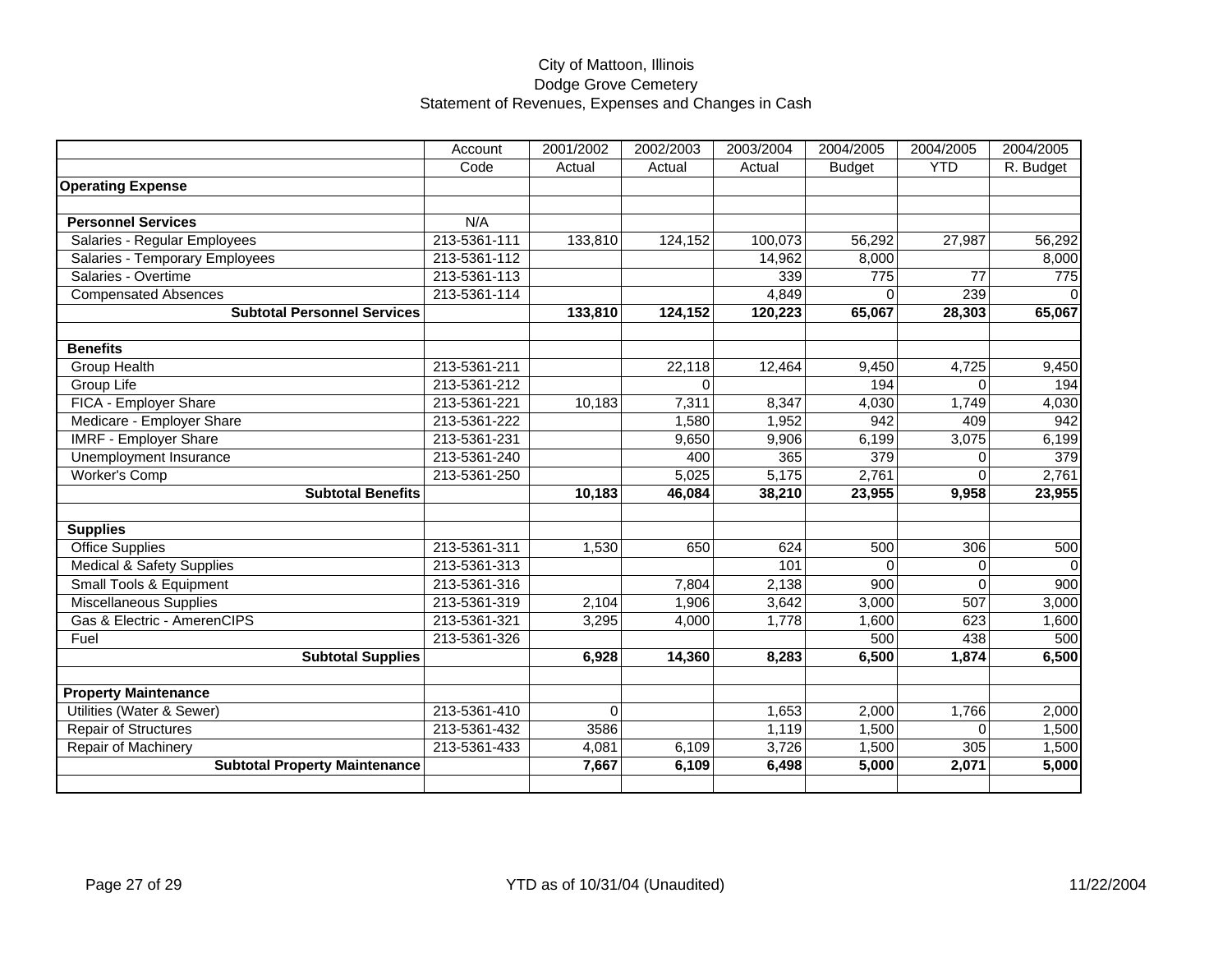|                                                    | Account      | 2001/2002 | 2002/2003 | 2003/2004 | 2004/2005     | 2004/2005  | 2004/2005 |
|----------------------------------------------------|--------------|-----------|-----------|-----------|---------------|------------|-----------|
|                                                    | Code         | Actual    | Actual    | Actual    | <b>Budget</b> | <b>YTD</b> | R. Budget |
| <b>Other Purchased Services</b>                    |              |           |           |           |               |            |           |
| Technology Support Services                        | 213-5361-516 |           |           |           | 310           |            | 310       |
| Property & Casualty Insurance                      | 213-5361-523 | 3,288     |           | 3,500     | 3,214         |            | 3,214     |
| Postage                                            | 213-5361-531 |           |           | 264       |               | 45         |           |
| Telephone                                          | 213-5361-532 |           | $\Omega$  | 717       |               | 365        |           |
| Misc. Other Purchased Services (Mowing & Openings) | 213-5361-579 | 2,383     |           | 6,634     | 45,000        | 38,463     | 45,000    |
| <b>Subtotal Other Purchased Services</b>           |              | 5,671     | 0         | 11,114    | 48,524        | 38,873     | 48,524    |
|                                                    |              |           |           |           |               |            |           |
| <b>Other Operating Expenses</b>                    |              |           |           |           |               |            |           |
| <b>Farm Expenses</b>                               | 213-5361-816 |           |           | 37        |               |            |           |
| Real Estate Taxes                                  | 213-5361-828 |           | 423       | 395       | 400           | 380        | 400       |
| Depreciation                                       | 213-5362-829 | 16,543    | 15,606    | 5,631     | 15,606        |            | 5,631     |
| Debt Service on Capital Lease                      | 213-5746-817 | 5,101     | 5,101     | 5,101     | 5,101         |            | 5,101     |
| <b>Subtotal Other Operating Expenses</b>           |              | 21,644    | 21,130    | 11,163    | 21,107        | 380        | 11,132    |
|                                                    |              |           |           |           |               |            |           |
| <b>Total Operating Expenses</b>                    |              | 185,903   | 211,835   | 195,490   | 170,153       | 81,458     | 160,179   |